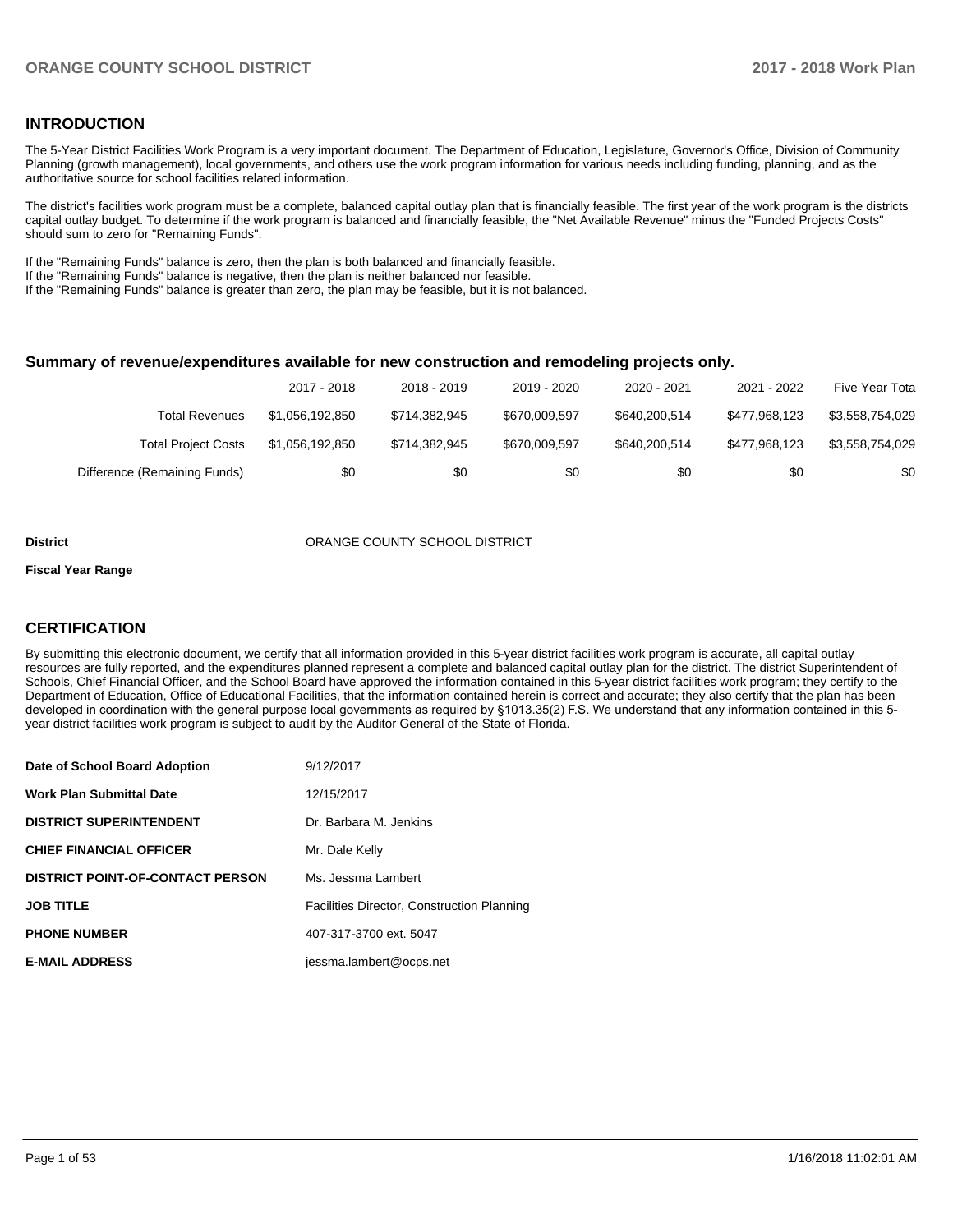# **Expenditures**

### **Expenditure for Maintenance, Repair and Renovation from 1.50-Mills and PECO**

Annually, prior to the adoption of the district school budget, each school board must prepare a tentative district facilities work program that includes a schedule of major repair and renovation projects necessary to maintain the educational and ancillary facilities of the district.

|             | Item                                          | 2017 - 2018<br><b>Actual Budget</b> | $2018 - 2019$<br>Projected | $2019 - 2020$<br>Projected | 2020 - 2021<br>Projected | 2021 - 2022<br>Projected | <b>Total</b> |  |  |  |
|-------------|-----------------------------------------------|-------------------------------------|----------------------------|----------------------------|--------------------------|--------------------------|--------------|--|--|--|
| <b>HVAC</b> |                                               | \$0                                 | \$0                        | \$0                        | \$0                      | \$0                      | \$0          |  |  |  |
|             | Locations: No Locations for this expenditure. |                                     |                            |                            |                          |                          |              |  |  |  |
| Flooring    |                                               | \$0                                 | \$0                        | \$0                        | \$0                      | \$0                      | \$0          |  |  |  |
|             | Locations: No Locations for this expenditure. |                                     |                            |                            |                          |                          |              |  |  |  |
| Roofing     |                                               | \$0 <sub>1</sub>                    | \$0                        | \$0                        | \$0                      | \$0                      | \$0          |  |  |  |
|             | Locations: No Locations for this expenditure. |                                     |                            |                            |                          |                          |              |  |  |  |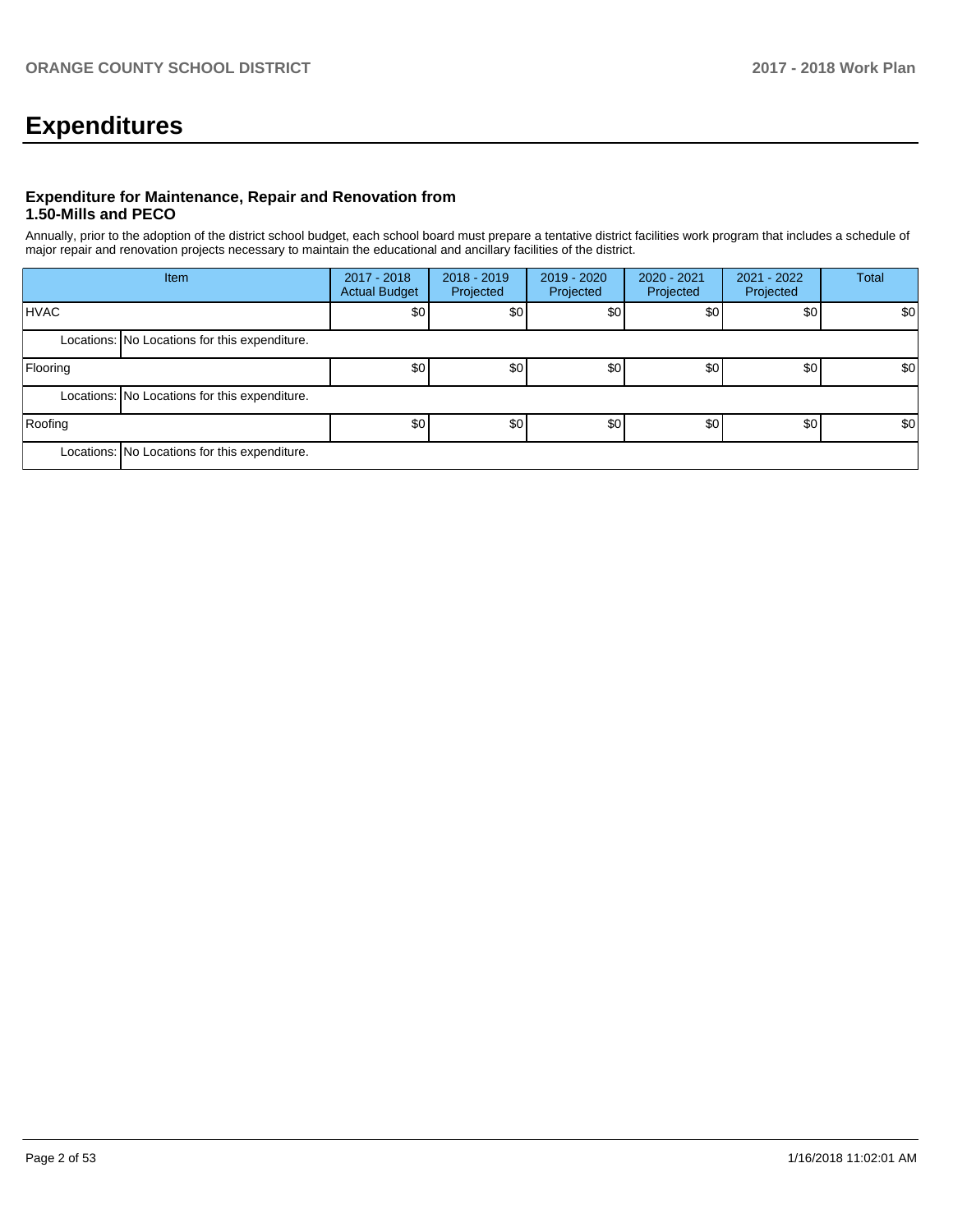| Safety to Life                                                                                                                                                                                                                                                                                                                                                                                                                                                                                                                                                                                                                                                                                                                                                                                                                                                                                                                                                                                                                                                                                                                                                                                                                                                                                                                                                                                                                                                                                                                                                                                                                                                                                                                                                                                                                                                                                                                                                                                                                                                                                                                                                                                                                                                                                                                                                                                                                                                                                                                                                                                                                                                                                                                                                                                                                                                                                                                                                                                                                                                                                                                                                                                                                                                                                                                                                                                                                                                                                                                                                                                                                                                                                                                                                                                                                                                                                                                                                                                                                                                                                                                                                                                                                                                                                                                                                                                                                                                                                                                                                                                                                                                                                                                                                                                                                                                                                                                                                                                                                                                                                                                                                                                                                                                                                                                                                                                                                                                                                                                                                               |                                               | \$11,785,772 | \$4.380.272 | \$4.380.272 |     | \$4,380,272 | \$29,306,860 |  |
|------------------------------------------------------------------------------------------------------------------------------------------------------------------------------------------------------------------------------------------------------------------------------------------------------------------------------------------------------------------------------------------------------------------------------------------------------------------------------------------------------------------------------------------------------------------------------------------------------------------------------------------------------------------------------------------------------------------------------------------------------------------------------------------------------------------------------------------------------------------------------------------------------------------------------------------------------------------------------------------------------------------------------------------------------------------------------------------------------------------------------------------------------------------------------------------------------------------------------------------------------------------------------------------------------------------------------------------------------------------------------------------------------------------------------------------------------------------------------------------------------------------------------------------------------------------------------------------------------------------------------------------------------------------------------------------------------------------------------------------------------------------------------------------------------------------------------------------------------------------------------------------------------------------------------------------------------------------------------------------------------------------------------------------------------------------------------------------------------------------------------------------------------------------------------------------------------------------------------------------------------------------------------------------------------------------------------------------------------------------------------------------------------------------------------------------------------------------------------------------------------------------------------------------------------------------------------------------------------------------------------------------------------------------------------------------------------------------------------------------------------------------------------------------------------------------------------------------------------------------------------------------------------------------------------------------------------------------------------------------------------------------------------------------------------------------------------------------------------------------------------------------------------------------------------------------------------------------------------------------------------------------------------------------------------------------------------------------------------------------------------------------------------------------------------------------------------------------------------------------------------------------------------------------------------------------------------------------------------------------------------------------------------------------------------------------------------------------------------------------------------------------------------------------------------------------------------------------------------------------------------------------------------------------------------------------------------------------------------------------------------------------------------------------------------------------------------------------------------------------------------------------------------------------------------------------------------------------------------------------------------------------------------------------------------------------------------------------------------------------------------------------------------------------------------------------------------------------------------------------------------------------------------------------------------------------------------------------------------------------------------------------------------------------------------------------------------------------------------------------------------------------------------------------------------------------------------------------------------------------------------------------------------------------------------------------------------------------------------------------------------------------------------------------------------------------------------------------------------------------------------------------------------------------------------------------------------------------------------------------------------------------------------------------------------------------------------------------------------------------------------------------------------------------------------------------------------------------------------------------------------------------------------------------------------------------------------|-----------------------------------------------|--------------|-------------|-------------|-----|-------------|--------------|--|
| \$4,380,272<br>Locations: ACCELERATION EAST, ACCELERATION WEST, ALOMA ELEMENTARY, ANDOVER ELEMENTARY, APOPKA 9TH GRADE CENTER,<br>APOPKA ELEMENTARY, APOPKA MIDDLE, APOPKA SENIOR HIGH, ARBOR RIDGE SCHOOL, AUDUBON PARK ELEMENTARY (OLD),<br>AUDUBON PARK ELEMENTARY RELIEF, AVALON CENTER FOR TECHNICAL EXCELLENCE, AVALON ELEMENTARY, AVALON MIDDLE<br>SCHOOL, AZALEA PARK ELEMENTARY, BAY LAKE ELEMENTARY, BAY MEADOWS ELEMENTARY, BLANKNER K-8 SCHOOL,<br>BONNEVILLE ELEMENTARY, BOONE SENIOR HIGH, BRIDGEWATER MIDDLE, BROOKSHIRE ELEMENTARY, CAMELOT ELEMENTARY,<br>CARVER MIDDLE, CASTLE CREEK ELEMENTARY, CATALINA ELEMENTARY (OLD), CATALINA ELEMENTARY SCHOOL (NEW), CHAIN<br>OF LAKES MIDDLE, CHENEY ELEMENTARY, CHEROKEE SCHOOL, CHICKASAW ELEMENTARY, CITRUS ELEMENTARY, CLARCONA<br>ELEMENTARY, CLAY SPRINGS ELEMENTARY, COLLEGE PARK MIDDLE, COLONIAL 9TH GRADE CENTER, COLONIAL HIGH, COLUMBI.<br>ELEMENTARY SCHOOL, CONWAY ELEMENTARY, CONWAY MIDDLE, CORNER LAKE MIDDLE, CYPRESS CREEK HIGH, CYPRESS<br>PARK ELEMENTARY, CYPRESS SPRINGS ELEMENTARY, DEERWOOD ELEMENTARY, DILLARD STREET ELEMENTARY, DISCOVERY<br>MIDDLE, DOMMERICH ELEMENTARY, DOVER SHORES ELEMENTARY, DR PHILLIPS ELEMENTARY, DR PHILLIPS HIGH, DREAM LAKE<br>ELEMENTARY, DURRANCE ELEMENTARY, EAGLE CREEK ELEMENTARY, EAGLE'S NEST ELEMENTARY, EAST LAKE ELEMENTARY<br>SCHOOL, EAST RIVER HIGH SCHOOL, ECCLESTON ELEMENTARY, EDGEWATER HIGH, ENDEAVOR ELEMENTARY, ENGELWOOD<br>ELEMENTARY, EVANS HIGH, EXCEPTIONAL EDUCATION ADMINISTRATION CENTER, FACILITIES SERVICES, FERN CREEK<br>ELEMENTARY, FORSYTH WOODS ELEMENTARY, FORT GATLIN ADMINISTRATIVE CENTER, FREEDOM HIGH, FREEDOM MIDDLE<br>SCHOOL, GATEWAY SCHOOL, GLENRIDGE MIDDLE, GOTHA MIDDLE, GRAND AVENUE PRIMARY LEARNING CENTER, HANGING<br>MOSS TRANSPORTATION FACILITY, HERNDON WAREHOUSE, HIAWASSEE ELEMENTARY, HIDDEN OAKS ELEMENTARY, HILLCREST<br>ELEMENTARY, HOWARD MIDDLE, HUNGERFORD ELEMENTARY, HUNTERS CREEK ELEMENTARY, HUNTERS CREEK MIDDLE,<br>INDEPENDENCE ELEMENTARY, INNOVATION MIDDLE, IVEY LANE ELEMENTARY, JACKSON MIDDLE, JOHN YOUNG ELEMENTARY,<br>JONES HIGH, KALEY ELEMENTARY, KEENE'S CROSSING ELEMENTARY SCHOOL, KILLARNEY ELEMENTARY, LAKE COMO<br>ELEMENTARY, LAKE GEM ELEMENTARY, LAKE GEORGE ELEMENTARY, LAKE NONA BUS COMPOUND, LAKE NONA HIGH, LAKE<br>NONA MIDDLE, LAKE SILVER ELEMENTARY, LAKE SYBELIA ELEMENTARY, LAKE WESTON ELEMENTARY, LAKE WHITNEY<br>ELEMENTARY, LAKEMONT ELEMENTARY, LAKEVIEW MIDDLE, LAKEVILLE ELEMENTARY, LANCASTER ELEMENTARY, LAUREATE<br>PARK ELEMENTARY, LAWTON CHILES ELEMENTARY, LEGACY MIDDLE, LIBERTY MIDDLE, LITTLE RIVER ELEMENTARY, LOCKHART<br>ELEMENTARY, LOCKHART MIDDLE, LOVELL ELEMENTARY, MAGNOLIA EXCEPTIONAL STUDENT EDUCATION CENTER, MAITLAND<br>MIDDLE, MAXEY ELEMENTARY, MCCOY ELEMENTARY, MEADOW WOODS ELEMENTARY, MEADOW WOODS MIDDLE,<br>MEADOWBROOK MIDDLE SCHOOL, MEMORIAL MIDDLE, METROWEST ELEMENTARY, MILLENNIA ELEMENTARY, MILLENNIA<br>GARDENS ELEMENTARY, MOLLIE RAY ELEMENTARY, MOSS PARK ELEMENTARY SCHOOL, NORTHLAKE PARK ELEMENTARY, OAK<br>HILL ELEMENTARY. OAK RIDGE HIGH. OAKSHIRE ELEMENTARY. OCOEE ELEMENTARY. OCOEE HIGH SCHOOL. OCOEE MIDDLE.<br>OCPS ACADEMIC CENTER FOR EXCELLENCE, ODYSSEY MIDDLE, OLYMPIA HIGH, ORANGE CENTER ELEMENTARY, ORANGE<br>TECHNICAL COLLEGE - MID-FLORIDA CAMPUS, ORANGE TECHNICAL COLLEGE - ORLANDO CAMPUS, ORANGE TECHNICAL<br>COLLEGE - WESTSIDE CAMPUS, ORANGE TECHNICAL COLLEGE - WINTER PARK CAMPUS, ORLO VISTA ELEMENTARY, PALM LAKE<br>ELEMENTARY, PALMETTO ELEMENTARY, PERSHING ELEMENTARY, PIEDMONT LAKES MIDDLE, PINAR ELEMENTARY, PINE CASTLE<br>ELEMENTARY, PINE HILLS ELEMENTARY, PINE HILLS TRANSPORTATION, PINELOCH ELEMENTARY, PINEWOOD ELEMENTARY,<br>POSITIVE PATHWAYS TRANSITION CENTER, PRAIRIE LAKE ELEMENTARY SCHOOL, PRINCETON ELEMENTARY, RIDGEWOOD PARK<br>ELEMENTARY, RIVERDALE ELEMENTARY, RIVERSIDE ELEMENTARY, ROBERT F HUNGERFORD PREPARATORY HIGH SCHOOL,<br>ROBINSWOOD MIDDLE, ROCK LAKE ELEMENTARY, ROCK SPRINGS ELEMENTARY, ROLLING HILLS ELEMENTARY, RONALD<br>BLOCKER EDUCATIONAL LEADERSHIP CENTER, ROSEMONT ELEMENTARY, SADLER ELEMENTARY, SAND LAKE ELEMENTARY,<br>SHENANDOAH ELEMENTARY, SHINGLE CREEK ELEMENTARY, SILVER STAR CENTER, SOUTH CREEK MIDDLE, SOUTHWEST<br>MIDDLE, SOUTHWOOD ELEMENTARY, SPRING LAKE ELEMENTARY, STONE LAKES ELEMENTARY, SUN BLAZE ELEMENTARY,<br>SUNRIDGE ELEMENTARY, SUNRIDGE MIDDLE, SUNRISE ELEMENTARY, SUNSET PARK ELEMENTARY, TANGELO PARK ELEMENTAR<br>THORNEBROOKE ELEMENTARY, THREE POINTS ELEMENTARY, TILDENVILLE ELEMENTARY, TIMBER CREEK SENIOR HIGH, TIMBER<br>LAKES ELEMENTARY, TIMBER SPRINGS MIDDLE, UNION PARK ELEMENTARY, UNION PARK MIDDLE, UNIVERSITY HIGH, VENTURA<br>ELEMENTARY, VISTA LAKES ELEMENTARY, WALKER MIDDLE, WASHINGTON SHORES ELEMENTARY, WASHINGTON SHORES PLC,<br>WATERBRIDGE ELEMENTARY, WATERFORD ELEMENTARY, WEDGEFIELD SCHOOL, WEKIVA HIGH, WEST CREEK ELEMENTARY,<br>WEST OAKS ELEMENTARY, WEST ORANGE 9TH GRADE CENTER, WEST ORANGE HIGH, WESTBROOKE ELEMENTARY SCHOOL,<br>WESTPOINTE ELEMENTARY, WESTRIDGE MIDDLE, WETHERBEE ELEMENTARY, WHEATLEY ELEMENTARY, WHISPERING OAK<br>ELEMENTARY SCHOOL. WILLIAM FRANGUS ELEMENTARY. WINDERMERE ELEMENTARY. WINDERMERE HIGH. WINDY RIDGE<br>SCHOOL, WINEGARD ELEMENTARY, WINTER PARK 9TH GRADE CENTER, WINTER PARK HIGH, WOLF LAKE ELEMENTARY, WOLF<br>LAKE MIDDLE, WYNDHAM LAKES ELEMENTARY, ZELLWOOD ELEMENTARY<br>\$0<br>\$0<br>\$0<br>\$0<br>\$0<br>\$0<br>Fencing<br>Locations: No Locations for this expenditure. |                                               |              |             |             |     |             |              |  |
|                                                                                                                                                                                                                                                                                                                                                                                                                                                                                                                                                                                                                                                                                                                                                                                                                                                                                                                                                                                                                                                                                                                                                                                                                                                                                                                                                                                                                                                                                                                                                                                                                                                                                                                                                                                                                                                                                                                                                                                                                                                                                                                                                                                                                                                                                                                                                                                                                                                                                                                                                                                                                                                                                                                                                                                                                                                                                                                                                                                                                                                                                                                                                                                                                                                                                                                                                                                                                                                                                                                                                                                                                                                                                                                                                                                                                                                                                                                                                                                                                                                                                                                                                                                                                                                                                                                                                                                                                                                                                                                                                                                                                                                                                                                                                                                                                                                                                                                                                                                                                                                                                                                                                                                                                                                                                                                                                                                                                                                                                                                                                                              |                                               |              |             |             |     |             |              |  |
| Parking                                                                                                                                                                                                                                                                                                                                                                                                                                                                                                                                                                                                                                                                                                                                                                                                                                                                                                                                                                                                                                                                                                                                                                                                                                                                                                                                                                                                                                                                                                                                                                                                                                                                                                                                                                                                                                                                                                                                                                                                                                                                                                                                                                                                                                                                                                                                                                                                                                                                                                                                                                                                                                                                                                                                                                                                                                                                                                                                                                                                                                                                                                                                                                                                                                                                                                                                                                                                                                                                                                                                                                                                                                                                                                                                                                                                                                                                                                                                                                                                                                                                                                                                                                                                                                                                                                                                                                                                                                                                                                                                                                                                                                                                                                                                                                                                                                                                                                                                                                                                                                                                                                                                                                                                                                                                                                                                                                                                                                                                                                                                                                      |                                               | \$0          | \$0         | \$0         | \$0 | \$0         | \$0          |  |
| Locations:                                                                                                                                                                                                                                                                                                                                                                                                                                                                                                                                                                                                                                                                                                                                                                                                                                                                                                                                                                                                                                                                                                                                                                                                                                                                                                                                                                                                                                                                                                                                                                                                                                                                                                                                                                                                                                                                                                                                                                                                                                                                                                                                                                                                                                                                                                                                                                                                                                                                                                                                                                                                                                                                                                                                                                                                                                                                                                                                                                                                                                                                                                                                                                                                                                                                                                                                                                                                                                                                                                                                                                                                                                                                                                                                                                                                                                                                                                                                                                                                                                                                                                                                                                                                                                                                                                                                                                                                                                                                                                                                                                                                                                                                                                                                                                                                                                                                                                                                                                                                                                                                                                                                                                                                                                                                                                                                                                                                                                                                                                                                                                   | No Locations for this expenditure.            |              |             |             |     |             |              |  |
| Electrical                                                                                                                                                                                                                                                                                                                                                                                                                                                                                                                                                                                                                                                                                                                                                                                                                                                                                                                                                                                                                                                                                                                                                                                                                                                                                                                                                                                                                                                                                                                                                                                                                                                                                                                                                                                                                                                                                                                                                                                                                                                                                                                                                                                                                                                                                                                                                                                                                                                                                                                                                                                                                                                                                                                                                                                                                                                                                                                                                                                                                                                                                                                                                                                                                                                                                                                                                                                                                                                                                                                                                                                                                                                                                                                                                                                                                                                                                                                                                                                                                                                                                                                                                                                                                                                                                                                                                                                                                                                                                                                                                                                                                                                                                                                                                                                                                                                                                                                                                                                                                                                                                                                                                                                                                                                                                                                                                                                                                                                                                                                                                                   |                                               | \$0          | \$0         | \$0         | \$0 | \$0         | \$0          |  |
|                                                                                                                                                                                                                                                                                                                                                                                                                                                                                                                                                                                                                                                                                                                                                                                                                                                                                                                                                                                                                                                                                                                                                                                                                                                                                                                                                                                                                                                                                                                                                                                                                                                                                                                                                                                                                                                                                                                                                                                                                                                                                                                                                                                                                                                                                                                                                                                                                                                                                                                                                                                                                                                                                                                                                                                                                                                                                                                                                                                                                                                                                                                                                                                                                                                                                                                                                                                                                                                                                                                                                                                                                                                                                                                                                                                                                                                                                                                                                                                                                                                                                                                                                                                                                                                                                                                                                                                                                                                                                                                                                                                                                                                                                                                                                                                                                                                                                                                                                                                                                                                                                                                                                                                                                                                                                                                                                                                                                                                                                                                                                                              | Locations: No Locations for this expenditure. |              |             |             |     |             |              |  |
| Fire Alarm                                                                                                                                                                                                                                                                                                                                                                                                                                                                                                                                                                                                                                                                                                                                                                                                                                                                                                                                                                                                                                                                                                                                                                                                                                                                                                                                                                                                                                                                                                                                                                                                                                                                                                                                                                                                                                                                                                                                                                                                                                                                                                                                                                                                                                                                                                                                                                                                                                                                                                                                                                                                                                                                                                                                                                                                                                                                                                                                                                                                                                                                                                                                                                                                                                                                                                                                                                                                                                                                                                                                                                                                                                                                                                                                                                                                                                                                                                                                                                                                                                                                                                                                                                                                                                                                                                                                                                                                                                                                                                                                                                                                                                                                                                                                                                                                                                                                                                                                                                                                                                                                                                                                                                                                                                                                                                                                                                                                                                                                                                                                                                   |                                               | \$0          | \$0         | \$0         | \$0 | \$0         | \$0          |  |
|                                                                                                                                                                                                                                                                                                                                                                                                                                                                                                                                                                                                                                                                                                                                                                                                                                                                                                                                                                                                                                                                                                                                                                                                                                                                                                                                                                                                                                                                                                                                                                                                                                                                                                                                                                                                                                                                                                                                                                                                                                                                                                                                                                                                                                                                                                                                                                                                                                                                                                                                                                                                                                                                                                                                                                                                                                                                                                                                                                                                                                                                                                                                                                                                                                                                                                                                                                                                                                                                                                                                                                                                                                                                                                                                                                                                                                                                                                                                                                                                                                                                                                                                                                                                                                                                                                                                                                                                                                                                                                                                                                                                                                                                                                                                                                                                                                                                                                                                                                                                                                                                                                                                                                                                                                                                                                                                                                                                                                                                                                                                                                              | Locations: No Locations for this expenditure. |              |             |             |     |             |              |  |
| Telephone/Intercom System                                                                                                                                                                                                                                                                                                                                                                                                                                                                                                                                                                                                                                                                                                                                                                                                                                                                                                                                                                                                                                                                                                                                                                                                                                                                                                                                                                                                                                                                                                                                                                                                                                                                                                                                                                                                                                                                                                                                                                                                                                                                                                                                                                                                                                                                                                                                                                                                                                                                                                                                                                                                                                                                                                                                                                                                                                                                                                                                                                                                                                                                                                                                                                                                                                                                                                                                                                                                                                                                                                                                                                                                                                                                                                                                                                                                                                                                                                                                                                                                                                                                                                                                                                                                                                                                                                                                                                                                                                                                                                                                                                                                                                                                                                                                                                                                                                                                                                                                                                                                                                                                                                                                                                                                                                                                                                                                                                                                                                                                                                                                                    |                                               | \$0          | \$0         | \$0         | \$0 | \$0         | \$0          |  |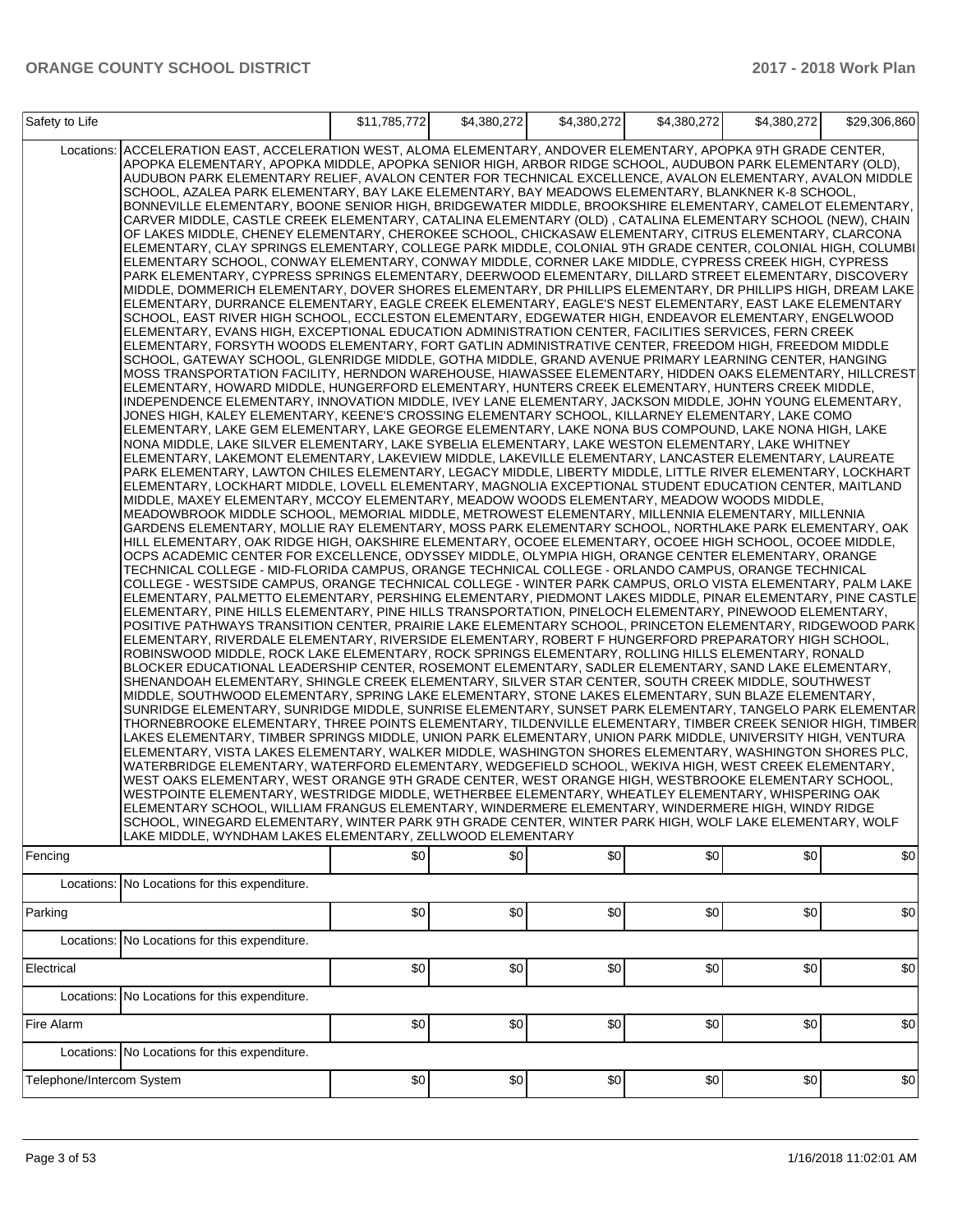|                                  | Locations: No Locations for this expenditure.                                                                                                                                                                                                                                                                                                                                                                                                                                                                                                                                                                                                                                                                                                                                                                                                                                                                                                                                                                                                                                                                                                                                                                                                                                                                                                                                                                                                                                                                                                                                                                                                                                                                                                                                                                                                                                                                                                                                                                                                                                                                                                                                                                                                                                                                                                                                                                                                                                                                                                                                                                                                                                                                                                                                                                                                                                                                                                                                                                                                                                                                                                                                                                                                                                                                                                                                                                                                                                                                                                                                                                                                                                                                                                                                                                                                                                                                                                                                                                                                                                                                                                                                                                                                                                                                                                                                                                                                                                                                                                                                                                                                                                                                                                                                                                                                                                                                                                                                                                                                                                                                                                                                                                                                                                                                                                                                                                                                          |              |              |              |              |              |              |
|----------------------------------|--------------------------------------------------------------------------------------------------------------------------------------------------------------------------------------------------------------------------------------------------------------------------------------------------------------------------------------------------------------------------------------------------------------------------------------------------------------------------------------------------------------------------------------------------------------------------------------------------------------------------------------------------------------------------------------------------------------------------------------------------------------------------------------------------------------------------------------------------------------------------------------------------------------------------------------------------------------------------------------------------------------------------------------------------------------------------------------------------------------------------------------------------------------------------------------------------------------------------------------------------------------------------------------------------------------------------------------------------------------------------------------------------------------------------------------------------------------------------------------------------------------------------------------------------------------------------------------------------------------------------------------------------------------------------------------------------------------------------------------------------------------------------------------------------------------------------------------------------------------------------------------------------------------------------------------------------------------------------------------------------------------------------------------------------------------------------------------------------------------------------------------------------------------------------------------------------------------------------------------------------------------------------------------------------------------------------------------------------------------------------------------------------------------------------------------------------------------------------------------------------------------------------------------------------------------------------------------------------------------------------------------------------------------------------------------------------------------------------------------------------------------------------------------------------------------------------------------------------------------------------------------------------------------------------------------------------------------------------------------------------------------------------------------------------------------------------------------------------------------------------------------------------------------------------------------------------------------------------------------------------------------------------------------------------------------------------------------------------------------------------------------------------------------------------------------------------------------------------------------------------------------------------------------------------------------------------------------------------------------------------------------------------------------------------------------------------------------------------------------------------------------------------------------------------------------------------------------------------------------------------------------------------------------------------------------------------------------------------------------------------------------------------------------------------------------------------------------------------------------------------------------------------------------------------------------------------------------------------------------------------------------------------------------------------------------------------------------------------------------------------------------------------------------------------------------------------------------------------------------------------------------------------------------------------------------------------------------------------------------------------------------------------------------------------------------------------------------------------------------------------------------------------------------------------------------------------------------------------------------------------------------------------------------------------------------------------------------------------------------------------------------------------------------------------------------------------------------------------------------------------------------------------------------------------------------------------------------------------------------------------------------------------------------------------------------------------------------------------------------------------------------------------------------------------------------------------------|--------------|--------------|--------------|--------------|--------------|--------------|
| <b>Closed Circuit Television</b> |                                                                                                                                                                                                                                                                                                                                                                                                                                                                                                                                                                                                                                                                                                                                                                                                                                                                                                                                                                                                                                                                                                                                                                                                                                                                                                                                                                                                                                                                                                                                                                                                                                                                                                                                                                                                                                                                                                                                                                                                                                                                                                                                                                                                                                                                                                                                                                                                                                                                                                                                                                                                                                                                                                                                                                                                                                                                                                                                                                                                                                                                                                                                                                                                                                                                                                                                                                                                                                                                                                                                                                                                                                                                                                                                                                                                                                                                                                                                                                                                                                                                                                                                                                                                                                                                                                                                                                                                                                                                                                                                                                                                                                                                                                                                                                                                                                                                                                                                                                                                                                                                                                                                                                                                                                                                                                                                                                                                                                                        | \$0          | \$0          | \$0          | \$0          | \$0          | \$0          |
|                                  | Locations: No Locations for this expenditure.                                                                                                                                                                                                                                                                                                                                                                                                                                                                                                                                                                                                                                                                                                                                                                                                                                                                                                                                                                                                                                                                                                                                                                                                                                                                                                                                                                                                                                                                                                                                                                                                                                                                                                                                                                                                                                                                                                                                                                                                                                                                                                                                                                                                                                                                                                                                                                                                                                                                                                                                                                                                                                                                                                                                                                                                                                                                                                                                                                                                                                                                                                                                                                                                                                                                                                                                                                                                                                                                                                                                                                                                                                                                                                                                                                                                                                                                                                                                                                                                                                                                                                                                                                                                                                                                                                                                                                                                                                                                                                                                                                                                                                                                                                                                                                                                                                                                                                                                                                                                                                                                                                                                                                                                                                                                                                                                                                                                          |              |              |              |              |              |              |
| Paint                            |                                                                                                                                                                                                                                                                                                                                                                                                                                                                                                                                                                                                                                                                                                                                                                                                                                                                                                                                                                                                                                                                                                                                                                                                                                                                                                                                                                                                                                                                                                                                                                                                                                                                                                                                                                                                                                                                                                                                                                                                                                                                                                                                                                                                                                                                                                                                                                                                                                                                                                                                                                                                                                                                                                                                                                                                                                                                                                                                                                                                                                                                                                                                                                                                                                                                                                                                                                                                                                                                                                                                                                                                                                                                                                                                                                                                                                                                                                                                                                                                                                                                                                                                                                                                                                                                                                                                                                                                                                                                                                                                                                                                                                                                                                                                                                                                                                                                                                                                                                                                                                                                                                                                                                                                                                                                                                                                                                                                                                                        | \$8,110,514  | \$5,750,000  | \$5,750,000  | \$5,750,000  | \$5,750,000  | \$31,110,514 |
| Maintenance/Repair               | Locations: ACCELERATION EAST, ACCELERATION WEST, ALOMA ELEMENTARY, ANDOVER ELEMENTARY, APOPKA 9TH GRADE CENTER,<br>APOPKA ELEMENTARY, APOPKA MIDDLE, APOPKA SENIOR HIGH, ARBOR RIDGE SCHOOL, AUDUBON PARK ELEMENTARY (OLD),<br>AUDUBON PARK ELEMENTARY RELIEF, AVALON CENTER FOR TECHNICAL EXCELLENCE, AVALON ELEMENTARY, AVALON MIDDLE<br>SCHOOL, AZALEA PARK ELEMENTARY, BAY LAKE ELEMENTARY, BAY MEADOWS ELEMENTARY, BLANKNER K-8 SCHOOL,<br>BONNEVILLE ELEMENTARY, BOONE SENIOR HIGH, BRIDGEWATER MIDDLE, BROOKSHIRE ELEMENTARY, CAMELOT ELEMENTARY,<br>CARVER MIDDLE, CASTLE CREEK ELEMENTARY, CATALINA ELEMENTARY (OLD), CATALINA ELEMENTARY SCHOOL (NEW), CHAIN<br>OF LAKES MIDDLE, CHENEY ELEMENTARY, CHEROKEE SCHOOL, CHICKASAW ELEMENTARY, CITRUS ELEMENTARY, CLARCONA<br>ELEMENTARY, CLAY SPRINGS ELEMENTARY, COLLEGE PARK MIDDLE, COLONIAL 9TH GRADE CENTER, COLONIAL HIGH, COLUMBI<br>ELEMENTARY SCHOOL, CONWAY ELEMENTARY, CONWAY MIDDLE, CORNER LAKE MIDDLE, CYPRESS CREEK HIGH, CYPRESS<br>PARK ELEMENTARY, CYPRESS SPRINGS ELEMENTARY, DEERWOOD ELEMENTARY, DILLARD STREET ELEMENTARY, DISCOVERY<br>MIDDLE, DOMMERICH ELEMENTARY, DOVER SHORES ELEMENTARY, DR PHILLIPS ELEMENTARY, DR PHILLIPS HIGH, DREAM LAKE<br>ELEMENTARY, DURRANCE ELEMENTARY, EAGLE CREEK ELEMENTARY, EAGLE'S NEST ELEMENTARY, EAST LAKE ELEMENTARY<br>SCHOOL, EAST RIVER HIGH SCHOOL, ECCLESTON ELEMENTARY, EDGEWATER HIGH, ENDEAVOR ELEMENTARY, ENGELWOOD<br>ELEMENTARY, EVANS HIGH, EXCEPTIONAL EDUCATION ADMINISTRATION CENTER, FACILITIES SERVICES, FERN CREEK<br>ELEMENTARY, FORSYTH WOODS ELEMENTARY, FORT GATLIN ADMINISTRATIVE CENTER, FREEDOM HIGH, FREEDOM MIDDLE<br>SCHOOL, GATEWAY SCHOOL, GLENRIDGE MIDDLE, GOTHA MIDDLE, GRAND AVENUE PRIMARY LEARNING CENTER, HANGING<br>MOSS TRANSPORTATION FACILITY, HERNDON WAREHOUSE, HIAWASSEE ELEMENTARY, HIDDEN OAKS ELEMENTARY, HILLCREST<br>ELEMENTARY, HOWARD MIDDLE, HUNGERFORD ELEMENTARY, HUNTERS CREEK ELEMENTARY, HUNTERS CREEK MIDDLE,<br>INDEPENDENCE ELEMENTARY, INNOVATION MIDDLE, IVEY LANE ELEMENTARY, JACKSON MIDDLE, JOHN YOUNG ELEMENTARY,<br>JONES HIGH, KALEY ELEMENTARY, KEENE'S CROSSING ELEMENTARY SCHOOL, KILLARNEY ELEMENTARY, LAKE COMO<br>ELEMENTARY, LAKE GEM ELEMENTARY, LAKE GEORGE ELEMENTARY, LAKE NONA BUS COMPOUND, LAKE NONA HIGH, LAKE<br>NONA MIDDLE, LAKE SILVER ELEMENTARY, LAKE SYBELIA ELEMENTARY, LAKE WESTON ELEMENTARY, LAKE WHITNEY<br>ELEMENTARY, LAKEMONT ELEMENTARY, LAKEVIEW MIDDLE, LAKEVILLE ELEMENTARY, LANCASTER ELEMENTARY, LAUREATE<br>PARK ELEMENTARY, LAWTON CHILES ELEMENTARY, LEGACY MIDDLE, LIBERTY MIDDLE, LITTLE RIVER ELEMENTARY, LOCKHART<br>ELEMENTARY, LOCKHART MIDDLE, LOVELL ELEMENTARY, MAGNOLIA EXCEPTIONAL STUDENT EDUCATION CENTER, MAITLAND<br>MIDDLE, MAXEY ELEMENTARY, MCCOY ELEMENTARY, MEADOW WOODS ELEMENTARY, MEADOW WOODS MIDDLE,<br>MEADOWBROOK MIDDLE SCHOOL, MEMORIAL MIDDLE, METROWEST ELEMENTARY, MILLENNIA ELEMENTARY, MILLENNIA<br>GARDENS ELEMENTARY, MOLLIE RAY ELEMENTARY, MOSS PARK ELEMENTARY SCHOOL, NORTHLAKE PARK ELEMENTARY, OAK<br>HILL ELEMENTARY, OAK RIDGE HIGH, OAKSHIRE ELEMENTARY, OCOEE ELEMENTARY, OCOEE HIGH SCHOOL, OCOEE MIDDLE,<br>OCPS ACADEMIC CENTER FOR EXCELLENCE, ODYSSEY MIDDLE, OLYMPIA HIGH, ORANGE CENTER ELEMENTARY, ORANGE<br>TECHNICAL COLLEGE - MID-FLORIDA CAMPUS, ORANGE TECHNICAL COLLEGE - ORLANDO CAMPUS, ORANGE TECHNICAL<br>COLLEGE - WESTSIDE CAMPUS, ORANGE TECHNICAL COLLEGE - WINTER PARK CAMPUS, ORLO VISTA ELEMENTARY, PALM LAKE<br>ELEMENTARY, PALMETTO ELEMENTARY, PERSHING ELEMENTARY, PIEDMONT LAKES MIDDLE, PINAR ELEMENTARY, PINE CASTLE<br>ELEMENTARY, PINE HILLS ELEMENTARY, PINE HILLS TRANSPORTATION, PINELOCH ELEMENTARY, PINEWOOD ELEMENTARY,<br>POSITIVE PATHWAYS TRANSITION CENTER, PRAIRIE LAKE ELEMENTARY SCHOOL, PRINCETON ELEMENTARY, RIDGEWOOD PARK<br>ELEMENTARY, RIVERDALE ELEMENTARY, RIVERSIDE ELEMENTARY, ROBERT F HUNGERFORD PREPARATORY HIGH SCHOOL,<br>ROBINSWOOD MIDDLE, ROCK LAKE ELEMENTARY, ROCK SPRINGS ELEMENTARY, ROLLING HILLS ELEMENTARY, RONALD<br>BLOCKER EDUCATIONAL LEADERSHIP CENTER, ROSEMONT ELEMENTARY, SADLER ELEMENTARY, SAND LAKE ELEMENTARY,<br>SHENANDOAH ELEMENTARY, SHINGLE CREEK ELEMENTARY, SILVER STAR CENTER, SOUTH CREEK MIDDLE, SOUTHWEST<br>MIDDLE, SOUTHWOOD ELEMENTARY, SPRING LAKE ELEMENTARY, STONE LAKES ELEMENTARY, SUN BLAZE ELEMENTARY,<br>SUNRIDGE ELEMENTARY, SUNRIDGE MIDDLE, SUNRISE ELEMENTARY, SUNSET PARK ELEMENTARY, TANGELO PARK ELEMENTAR<br>THORNEBROOKE ELEMENTARY, THREE POINTS ELEMENTARY, TILDENVILLE ELEMENTARY, TIMBER CREEK SENIOR HIGH, TIMBER<br>LAKES ELEMENTARY, TIMBER SPRINGS MIDDLE, UNION PARK ELEMENTARY, UNION PARK MIDDLE, UNIVERSITY HIGH, VENTURA<br>ELEMENTARY, VISTA LAKES ELEMENTARY, WALKER MIDDLE, WASHINGTON SHORES ELEMENTARY, WASHINGTON SHORES PLC,<br>WATERBRIDGE ELEMENTARY, WATERFORD ELEMENTARY, WEDGEFIELD SCHOOL, WEKIVA HIGH, WEST CREEK ELEMENTARY,<br>WEST OAKS ELEMENTARY, WEST ORANGE 9TH GRADE CENTER, WEST ORANGE HIGH, WESTBROOKE ELEMENTARY SCHOOL,<br>WESTPOINTE ELEMENTARY, WESTRIDGE MIDDLE, WETHERBEE ELEMENTARY, WHEATLEY ELEMENTARY, WHISPERING OAK<br>ELEMENTARY SCHOOL, WILLIAM FRANGUS ELEMENTARY, WINDERMERE ELEMENTARY, WINDERMERE HIGH, WINDY RIDGE<br>SCHOOL, WINEGARD ELEMENTARY, WINTER PARK 9TH GRADE CENTER, WINTER PARK HIGH, WOLF LAKE ELEMENTARY, WOLF<br>LAKE MIDDLE, WYNDHAM LAKES ELEMENTARY, ZELLWOOD ELEMENTARY | \$0          | \$0          | \$0          | \$0          | \$0          | \$0          |
|                                  | Locations: No Locations for this expenditure.                                                                                                                                                                                                                                                                                                                                                                                                                                                                                                                                                                                                                                                                                                                                                                                                                                                                                                                                                                                                                                                                                                                                                                                                                                                                                                                                                                                                                                                                                                                                                                                                                                                                                                                                                                                                                                                                                                                                                                                                                                                                                                                                                                                                                                                                                                                                                                                                                                                                                                                                                                                                                                                                                                                                                                                                                                                                                                                                                                                                                                                                                                                                                                                                                                                                                                                                                                                                                                                                                                                                                                                                                                                                                                                                                                                                                                                                                                                                                                                                                                                                                                                                                                                                                                                                                                                                                                                                                                                                                                                                                                                                                                                                                                                                                                                                                                                                                                                                                                                                                                                                                                                                                                                                                                                                                                                                                                                                          |              |              |              |              |              |              |
|                                  |                                                                                                                                                                                                                                                                                                                                                                                                                                                                                                                                                                                                                                                                                                                                                                                                                                                                                                                                                                                                                                                                                                                                                                                                                                                                                                                                                                                                                                                                                                                                                                                                                                                                                                                                                                                                                                                                                                                                                                                                                                                                                                                                                                                                                                                                                                                                                                                                                                                                                                                                                                                                                                                                                                                                                                                                                                                                                                                                                                                                                                                                                                                                                                                                                                                                                                                                                                                                                                                                                                                                                                                                                                                                                                                                                                                                                                                                                                                                                                                                                                                                                                                                                                                                                                                                                                                                                                                                                                                                                                                                                                                                                                                                                                                                                                                                                                                                                                                                                                                                                                                                                                                                                                                                                                                                                                                                                                                                                                                        |              |              |              |              |              |              |
|                                  | <b>Sub Total:</b>                                                                                                                                                                                                                                                                                                                                                                                                                                                                                                                                                                                                                                                                                                                                                                                                                                                                                                                                                                                                                                                                                                                                                                                                                                                                                                                                                                                                                                                                                                                                                                                                                                                                                                                                                                                                                                                                                                                                                                                                                                                                                                                                                                                                                                                                                                                                                                                                                                                                                                                                                                                                                                                                                                                                                                                                                                                                                                                                                                                                                                                                                                                                                                                                                                                                                                                                                                                                                                                                                                                                                                                                                                                                                                                                                                                                                                                                                                                                                                                                                                                                                                                                                                                                                                                                                                                                                                                                                                                                                                                                                                                                                                                                                                                                                                                                                                                                                                                                                                                                                                                                                                                                                                                                                                                                                                                                                                                                                                      | \$19,896,286 | \$10,130,272 | \$10,130,272 | \$10,130,272 | \$10,130,272 | \$60,417,374 |

| <b>IPECO Maintenance Expenditures</b> | \$2,395,334   | \$0 <sub>1</sub> | ¢∩<br>ΦU      | \$0           | \$0 <sub>1</sub> | \$2,395,334   |
|---------------------------------------|---------------|------------------|---------------|---------------|------------------|---------------|
| 1.50 Mill Sub Total:                  | \$290,946,743 | \$139.614.401    | \$154.797.606 | \$173,694,175 | \$176,664,704    | \$935,717,629 |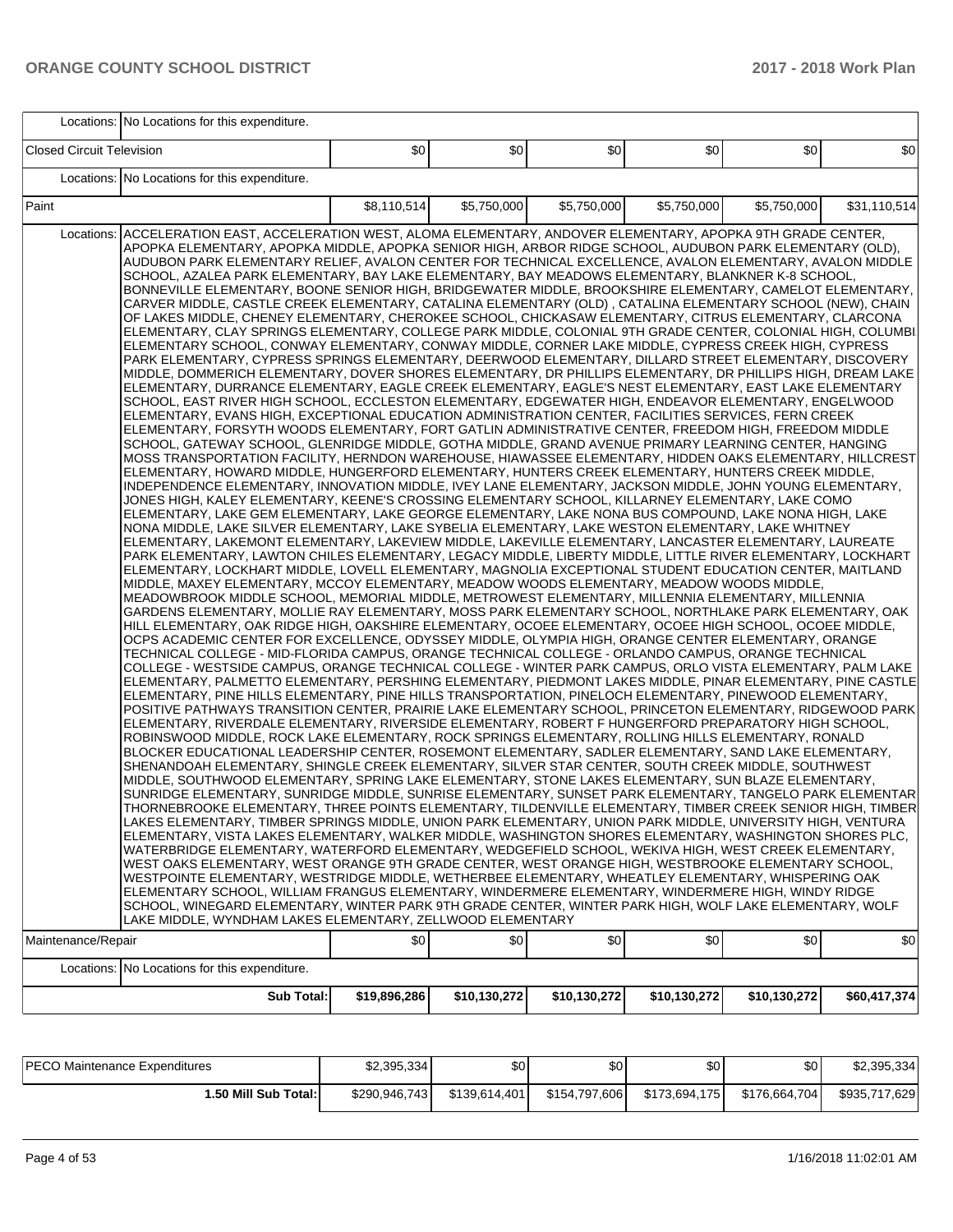| <b>Other Items</b>                                                                                                                                                                                                                                                                                                                                                                                                                                                                                                                                                                                                                                                                                                                                                                                                                                                                                                                                                                                                                                                                                                                                                                                                                                                                                                                                                                                                                                                                                                                                                                                                                                                                                                                                                                                                                                                                                                                                                                                                                                                                                                                                                                                                                                                                                                                                                                                                                                                                                                                                                                                                                                                                                                                                                                                                                                                                                                                                                                                                                                                                                                                                                                                                                                                                                                                                                                                                                                                                                                                                                                                                                                                                                                                                                                                                                                                                                                                                                                                                                                                                                                                                                                                                                                                                                                                                                                                                                                                                                                                                                                                                                                                                                                                                                                                                                                                                                                                                                                                                                                                                                                                                                                                                                         | $2017 - 2018$<br><b>Actual Budget</b> | 2018 - 2019<br>Projected | 2019 - 2020<br>Projected | 2020 - 2021<br>Projected | 2021 - 2022<br>Projected | Total        |
|--------------------------------------------------------------------------------------------------------------------------------------------------------------------------------------------------------------------------------------------------------------------------------------------------------------------------------------------------------------------------------------------------------------------------------------------------------------------------------------------------------------------------------------------------------------------------------------------------------------------------------------------------------------------------------------------------------------------------------------------------------------------------------------------------------------------------------------------------------------------------------------------------------------------------------------------------------------------------------------------------------------------------------------------------------------------------------------------------------------------------------------------------------------------------------------------------------------------------------------------------------------------------------------------------------------------------------------------------------------------------------------------------------------------------------------------------------------------------------------------------------------------------------------------------------------------------------------------------------------------------------------------------------------------------------------------------------------------------------------------------------------------------------------------------------------------------------------------------------------------------------------------------------------------------------------------------------------------------------------------------------------------------------------------------------------------------------------------------------------------------------------------------------------------------------------------------------------------------------------------------------------------------------------------------------------------------------------------------------------------------------------------------------------------------------------------------------------------------------------------------------------------------------------------------------------------------------------------------------------------------------------------------------------------------------------------------------------------------------------------------------------------------------------------------------------------------------------------------------------------------------------------------------------------------------------------------------------------------------------------------------------------------------------------------------------------------------------------------------------------------------------------------------------------------------------------------------------------------------------------------------------------------------------------------------------------------------------------------------------------------------------------------------------------------------------------------------------------------------------------------------------------------------------------------------------------------------------------------------------------------------------------------------------------------------------------------------------------------------------------------------------------------------------------------------------------------------------------------------------------------------------------------------------------------------------------------------------------------------------------------------------------------------------------------------------------------------------------------------------------------------------------------------------------------------------------------------------------------------------------------------------------------------------------------------------------------------------------------------------------------------------------------------------------------------------------------------------------------------------------------------------------------------------------------------------------------------------------------------------------------------------------------------------------------------------------------------------------------------------------------------------------------------------------------------------------------------------------------------------------------------------------------------------------------------------------------------------------------------------------------------------------------------------------------------------------------------------------------------------------------------------------------------------------------------------------------------------------------------------------|---------------------------------------|--------------------------|--------------------------|--------------------------|--------------------------|--------------|
| Maintenance Transfer and Transfers Out                                                                                                                                                                                                                                                                                                                                                                                                                                                                                                                                                                                                                                                                                                                                                                                                                                                                                                                                                                                                                                                                                                                                                                                                                                                                                                                                                                                                                                                                                                                                                                                                                                                                                                                                                                                                                                                                                                                                                                                                                                                                                                                                                                                                                                                                                                                                                                                                                                                                                                                                                                                                                                                                                                                                                                                                                                                                                                                                                                                                                                                                                                                                                                                                                                                                                                                                                                                                                                                                                                                                                                                                                                                                                                                                                                                                                                                                                                                                                                                                                                                                                                                                                                                                                                                                                                                                                                                                                                                                                                                                                                                                                                                                                                                                                                                                                                                                                                                                                                                                                                                                                                                                                                                                     | \$2,395,334                           | \$0                      | \$0                      | \$0                      | \$0                      | \$2,395,334  |
| ACCELERATION EAST, ACCELERATION WEST, ALOMA ELEMENTARY, ANDOVER ELEMENTARY, APOPKA 9TH GRADE CENTER,<br>Locations<br>APOPKA ELEMENTARY, APOPKA MIDDLE, APOPKA SENIOR HIGH, ARBOR RIDGE SCHOOL, AUDUBON PARK ELEMENTARY (OLD),<br>AUDUBON PARK ELEMENTARY RELIEF, AVALON CENTER FOR TECHNICAL EXCELLENCE, AVALON ELEMENTARY, AVALON MIDDI <br>SCHOOL, AZALEA PARK ELEMENTARY, BAY LAKE ELEMENTARY, BAY MEADOWS ELEMENTARY, BLANKNER K-8 SCHOOL,<br>BONNEVILLE ELEMENTARY, BOONE SENIOR HIGH, BRIDGEWATER MIDDLE, BROOKSHIRE ELEMENTARY, CAMELOT<br>ELEMENTARY, CARVER MIDDLE, CASTLE CREEK ELEMENTARY, CATALINA ELEMENTARY (OLD) , CATALINA ELEMENTARY<br>SCHOOL (NEW), CHAIN OF LAKES MIDDLE, CHENEY ELEMENTARY, CHEROKEE SCHOOL, CHICKASAW ELEMENTARY, CITRUS<br>ELEMENTARY, CLARCONA ELEMENTARY, CLAY SPRINGS ELEMENTARY, COLLEGE PARK MIDDLE, COLONIAL 9TH GRADE<br>CENTER, COLONIAL HIGH, COLUMBIA ELEMENTARY SCHOOL, CONWAY ELEMENTARY, CONWAY MIDDLE, CORNER LAKE<br>MIDDLE, CYPRESS CREEK HIGH, CYPRESS PARK ELEMENTARY, CYPRESS SPRINGS ELEMENTARY, DEERWOOD ELEMENTARY,<br>DILLARD STREET ELEMENTARY, DISCOVERY MIDDLE, DOMMERICH ELEMENTARY, DOVER SHORES ELEMENTARY, DR PHILLIPS<br>ELEMENTARY, DR PHILLIPS HIGH, DREAM LAKE ELEMENTARY, DURRANCE ELEMENTARY, EAGLE CREEK ELEMENTARY, EAGLE''<br>NEST ELEMENTARY, EAST LAKE ELEMENTARY SCHOOL, EAST RIVER HIGH SCHOOL, ECCLESTON ELEMENTARY, EDGEWATER<br>HIGH, ENDEAVOR ELEMENTARY, ENGELWOOD ELEMENTARY, EVANS HIGH, EXCEPTIONAL EDUCATION ADMINISTRATION<br>CENTER, FACILITIES SERVICES, FERN CREEK ELEMENTARY, FORSYTH WOODS ELEMENTARY, FORT GATLIN ADMINISTRATIVE<br>CENTER, FREEDOM HIGH, FREEDOM MIDDLE SCHOOL, GATEWAY SCHOOL, GLENRIDGE MIDDLE, GOTHA MIDDLE, GRAND<br>AVENUE PRIMARY LEARNING CENTER, HANGING MOSS TRANSPORTATION FACILITY, HERNDON WAREHOUSE, HIAWASSEE<br>ELEMENTARY, HIDDEN OAKS ELEMENTARY, HILLCREST ELEMENTARY, HOWARD MIDDLE, HUNGERFORD ELEMENTARY,<br>HUNTERS CREEK ELEMENTARY, HUNTERS CREEK MIDDLE, INDEPENDENCE ELEMENTARY, INNOVATION MIDDLE, IVEY LANE<br>ELEMENTARY, JACKSON MIDDLE, JOHN YOUNG ELEMENTARY, JONES HIGH, KALEY ELEMENTARY, KEENE'S CROSSING<br>ELEMENTARY SCHOOL, KILLARNEY ELEMENTARY, LAKE COMO ELEMENTARY, LAKE GEM ELEMENTARY, LAKE GEORGE<br>ELEMENTARY, LAKE NONA BUS COMPOUND, LAKE NONA HIGH, LAKE NONA MIDDLE, LAKE SILVER ELEMENTARY, LAKE SYBELIA<br>ELEMENTARY, LAKE WESTON ELEMENTARY, LAKE WHITNEY ELEMENTARY, LAKEMONT ELEMENTARY, LAKEVIEW MIDDLE,<br>LAKEVILLE ELEMENTARY, LANCASTER ELEMENTARY, LAUREATE PARK ELEMENTARY, LAWTON CHILES ELEMENTARY, LEGACY<br>MIDDLE, LIBERTY MIDDLE, LITTLE RIVER ELEMENTARY, LOCKHART ELEMENTARY, LOCKHART MIDDLE, LOVELL ELEMENTARY,<br>MAGNOLIA EXCEPTIONAL STUDENT EDUCATION CENTER, MAITLAND MIDDLE, MAXEY ELEMENTARY, MCCOY ELEMENTARY,<br>MEADOW WOODS ELEMENTARY, MEADOW WOODS MIDDLE, MEADOWBROOK MIDDLE SCHOOL, MEMORIAL MIDDLE,<br>METROWEST ELEMENTARY, MILLENNIA ELEMENTARY, MILLENNIA GARDENS ELEMENTARY, MOLLIE RAY ELEMENTARY, MOSS<br>PARK ELEMENTARY SCHOOL, NORTHLAKE PARK ELEMENTARY, OAK HILL ELEMENTARY, OAK RIDGE HIGH, OAKSHIRE<br>ELEMENTARY, OCOEE ELEMENTARY, OCOEE HIGH SCHOOL, OCOEE MIDDLE, OCPS ACADEMIC CENTER FOR EXCELLENCE,<br>ODYSSEY MIDDLE, OLYMPIA HIGH, ORANGE CENTER ELEMENTARY, ORANGE TECHNICAL COLLEGE - MID-FLORIDA CAMPUS,<br>ORANGE TECHNICAL COLLEGE - ORLANDO CAMPUS, ORANGE TECHNICAL COLLEGE - WESTSIDE CAMPUS, ORANGE<br>TECHNICAL COLLEGE - WINTER PARK CAMPUS, ORLO VISTA ELEMENTARY, PALM LAKE ELEMENTARY, PALMETTO ELEMENTARY<br>PERSHING ELEMENTARY, PIEDMONT LAKES MIDDLE, PINAR ELEMENTARY, PINE CASTLE ELEMENTARY, PINE HILLS<br>ELEMENTARY, PINE HILLS TRANSPORTATION, PINELOCH ELEMENTARY, PINEWOOD ELEMENTARY, POSITIVE PATHWAYS<br>TRANSITION CENTER, PRAIRIE LAKE ELEMENTARY SCHOOL, PRINCETON ELEMENTARY, RIDGEWOOD PARK ELEMENTARY,<br>RIVERDALE ELEMENTARY, RIVERSIDE ELEMENTARY, ROBERT F HUNGERFORD PREPARATORY HIGH SCHOOL, ROBINSWOOD<br>MIDDLE, ROCK LAKE ELEMENTARY, ROCK SPRINGS ELEMENTARY, ROLLING HILLS ELEMENTARY, RONALD BLOCKER<br>EDUCATIONAL LEADERSHIP CENTER, ROSEMONT ELEMENTARY, SADLER ELEMENTARY, SAND LAKE ELEMENTARY,<br>SHENANDOAH ELEMENTARY, SHINGLE CREEK ELEMENTARY, SILVER STAR CENTER, SOUTH CREEK MIDDLE, SOUTHWEST<br>MIDDLE, SOUTHWOOD ELEMENTARY, SPRING LAKE ELEMENTARY, STONE LAKES ELEMENTARY, SUN BLAZE ELEMENTARY,<br>SUNRIDGE ELEMENTARY, SUNRIDGE MIDDLE, SUNRISE ELEMENTARY, SUNSET PARK ELEMENTARY, TANGELO PARK<br>ELEMENTARY, THORNEBROOKE ELEMENTARY, THREE POINTS ELEMENTARY, TILDENVILLE ELEMENTARY, TIMBER CREEK<br>SENIOR HIGH, TIMBER LAKES ELEMENTARY, TIMBER SPRINGS MIDDLE, UNION PARK ELEMENTARY, UNION PARK MIDDLE,<br>UNIVERSITY HIGH, VENTURA ELEMENTARY, VISTA LAKES ELEMENTARY, WALKER MIDDLE, WASHINGTON SHORES ELEMENTAR<br>WASHINGTON SHORES PLC, WATERBRIDGE ELEMENTARY, WATERFORD ELEMENTARY, WEDGEFIELD SCHOOL, WEKIVA HIGH,<br>WEST CREEK ELEMENTARY, WEST OAKS ELEMENTARY, WEST ORANGE 9TH GRADE CENTER, WEST ORANGE HIGH,<br>WESTBROOKE ELEMENTARY SCHOOL, WESTPOINTE ELEMENTARY, WESTRIDGE MIDDLE, WETHERBEE ELEMENTARY,<br>WHEATLEY ELEMENTARY, WHISPERING OAK ELEMENTARY SCHOOL, WILLIAM FRANGUS ELEMENTARY, WINDERMERE |                                       |                          |                          |                          |                          |              |
| ELEMENTARY, WINDERMERE HIGH, WINDY RIDGE SCHOOL, WINEGARD ELEMENTARY, WINTER PARK 9TH GRADE CENTER,<br>WINTER PARK HIGH, WOLF LAKE ELEMENTARY, WOLF LAKE MIDDLE, WYNDHAM LAKES ELEMENTARY, ZELLWOOD ELEMENTAR<br><b>Districtwide Construction</b>                                                                                                                                                                                                                                                                                                                                                                                                                                                                                                                                                                                                                                                                                                                                                                                                                                                                                                                                                                                                                                                                                                                                                                                                                                                                                                                                                                                                                                                                                                                                                                                                                                                                                                                                                                                                                                                                                                                                                                                                                                                                                                                                                                                                                                                                                                                                                                                                                                                                                                                                                                                                                                                                                                                                                                                                                                                                                                                                                                                                                                                                                                                                                                                                                                                                                                                                                                                                                                                                                                                                                                                                                                                                                                                                                                                                                                                                                                                                                                                                                                                                                                                                                                                                                                                                                                                                                                                                                                                                                                                                                                                                                                                                                                                                                                                                                                                                                                                                                                                          | \$21,116,903                          | \$10,500,000             | \$10,800,000             | \$11,109,000             | \$11,427,270             | \$64,953,173 |
|                                                                                                                                                                                                                                                                                                                                                                                                                                                                                                                                                                                                                                                                                                                                                                                                                                                                                                                                                                                                                                                                                                                                                                                                                                                                                                                                                                                                                                                                                                                                                                                                                                                                                                                                                                                                                                                                                                                                                                                                                                                                                                                                                                                                                                                                                                                                                                                                                                                                                                                                                                                                                                                                                                                                                                                                                                                                                                                                                                                                                                                                                                                                                                                                                                                                                                                                                                                                                                                                                                                                                                                                                                                                                                                                                                                                                                                                                                                                                                                                                                                                                                                                                                                                                                                                                                                                                                                                                                                                                                                                                                                                                                                                                                                                                                                                                                                                                                                                                                                                                                                                                                                                                                                                                                            |                                       |                          |                          |                          |                          |              |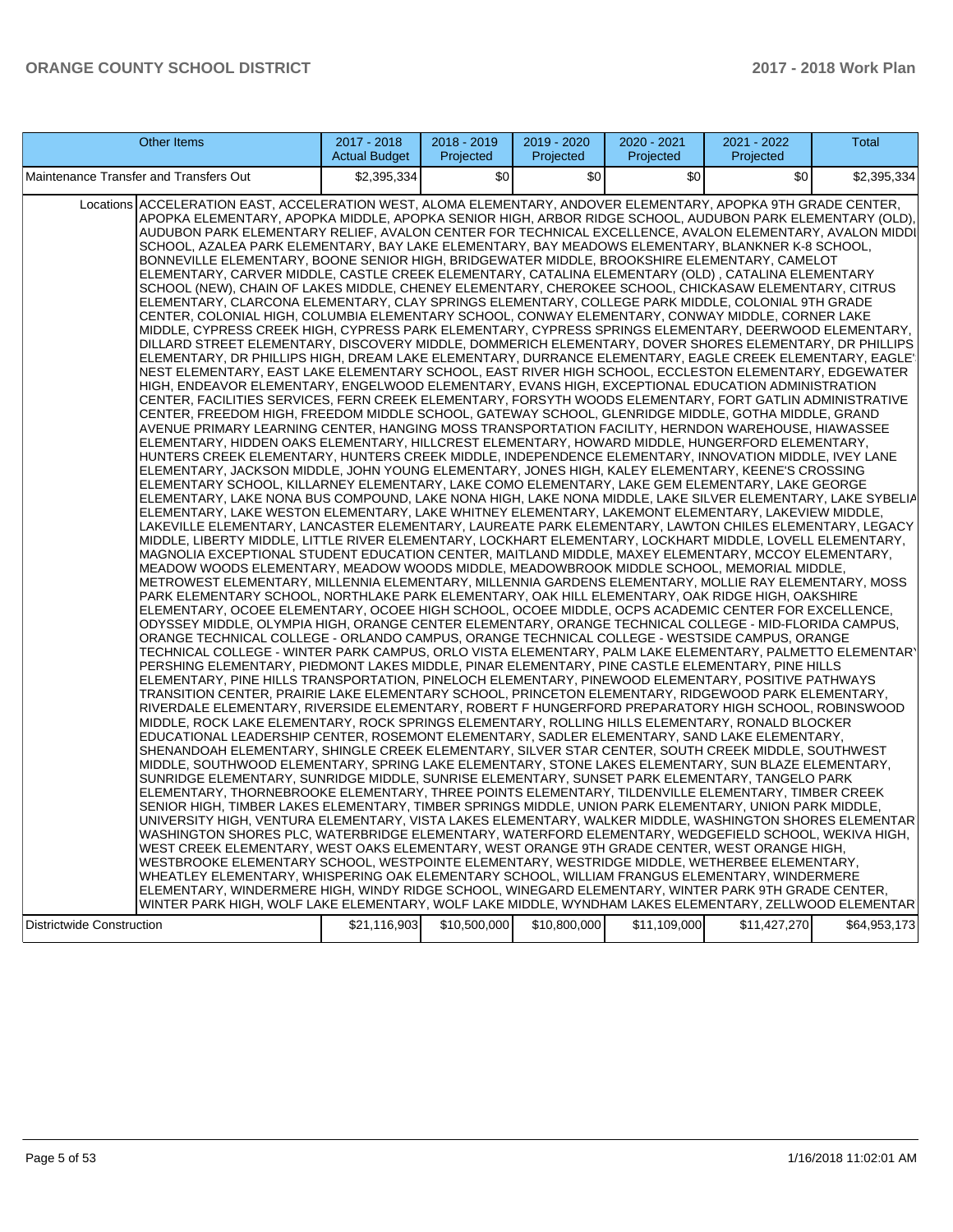|                         | Locations ACCELERATION EAST, ACCELERATION WEST, ALOMA ELEMENTARY, ANDOVER ELEMENTARY, APOPKA 9TH GRADE CENTER,<br>APOPKA ELEMENTARY, APOPKA MIDDLE, APOPKA SENIOR HIGH, ARBOR RIDGE SCHOOL, AUDUBON PARK ELEMENTARY (OLD),<br>AUDUBON PARK ELEMENTARY RELIEF, AVALON CENTER FOR TECHNICAL EXCELLENCE, AVALON ELEMENTARY, AVALON MIDDI<br>SCHOOL, AZALEA PARK ELEMENTARY, BAY LAKE ELEMENTARY, BAY MEADOWS ELEMENTARY, BLANKNER K-8 SCHOOL,<br>BONNEVILLE ELEMENTARY, BOONE SENIOR HIGH, BRIDGEWATER MIDDLE, BROOKSHIRE ELEMENTARY, CAMELOT<br>ELEMENTARY, CARVER MIDDLE, CASTLE CREEK ELEMENTARY, CATALINA ELEMENTARY (OLD), CATALINA ELEMENTARY<br>SCHOOL (NEW), CHAIN OF LAKES MIDDLE, CHENEY ELEMENTARY, CHEROKEE SCHOOL, CHICKASAW ELEMENTARY, CITRUS<br>ELEMENTARY, CLARCONA ELEMENTARY, CLAY SPRINGS ELEMENTARY, COLLEGE PARK MIDDLE, COLONIAL 9TH GRADE<br>CENTER, COLONIAL HIGH, COLUMBIA ELEMENTARY SCHOOL, CONWAY ELEMENTARY, CONWAY MIDDLE, CORNER LAKE<br>MIDDLE, CYPRESS CREEK HIGH, CYPRESS PARK ELEMENTARY, CYPRESS SPRINGS ELEMENTARY, DEERWOOD ELEMENTARY,<br>DILLARD STREET ELEMENTARY, DISCOVERY MIDDLE, DOMMERICH ELEMENTARY, DOVER SHORES ELEMENTARY, DR PHILLIPS<br>: ELEMENTARY, DR PHILLIPS HIGH, DREAM LAKE ELEMENTARY, DURRANCE ELEMENTARY, EAGLE CREEK ELEMENTARY, EAGLE <br>NEST ELEMENTARY, EAST LAKE ELEMENTARY SCHOOL, EAST RIVER HIGH SCHOOL, ECCLESTON ELEMENTARY, EDGEWATER<br>HIGH, ENDEAVOR ELEMENTARY, ENGELWOOD ELEMENTARY, EVANS HIGH, EXCEPTIONAL EDUCATION ADMINISTRATION<br>CENTER, FACILITIES SERVICES, FERN CREEK ELEMENTARY, FORSYTH WOODS ELEMENTARY, FORT GATLIN ADMINISTRATIVE<br>CENTER, FREEDOM HIGH, FREEDOM MIDDLE SCHOOL, GATEWAY SCHOOL, GLENRIDGE MIDDLE, GOTHA MIDDLE, GRAND<br>AVENUE PRIMARY LEARNING CENTER, HANGING MOSS TRANSPORTATION FACILITY, HERNDON WAREHOUSE, HIAWASSEE<br>ELEMENTARY, HIDDEN OAKS ELEMENTARY, HILLCREST ELEMENTARY, HOWARD MIDDLE, HUNGERFORD ELEMENTARY,<br>HUNTERS CREEK ELEMENTARY, HUNTERS CREEK MIDDLE, INDEPENDENCE ELEMENTARY, INNOVATION MIDDLE, IVEY LANE<br>ELEMENTARY, JACKSON MIDDLE, JOHN YOUNG ELEMENTARY, JONES HIGH, KALEY ELEMENTARY, KEENE'S CROSSING<br>ELEMENTARY SCHOOL, KILLARNEY ELEMENTARY, LAKE COMO ELEMENTARY, LAKE GEM ELEMENTARY, LAKE GEORGE<br>ELEMENTARY, LAKE NONA BUS COMPOUND, LAKE NONA HIGH, LAKE NONA MIDDLE, LAKE SILVER ELEMENTARY, LAKE SYBELIA<br>ELEMENTARY, LAKE WESTON ELEMENTARY, LAKE WHITNEY ELEMENTARY, LAKEMONT ELEMENTARY, LAKEVIEW MIDDLE,<br>LAKEVILLE ELEMENTARY, LANCASTER ELEMENTARY, LAUREATE PARK ELEMENTARY, LAWTON CHILES ELEMENTARY, LEGACY<br>MIDDLE, LIBERTY MIDDLE, LITTLE RIVER ELEMENTARY, LOCKHART ELEMENTARY, LOCKHART MIDDLE, LOVELL ELEMENTARY,<br>MAGNOLIA EXCEPTIONAL STUDENT EDUCATION CENTER, MAITLAND MIDDLE, MAXEY ELEMENTARY, MCCOY ELEMENTARY,<br>MEADOW WOODS ELEMENTARY, MEADOW WOODS MIDDLE, MEADOWBROOK MIDDLE SCHOOL, MEMORIAL MIDDLE,<br>METROWEST ELEMENTARY, MILLENNIA ELEMENTARY, MILLENNIA GARDENS ELEMENTARY, MOLLIE RAY ELEMENTARY, MOSS<br>PARK ELEMENTARY SCHOOL, NORTHLAKE PARK ELEMENTARY, OAK HILL ELEMENTARY, OAK RIDGE HIGH, OAKSHIRE<br>ELEMENTARY, OCOEE ELEMENTARY, OCOEE HIGH SCHOOL, OCOEE MIDDLE, OCPS ACADEMIC CENTER FOR EXCELLENCE,<br>ODYSSEY MIDDLE, OLYMPIA HIGH, ORANGE CENTER ELEMENTARY, ORANGE TECHNICAL COLLEGE - MID-FLORIDA CAMPUS,<br>ORANGE TECHNICAL COLLEGE - ORLANDO CAMPUS, ORANGE TECHNICAL COLLEGE - WESTSIDE CAMPUS, ORANGE<br>TECHNICAL COLLEGE - WINTER PARK CAMPUS, ORLO VISTA ELEMENTARY, PALM LAKE ELEMENTARY, PALMETTO ELEMENTARY<br>PERSHING ELEMENTARY, PIEDMONT LAKES MIDDLE, PINAR ELEMENTARY, PINE CASTLE ELEMENTARY, PINE HILLS<br>ELEMENTARY, PINE HILLS TRANSPORTATION, PINELOCH ELEMENTARY, PINEWOOD ELEMENTARY, POSITIVE PATHWAYS<br>TRANSITION CENTER, PRAIRIE LAKE ELEMENTARY SCHOOL, PRINCETON ELEMENTARY, RIDGEWOOD PARK ELEMENTARY,<br>RIVERDALE ELEMENTARY, RIVERSIDE ELEMENTARY, ROBERT F HUNGERFORD PREPARATORY HIGH SCHOOL, ROBINSWOOD<br>MIDDLE, ROCK LAKE ELEMENTARY, ROCK SPRINGS ELEMENTARY, ROLLING HILLS ELEMENTARY, RONALD BLOCKER<br>EDUCATIONAL LEADERSHIP CENTER, ROSEMONT ELEMENTARY, SADLER ELEMENTARY, SAND LAKE ELEMENTARY,<br>SHENANDOAH ELEMENTARY, SHINGLE CREEK ELEMENTARY, SILVER STAR CENTER, SOUTH CREEK MIDDLE, SOUTHWEST<br>MIDDLE, SOUTHWOOD ELEMENTARY, SPRING LAKE ELEMENTARY, STONE LAKES ELEMENTARY, SUN BLAZE ELEMENTARY,<br>SUNRIDGE ELEMENTARY, SUNRIDGE MIDDLE, SUNRISE ELEMENTARY, SUNSET PARK ELEMENTARY, TANGELO PARK<br>ELEMENTARY, THORNEBROOKE ELEMENTARY, THREE POINTS ELEMENTARY, TILDENVILLE ELEMENTARY, TIMBER CREEK<br>SENIOR HIGH, TIMBER LAKES ELEMENTARY, TIMBER SPRINGS MIDDLE, UNION PARK ELEMENTARY, UNION PARK MIDDLE,<br>UNIVERSITY HIGH, VENTURA ELEMENTARY, VISTA LAKES ELEMENTARY, WALKER MIDDLE, WASHINGTON SHORES ELEMENTAR<br>WASHINGTON SHORES PLC, WATERBRIDGE ELEMENTARY, WATERFORD ELEMENTARY, WEDGEFIELD SCHOOL, WEKIVA HIGH,<br>WEST CREEK ELEMENTARY, WEST OAKS ELEMENTARY, WEST ORANGE 9TH GRADE CENTER, WEST ORANGE HIGH,<br>WESTBROOKE ELEMENTARY SCHOOL, WESTPOINTE ELEMENTARY, WESTRIDGE MIDDLE, WETHERBEE ELEMENTARY, |               |              |              |              |              |               |
|-------------------------|---------------------------------------------------------------------------------------------------------------------------------------------------------------------------------------------------------------------------------------------------------------------------------------------------------------------------------------------------------------------------------------------------------------------------------------------------------------------------------------------------------------------------------------------------------------------------------------------------------------------------------------------------------------------------------------------------------------------------------------------------------------------------------------------------------------------------------------------------------------------------------------------------------------------------------------------------------------------------------------------------------------------------------------------------------------------------------------------------------------------------------------------------------------------------------------------------------------------------------------------------------------------------------------------------------------------------------------------------------------------------------------------------------------------------------------------------------------------------------------------------------------------------------------------------------------------------------------------------------------------------------------------------------------------------------------------------------------------------------------------------------------------------------------------------------------------------------------------------------------------------------------------------------------------------------------------------------------------------------------------------------------------------------------------------------------------------------------------------------------------------------------------------------------------------------------------------------------------------------------------------------------------------------------------------------------------------------------------------------------------------------------------------------------------------------------------------------------------------------------------------------------------------------------------------------------------------------------------------------------------------------------------------------------------------------------------------------------------------------------------------------------------------------------------------------------------------------------------------------------------------------------------------------------------------------------------------------------------------------------------------------------------------------------------------------------------------------------------------------------------------------------------------------------------------------------------------------------------------------------------------------------------------------------------------------------------------------------------------------------------------------------------------------------------------------------------------------------------------------------------------------------------------------------------------------------------------------------------------------------------------------------------------------------------------------------------------------------------------------------------------------------------------------------------------------------------------------------------------------------------------------------------------------------------------------------------------------------------------------------------------------------------------------------------------------------------------------------------------------------------------------------------------------------------------------------------------------------------------------------------------------------------------------------------------------------------------------------------------------------------------------------------------------------------------------------------------------------------------------------------------------------------------------------------------------------------------------------------------------------------------------------------------------------------------------------------------------------------------------------------------------------------------------------------------------------------------------------------------------------------------------------------------------------------------------------------------------------------------------------------------------------------------------------------------------------------------------------------------------------------------------------|---------------|--------------|--------------|--------------|--------------|---------------|
|                         |                                                                                                                                                                                                                                                                                                                                                                                                                                                                                                                                                                                                                                                                                                                                                                                                                                                                                                                                                                                                                                                                                                                                                                                                                                                                                                                                                                                                                                                                                                                                                                                                                                                                                                                                                                                                                                                                                                                                                                                                                                                                                                                                                                                                                                                                                                                                                                                                                                                                                                                                                                                                                                                                                                                                                                                                                                                                                                                                                                                                                                                                                                                                                                                                                                                                                                                                                                                                                                                                                                                                                                                                                                                                                                                                                                                                                                                                                                                                                                                                                                                                                                                                                                                                                                                                                                                                                                                                                                                                                                                                                                                                                                                                                                                                                                                                                                                                                                                                                                                                                                                                                                                                       |               |              |              |              |              |               |
|                         |                                                                                                                                                                                                                                                                                                                                                                                                                                                                                                                                                                                                                                                                                                                                                                                                                                                                                                                                                                                                                                                                                                                                                                                                                                                                                                                                                                                                                                                                                                                                                                                                                                                                                                                                                                                                                                                                                                                                                                                                                                                                                                                                                                                                                                                                                                                                                                                                                                                                                                                                                                                                                                                                                                                                                                                                                                                                                                                                                                                                                                                                                                                                                                                                                                                                                                                                                                                                                                                                                                                                                                                                                                                                                                                                                                                                                                                                                                                                                                                                                                                                                                                                                                                                                                                                                                                                                                                                                                                                                                                                                                                                                                                                                                                                                                                                                                                                                                                                                                                                                                                                                                                                       |               |              |              |              |              |               |
|                         |                                                                                                                                                                                                                                                                                                                                                                                                                                                                                                                                                                                                                                                                                                                                                                                                                                                                                                                                                                                                                                                                                                                                                                                                                                                                                                                                                                                                                                                                                                                                                                                                                                                                                                                                                                                                                                                                                                                                                                                                                                                                                                                                                                                                                                                                                                                                                                                                                                                                                                                                                                                                                                                                                                                                                                                                                                                                                                                                                                                                                                                                                                                                                                                                                                                                                                                                                                                                                                                                                                                                                                                                                                                                                                                                                                                                                                                                                                                                                                                                                                                                                                                                                                                                                                                                                                                                                                                                                                                                                                                                                                                                                                                                                                                                                                                                                                                                                                                                                                                                                                                                                                                                       |               |              |              |              |              |               |
|                         |                                                                                                                                                                                                                                                                                                                                                                                                                                                                                                                                                                                                                                                                                                                                                                                                                                                                                                                                                                                                                                                                                                                                                                                                                                                                                                                                                                                                                                                                                                                                                                                                                                                                                                                                                                                                                                                                                                                                                                                                                                                                                                                                                                                                                                                                                                                                                                                                                                                                                                                                                                                                                                                                                                                                                                                                                                                                                                                                                                                                                                                                                                                                                                                                                                                                                                                                                                                                                                                                                                                                                                                                                                                                                                                                                                                                                                                                                                                                                                                                                                                                                                                                                                                                                                                                                                                                                                                                                                                                                                                                                                                                                                                                                                                                                                                                                                                                                                                                                                                                                                                                                                                                       |               |              |              |              |              |               |
|                         | WHEATLEY ELEMENTARY, WHISPERING OAK ELEMENTARY SCHOOL, WILLIAM FRANGUS ELEMENTARY, WINDERMERE                                                                                                                                                                                                                                                                                                                                                                                                                                                                                                                                                                                                                                                                                                                                                                                                                                                                                                                                                                                                                                                                                                                                                                                                                                                                                                                                                                                                                                                                                                                                                                                                                                                                                                                                                                                                                                                                                                                                                                                                                                                                                                                                                                                                                                                                                                                                                                                                                                                                                                                                                                                                                                                                                                                                                                                                                                                                                                                                                                                                                                                                                                                                                                                                                                                                                                                                                                                                                                                                                                                                                                                                                                                                                                                                                                                                                                                                                                                                                                                                                                                                                                                                                                                                                                                                                                                                                                                                                                                                                                                                                                                                                                                                                                                                                                                                                                                                                                                                                                                                                                         |               |              |              |              |              |               |
|                         | ELEMENTARY, WINDERMERE HIGH, WINDY RIDGE SCHOOL, WINEGARD ELEMENTARY, WINTER PARK 9TH GRADE CENTER,                                                                                                                                                                                                                                                                                                                                                                                                                                                                                                                                                                                                                                                                                                                                                                                                                                                                                                                                                                                                                                                                                                                                                                                                                                                                                                                                                                                                                                                                                                                                                                                                                                                                                                                                                                                                                                                                                                                                                                                                                                                                                                                                                                                                                                                                                                                                                                                                                                                                                                                                                                                                                                                                                                                                                                                                                                                                                                                                                                                                                                                                                                                                                                                                                                                                                                                                                                                                                                                                                                                                                                                                                                                                                                                                                                                                                                                                                                                                                                                                                                                                                                                                                                                                                                                                                                                                                                                                                                                                                                                                                                                                                                                                                                                                                                                                                                                                                                                                                                                                                                   |               |              |              |              |              |               |
|                         | WINTER PARK HIGH, WOLF LAKE ELEMENTARY, WOLF LAKE MIDDLE, WYNDHAM LAKES ELEMENTARY, ZELLWOOD ELEMENTAR                                                                                                                                                                                                                                                                                                                                                                                                                                                                                                                                                                                                                                                                                                                                                                                                                                                                                                                                                                                                                                                                                                                                                                                                                                                                                                                                                                                                                                                                                                                                                                                                                                                                                                                                                                                                                                                                                                                                                                                                                                                                                                                                                                                                                                                                                                                                                                                                                                                                                                                                                                                                                                                                                                                                                                                                                                                                                                                                                                                                                                                                                                                                                                                                                                                                                                                                                                                                                                                                                                                                                                                                                                                                                                                                                                                                                                                                                                                                                                                                                                                                                                                                                                                                                                                                                                                                                                                                                                                                                                                                                                                                                                                                                                                                                                                                                                                                                                                                                                                                                                |               |              |              |              |              |               |
| Capital Renewal Program |                                                                                                                                                                                                                                                                                                                                                                                                                                                                                                                                                                                                                                                                                                                                                                                                                                                                                                                                                                                                                                                                                                                                                                                                                                                                                                                                                                                                                                                                                                                                                                                                                                                                                                                                                                                                                                                                                                                                                                                                                                                                                                                                                                                                                                                                                                                                                                                                                                                                                                                                                                                                                                                                                                                                                                                                                                                                                                                                                                                                                                                                                                                                                                                                                                                                                                                                                                                                                                                                                                                                                                                                                                                                                                                                                                                                                                                                                                                                                                                                                                                                                                                                                                                                                                                                                                                                                                                                                                                                                                                                                                                                                                                                                                                                                                                                                                                                                                                                                                                                                                                                                                                                       | \$192,693,321 | \$63,400,000 | \$72,300,000 | \$81,400,000 | \$77,600,000 | \$487,393,321 |
|                         |                                                                                                                                                                                                                                                                                                                                                                                                                                                                                                                                                                                                                                                                                                                                                                                                                                                                                                                                                                                                                                                                                                                                                                                                                                                                                                                                                                                                                                                                                                                                                                                                                                                                                                                                                                                                                                                                                                                                                                                                                                                                                                                                                                                                                                                                                                                                                                                                                                                                                                                                                                                                                                                                                                                                                                                                                                                                                                                                                                                                                                                                                                                                                                                                                                                                                                                                                                                                                                                                                                                                                                                                                                                                                                                                                                                                                                                                                                                                                                                                                                                                                                                                                                                                                                                                                                                                                                                                                                                                                                                                                                                                                                                                                                                                                                                                                                                                                                                                                                                                                                                                                                                                       |               |              |              |              |              |               |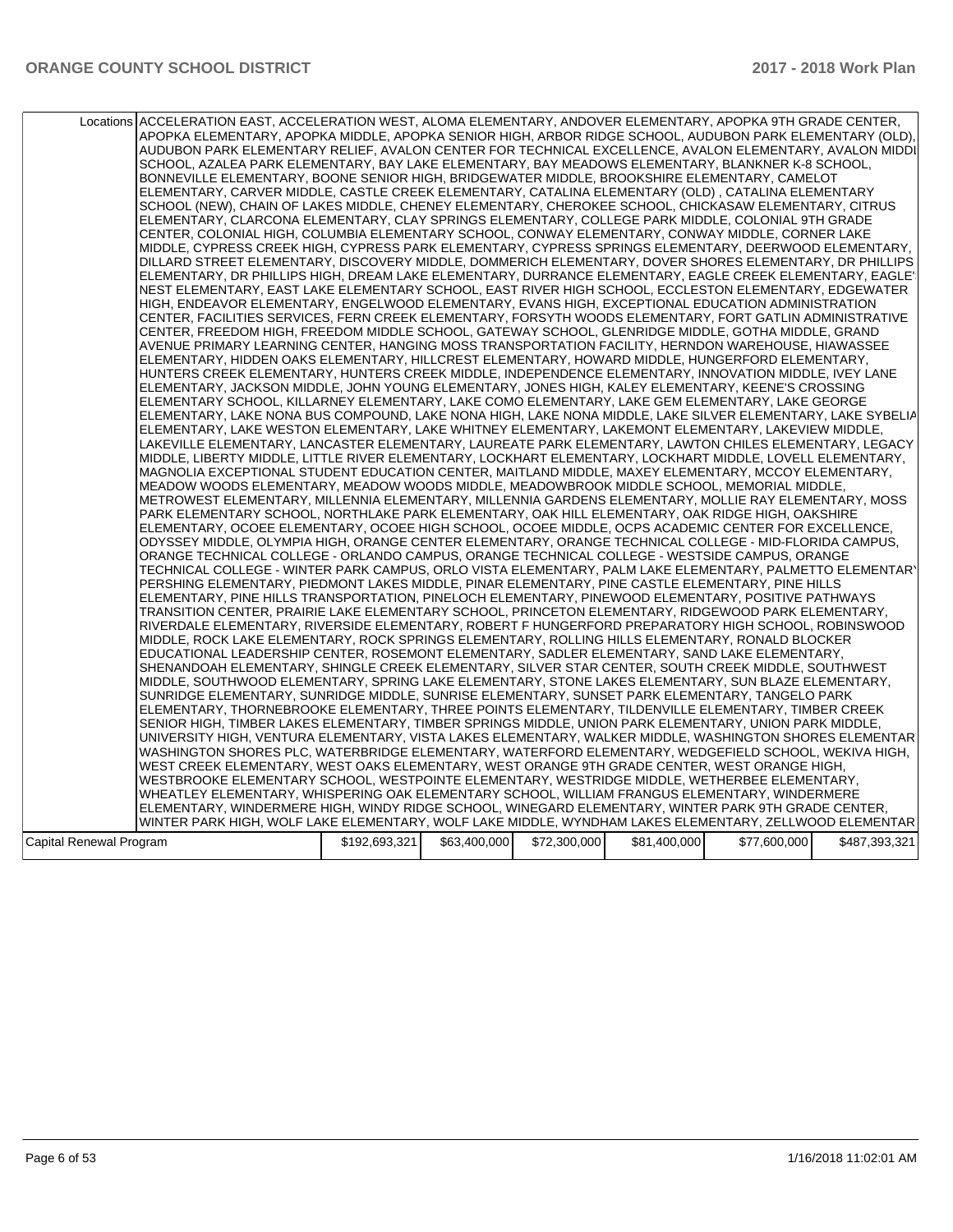|                          | Locations ACCELERATION EAST, ACCELERATION WEST, ALOMA ELEMENTARY, ANDOVER ELEMENTARY, APOPKA 9TH GRADE CENTER,<br>APOPKA ELEMENTARY, APOPKA MIDDLE, APOPKA SENIOR HIGH, ARBOR RIDGE SCHOOL, AUDUBON PARK ELEMENTARY (OLD),<br>AUDUBON PARK ELEMENTARY RELIEF, AVALON CENTER FOR TECHNICAL EXCELLENCE, AVALON ELEMENTARY, AVALON MIDDI<br>SCHOOL, AZALEA PARK ELEMENTARY, BAY LAKE ELEMENTARY, BAY MEADOWS ELEMENTARY, BLANKNER K-8 SCHOOL,<br>BONNEVILLE ELEMENTARY, BOONE SENIOR HIGH, BRIDGEWATER MIDDLE, BROOKSHIRE ELEMENTARY, CAMELOT<br>ELEMENTARY, CARVER MIDDLE, CASTLE CREEK ELEMENTARY, CATALINA ELEMENTARY (OLD), CATALINA ELEMENTARY<br>SCHOOL (NEW), CHAIN OF LAKES MIDDLE, CHENEY ELEMENTARY, CHEROKEE SCHOOL, CHICKASAW ELEMENTARY, CITRUS<br>ELEMENTARY, CLARCONA ELEMENTARY, CLAY SPRINGS ELEMENTARY, COLLEGE PARK MIDDLE, COLONIAL 9TH GRADE<br>CENTER, COLONIAL HIGH, COLUMBIA ELEMENTARY SCHOOL, CONWAY ELEMENTARY, CONWAY MIDDLE, CORNER LAKE<br>MIDDLE, CYPRESS CREEK HIGH, CYPRESS PARK ELEMENTARY, CYPRESS SPRINGS ELEMENTARY, DEERWOOD ELEMENTARY,<br>DILLARD STREET ELEMENTARY, DISCOVERY MIDDLE, DOMMERICH ELEMENTARY, DOVER SHORES ELEMENTARY, DR PHILLIPS<br>: ELEMENTARY, DR PHILLIPS HIGH, DREAM LAKE ELEMENTARY, DURRANCE ELEMENTARY, EAGLE CREEK ELEMENTARY, EAGLE <br>NEST ELEMENTARY, EAST LAKE ELEMENTARY SCHOOL, EAST RIVER HIGH SCHOOL, ECCLESTON ELEMENTARY, EDGEWATER<br>HIGH, ENDEAVOR ELEMENTARY, ENGELWOOD ELEMENTARY, EVANS HIGH, EXCEPTIONAL EDUCATION ADMINISTRATION<br>CENTER, FACILITIES SERVICES, FERN CREEK ELEMENTARY, FORSYTH WOODS ELEMENTARY, FORT GATLIN ADMINISTRATIVE<br>CENTER, FREEDOM HIGH, FREEDOM MIDDLE SCHOOL, GATEWAY SCHOOL, GLENRIDGE MIDDLE, GOTHA MIDDLE, GRAND<br>AVENUE PRIMARY LEARNING CENTER, HANGING MOSS TRANSPORTATION FACILITY, HERNDON WAREHOUSE, HIAWASSEE<br>ELEMENTARY, HIDDEN OAKS ELEMENTARY, HILLCREST ELEMENTARY, HOWARD MIDDLE, HUNGERFORD ELEMENTARY,<br>HUNTERS CREEK ELEMENTARY, HUNTERS CREEK MIDDLE, INDEPENDENCE ELEMENTARY, INNOVATION MIDDLE, IVEY LANE<br>ELEMENTARY, JACKSON MIDDLE, JOHN YOUNG ELEMENTARY, JONES HIGH, KALEY ELEMENTARY, KEENE'S CROSSING<br>ELEMENTARY SCHOOL, KILLARNEY ELEMENTARY, LAKE COMO ELEMENTARY, LAKE GEM ELEMENTARY, LAKE GEORGE<br>ELEMENTARY, LAKE NONA BUS COMPOUND, LAKE NONA HIGH, LAKE NONA MIDDLE, LAKE SILVER ELEMENTARY, LAKE SYBELIA<br>ELEMENTARY, LAKE WESTON ELEMENTARY, LAKE WHITNEY ELEMENTARY, LAKEMONT ELEMENTARY, LAKEVIEW MIDDLE,<br>LAKEVILLE ELEMENTARY, LANCASTER ELEMENTARY, LAUREATE PARK ELEMENTARY, LAWTON CHILES ELEMENTARY, LEGACY<br>MIDDLE, LIBERTY MIDDLE, LITTLE RIVER ELEMENTARY, LOCKHART ELEMENTARY, LOCKHART MIDDLE, LOVELL ELEMENTARY,<br>MAGNOLIA EXCEPTIONAL STUDENT EDUCATION CENTER, MAITLAND MIDDLE, MAXEY ELEMENTARY, MCCOY ELEMENTARY,<br>MEADOW WOODS ELEMENTARY, MEADOW WOODS MIDDLE, MEADOWBROOK MIDDLE SCHOOL, MEMORIAL MIDDLE,<br>METROWEST ELEMENTARY, MILLENNIA ELEMENTARY, MILLENNIA GARDENS ELEMENTARY, MOLLIE RAY ELEMENTARY, MOSS<br>PARK ELEMENTARY SCHOOL, NORTHLAKE PARK ELEMENTARY, OAK HILL ELEMENTARY, OAK RIDGE HIGH, OAKSHIRE<br>ELEMENTARY, OCOEE ELEMENTARY, OCOEE HIGH SCHOOL, OCOEE MIDDLE, OCPS ACADEMIC CENTER FOR EXCELLENCE,<br>ODYSSEY MIDDLE, OLYMPIA HIGH, ORANGE CENTER ELEMENTARY, ORANGE TECHNICAL COLLEGE - MID-FLORIDA CAMPUS,<br>ORANGE TECHNICAL COLLEGE - ORLANDO CAMPUS, ORANGE TECHNICAL COLLEGE - WESTSIDE CAMPUS, ORANGE<br>TECHNICAL COLLEGE - WINTER PARK CAMPUS, ORLO VISTA ELEMENTARY, PALM LAKE ELEMENTARY, PALMETTO ELEMENTARY<br>PERSHING ELEMENTARY, PIEDMONT LAKES MIDDLE, PINAR ELEMENTARY, PINE CASTLE ELEMENTARY, PINE HILLS<br>ELEMENTARY, PINE HILLS TRANSPORTATION, PINELOCH ELEMENTARY, PINEWOOD ELEMENTARY, POSITIVE PATHWAYS<br>TRANSITION CENTER, PRAIRIE LAKE ELEMENTARY SCHOOL, PRINCETON ELEMENTARY, RIDGEWOOD PARK ELEMENTARY,<br>RIVERDALE ELEMENTARY, RIVERSIDE ELEMENTARY, ROBERT F HUNGERFORD PREPARATORY HIGH SCHOOL, ROBINSWOOD<br>MIDDLE, ROCK LAKE ELEMENTARY, ROCK SPRINGS ELEMENTARY, ROLLING HILLS ELEMENTARY, RONALD BLOCKER<br>EDUCATIONAL LEADERSHIP CENTER, ROSEMONT ELEMENTARY, SADLER ELEMENTARY, SAND LAKE ELEMENTARY,<br>SHENANDOAH ELEMENTARY, SHINGLE CREEK ELEMENTARY, SILVER STAR CENTER, SOUTH CREEK MIDDLE, SOUTHWEST<br>MIDDLE, SOUTHWOOD ELEMENTARY, SPRING LAKE ELEMENTARY, STONE LAKES ELEMENTARY, SUN BLAZE ELEMENTARY,<br>SUNRIDGE ELEMENTARY, SUNRIDGE MIDDLE, SUNRISE ELEMENTARY, SUNSET PARK ELEMENTARY, TANGELO PARK<br>ELEMENTARY, THORNEBROOKE ELEMENTARY, THREE POINTS ELEMENTARY, TILDENVILLE ELEMENTARY, TIMBER CREEK<br>SENIOR HIGH, TIMBER LAKES ELEMENTARY, TIMBER SPRINGS MIDDLE, UNION PARK ELEMENTARY, UNION PARK MIDDLE,<br>UNIVERSITY HIGH, VENTURA ELEMENTARY, VISTA LAKES ELEMENTARY, WALKER MIDDLE, WASHINGTON SHORES ELEMENTAR<br>WASHINGTON SHORES PLC, WATERBRIDGE ELEMENTARY, WATERFORD ELEMENTARY, WEDGEFIELD SCHOOL, WEKIVA HIGH,<br>WEST CREEK ELEMENTARY, WEST OAKS ELEMENTARY, WEST ORANGE 9TH GRADE CENTER, WEST ORANGE HIGH, |             |             |             |             |             |              |  |  |
|--------------------------|---------------------------------------------------------------------------------------------------------------------------------------------------------------------------------------------------------------------------------------------------------------------------------------------------------------------------------------------------------------------------------------------------------------------------------------------------------------------------------------------------------------------------------------------------------------------------------------------------------------------------------------------------------------------------------------------------------------------------------------------------------------------------------------------------------------------------------------------------------------------------------------------------------------------------------------------------------------------------------------------------------------------------------------------------------------------------------------------------------------------------------------------------------------------------------------------------------------------------------------------------------------------------------------------------------------------------------------------------------------------------------------------------------------------------------------------------------------------------------------------------------------------------------------------------------------------------------------------------------------------------------------------------------------------------------------------------------------------------------------------------------------------------------------------------------------------------------------------------------------------------------------------------------------------------------------------------------------------------------------------------------------------------------------------------------------------------------------------------------------------------------------------------------------------------------------------------------------------------------------------------------------------------------------------------------------------------------------------------------------------------------------------------------------------------------------------------------------------------------------------------------------------------------------------------------------------------------------------------------------------------------------------------------------------------------------------------------------------------------------------------------------------------------------------------------------------------------------------------------------------------------------------------------------------------------------------------------------------------------------------------------------------------------------------------------------------------------------------------------------------------------------------------------------------------------------------------------------------------------------------------------------------------------------------------------------------------------------------------------------------------------------------------------------------------------------------------------------------------------------------------------------------------------------------------------------------------------------------------------------------------------------------------------------------------------------------------------------------------------------------------------------------------------------------------------------------------------------------------------------------------------------------------------------------------------------------------------------------------------------------------------------------------------------------------------------------------------------------------------------------------------------------------------------------------------------------------------------------------------------------------------------------------------------------------------------------------------------------------------------------------------------------------------------------------------------------------------------------------------------------------------------------------------------------------------------------------------------------------------------------------------------------------------------------------------------------------------------------------------------------------------------------------------------------------------------------------------------------------------------------------------------------------------------------------------------------------------------------------------------------------------------------------------------|-------------|-------------|-------------|-------------|-------------|--------------|--|--|
|                          |                                                                                                                                                                                                                                                                                                                                                                                                                                                                                                                                                                                                                                                                                                                                                                                                                                                                                                                                                                                                                                                                                                                                                                                                                                                                                                                                                                                                                                                                                                                                                                                                                                                                                                                                                                                                                                                                                                                                                                                                                                                                                                                                                                                                                                                                                                                                                                                                                                                                                                                                                                                                                                                                                                                                                                                                                                                                                                                                                                                                                                                                                                                                                                                                                                                                                                                                                                                                                                                                                                                                                                                                                                                                                                                                                                                                                                                                                                                                                                                                                                                                                                                                                                                                                                                                                                                                                                                                                                                                                                                                                                                                                                                                                                                                                                                                                                                                                                                                                                                                                                       |             |             |             |             |             |              |  |  |
|                          |                                                                                                                                                                                                                                                                                                                                                                                                                                                                                                                                                                                                                                                                                                                                                                                                                                                                                                                                                                                                                                                                                                                                                                                                                                                                                                                                                                                                                                                                                                                                                                                                                                                                                                                                                                                                                                                                                                                                                                                                                                                                                                                                                                                                                                                                                                                                                                                                                                                                                                                                                                                                                                                                                                                                                                                                                                                                                                                                                                                                                                                                                                                                                                                                                                                                                                                                                                                                                                                                                                                                                                                                                                                                                                                                                                                                                                                                                                                                                                                                                                                                                                                                                                                                                                                                                                                                                                                                                                                                                                                                                                                                                                                                                                                                                                                                                                                                                                                                                                                                                                       |             |             |             |             |             |              |  |  |
|                          |                                                                                                                                                                                                                                                                                                                                                                                                                                                                                                                                                                                                                                                                                                                                                                                                                                                                                                                                                                                                                                                                                                                                                                                                                                                                                                                                                                                                                                                                                                                                                                                                                                                                                                                                                                                                                                                                                                                                                                                                                                                                                                                                                                                                                                                                                                                                                                                                                                                                                                                                                                                                                                                                                                                                                                                                                                                                                                                                                                                                                                                                                                                                                                                                                                                                                                                                                                                                                                                                                                                                                                                                                                                                                                                                                                                                                                                                                                                                                                                                                                                                                                                                                                                                                                                                                                                                                                                                                                                                                                                                                                                                                                                                                                                                                                                                                                                                                                                                                                                                                                       |             |             |             |             |             |              |  |  |
|                          |                                                                                                                                                                                                                                                                                                                                                                                                                                                                                                                                                                                                                                                                                                                                                                                                                                                                                                                                                                                                                                                                                                                                                                                                                                                                                                                                                                                                                                                                                                                                                                                                                                                                                                                                                                                                                                                                                                                                                                                                                                                                                                                                                                                                                                                                                                                                                                                                                                                                                                                                                                                                                                                                                                                                                                                                                                                                                                                                                                                                                                                                                                                                                                                                                                                                                                                                                                                                                                                                                                                                                                                                                                                                                                                                                                                                                                                                                                                                                                                                                                                                                                                                                                                                                                                                                                                                                                                                                                                                                                                                                                                                                                                                                                                                                                                                                                                                                                                                                                                                                                       |             |             |             |             |             |              |  |  |
|                          |                                                                                                                                                                                                                                                                                                                                                                                                                                                                                                                                                                                                                                                                                                                                                                                                                                                                                                                                                                                                                                                                                                                                                                                                                                                                                                                                                                                                                                                                                                                                                                                                                                                                                                                                                                                                                                                                                                                                                                                                                                                                                                                                                                                                                                                                                                                                                                                                                                                                                                                                                                                                                                                                                                                                                                                                                                                                                                                                                                                                                                                                                                                                                                                                                                                                                                                                                                                                                                                                                                                                                                                                                                                                                                                                                                                                                                                                                                                                                                                                                                                                                                                                                                                                                                                                                                                                                                                                                                                                                                                                                                                                                                                                                                                                                                                                                                                                                                                                                                                                                                       |             |             |             |             |             |              |  |  |
|                          | WESTBROOKE ELEMENTARY SCHOOL, WESTPOINTE ELEMENTARY, WESTRIDGE MIDDLE, WETHERBEE ELEMENTARY,<br>WHEATLEY ELEMENTARY, WHISPERING OAK ELEMENTARY SCHOOL, WILLIAM FRANGUS ELEMENTARY, WINDERMERE                                                                                                                                                                                                                                                                                                                                                                                                                                                                                                                                                                                                                                                                                                                                                                                                                                                                                                                                                                                                                                                                                                                                                                                                                                                                                                                                                                                                                                                                                                                                                                                                                                                                                                                                                                                                                                                                                                                                                                                                                                                                                                                                                                                                                                                                                                                                                                                                                                                                                                                                                                                                                                                                                                                                                                                                                                                                                                                                                                                                                                                                                                                                                                                                                                                                                                                                                                                                                                                                                                                                                                                                                                                                                                                                                                                                                                                                                                                                                                                                                                                                                                                                                                                                                                                                                                                                                                                                                                                                                                                                                                                                                                                                                                                                                                                                                                         |             |             |             |             |             |              |  |  |
|                          |                                                                                                                                                                                                                                                                                                                                                                                                                                                                                                                                                                                                                                                                                                                                                                                                                                                                                                                                                                                                                                                                                                                                                                                                                                                                                                                                                                                                                                                                                                                                                                                                                                                                                                                                                                                                                                                                                                                                                                                                                                                                                                                                                                                                                                                                                                                                                                                                                                                                                                                                                                                                                                                                                                                                                                                                                                                                                                                                                                                                                                                                                                                                                                                                                                                                                                                                                                                                                                                                                                                                                                                                                                                                                                                                                                                                                                                                                                                                                                                                                                                                                                                                                                                                                                                                                                                                                                                                                                                                                                                                                                                                                                                                                                                                                                                                                                                                                                                                                                                                                                       |             |             |             |             |             |              |  |  |
|                          | ELEMENTARY, WINDERMERE HIGH, WINDY RIDGE SCHOOL, WINEGARD ELEMENTARY, WINTER PARK 9TH GRADE CENTER,                                                                                                                                                                                                                                                                                                                                                                                                                                                                                                                                                                                                                                                                                                                                                                                                                                                                                                                                                                                                                                                                                                                                                                                                                                                                                                                                                                                                                                                                                                                                                                                                                                                                                                                                                                                                                                                                                                                                                                                                                                                                                                                                                                                                                                                                                                                                                                                                                                                                                                                                                                                                                                                                                                                                                                                                                                                                                                                                                                                                                                                                                                                                                                                                                                                                                                                                                                                                                                                                                                                                                                                                                                                                                                                                                                                                                                                                                                                                                                                                                                                                                                                                                                                                                                                                                                                                                                                                                                                                                                                                                                                                                                                                                                                                                                                                                                                                                                                                   |             |             |             |             |             |              |  |  |
|                          | WINTER PARK HIGH, WOLF LAKE ELEMENTARY, WOLF LAKE MIDDLE, WYNDHAM LAKES ELEMENTARY, ZELLWOOD ELEMENTAR                                                                                                                                                                                                                                                                                                                                                                                                                                                                                                                                                                                                                                                                                                                                                                                                                                                                                                                                                                                                                                                                                                                                                                                                                                                                                                                                                                                                                                                                                                                                                                                                                                                                                                                                                                                                                                                                                                                                                                                                                                                                                                                                                                                                                                                                                                                                                                                                                                                                                                                                                                                                                                                                                                                                                                                                                                                                                                                                                                                                                                                                                                                                                                                                                                                                                                                                                                                                                                                                                                                                                                                                                                                                                                                                                                                                                                                                                                                                                                                                                                                                                                                                                                                                                                                                                                                                                                                                                                                                                                                                                                                                                                                                                                                                                                                                                                                                                                                                |             |             |             |             |             |              |  |  |
|                          |                                                                                                                                                                                                                                                                                                                                                                                                                                                                                                                                                                                                                                                                                                                                                                                                                                                                                                                                                                                                                                                                                                                                                                                                                                                                                                                                                                                                                                                                                                                                                                                                                                                                                                                                                                                                                                                                                                                                                                                                                                                                                                                                                                                                                                                                                                                                                                                                                                                                                                                                                                                                                                                                                                                                                                                                                                                                                                                                                                                                                                                                                                                                                                                                                                                                                                                                                                                                                                                                                                                                                                                                                                                                                                                                                                                                                                                                                                                                                                                                                                                                                                                                                                                                                                                                                                                                                                                                                                                                                                                                                                                                                                                                                                                                                                                                                                                                                                                                                                                                                                       |             |             |             |             |             |              |  |  |
| Security Systems Project |                                                                                                                                                                                                                                                                                                                                                                                                                                                                                                                                                                                                                                                                                                                                                                                                                                                                                                                                                                                                                                                                                                                                                                                                                                                                                                                                                                                                                                                                                                                                                                                                                                                                                                                                                                                                                                                                                                                                                                                                                                                                                                                                                                                                                                                                                                                                                                                                                                                                                                                                                                                                                                                                                                                                                                                                                                                                                                                                                                                                                                                                                                                                                                                                                                                                                                                                                                                                                                                                                                                                                                                                                                                                                                                                                                                                                                                                                                                                                                                                                                                                                                                                                                                                                                                                                                                                                                                                                                                                                                                                                                                                                                                                                                                                                                                                                                                                                                                                                                                                                                       | \$6,061,542 | \$1,640,000 | \$1,640,000 | \$1,640,000 | \$1,681,000 | \$12,662,542 |  |  |
|                          |                                                                                                                                                                                                                                                                                                                                                                                                                                                                                                                                                                                                                                                                                                                                                                                                                                                                                                                                                                                                                                                                                                                                                                                                                                                                                                                                                                                                                                                                                                                                                                                                                                                                                                                                                                                                                                                                                                                                                                                                                                                                                                                                                                                                                                                                                                                                                                                                                                                                                                                                                                                                                                                                                                                                                                                                                                                                                                                                                                                                                                                                                                                                                                                                                                                                                                                                                                                                                                                                                                                                                                                                                                                                                                                                                                                                                                                                                                                                                                                                                                                                                                                                                                                                                                                                                                                                                                                                                                                                                                                                                                                                                                                                                                                                                                                                                                                                                                                                                                                                                                       |             |             |             |             |             |              |  |  |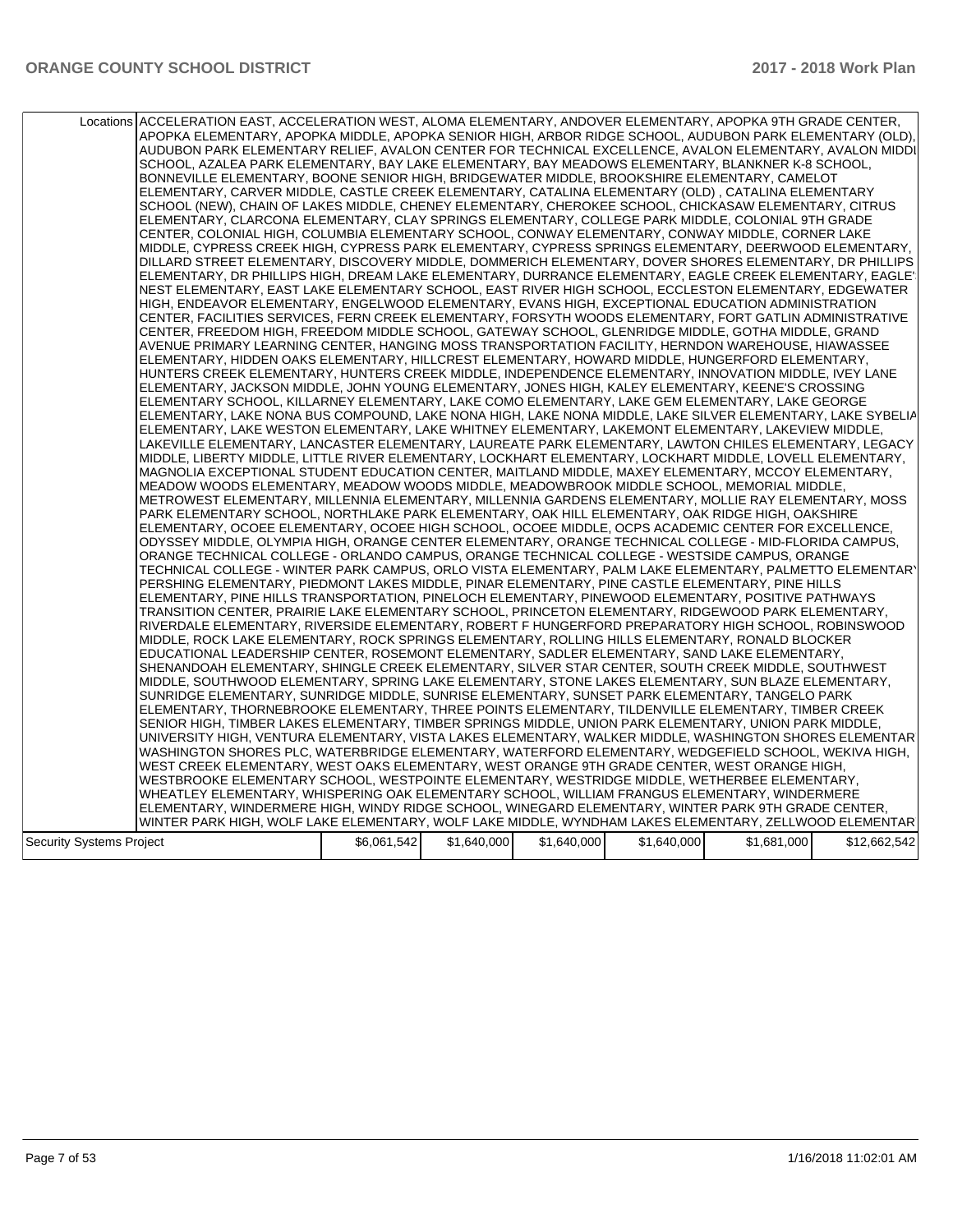|                                  | Locations ACCELERATION EAST, ACCELERATION WEST, ALOMA ELEMENTARY, ANDOVER ELEMENTARY, APOPKA 9TH GRADE CENTER,<br>APOPKA ELEMENTARY, APOPKA MIDDLE, APOPKA SENIOR HIGH, ARBOR RIDGE SCHOOL, AUDUBON PARK ELEMENTARY (OLD),<br>AUDUBON PARK ELEMENTARY RELIEF, AVALON CENTER FOR TECHNICAL EXCELLENCE, AVALON ELEMENTARY, AVALON MIDDI<br>SCHOOL, AZALEA PARK ELEMENTARY, BAY LAKE ELEMENTARY, BAY MEADOWS ELEMENTARY, BLANKNER K-8 SCHOOL,<br>BONNEVILLE ELEMENTARY, BOONE SENIOR HIGH, BRIDGEWATER MIDDLE, BROOKSHIRE ELEMENTARY, CAMELOT<br>ELEMENTARY, CARVER MIDDLE, CASTLE CREEK ELEMENTARY, CATALINA ELEMENTARY (OLD), CATALINA ELEMENTARY<br>SCHOOL (NEW), CHAIN OF LAKES MIDDLE, CHENEY ELEMENTARY, CHEROKEE SCHOOL, CHICKASAW ELEMENTARY, CITRUS<br>ELEMENTARY, CLARCONA ELEMENTARY, CLAY SPRINGS ELEMENTARY, COLLEGE PARK MIDDLE, COLONIAL 9TH GRADE<br>CENTER, COLONIAL HIGH, COLUMBIA ELEMENTARY SCHOOL, CONWAY ELEMENTARY, CONWAY MIDDLE, CORNER LAKE<br>MIDDLE, CYPRESS CREEK HIGH, CYPRESS PARK ELEMENTARY, CYPRESS SPRINGS ELEMENTARY, DEERWOOD ELEMENTARY,<br>DILLARD STREET ELEMENTARY. DISCOVERY MIDDLE. DOMMERICH ELEMENTARY. DOVER SHORES ELEMENTARY. DR PHILLIPS<br>: ELEMENTARY, DR PHILLIPS HIGH, DREAM LAKE ELEMENTARY, DURRANCE ELEMENTARY, EAGLE CREEK ELEMENTARY, EAGLE <br>NEST ELEMENTARY, EAST LAKE ELEMENTARY SCHOOL, EAST RIVER HIGH SCHOOL, ECCLESTON ELEMENTARY, EDGEWATER<br>HIGH, ENDEAVOR ELEMENTARY, ENGELWOOD ELEMENTARY, EVANS HIGH, EXCEPTIONAL EDUCATION ADMINISTRATION<br>CENTER, FACILITIES SERVICES, FERN CREEK ELEMENTARY, FORSYTH WOODS ELEMENTARY, FORT GATLIN ADMINISTRATIVE<br>CENTER, FREEDOM HIGH, FREEDOM MIDDLE SCHOOL, GATEWAY SCHOOL, GLENRIDGE MIDDLE, GOTHA MIDDLE, GRAND<br>AVENUE PRIMARY LEARNING CENTER, HANGING MOSS TRANSPORTATION FACILITY, HERNDON WAREHOUSE, HIAWASSEE<br>ELEMENTARY, HIDDEN OAKS ELEMENTARY, HILLCREST ELEMENTARY, HOWARD MIDDLE, HUNGERFORD ELEMENTARY,<br>HUNTERS CREEK ELEMENTARY, HUNTERS CREEK MIDDLE, INDEPENDENCE ELEMENTARY, INNOVATION MIDDLE, IVEY LANE<br>ELEMENTARY, JACKSON MIDDLE, JOHN YOUNG ELEMENTARY, JONES HIGH, KALEY ELEMENTARY, KEENE'S CROSSING<br>ELEMENTARY SCHOOL, KILLARNEY ELEMENTARY, LAKE COMO ELEMENTARY, LAKE GEM ELEMENTARY, LAKE GEORGE<br>ELEMENTARY, LAKE NONA BUS COMPOUND, LAKE NONA HIGH, LAKE NONA MIDDLE, LAKE SILVER ELEMENTARY, LAKE SYBELIA<br>ELEMENTARY, LAKE WESTON ELEMENTARY, LAKE WHITNEY ELEMENTARY, LAKEMONT ELEMENTARY, LAKEVIEW MIDDLE,<br>LAKEVILLE ELEMENTARY, LANCASTER ELEMENTARY, LAUREATE PARK ELEMENTARY, LAWTON CHILES ELEMENTARY, LEGACY<br>MIDDLE, LIBERTY MIDDLE, LITTLE RIVER ELEMENTARY, LOCKHART ELEMENTARY, LOCKHART MIDDLE, LOVELL ELEMENTARY,<br>MAGNOLIA EXCEPTIONAL STUDENT EDUCATION CENTER, MAITLAND MIDDLE, MAXEY ELEMENTARY, MCCOY ELEMENTARY,<br>MEADOW WOODS ELEMENTARY, MEADOW WOODS MIDDLE, MEADOWBROOK MIDDLE SCHOOL, MEMORIAL MIDDLE,<br>METROWEST ELEMENTARY, MILLENNIA ELEMENTARY, MILLENNIA GARDENS ELEMENTARY, MOLLIE RAY ELEMENTARY, MOSS<br>PARK ELEMENTARY SCHOOL, NORTHLAKE PARK ELEMENTARY, OAK HILL ELEMENTARY, OAK RIDGE HIGH, OAKSHIRE<br>ELEMENTARY, OCOEE ELEMENTARY, OCOEE HIGH SCHOOL, OCOEE MIDDLE, OCPS ACADEMIC CENTER FOR EXCELLENCE,<br>ODYSSEY MIDDLE, OLYMPIA HIGH, ORANGE CENTER ELEMENTARY, ORANGE TECHNICAL COLLEGE - MID-FLORIDA CAMPUS,<br>ORANGE TECHNICAL COLLEGE - ORLANDO CAMPUS, ORANGE TECHNICAL COLLEGE - WESTSIDE CAMPUS, ORANGE<br>TECHNICAL COLLEGE - WINTER PARK CAMPUS, ORLO VISTA ELEMENTARY, PALM LAKE ELEMENTARY, PALMETTO ELEMENTARY<br>PERSHING ELEMENTARY, PIEDMONT LAKES MIDDLE, PINAR ELEMENTARY, PINE CASTLE ELEMENTARY, PINE HILLS<br>ELEMENTARY, PINE HILLS TRANSPORTATION, PINELOCH ELEMENTARY, PINEWOOD ELEMENTARY, POSITIVE PATHWAYS<br>TRANSITION CENTER, PRAIRIE LAKE ELEMENTARY SCHOOL, PRINCETON ELEMENTARY, RIDGEWOOD PARK ELEMENTARY,<br>RIVERDALE ELEMENTARY, RIVERSIDE ELEMENTARY, ROBERT F HUNGERFORD PREPARATORY HIGH SCHOOL, ROBINSWOOD<br>MIDDLE, ROCK LAKE ELEMENTARY, ROCK SPRINGS ELEMENTARY, ROLLING HILLS ELEMENTARY, RONALD BLOCKER<br>EDUCATIONAL LEADERSHIP CENTER, ROSEMONT ELEMENTARY, SADLER ELEMENTARY, SAND LAKE ELEMENTARY,<br>SHENANDOAH ELEMENTARY, SHINGLE CREEK ELEMENTARY, SILVER STAR CENTER, SOUTH CREEK MIDDLE, SOUTHWEST<br>MIDDLE, SOUTHWOOD ELEMENTARY, SPRING LAKE ELEMENTARY, STONE LAKES ELEMENTARY, SUN BLAZE ELEMENTARY,<br>SUNRIDGE ELEMENTARY, SUNRIDGE MIDDLE, SUNRISE ELEMENTARY, SUNSET PARK ELEMENTARY, TANGELO PARK<br>ELEMENTARY, THORNEBROOKE ELEMENTARY, THREE POINTS ELEMENTARY, TILDENVILLE ELEMENTARY, TIMBER CREEK<br>SENIOR HIGH, TIMBER LAKES ELEMENTARY, TIMBER SPRINGS MIDDLE, UNION PARK ELEMENTARY, UNION PARK MIDDLE,<br>UNIVERSITY HIGH, VENTURA ELEMENTARY, VISTA LAKES ELEMENTARY, WALKER MIDDLE, WASHINGTON SHORES ELEMENTAR<br>WASHINGTON SHORES PLC, WATERBRIDGE ELEMENTARY, WATERFORD ELEMENTARY, WEDGEFIELD SCHOOL, WEKIVA HIGH,<br>WEST CREEK ELEMENTARY, WEST OAKS ELEMENTARY, WEST ORANGE 9TH GRADE CENTER, WEST ORANGE HIGH,<br>WESTBROOKE ELEMENTARY SCHOOL, WESTPOINTE ELEMENTARY, WESTRIDGE MIDDLE, WETHERBEE ELEMENTARY,<br>WHEATLEY ELEMENTARY, WHISPERING OAK ELEMENTARY SCHOOL, WILLIAM FRANGUS ELEMENTARY, WINDERMERE |              |             |             |             |             |              |
|----------------------------------|----------------------------------------------------------------------------------------------------------------------------------------------------------------------------------------------------------------------------------------------------------------------------------------------------------------------------------------------------------------------------------------------------------------------------------------------------------------------------------------------------------------------------------------------------------------------------------------------------------------------------------------------------------------------------------------------------------------------------------------------------------------------------------------------------------------------------------------------------------------------------------------------------------------------------------------------------------------------------------------------------------------------------------------------------------------------------------------------------------------------------------------------------------------------------------------------------------------------------------------------------------------------------------------------------------------------------------------------------------------------------------------------------------------------------------------------------------------------------------------------------------------------------------------------------------------------------------------------------------------------------------------------------------------------------------------------------------------------------------------------------------------------------------------------------------------------------------------------------------------------------------------------------------------------------------------------------------------------------------------------------------------------------------------------------------------------------------------------------------------------------------------------------------------------------------------------------------------------------------------------------------------------------------------------------------------------------------------------------------------------------------------------------------------------------------------------------------------------------------------------------------------------------------------------------------------------------------------------------------------------------------------------------------------------------------------------------------------------------------------------------------------------------------------------------------------------------------------------------------------------------------------------------------------------------------------------------------------------------------------------------------------------------------------------------------------------------------------------------------------------------------------------------------------------------------------------------------------------------------------------------------------------------------------------------------------------------------------------------------------------------------------------------------------------------------------------------------------------------------------------------------------------------------------------------------------------------------------------------------------------------------------------------------------------------------------------------------------------------------------------------------------------------------------------------------------------------------------------------------------------------------------------------------------------------------------------------------------------------------------------------------------------------------------------------------------------------------------------------------------------------------------------------------------------------------------------------------------------------------------------------------------------------------------------------------------------------------------------------------------------------------------------------------------------------------------------------------------------------------------------------------------------------------------------------------------------------------------------------------------------------------------------------------------------------------------------------------------------------------------------------------------------------------------------------------------------------------------------------------------------------------------------------------------------------------------------------------------------------------------------------------------------------------------------------------------------------------------------------------------------------------------------------------------------------------------------------------------------------------------|--------------|-------------|-------------|-------------|-------------|--------------|
|                                  |                                                                                                                                                                                                                                                                                                                                                                                                                                                                                                                                                                                                                                                                                                                                                                                                                                                                                                                                                                                                                                                                                                                                                                                                                                                                                                                                                                                                                                                                                                                                                                                                                                                                                                                                                                                                                                                                                                                                                                                                                                                                                                                                                                                                                                                                                                                                                                                                                                                                                                                                                                                                                                                                                                                                                                                                                                                                                                                                                                                                                                                                                                                                                                                                                                                                                                                                                                                                                                                                                                                                                                                                                                                                                                                                                                                                                                                                                                                                                                                                                                                                                                                                                                                                                                                                                                                                                                                                                                                                                                                                                                                                                                                                                                                                                                                                                                                                                                                                                                                                                                                                                                                                                                                                                                        |              |             |             |             |             |              |
|                                  |                                                                                                                                                                                                                                                                                                                                                                                                                                                                                                                                                                                                                                                                                                                                                                                                                                                                                                                                                                                                                                                                                                                                                                                                                                                                                                                                                                                                                                                                                                                                                                                                                                                                                                                                                                                                                                                                                                                                                                                                                                                                                                                                                                                                                                                                                                                                                                                                                                                                                                                                                                                                                                                                                                                                                                                                                                                                                                                                                                                                                                                                                                                                                                                                                                                                                                                                                                                                                                                                                                                                                                                                                                                                                                                                                                                                                                                                                                                                                                                                                                                                                                                                                                                                                                                                                                                                                                                                                                                                                                                                                                                                                                                                                                                                                                                                                                                                                                                                                                                                                                                                                                                                                                                                                                        |              |             |             |             |             |              |
|                                  |                                                                                                                                                                                                                                                                                                                                                                                                                                                                                                                                                                                                                                                                                                                                                                                                                                                                                                                                                                                                                                                                                                                                                                                                                                                                                                                                                                                                                                                                                                                                                                                                                                                                                                                                                                                                                                                                                                                                                                                                                                                                                                                                                                                                                                                                                                                                                                                                                                                                                                                                                                                                                                                                                                                                                                                                                                                                                                                                                                                                                                                                                                                                                                                                                                                                                                                                                                                                                                                                                                                                                                                                                                                                                                                                                                                                                                                                                                                                                                                                                                                                                                                                                                                                                                                                                                                                                                                                                                                                                                                                                                                                                                                                                                                                                                                                                                                                                                                                                                                                                                                                                                                                                                                                                                        |              |             |             |             |             |              |
|                                  |                                                                                                                                                                                                                                                                                                                                                                                                                                                                                                                                                                                                                                                                                                                                                                                                                                                                                                                                                                                                                                                                                                                                                                                                                                                                                                                                                                                                                                                                                                                                                                                                                                                                                                                                                                                                                                                                                                                                                                                                                                                                                                                                                                                                                                                                                                                                                                                                                                                                                                                                                                                                                                                                                                                                                                                                                                                                                                                                                                                                                                                                                                                                                                                                                                                                                                                                                                                                                                                                                                                                                                                                                                                                                                                                                                                                                                                                                                                                                                                                                                                                                                                                                                                                                                                                                                                                                                                                                                                                                                                                                                                                                                                                                                                                                                                                                                                                                                                                                                                                                                                                                                                                                                                                                                        |              |             |             |             |             |              |
|                                  |                                                                                                                                                                                                                                                                                                                                                                                                                                                                                                                                                                                                                                                                                                                                                                                                                                                                                                                                                                                                                                                                                                                                                                                                                                                                                                                                                                                                                                                                                                                                                                                                                                                                                                                                                                                                                                                                                                                                                                                                                                                                                                                                                                                                                                                                                                                                                                                                                                                                                                                                                                                                                                                                                                                                                                                                                                                                                                                                                                                                                                                                                                                                                                                                                                                                                                                                                                                                                                                                                                                                                                                                                                                                                                                                                                                                                                                                                                                                                                                                                                                                                                                                                                                                                                                                                                                                                                                                                                                                                                                                                                                                                                                                                                                                                                                                                                                                                                                                                                                                                                                                                                                                                                                                                                        |              |             |             |             |             |              |
|                                  | ELEMENTARY, WINDERMERE HIGH, WINDY RIDGE SCHOOL, WINEGARD ELEMENTARY, WINTER PARK 9TH GRADE CENTER,                                                                                                                                                                                                                                                                                                                                                                                                                                                                                                                                                                                                                                                                                                                                                                                                                                                                                                                                                                                                                                                                                                                                                                                                                                                                                                                                                                                                                                                                                                                                                                                                                                                                                                                                                                                                                                                                                                                                                                                                                                                                                                                                                                                                                                                                                                                                                                                                                                                                                                                                                                                                                                                                                                                                                                                                                                                                                                                                                                                                                                                                                                                                                                                                                                                                                                                                                                                                                                                                                                                                                                                                                                                                                                                                                                                                                                                                                                                                                                                                                                                                                                                                                                                                                                                                                                                                                                                                                                                                                                                                                                                                                                                                                                                                                                                                                                                                                                                                                                                                                                                                                                                                    |              |             |             |             |             |              |
|                                  |                                                                                                                                                                                                                                                                                                                                                                                                                                                                                                                                                                                                                                                                                                                                                                                                                                                                                                                                                                                                                                                                                                                                                                                                                                                                                                                                                                                                                                                                                                                                                                                                                                                                                                                                                                                                                                                                                                                                                                                                                                                                                                                                                                                                                                                                                                                                                                                                                                                                                                                                                                                                                                                                                                                                                                                                                                                                                                                                                                                                                                                                                                                                                                                                                                                                                                                                                                                                                                                                                                                                                                                                                                                                                                                                                                                                                                                                                                                                                                                                                                                                                                                                                                                                                                                                                                                                                                                                                                                                                                                                                                                                                                                                                                                                                                                                                                                                                                                                                                                                                                                                                                                                                                                                                                        |              |             |             |             |             |              |
|                                  | WINTER PARK HIGH, WOLF LAKE ELEMENTARY, WOLF LAKE MIDDLE, WYNDHAM LAKES ELEMENTARY, ZELLWOOD ELEMENTAR                                                                                                                                                                                                                                                                                                                                                                                                                                                                                                                                                                                                                                                                                                                                                                                                                                                                                                                                                                                                                                                                                                                                                                                                                                                                                                                                                                                                                                                                                                                                                                                                                                                                                                                                                                                                                                                                                                                                                                                                                                                                                                                                                                                                                                                                                                                                                                                                                                                                                                                                                                                                                                                                                                                                                                                                                                                                                                                                                                                                                                                                                                                                                                                                                                                                                                                                                                                                                                                                                                                                                                                                                                                                                                                                                                                                                                                                                                                                                                                                                                                                                                                                                                                                                                                                                                                                                                                                                                                                                                                                                                                                                                                                                                                                                                                                                                                                                                                                                                                                                                                                                                                                 |              |             |             |             |             |              |
|                                  |                                                                                                                                                                                                                                                                                                                                                                                                                                                                                                                                                                                                                                                                                                                                                                                                                                                                                                                                                                                                                                                                                                                                                                                                                                                                                                                                                                                                                                                                                                                                                                                                                                                                                                                                                                                                                                                                                                                                                                                                                                                                                                                                                                                                                                                                                                                                                                                                                                                                                                                                                                                                                                                                                                                                                                                                                                                                                                                                                                                                                                                                                                                                                                                                                                                                                                                                                                                                                                                                                                                                                                                                                                                                                                                                                                                                                                                                                                                                                                                                                                                                                                                                                                                                                                                                                                                                                                                                                                                                                                                                                                                                                                                                                                                                                                                                                                                                                                                                                                                                                                                                                                                                                                                                                                        |              |             |             |             |             |              |
| Portable Moves and Installations |                                                                                                                                                                                                                                                                                                                                                                                                                                                                                                                                                                                                                                                                                                                                                                                                                                                                                                                                                                                                                                                                                                                                                                                                                                                                                                                                                                                                                                                                                                                                                                                                                                                                                                                                                                                                                                                                                                                                                                                                                                                                                                                                                                                                                                                                                                                                                                                                                                                                                                                                                                                                                                                                                                                                                                                                                                                                                                                                                                                                                                                                                                                                                                                                                                                                                                                                                                                                                                                                                                                                                                                                                                                                                                                                                                                                                                                                                                                                                                                                                                                                                                                                                                                                                                                                                                                                                                                                                                                                                                                                                                                                                                                                                                                                                                                                                                                                                                                                                                                                                                                                                                                                                                                                                                        | \$11,237,057 | \$8,000,000 | \$8,000,000 | \$8,000,000 | \$8,000,000 | \$43,237,057 |
|                                  |                                                                                                                                                                                                                                                                                                                                                                                                                                                                                                                                                                                                                                                                                                                                                                                                                                                                                                                                                                                                                                                                                                                                                                                                                                                                                                                                                                                                                                                                                                                                                                                                                                                                                                                                                                                                                                                                                                                                                                                                                                                                                                                                                                                                                                                                                                                                                                                                                                                                                                                                                                                                                                                                                                                                                                                                                                                                                                                                                                                                                                                                                                                                                                                                                                                                                                                                                                                                                                                                                                                                                                                                                                                                                                                                                                                                                                                                                                                                                                                                                                                                                                                                                                                                                                                                                                                                                                                                                                                                                                                                                                                                                                                                                                                                                                                                                                                                                                                                                                                                                                                                                                                                                                                                                                        |              |             |             |             |             |              |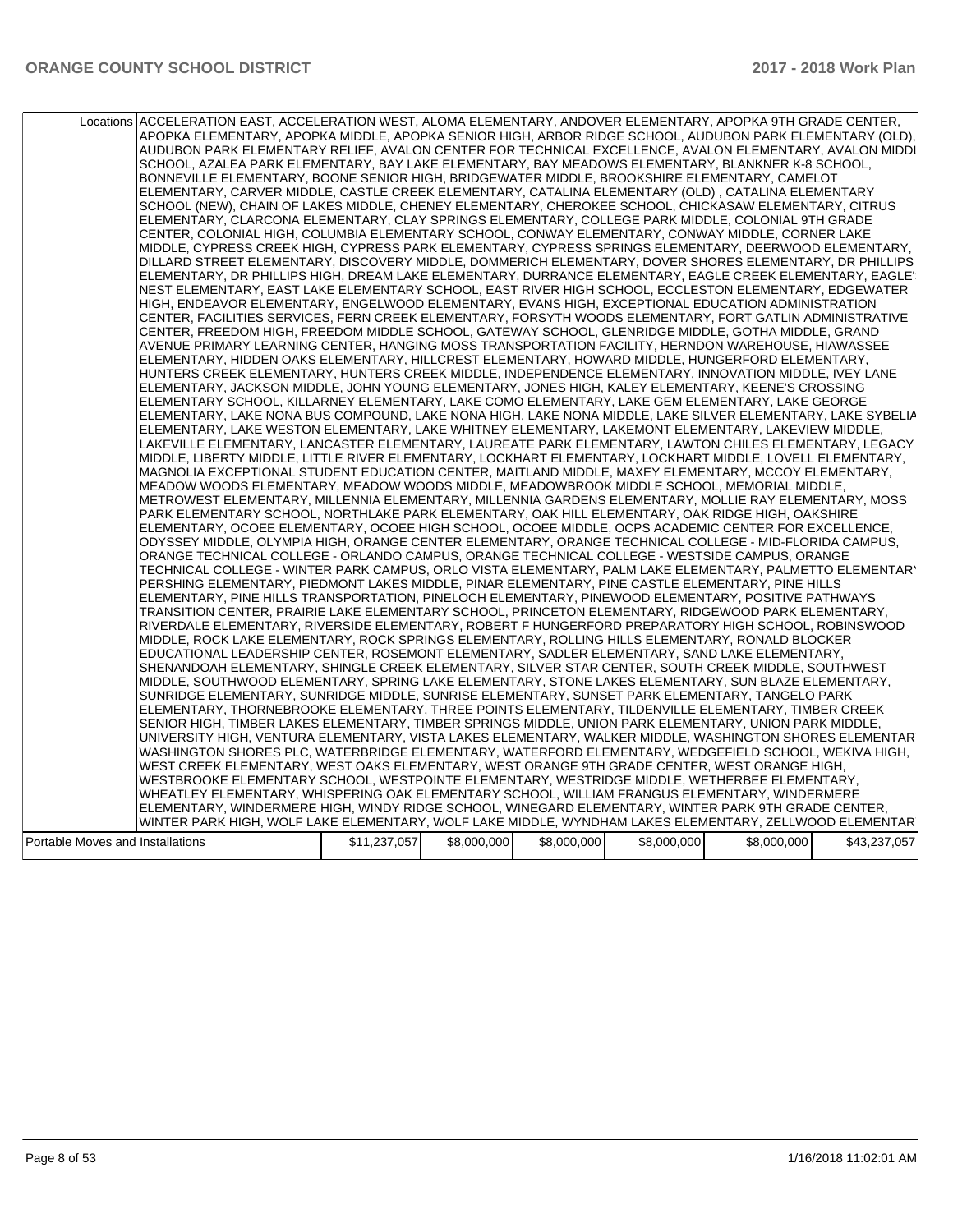|                         | Locations ACCELERATION EAST, ACCELERATION WEST, ALOMA ELEMENTARY, ANDOVER ELEMENTARY, APOPKA 9TH GRADE CENTER,<br>APOPKA ELEMENTARY, APOPKA MIDDLE, APOPKA SENIOR HIGH, ARBOR RIDGE SCHOOL, AUDUBON PARK ELEMENTARY (OLD),<br>AUDUBON PARK ELEMENTARY RELIEF, AVALON CENTER FOR TECHNICAL EXCELLENCE, AVALON ELEMENTARY, AVALON MIDDI<br>SCHOOL, AZALEA PARK ELEMENTARY, BAY LAKE ELEMENTARY, BAY LAKE ELEMENTARY, BAY MEADOWS ELEMENTARY,<br>BLANKNER K-8 SCHOOL, BONNEVILLE ELEMENTARY, BOONE SENIOR HIGH, BRIDGEWATER MIDDLE, BROOKSHIRE<br>ELEMENTARY, CAMELOT ELEMENTARY, CARVER MIDDLE, CASTLE CREEK ELEMENTARY, CATALINA ELEMENTARY (OLD),<br>CATALINA ELEMENTARY SCHOOL (NEW), CHAIN OF LAKES MIDDLE, CHENEY ELEMENTARY, CHEROKEE SCHOOL, CHICKASAW<br>ELEMENTARY, CITRUS ELEMENTARY, CLARCONA ELEMENTARY, CLAY SPRINGS ELEMENTARY, COLLEGE PARK MIDDLE,<br>COLONIAL 9TH GRADE CENTER, COLONIAL HIGH, COLUMBIA ELEMENTARY SCHOOL, CONWAY ELEMENTARY, CONWAY MIDDLE<br>CORNER LAKE MIDDLE, CYPRESS CREEK HIGH, CYPRESS PARK ELEMENTARY, CYPRESS SPRINGS ELEMENTARY, DEERWOOD<br>ELEMENTARY, DILLARD STREET ELEMENTARY, DISCOVERY MIDDLE, DOMMERICH ELEMENTARY, DOVER SHORES ELEMENTARY<br>DR PHILLIPS ELEMENTARY, DR PHILLIPS HIGH, DREAM LAKE ELEMENTARY, DURRANCE ELEMENTARY, EAGLE CREEK<br>ELEMENTARY, EAGLE'S NEST ELEMENTARY, EAST LAKE ELEMENTARY SCHOOL, EAST RIVER HIGH SCHOOL, ECCLESTON<br>ELEMENTARY, EDGEWATER HIGH, ENDEAVOR ELEMENTARY, ENGELWOOD ELEMENTARY, EVANS HIGH, EXCEPTIONAL<br>EDUCATION ADMINISTRATION CENTER, FACILITIES SERVICES, FERN CREEK ELEMENTARY, FORSYTH WOODS ELEMENTARY,<br>FORT GATLIN ADMINISTRATIVE CENTER, FREEDOM HIGH, FREEDOM MIDDLE SCHOOL, GATEWAY SCHOOL, GLENRIDGE<br>MIDDLE, GOTHA MIDDLE, GRAND AVENUE PRIMARY LEARNING CENTER, HANGING MOSS TRANSPORTATION FACILITY,<br>HERNDON WAREHOUSE, HIAWASSEE ELEMENTARY, HIDDEN OAKS ELEMENTARY, HILLCREST ELEMENTARY, HOWARD MIDDLE.<br>HUNGERFORD ELEMENTARY, HUNTERS CREEK ELEMENTARY, HUNTERS CREEK MIDDLE, INDEPENDENCE ELEMENTARY,<br>INNOVATION MIDDLE, INNOVATION MIDDLE, IVEY LANE ELEMENTARY, JACKSON MIDDLE, JOHN YOUNG ELEMENTARY, JONES<br>HIGH, KALEY ELEMENTARY, KEENE'S CROSSING ELEMENTARY SCHOOL, KILLARNEY ELEMENTARY, LAKE COMO ELEMENTARY,<br>LAKE GEM ELEMENTARY, LAKE GEORGE ELEMENTARY, LAKE NONA BUS COMPOUND, LAKE NONA HIGH, LAKE NONA MIDDLE,<br>LAKE SILVER ELEMENTARY, LAKE SYBELIA ELEMENTARY, LAKE WESTON ELEMENTARY, LAKE WHITNEY ELEMENTARY,<br>LAKEMONT ELEMENTARY, LAKEVIEW MIDDLE, LAKEVILLE ELEMENTARY, LANCASTER ELEMENTARY, LAUREATE PARK<br>ELEMENTARY, LAUREATE PARK ELEMENTARY, LAWTON CHILES ELEMENTARY, LEGACY MIDDLE, LIBERTY MIDDLE, LITTLE RIVE<br>ELEMENTARY, LOCKHART ELEMENTARY, LOCKHART MIDDLE, LOVELL ELEMENTARY, MAGNOLIA EXCEPTIONAL STUDENT<br>EDUCATION CENTER, MAITLAND MIDDLE, MAXEY ELEMENTARY, MCCOY ELEMENTARY, MEADOW WOODS ELEMENTARY,<br>MEADOW WOODS MIDDLE, MEADOWBROOK MIDDLE SCHOOL, MEMORIAL MIDDLE, METROWEST ELEMENTARY, MILLENNIA<br>ELEMENTARY, MILLENNIA GARDENS ELEMENTARY, MILLENNIA GARDENS ELEMENTARY, MOLLIE RAY ELEMENTARY, MOSS PAR<br>ELEMENTARY SCHOOL, NORTHLAKE PARK ELEMENTARY, OAK HILL ELEMENTARY, OAK RIDGE HIGH, OAKSHIRE ELEMENTARY,<br>OCOEE ELEMENTARY, OCOEE HIGH SCHOOL, OCOEE MIDDLE, OCPS ACADEMIC CENTER FOR EXCELLENCE, OCPS ACADEMIC<br>CENTER FOR EXCELLENCE, ODYSSEY MIDDLE, OLYMPIA HIGH, ORANGE CENTER ELEMENTARY, ORANGE TECHNICAL COLLEGI<br>- MID-FLORIDA CAMPUS, ORANGE TECHNICAL COLLEGE - ORLANDO CAMPUS, ORANGE TECHNICAL COLLEGE - WESTSIDE<br>CAMPUS, ORANGE TECHNICAL COLLEGE - WINTER PARK CAMPUS, ORLO VISTA ELEMENTARY, PALM LAKE ELEMENTARY,<br>PALMETTO ELEMENTARY, PERSHING ELEMENTARY, PIEDMONT LAKES MIDDLE, PINAR ELEMENTARY, PINE CASTLE<br>ELEMENTARY, PINE HILLS ELEMENTARY, PINE HILLS TRANSPORTATION, PINELOCH ELEMENTARY, PINEWOOD ELEMENTARY,<br>POSITIVE PATHWAYS TRANSITION CENTER, PRAIRIE LAKE ELEMENTARY SCHOOL, PRINCETON ELEMENTARY, RIDGEWOOD<br>PARK ELEMENTARY, RIVERDALE ELEMENTARY, RIVERSIDE ELEMENTARY, ROBERT F HUNGERFORD PREPARATORY HIGH<br>SCHOOL, ROBINSWOOD MIDDLE, ROCK LAKE ELEMENTARY, ROCK SPRINGS ELEMENTARY, ROLLING HILLS ELEMENTARY,<br>RONALD BLOCKER EDUCATIONAL LEADERSHIP CENTER, ROSEMONT ELEMENTARY, SADLER ELEMENTARY, SAND LAKE<br>ELEMENTARY, SHENANDOAH ELEMENTARY, SHINGLE CREEK ELEMENTARY, SILVER STAR CENTER, SOUTH CREEK MIDDLE,<br>SOUTHWEST MIDDLE, SOUTHWOOD ELEMENTARY, SPRING LAKE ELEMENTARY, STONE LAKES ELEMENTARY, SUN BLAZE<br>ELEMENTARY, SUNRIDGE ELEMENTARY, SUNRIDGE MIDDLE, SUNRISE ELEMENTARY, SUNSET PARK ELEMENTARY, TANGELO |              |              |              |              |              |               |
|-------------------------|-----------------------------------------------------------------------------------------------------------------------------------------------------------------------------------------------------------------------------------------------------------------------------------------------------------------------------------------------------------------------------------------------------------------------------------------------------------------------------------------------------------------------------------------------------------------------------------------------------------------------------------------------------------------------------------------------------------------------------------------------------------------------------------------------------------------------------------------------------------------------------------------------------------------------------------------------------------------------------------------------------------------------------------------------------------------------------------------------------------------------------------------------------------------------------------------------------------------------------------------------------------------------------------------------------------------------------------------------------------------------------------------------------------------------------------------------------------------------------------------------------------------------------------------------------------------------------------------------------------------------------------------------------------------------------------------------------------------------------------------------------------------------------------------------------------------------------------------------------------------------------------------------------------------------------------------------------------------------------------------------------------------------------------------------------------------------------------------------------------------------------------------------------------------------------------------------------------------------------------------------------------------------------------------------------------------------------------------------------------------------------------------------------------------------------------------------------------------------------------------------------------------------------------------------------------------------------------------------------------------------------------------------------------------------------------------------------------------------------------------------------------------------------------------------------------------------------------------------------------------------------------------------------------------------------------------------------------------------------------------------------------------------------------------------------------------------------------------------------------------------------------------------------------------------------------------------------------------------------------------------------------------------------------------------------------------------------------------------------------------------------------------------------------------------------------------------------------------------------------------------------------------------------------------------------------------------------------------------------------------------------------------------------------------------------------------------------------------------------------------------------------------------------------------------------------------------------------------------------------------------------------------------------------------------------------------------------------------------------------------------------------------------------------------------------------------------------------------------------------------------------------------------------------------------------------------------------------------------------------------------------------------------------------------------------------------------------------------------------------------------------------------------------------------------------------------------------------------------------------------------------------------------------------------------------------------------------------------------------------------------------------|--------------|--------------|--------------|--------------|--------------|---------------|
|                         |                                                                                                                                                                                                                                                                                                                                                                                                                                                                                                                                                                                                                                                                                                                                                                                                                                                                                                                                                                                                                                                                                                                                                                                                                                                                                                                                                                                                                                                                                                                                                                                                                                                                                                                                                                                                                                                                                                                                                                                                                                                                                                                                                                                                                                                                                                                                                                                                                                                                                                                                                                                                                                                                                                                                                                                                                                                                                                                                                                                                                                                                                                                                                                                                                                                                                                                                                                                                                                                                                                                                                                                                                                                                                                                                                                                                                                                                                                                                                                                                                                                                                                                                                                                                                                                                                                                                                                                                                                                                                                                                                                                                                                   |              |              |              |              |              |               |
|                         |                                                                                                                                                                                                                                                                                                                                                                                                                                                                                                                                                                                                                                                                                                                                                                                                                                                                                                                                                                                                                                                                                                                                                                                                                                                                                                                                                                                                                                                                                                                                                                                                                                                                                                                                                                                                                                                                                                                                                                                                                                                                                                                                                                                                                                                                                                                                                                                                                                                                                                                                                                                                                                                                                                                                                                                                                                                                                                                                                                                                                                                                                                                                                                                                                                                                                                                                                                                                                                                                                                                                                                                                                                                                                                                                                                                                                                                                                                                                                                                                                                                                                                                                                                                                                                                                                                                                                                                                                                                                                                                                                                                                                                   |              |              |              |              |              |               |
|                         | PARK ELEMENTARY, THORNEBROOKE ELEMENTARY, THREE POINTS ELEMENTARY, TILDENVILLE ELEMENTARY, TIMBER CREEI<br>SENIOR HIGH, TIMBER LAKES ELEMENTARY, TIMBER SPRINGS MIDDLE, UNION PARK ELEMENTARY, UNION PARK MIDDLE,<br>UNIVERSITY HIGH, VENTURA ELEMENTARY, VISTA LAKES ELEMENTARY, WALKER MIDDLE, WASHINGTON SHORES ELEMENTAR<br>WASHINGTON SHORES PLC, WATERBRIDGE ELEMENTARY, WATERFORD ELEMENTARY, WEDGEFIELD SCHOOL, WEKIVA HIGH,<br>WEST CREEK ELEMENTARY, WEST OAKS ELEMENTARY, WEST ORANGE 9TH GRADE CENTER, WEST ORANGE HIGH,<br>WESTBROOKE ELEMENTARY SCHOOL, WESTPOINTE ELEMENTARY, WESTPOINTE ELEMENTARY, WESTRIDGE MIDDLE,<br>WETHERBEE ELEMENTARY, WHEATLEY ELEMENTARY, WHISPERING OAK ELEMENTARY SCHOOL, WILLIAM FRANGUS<br>ELEMENTARY, WINDERMERE ELEMENTARY, WINDERMERE HIGH, WINDERMERE HIGH, WINDY RIDGE SCHOOL, WINEGARD<br>ELEMENTARY, WINTER PARK 9TH GRADE CENTER, WINTER PARK HIGH, WOLF LAKE ELEMENTARY, WOLF LAKE MIDDLE,                                                                                                                                                                                                                                                                                                                                                                                                                                                                                                                                                                                                                                                                                                                                                                                                                                                                                                                                                                                                                                                                                                                                                                                                                                                                                                                                                                                                                                                                                                                                                                                                                                                                                                                                                                                                                                                                                                                                                                                                                                                                                                                                                                                                                                                                                                                                                                                                                                                                                                                                                                                                                                                                                                                                                                                                                                                                                                                                                                                                                                                                                                                                                                                                                                                                                                                                                                                                                                                                                                                                                                                                                                                                                 |              |              |              |              |              |               |
| Capital Renewal Reserve | WYNDHAM LAKES ELEMENTARY, ZELLWOOD ELEMENTARY                                                                                                                                                                                                                                                                                                                                                                                                                                                                                                                                                                                                                                                                                                                                                                                                                                                                                                                                                                                                                                                                                                                                                                                                                                                                                                                                                                                                                                                                                                                                                                                                                                                                                                                                                                                                                                                                                                                                                                                                                                                                                                                                                                                                                                                                                                                                                                                                                                                                                                                                                                                                                                                                                                                                                                                                                                                                                                                                                                                                                                                                                                                                                                                                                                                                                                                                                                                                                                                                                                                                                                                                                                                                                                                                                                                                                                                                                                                                                                                                                                                                                                                                                                                                                                                                                                                                                                                                                                                                                                                                                                                     | \$39,941,634 | \$45,944,129 | \$51,927,334 | \$61,414,903 | \$67,826,162 | \$267,054,162 |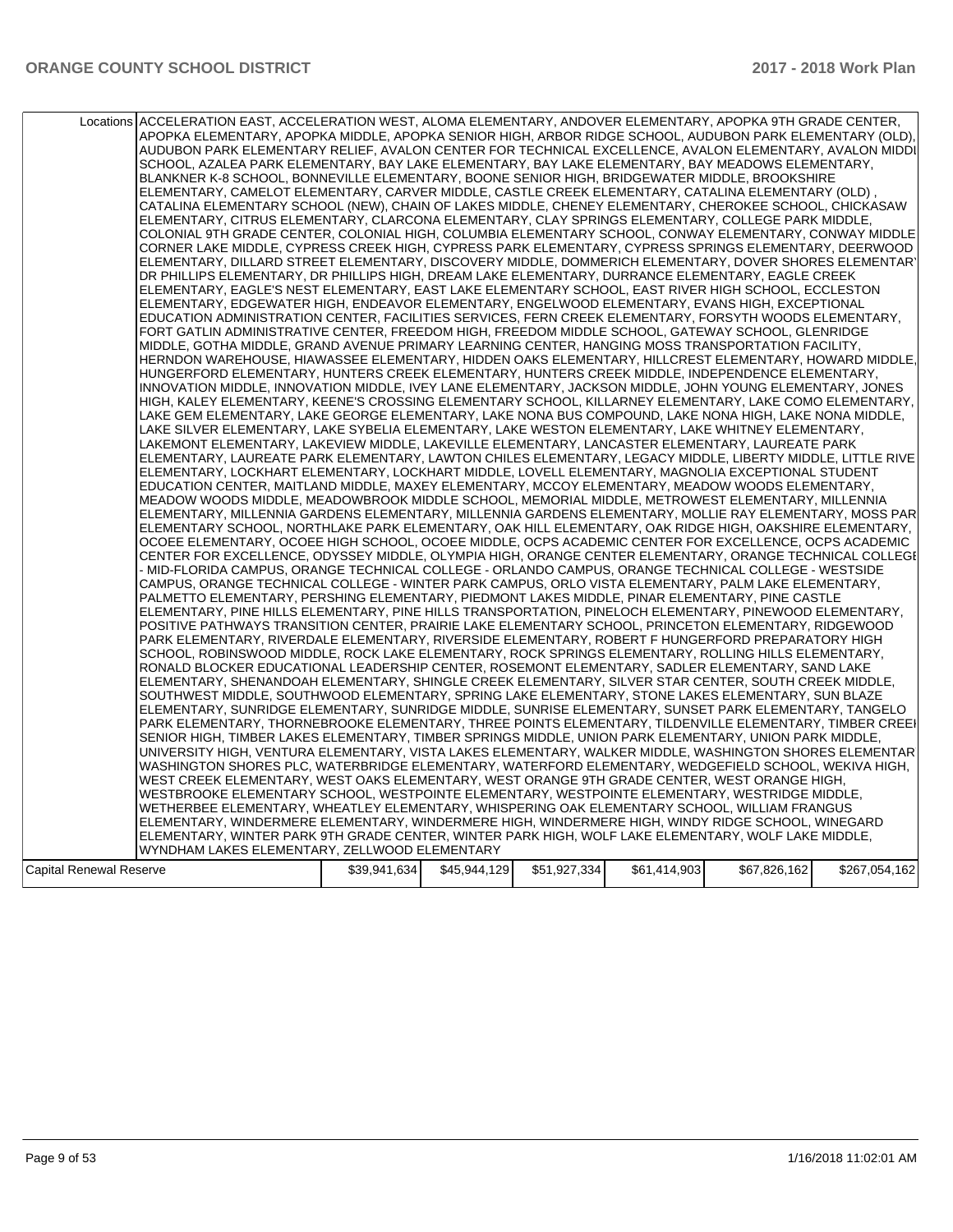| Locations ACCELERATION EAST, ACCELERATION WEST, ALOMA ELEMENTARY, ANDOVER ELEMENTARY, APOPKA 9TH GRADE CENTER,                                                                                                      |               |               |               |               |               |               |
|---------------------------------------------------------------------------------------------------------------------------------------------------------------------------------------------------------------------|---------------|---------------|---------------|---------------|---------------|---------------|
| APOPKA ELEMENTARY, APOPKA MIDDLE, APOPKA SENIOR HIGH, ARBOR RIDGE SCHOOL, AUDUBON PARK ELEMENTARY (OLD),                                                                                                            |               |               |               |               |               |               |
| AUDUBON PARK ELEMENTARY RELIEF, AVALON CENTER FOR TECHNICAL EXCELLENCE, AVALON ELEMENTARY, AVALON MIDDI                                                                                                             |               |               |               |               |               |               |
| SCHOOL, AZALEA PARK ELEMENTARY, BAY LAKE ELEMENTARY, BAY MEADOWS ELEMENTARY, BLANKNER K-8 SCHOOL,                                                                                                                   |               |               |               |               |               |               |
| BONNEVILLE ELEMENTARY, BOONE SENIOR HIGH, BRIDGEWATER MIDDLE, BROOKSHIRE ELEMENTARY, CAMELOT                                                                                                                        |               |               |               |               |               |               |
| ELEMENTARY, CARVER MIDDLE, CASTLE CREEK ELEMENTARY, CATALINA ELEMENTARY (OLD), CATALINA ELEMENTARY                                                                                                                  |               |               |               |               |               |               |
| SCHOOL (NEW), CHAIN OF LAKES MIDDLE, CHENEY ELEMENTARY, CHEROKEE SCHOOL, CHICKASAW ELEMENTARY, CITRUS                                                                                                               |               |               |               |               |               |               |
| ELEMENTARY, CLARCONA ELEMENTARY, CLAY SPRINGS ELEMENTARY, COLLEGE PARK MIDDLE, COLONIAL 9TH GRADE                                                                                                                   |               |               |               |               |               |               |
| CENTER, COLONIAL HIGH, COLUMBIA ELEMENTARY SCHOOL, CONWAY ELEMENTARY, CONWAY MIDDLE, CORNER LAKE                                                                                                                    |               |               |               |               |               |               |
| MIDDLE, CYPRESS CREEK HIGH, CYPRESS PARK ELEMENTARY, CYPRESS SPRINGS ELEMENTARY, DEERWOOD ELEMENTARY,                                                                                                               |               |               |               |               |               |               |
| DILLARD STREET ELEMENTARY, DISCOVERY MIDDLE, DOMMERICH ELEMENTARY, DOVER SHORES ELEMENTARY, DR PHILLIPS<br>ELEMENTARY, DR PHILLIPS HIGH, DREAM LAKE ELEMENTARY, DURRANCE ELEMENTARY, EAGLE CREEK ELEMENTARY, EAGLE" |               |               |               |               |               |               |
| NEST ELEMENTARY, EAST LAKE ELEMENTARY SCHOOL, EAST RIVER HIGH SCHOOL, ECCLESTON ELEMENTARY, EDGEWATER                                                                                                               |               |               |               |               |               |               |
| HIGH, ENDEAVOR ELEMENTARY, ENGELWOOD ELEMENTARY, EVANS HIGH, EXCEPTIONAL EDUCATION ADMINISTRATION                                                                                                                   |               |               |               |               |               |               |
| CENTER, FACILITIES SERVICES, FERN CREEK ELEMENTARY, FORSYTH WOODS ELEMENTARY, FORT GATLIN ADMINISTRATIVE                                                                                                            |               |               |               |               |               |               |
| CENTER, FREEDOM HIGH, FREEDOM MIDDLE SCHOOL, GATEWAY SCHOOL, GLENRIDGE MIDDLE, GOTHA MIDDLE, GRAND                                                                                                                  |               |               |               |               |               |               |
| AVENUE PRIMARY LEARNING CENTER, HANGING MOSS TRANSPORTATION FACILITY, HERNDON WAREHOUSE, HIAWASSEE                                                                                                                  |               |               |               |               |               |               |
| ELEMENTARY, HIDDEN OAKS ELEMENTARY, HILLCREST ELEMENTARY, HOWARD MIDDLE, HUNGERFORD ELEMENTARY,                                                                                                                     |               |               |               |               |               |               |
| HUNTERS CREEK ELEMENTARY, HUNTERS CREEK MIDDLE, INDEPENDENCE ELEMENTARY, INNOVATION MIDDLE, IVEY LANE                                                                                                               |               |               |               |               |               |               |
| ELEMENTARY, JACKSON MIDDLE, JOHN YOUNG ELEMENTARY, JONES HIGH, KALEY ELEMENTARY, KEENE'S CROSSING                                                                                                                   |               |               |               |               |               |               |
| ELEMENTARY SCHOOL, KILLARNEY ELEMENTARY, LAKE COMO ELEMENTARY, LAKE GEM ELEMENTARY, LAKE GEORGE                                                                                                                     |               |               |               |               |               |               |
| ELEMENTARY. LAKE NONA BUS COMPOUND. LAKE NONA HIGH. LAKE NONA MIDDLE. LAKE SILVER ELEMENTARY. LAKE SYBELIA                                                                                                          |               |               |               |               |               |               |
| ELEMENTARY, LAKE WESTON ELEMENTARY, LAKE WHITNEY ELEMENTARY, LAKEMONT ELEMENTARY, LAKEVIEW MIDDLE,                                                                                                                  |               |               |               |               |               |               |
| LAKEVILLE ELEMENTARY, LANCASTER ELEMENTARY, LAUREATE PARK ELEMENTARY, LAWTON CHILES ELEMENTARY, LEGACY                                                                                                              |               |               |               |               |               |               |
| MIDDLE, LIBERTY MIDDLE, LITTLE RIVER ELEMENTARY, LOCKHART ELEMENTARY, LOCKHART MIDDLE, LOVELL ELEMENTARY,                                                                                                           |               |               |               |               |               |               |
| MAGNOLIA EXCEPTIONAL STUDENT EDUCATION CENTER, MAITLAND MIDDLE, MAXEY ELEMENTARY, MCCOY ELEMENTARY,                                                                                                                 |               |               |               |               |               |               |
| MEADOW WOODS ELEMENTARY, MEADOW WOODS MIDDLE, MEADOWBROOK MIDDLE SCHOOL, MEMORIAL MIDDLE,                                                                                                                           |               |               |               |               |               |               |
| METROWEST ELEMENTARY, MILLENNIA ELEMENTARY, MILLENNIA GARDENS ELEMENTARY, MOLLIE RAY ELEMENTARY, MOSS                                                                                                               |               |               |               |               |               |               |
| PARK ELEMENTARY SCHOOL, NORTHLAKE PARK ELEMENTARY, OAK HILL ELEMENTARY, OAK RIDGE HIGH, OAKSHIRE                                                                                                                    |               |               |               |               |               |               |
| ELEMENTARY, OCOEE ELEMENTARY, OCOEE HIGH SCHOOL, OCOEE MIDDLE, OCPS ACADEMIC CENTER FOR EXCELLENCE,                                                                                                                 |               |               |               |               |               |               |
| ODYSSEY MIDDLE, OLYMPIA HIGH, ORANGE CENTER ELEMENTARY, ORANGE TECHNICAL COLLEGE - MID-FLORIDA CAMPUS,<br>ORANGE TECHNICAL COLLEGE - ORLANDO CAMPUS, ORANGE TECHNICAL COLLEGE - WESTSIDE CAMPUS, ORANGE             |               |               |               |               |               |               |
| TECHNICAL COLLEGE - WINTER PARK CAMPUS, ORLO VISTA ELEMENTARY, PALM LAKE ELEMENTARY, PALMETTO ELEMENTARY                                                                                                            |               |               |               |               |               |               |
| PERSHING ELEMENTARY, PIEDMONT LAKES MIDDLE, PINAR ELEMENTARY, PINE CASTLE ELEMENTARY, PINE HILLS                                                                                                                    |               |               |               |               |               |               |
| ELEMENTARY, PINE HILLS TRANSPORTATION, PINELOCH ELEMENTARY, PINEWOOD ELEMENTARY, POSITIVE PATHWAYS                                                                                                                  |               |               |               |               |               |               |
| TRANSITION CENTER, PRAIRIE LAKE ELEMENTARY SCHOOL, PRINCETON ELEMENTARY, RIDGEWOOD PARK ELEMENTARY,                                                                                                                 |               |               |               |               |               |               |
| RIVERDALE ELEMENTARY, RIVERSIDE ELEMENTARY, ROBERT F HUNGERFORD PREPARATORY HIGH SCHOOL, ROBINSWOOD                                                                                                                 |               |               |               |               |               |               |
| MIDDLE, ROCK LAKE ELEMENTARY, ROCK SPRINGS ELEMENTARY, ROLLING HILLS ELEMENTARY, RONALD BLOCKER                                                                                                                     |               |               |               |               |               |               |
| EDUCATIONAL LEADERSHIP CENTER, ROSEMONT ELEMENTARY, SADLER ELEMENTARY, SAND LAKE ELEMENTARY,                                                                                                                        |               |               |               |               |               |               |
| SHENANDOAH ELEMENTARY, SHINGLE CREEK ELEMENTARY, SILVER STAR CENTER, SOUTH CREEK MIDDLE, SOUTHWEST                                                                                                                  |               |               |               |               |               |               |
| MIDDLE, SOUTHWOOD ELEMENTARY, SPRING LAKE ELEMENTARY, STONE LAKES ELEMENTARY, SUN BLAZE ELEMENTARY,                                                                                                                 |               |               |               |               |               |               |
| SUNRIDGE ELEMENTARY, SUNRIDGE MIDDLE, SUNRISE ELEMENTARY, SUNSET PARK ELEMENTARY, TANGELO PARK                                                                                                                      |               |               |               |               |               |               |
| ELEMENTARY, THORNEBROOKE ELEMENTARY, THREE POINTS ELEMENTARY, TILDENVILLE ELEMENTARY, TIMBER CREEK                                                                                                                  |               |               |               |               |               |               |
| SENIOR HIGH, TIMBER LAKES ELEMENTARY, TIMBER SPRINGS MIDDLE, UNION PARK ELEMENTARY, UNION PARK MIDDLE,                                                                                                              |               |               |               |               |               |               |
| UNIVERSITY HIGH, VENTURA ELEMENTARY, VISTA LAKES ELEMENTARY, WALKER MIDDLE, WASHINGTON SHORES ELEMENTAR                                                                                                             |               |               |               |               |               |               |
| WASHINGTON SHORES PLC, WATERBRIDGE ELEMENTARY, WATERFORD ELEMENTARY, WEDGEFIELD SCHOOL, WEKIVA HIGH,                                                                                                                |               |               |               |               |               |               |
| WEST CREEK ELEMENTARY, WEST OAKS ELEMENTARY, WEST ORANGE 9TH GRADE CENTER, WEST ORANGE HIGH,                                                                                                                        |               |               |               |               |               |               |
| WESTBROOKE ELEMENTARY SCHOOL, WESTPOINTE ELEMENTARY, WESTRIDGE MIDDLE, WETHERBEE ELEMENTARY,                                                                                                                        |               |               |               |               |               |               |
| WHEATLEY ELEMENTARY, WHISPERING OAK ELEMENTARY SCHOOL, WILLIAM FRANGUS ELEMENTARY, WINDERMERE                                                                                                                       |               |               |               |               |               |               |
| ELEMENTARY, WINDERMERE HIGH, WINDY RIDGE SCHOOL, WINEGARD ELEMENTARY, WINTER PARK 9TH GRADE CENTER,<br>WINTER PARK HIGH, WOLF LAKE ELEMENTARY, WOLF LAKE MIDDLE, WYNDHAM LAKES ELEMENTARY, ZELLWOOD ELEMENTAR       |               |               |               |               |               |               |
|                                                                                                                                                                                                                     |               |               |               |               |               |               |
| Total:                                                                                                                                                                                                              | \$293,342,077 | \$139,614,401 | \$154,797,606 | \$173,694,175 | \$176,664,704 | \$938,112,963 |

## **Local 1.50 Mill Expenditure For Maintenance, Repair and Renovation**

Anticipated expenditures expected from local funding sources over the years covered by the current work plan.

| <b>Item</b>                               | 2017 - 2018<br><b>Actual Budget</b> | $2018 - 2019$<br>Projected | 2019 - 2020<br>Projected | 2020 - 2021<br>Projected | 2021 - 2022<br>Projected | <b>Total</b>  |
|-------------------------------------------|-------------------------------------|----------------------------|--------------------------|--------------------------|--------------------------|---------------|
| Remaining Maint and Repair from 1.5 Mills | \$290,946,743                       | \$139,614,401              | \$154,797,606            | \$173,694,175            | \$176,664,704            | \$935,717,629 |
| Maintenance/Repair Salaries               | \$0                                 | \$0                        | \$0 <sub>1</sub>         | \$0                      | \$0                      | \$0           |
| School Bus Purchases                      | \$25,113,736                        | \$14,669,849               | \$15,239,145             | \$16,102,199             | \$16,722,335             | \$87,847,264  |
| Other Vehicle Purchases                   | \$0                                 | \$0 <sub>1</sub>           | \$0 <sub>1</sub>         | \$0                      | \$0                      | \$0           |
| Capital Outlay Equipment                  | \$0                                 | \$0 <sub>1</sub>           | \$0                      | \$0                      | \$0                      | \$0           |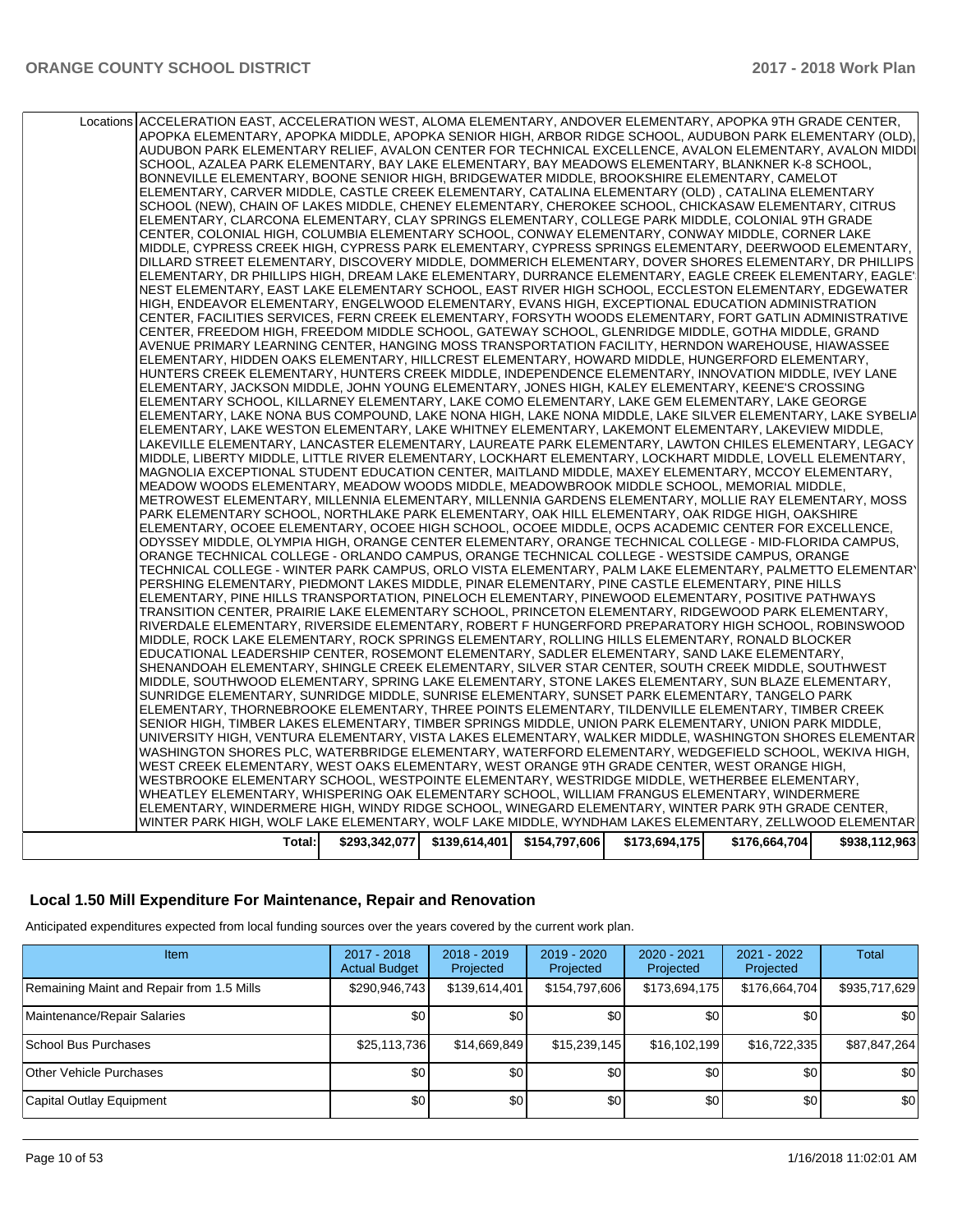| <b>Rent/Lease Payments</b>                                   | \$0           | \$0           | \$0           | \$0           | \$0           | \$0             |
|--------------------------------------------------------------|---------------|---------------|---------------|---------------|---------------|-----------------|
| <b>COP Debt Service</b>                                      | \$92,215,043  | \$88,111,684  | \$88,762,777  | \$88,770,077  | \$88,791,830  | \$446,651,411   |
| Rent/Lease Relocatables                                      | \$11,000,000  | \$11,000,000  | \$11,000,000  | \$11,000,000  | \$11,000,000  | \$55,000,000    |
| <b>Environmental Problems</b>                                | \$86,042      | \$63,038      | \$64,614      | \$66,229      | \$67,884      | \$347,807       |
| ls.1011.14 Debt Service                                      | \$0           | \$0           | \$0           | \$0           | \$0           | \$0             |
| <b>Special Facilities Construction Account</b>               | \$0           | \$0           | \$0           | \$0           | \$0           | \$0             |
| Premiums for Property Casualty Insurance - 1011.71<br>(4a,b) | \$0           | \$0           | \$0           | \$0           | \$0           | \$0             |
| Qualified School Construction Bonds (QSCB)                   | \$0           | \$0           | \$0           | \$0           | \$0           | \$0             |
| Qualified Zone Academy Bonds (QZAB)                          | \$0           | \$0           | \$0           | \$0           | \$0           | \$0             |
| Site Acquisition                                             | \$65,244,150  | \$7,000,000   | \$7,000,000   | \$7,000,000   | \$7,000,000   | \$93,244,150    |
| <b>Ancillary Facilities</b>                                  | \$29,889,188  | \$500,000     | \$5,800,000   | \$40,000,000  | \$35,000,000  | \$111,189,188   |
| <b>Functional Equity</b>                                     | \$0           | \$15,000,000  | \$10,000,000  | \$10,000,000  | \$40,000,000  | \$75,000,000    |
| Contingency Reserve                                          | \$19,034,770  | \$20,420,294  | \$21,505,781  | \$22,706,813  | \$23,920,056  | \$107,587,714   |
| Technology Portfolio                                         | \$8,209,410   | \$5,097,500   | \$5,097,500   | \$5,097,500   | \$5,224,938   | \$28,726,848    |
| <b>Digital Curriculum</b>                                    | \$102,202,842 | \$70,068,514  | \$70,591,812  | \$31,518,750  | \$32,306,719  | \$306,688,637   |
| Site Improvements                                            | \$2,811,700   | \$2,771,221   | \$2,173,847   | \$2,176,540   | \$753,141     | \$10,686,449    |
| <b>Local Expenditure Totals:</b>                             | \$646,753,624 | \$374,316,501 | \$392,033,082 | \$408,132,283 | \$437,451,607 | \$2,258,687,097 |

# **Revenue**

#### **1.50 Mill Revenue Source**

Schedule of Estimated Capital Outlay Revenue from each currently approved source which is estimated to be available for expenditures on the projects included in the tentative district facilities work program. All amounts are NET after considering carryover balances, interest earned, new COP's, 1011.14 and 1011.15 loans, etc. Districts cannot use 1.5-Mill funds for salaries except for those explicitly associated with maintenance/repair projects. (1011.71 (5), F.S.)

| Item                                                                                | Fund | $2017 - 2018$<br><b>Actual Value</b> | $2018 - 2019$<br>Projected | $2019 - 2020$<br>Projected | $2020 - 2021$<br>Projected | 2021 - 2022<br>Projected | <b>Total</b>      |
|-------------------------------------------------------------------------------------|------|--------------------------------------|----------------------------|----------------------------|----------------------------|--------------------------|-------------------|
| (1) Non-exempt property<br>lassessed valuation                                      |      | \$132,185,903,770                    | \$141,807,600,344          | \$149,345,700,274          | \$157,686,200,306          | \$166,111,500,339        | \$747,136,905,033 |
| $(2)$ The Millege projected for<br>discretionary capital outlay per<br>ls.1011.71   |      | 1.50                                 | 1.50                       | 1.50                       | 1.50                       | 1.50                     |                   |
| $(3)$ Full value of the 1.50-Mill<br>discretionary capital outlay per<br>ls.1011.71 |      | \$222,072,318                        | \$238,236,769              | \$250,900,776              | \$264,912,817              | \$279,067,321            | \$1,255,190,001   |
| $(4)$ Value of the portion of the 1.50<br>-Mill ACTUALLY levied                     | 370  | \$190,347,701                        | \$204.202.944              | \$215,057,808              | \$227,068,128              | \$239,200,560            | \$1,075,877,141   |
| $(5)$ Difference of lines $(3)$ and $(4)$                                           |      | \$31,724,617                         | \$34,033,825               | \$35,842,968               | \$37,844,689               | \$39,866,761             | \$179,312,860     |

#### **PECO Revenue Source**

The figure in the row designated "PECO Maintenance" will be subtracted from funds available for new construction because PECO maintenance dollars cannot be used for new construction.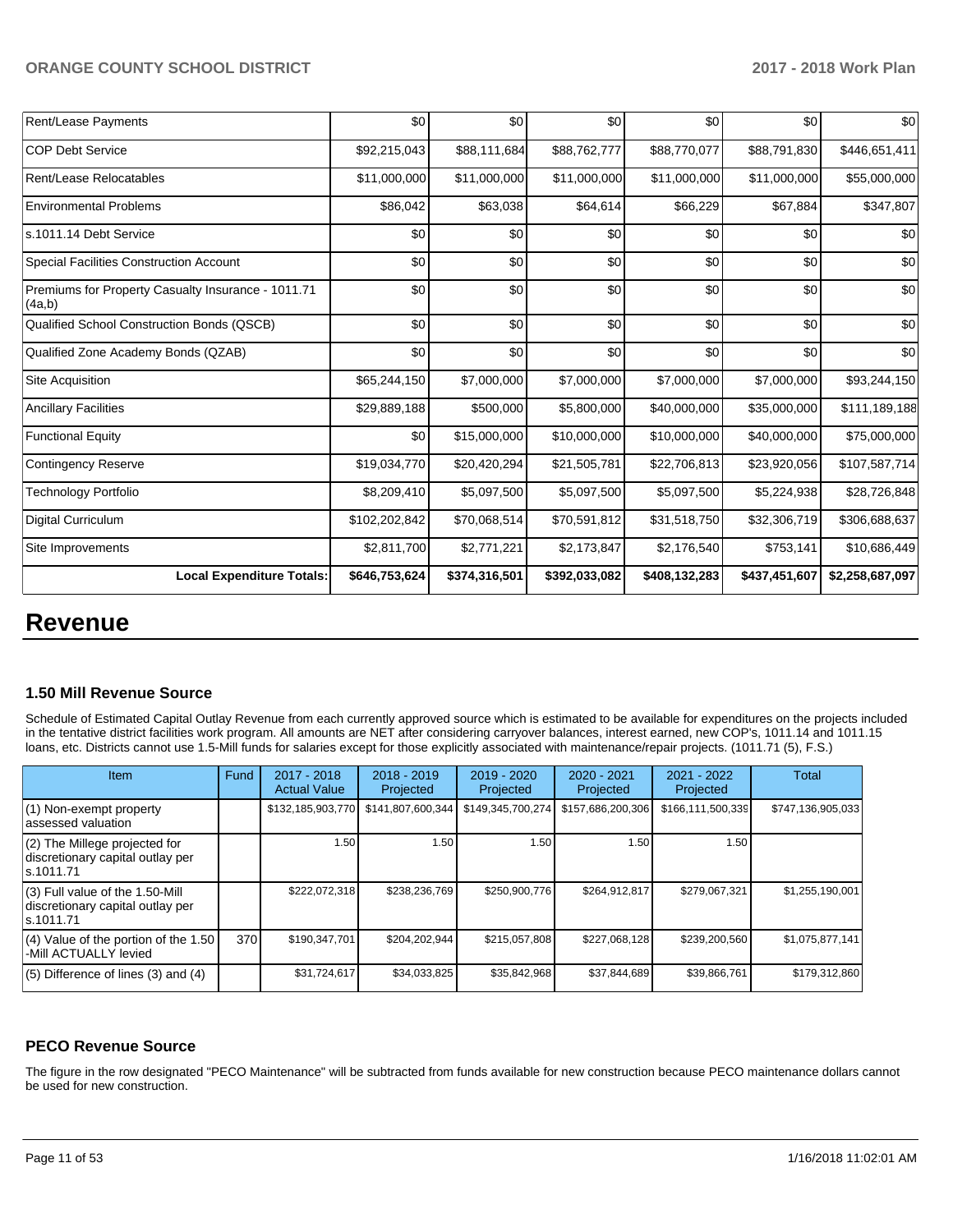| Item                          | Fund | 2017 - 2018<br><b>Actual Budget</b> | $2018 - 2019$<br>Projected | 2019 - 2020<br>Projected | 2020 - 2021<br>Projected | 2021 - 2022<br>Projected | Total       |
|-------------------------------|------|-------------------------------------|----------------------------|--------------------------|--------------------------|--------------------------|-------------|
| <b>PECO New Construction</b>  | 340  | \$3,537,680                         | \$0                        | \$0                      | \$0 <sub>1</sub>         | \$0                      | \$3,537,680 |
| PECO Maintenance Expenditures |      | \$2,395,334                         | \$0                        | \$0                      | \$0 <sub>1</sub>         | \$0                      | \$2,395,334 |
|                               |      | \$5,933,014                         | \$0                        | \$0                      | \$0                      | \$0                      | \$5,933,014 |

## **CO & DS Revenue Source**

Revenue from Capital Outlay and Debt Service funds.

| Item                                      | Fund | $2017 - 2018$<br><b>Actual Budget</b> | $2018 - 2019$<br>Projected | $2019 - 2020$<br>Projected | $2020 - 2021$<br>Projected | $2021 - 2022$<br>Projected | <b>Total</b> |
|-------------------------------------------|------|---------------------------------------|----------------------------|----------------------------|----------------------------|----------------------------|--------------|
| ICO & DS Cash Flow-through<br>Distributed | 360  | \$4.253.883                           | \$4,253,883                | \$4,253,883                | \$4.253.883                | \$4,253,883                | \$21,269,415 |
| ICO & DS Interest on<br>Undistributed CO  | 360  | \$69,900                              | \$69,900                   | \$69,900                   | \$69,900                   | \$69,900                   | \$349,500    |
|                                           |      | \$4,323,783                           | \$4,323,783                | \$4,323,783                | \$4,323,783                | \$4,323,783                | \$21,618,915 |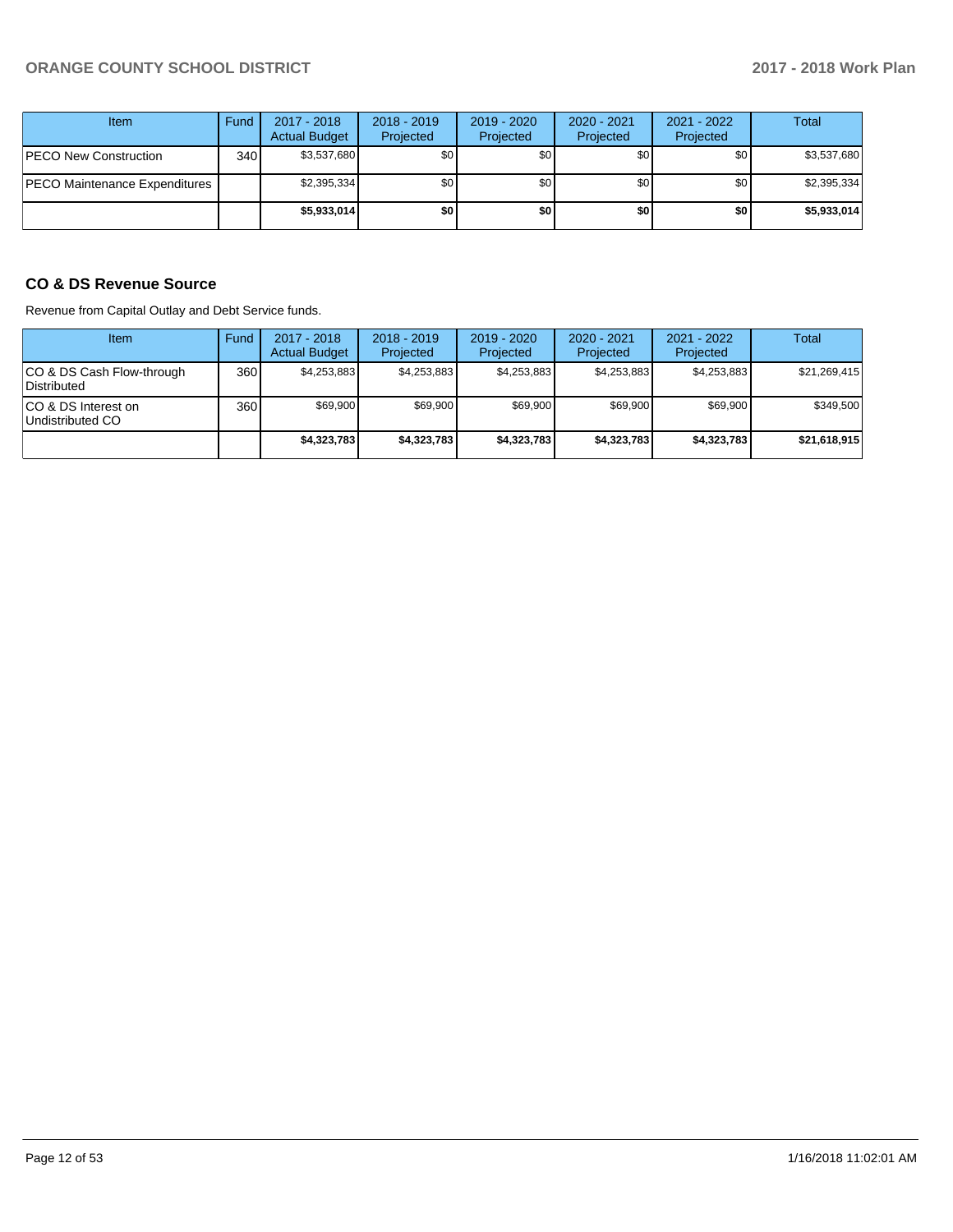#### **Fair Share Revenue Source**

Nothing reported for this section. All legally binding commitments for proportionate fair-share mitigation for impacts on public school facilities must be included in the 5-year district work program.

#### **Sales Surtax Referendum**

Specific information about any referendum for a 1-cent or 1/2-cent surtax referendum during the previous year.

**Did the school district hold a surtax referendum during the past fiscal year 2016 - 2017?**

No

#### **Additional Revenue Source**

Any additional revenue sources

| Item                                                                                                   | 2017 - 2018<br><b>Actual Value</b> | 2018 - 2019<br>Projected | 2019 - 2020<br>Projected | 2020 - 2021<br>Projected | 2021 - 2022<br>Projected | <b>Total</b>    |
|--------------------------------------------------------------------------------------------------------|------------------------------------|--------------------------|--------------------------|--------------------------|--------------------------|-----------------|
| Sale of Fixed Assets                                                                                   | \$3,500,000                        | \$0                      | \$0                      | \$0                      | \$0                      | \$3,500,000     |
| Proceeds from a s.1011.14/15 F.S. Loans                                                                | \$0                                | \$0                      | \$0                      | \$0                      | \$0                      | \$0             |
| District Bonds - Voted local bond<br>referendum proceeds per s.9, Art VII<br><b>State Constitution</b> | \$0                                | \$0                      | \$0                      | \$0                      | \$0                      | \$0             |
| Proceeds from Special Act Bonds                                                                        | \$0                                | \$0                      | \$0                      | \$0                      | \$0                      | \$0             |
| Estimated Revenue from CO & DS Bond<br>Sale                                                            | \$56,487                           | \$56,490                 | \$56,488                 | \$56,489                 | \$56,489                 | \$282,443       |
| Proceeds from Voted Capital<br>Improvements millage                                                    | \$0                                | \$0                      | \$0                      | \$0                      | \$0                      | \$0             |
| Other Revenue for Other Capital Projects                                                               | \$0                                | \$0                      | \$0                      | \$0                      | \$0                      | \$0             |
| Proceeds from 1/2 cent sales surtax<br>authorized by school board                                      | \$236,212,212                      | \$238,574,334            | \$240,960,077            | \$243,369,678            | \$245,803,375            | \$1,204,919,676 |
| Proceeds from local governmental<br>infrastructure sales surtax                                        | \$0                                | \$0                      | \$0                      | \$0                      | \$0                      | \$0             |
| Proceeds from Certificates of<br>Participation (COP's) Sale                                            | \$0                                | \$0                      | \$0                      | \$0                      | \$0                      | \$0             |
| Classrooms First Bond proceeds amount<br>authorized in FY 1997-98                                      | \$0                                | \$0                      | \$0                      | \$0                      | \$0                      | \$0             |
| <b>Classrooms for Kids</b>                                                                             | \$0                                | \$0                      | \$0                      | \$0                      | \$0                      | \$0             |
| <b>District Equity Recognition</b>                                                                     | \$0                                | \$0                      | \$0                      | \$0                      | \$0                      | \$0             |
| <b>Federal Grants</b>                                                                                  | \$0                                | \$0                      | \$0                      | \$0                      | \$0                      | \$0             |
| Proportionate share mitigation (actual<br>cash revenue only, not in kind donations)                    | \$0                                | \$0                      | \$0                      | \$0                      | \$0                      | \$0             |
| Impact fees received                                                                                   | \$72,519,433                       | \$72,519,433             | \$72,519,433             | \$72,519,433             | \$72,519,433             | \$362,597,165   |
| Private donations                                                                                      | \$0                                | \$0                      | \$0                      | \$0                      | \$0                      | \$0             |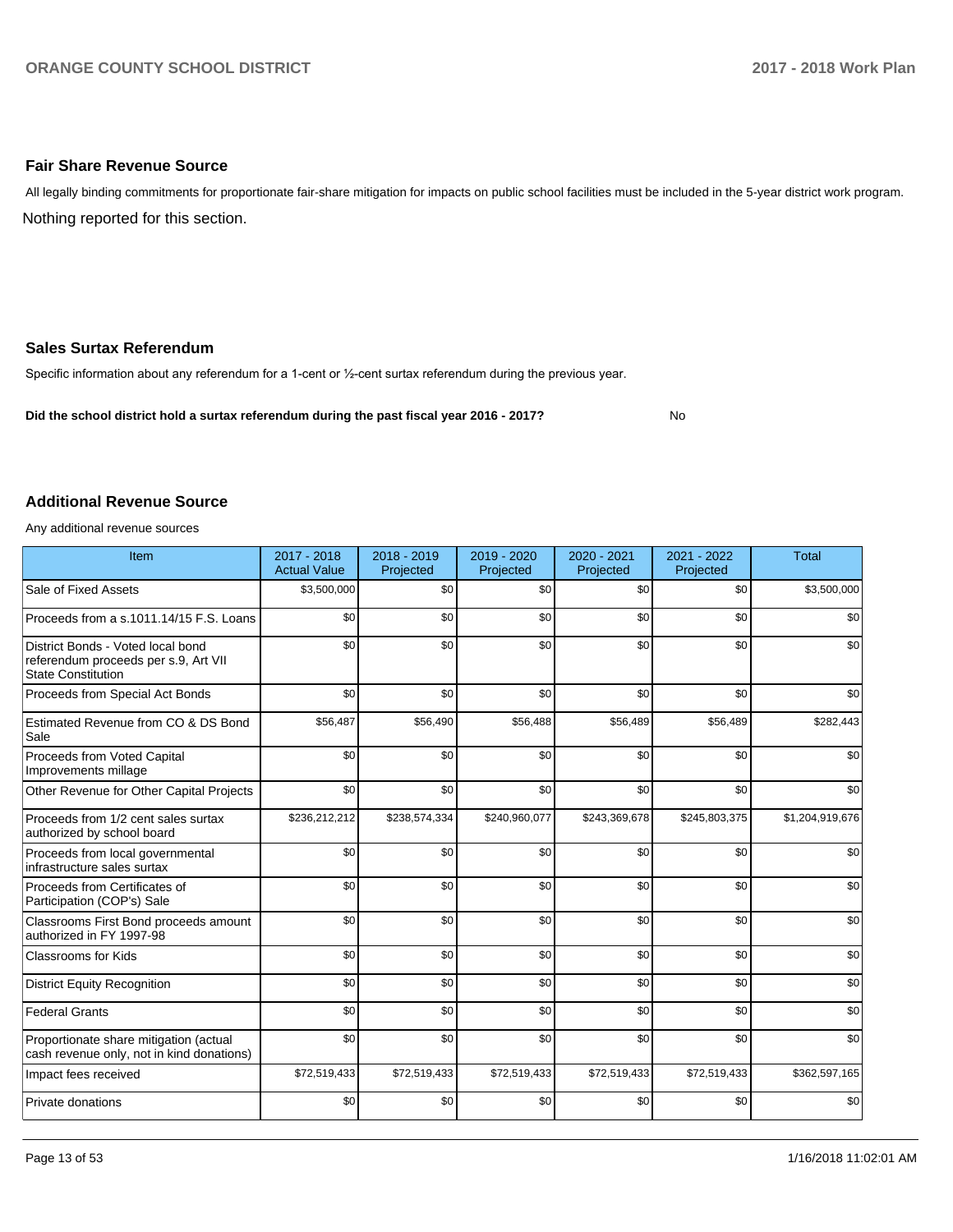| Grants from local governments or not-for-<br>profit organizations                                                         | \$0             | \$0           | \$0           | \$0           | \$0           | \$0             |
|---------------------------------------------------------------------------------------------------------------------------|-----------------|---------------|---------------|---------------|---------------|-----------------|
| Interest, Including Profit On Investment                                                                                  | \$0             | \$0           | \$0           | \$0           | \$0           | \$0             |
| Revenue from Bonds pledging proceeds<br>from 1 cent or 1/2 cent Sales Surtax                                              | \$0             | \$0           | \$0           | \$0           | \$0           | \$0             |
| <b>Total Fund Balance Carried Forward</b>                                                                                 | \$1,192,449,178 | \$569,022,462 | \$529,125,090 | \$500,995,286 | \$353,516,090 | \$3,145,108,106 |
| General Capital Outlay Obligated Fund<br><b>Balance Carried Forward From Total</b><br><b>Fund Balance Carried Forward</b> | \$0             | \$0           | \$0           | \$0           | \$0           | \$0             |
| Special Facilities Construction Account                                                                                   | \$0             | \$0           | \$0           | \$0           | \$0           | \$0             |
| One Cent - 1/2 Cent Sales Surtax Debt<br>Service From Total Fund Balance Carried<br>Forward                               | \$0             | \$0           | \$0           | \$0           | \$0           | \$0             |
| Capital Outlay Projects Funds Balance<br>Carried Forward From Total Fund<br>Balance Carried Forward                       | \$0             | \$0           | \$0           | \$0           | \$0           | \$0             |
| <b>Subtotal</b>                                                                                                           | \$1,504,737,310 | \$880,172,719 | \$842,661,088 | \$816,940,886 | \$671,895,387 | \$4,716,407,390 |

# **Total Revenue Summary**

| <b>Item Name</b>                                            | 2017 - 2018<br><b>Budget</b> | $2018 - 2019$<br>Projected | 2019 - 2020<br>Projected | $2020 - 2021$<br>Projected | 2021 - 2022<br>Projected | <b>Five Year Total</b> |
|-------------------------------------------------------------|------------------------------|----------------------------|--------------------------|----------------------------|--------------------------|------------------------|
| Local 1.5 Mill Discretionary Capital Outlay<br>l Revenue    | \$190,347,701                | \$204,202,944              | \$215,057,808            | \$227,068,128              | \$239,200,560            | \$1,075,877,141        |
| IPECO and 1.5 Mill Maint and Other 1.5<br>Mill Expenditures | $(\$646,753,624)$            | (\$374,316,501)            | (\$392,033,082)          | (\$408, 132, 283)          | (\$437,451,607)          | (\$2,258,687,097)      |
| IPECO Maintenance Revenue                                   | \$2,395,334                  | \$0                        | \$0                      | \$0                        | \$0 <sub>1</sub>         | \$2,395,334            |
| Available 1.50 Mill for New<br><b>Construction</b>          | ( \$456, 405, 923)           | (\$170, 113, 557)          | (\$176,975,274)          | $($ \$181,064,155)         | (\$198, 251, 047)        | (\$1,182,809,956)      |

| <b>Item Name</b>                     | 2017 - 2018<br><b>Budget</b> | $2018 - 2019$<br>Projected | 2019 - 2020<br>Projected | $2020 - 2021$<br>Projected | 2021 - 2022<br>Projected | <b>Five Year Total</b> |
|--------------------------------------|------------------------------|----------------------------|--------------------------|----------------------------|--------------------------|------------------------|
| ICO & DS Revenue                     | \$4,323,783                  | \$4,323,783                | \$4,323,783              | \$4,323,783                | \$4,323,783              | \$21,618,915           |
| <b>PECO New Construction Revenue</b> | \$3,537,680                  | \$0 <sub>1</sub>           | \$0                      | \$0                        | \$0                      | \$3,537,680            |
| Other/Additional Revenue             | \$1,504,737,310              | \$880,172,719              | \$842,661,088            | \$816,940,886              | \$671,895,387            | \$4,716,407,390        |
| <b>Total Additional Revenuel</b>     | \$1,512,598,773              | \$884,496,502              | \$846,984,871            | \$821,264,669              | \$676,219,170            | \$4,741,563,985        |
| <b>Total Available Revenue</b>       | \$1.056.192.850              | \$714,382,945              | \$670,009.597            | \$640,200,514              | \$477,968,123            | \$3,558,754,029        |

# **Project Schedules**

## **Capacity Project Schedules**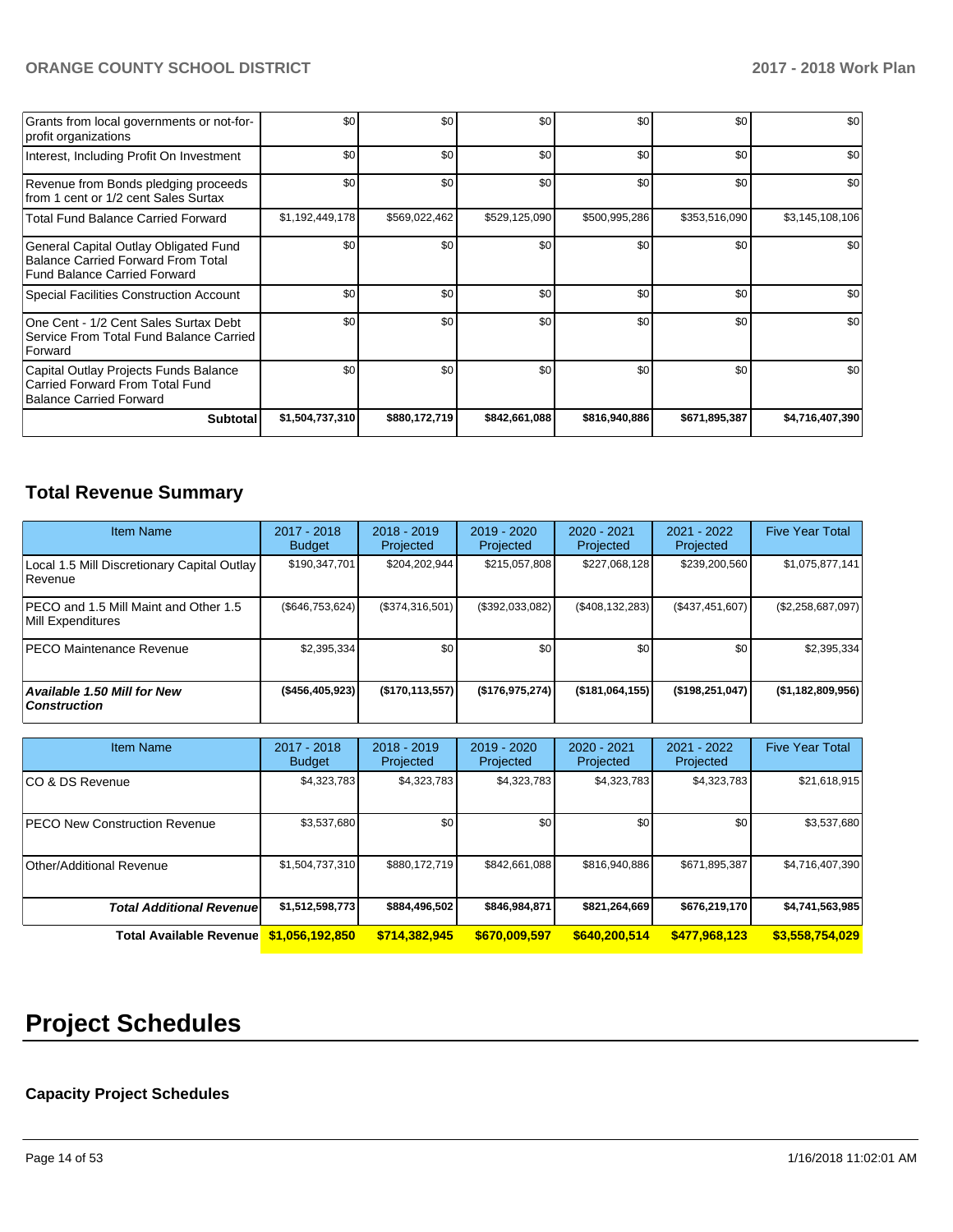A schedule of capital outlay projects necessary to ensure the availability of satisfactory classrooms for the projected student enrollment in K-12 programs.

| <b>Project Description</b>                                                     | Location                                 |                          | 2017 - 2018  | 2018 - 2019 | 2019 - 2020  | 2020 - 2021  | 2021 - 2022  | <b>Total</b>                  | Funded |
|--------------------------------------------------------------------------------|------------------------------------------|--------------------------|--------------|-------------|--------------|--------------|--------------|-------------------------------|--------|
| 133-K8-E-6 Audubon<br>Park Area (Audubon<br>Park Elementary &<br>Glenridge MS) | Location not<br>specified                | Planned<br>Cost:         | \$33,802,641 | \$0         | \$0          | \$0          | \$0          | \$33,802,641 Yes              |        |
|                                                                                |                                          | <b>Student Stations:</b> | 0            | 1,335       | 0            | $\mathbf 0$  | 0            | 1,335                         |        |
|                                                                                |                                          | <b>Total Classrooms:</b> | 0            | 63          | $\mathbf 0$  | $\mathbf 0$  | 0            | 63                            |        |
|                                                                                |                                          | Gross Sq Ft:             | 0            | 161,752     | $\mathbf 0$  | $\mathbf 0$  | 0            | 161,752                       |        |
| 20-E-SW-4 Tangelo<br>Park/ Waterbridge<br>Area                                 | Location not<br>specified                | Planned<br>Cost:         | \$250,000    | \$1,500,000 | \$19,260,000 | \$0          | \$0          | \$21,010,000 Yes              |        |
|                                                                                |                                          | <b>Student Stations:</b> | $\mathbf 0$  | $\mathbf 0$ | $\mathbf 0$  | 837          | 0            | 837                           |        |
|                                                                                |                                          | <b>Total Classrooms:</b> | $\mathbf 0$  | $\mathbf 0$ | $\mathbf 0$  | 46           | 0            | 46                            |        |
|                                                                                |                                          | Gross Sq Ft:             | $\mathbf 0$  | $\mathbf 0$ | 93,624       | 91,831       | 0            | 185,455                       |        |
| 80-H-SW-4- (DR<br>PHILLIPS HS &<br>FREEDOM HS<br>RELIEF)                       | Location not<br>specified                | Planned<br>Cost:         | \$500,000    | \$4,500,000 | \$0          | \$97,660,000 |              | \$5,400,000 \$108,060,000 Yes |        |
|                                                                                |                                          | <b>Student Stations:</b> | $\mathbf 0$  | $\mathbf 0$ | $\pmb{0}$    | $\mathbf 0$  | 0            | $\Omega$                      |        |
|                                                                                | <b>Total Classrooms:</b><br>Gross Sq Ft: |                          | $\pmb{0}$    | $\mathbf 0$ | $\pmb{0}$    | $\mathbf 0$  | 0            | $\Omega$                      |        |
|                                                                                |                                          |                          | $\mathbf 0$  | $\mathbf 0$ | $\mathbf 0$  | 375,777      | 0            | 375,777                       |        |
| 37-M-W-4<br><b>BRIDGEWATER</b><br>AREA<br>(BRIDGEWATER MS<br>RELIEF)           | Location not<br>specified                | Planned<br>Cost:         | \$35,930,925 | \$2,350,000 | \$0          | \$0          | \$0          | \$38,280,925 Yes              |        |
|                                                                                |                                          | <b>Student Stations:</b> | $\pmb{0}$    | 0           | 1,350        | $\mathbf 0$  | 0            | 1,350                         |        |
|                                                                                |                                          | <b>Total Classrooms:</b> | $\pmb{0}$    | $\mathbf 0$ | 56           | $\mathbf 0$  | 0            | 56                            |        |
|                                                                                |                                          | Gross Sq Ft:             | $\pmb{0}$    | $\mathbf 0$ | 176,732      | $\mathbf 0$  | 0            | 176,732                       |        |
| 83-E-SE-2 (Vista<br>Lakes ES, Sun Blaze<br>ES Relief)                          | Location not<br>specified                | Planned<br>Cost:         | \$0          | \$0         | \$250,000    | \$1,550,000  | \$20,480,000 | \$22,280,000 Yes              |        |
|                                                                                |                                          | <b>Student Stations:</b> | $\pmb{0}$    | $\pmb{0}$   | $\pmb{0}$    | $\mathbf 0$  | 0            | 0                             |        |
|                                                                                |                                          | <b>Total Classrooms:</b> | $\pmb{0}$    | $\mathbf 0$ | $\pmb{0}$    | $\mathbf 0$  | $\Omega$     | $\Omega$                      |        |
|                                                                                |                                          | Gross Sq Ft:             | $\pmb{0}$    | $\mathbf 0$ | $\pmb{0}$    | 0            | 91,831       | 91,831                        |        |
| 65-M-W-4<br>(Bridgewater MS &<br>37-M-W-4 relief)                              | Location not<br>specified                | Planned<br>Cost:         | \$0          | \$0         | \$350,000    | \$2,650,000  | \$34,600,000 | \$37,600,000 Yes              |        |
|                                                                                |                                          | <b>Student Stations:</b> | $\pmb{0}$    | 0           | $\pmb{0}$    | $\mathbf 0$  | 0            | 0                             |        |
|                                                                                |                                          | <b>Total Classrooms:</b> | $\pmb{0}$    | $\pmb{0}$   | $\mathbf 0$  | $\mathbf 0$  | 0            | $\Omega$                      |        |
|                                                                                |                                          | Gross Sq Ft:             | $\pmb{0}$    | $\pmb{0}$   | $\pmb{0}$    | 176,732      | 0            | 176,732                       |        |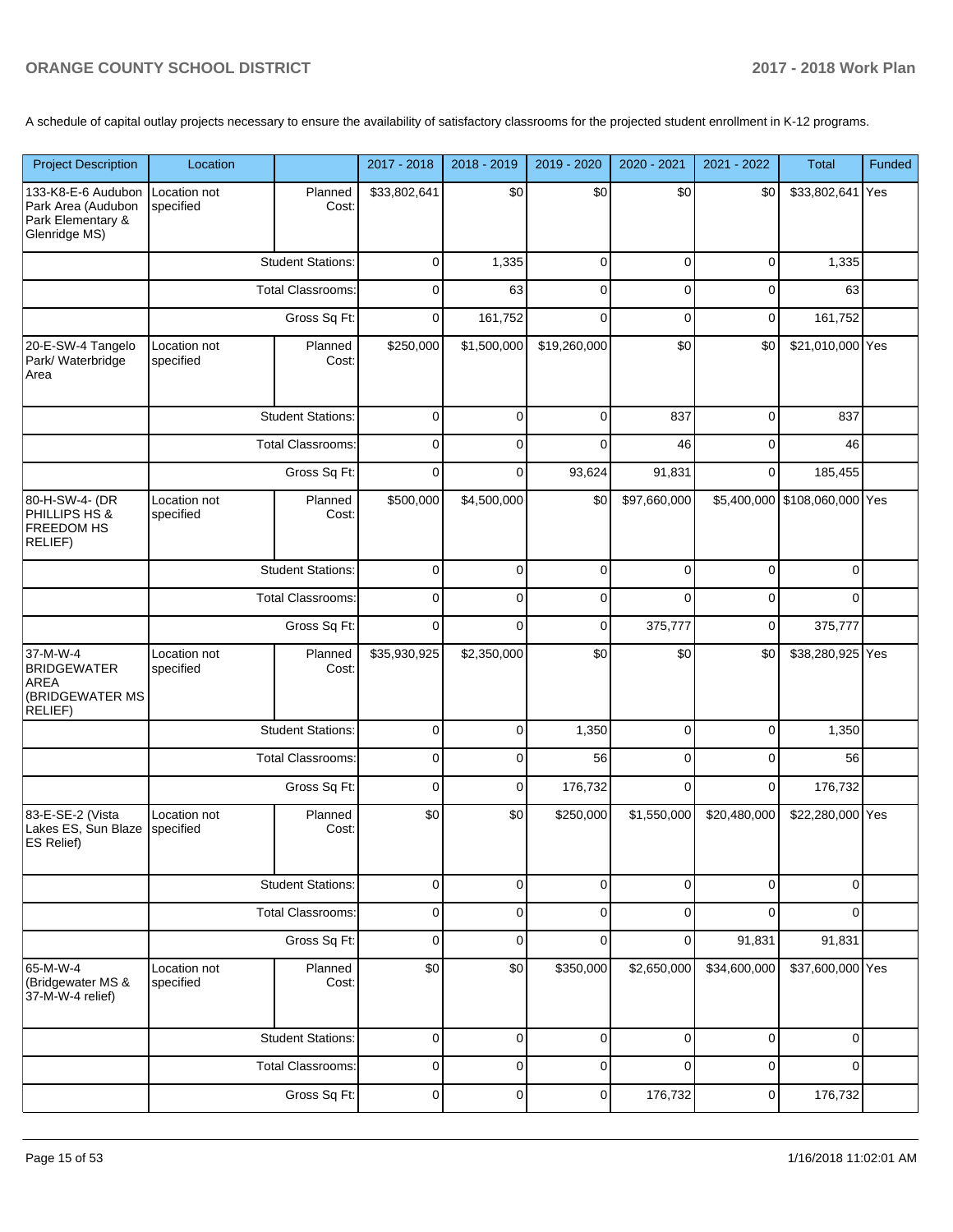| 118-E-SW-5<br>(Millennia Gardens<br>ES, Millennia ES,<br>Pineloch ES, &<br>Shingle Creek ES) | Location not<br>specified | Planned<br>Cost:         | \$250,000   | \$1,550,000  | \$19,210,000 | \$0          | \$0          | \$21,010,000 Yes |  |
|----------------------------------------------------------------------------------------------|---------------------------|--------------------------|-------------|--------------|--------------|--------------|--------------|------------------|--|
|                                                                                              |                           | <b>Student Stations:</b> | $\mathbf 0$ | $\mathbf 0$  | $\mathbf 0$  | $\mathbf 0$  | 0            | $\Omega$         |  |
|                                                                                              |                           | <b>Total Classrooms:</b> | 0           | $\mathbf 0$  | 0            | $\Omega$     | $\Omega$     | $\Omega$         |  |
|                                                                                              |                           | Gross Sq Ft:             | $\mathbf 0$ | $\mathbf 0$  | 0            | 91,831       | 0            | 91,831           |  |
| 30-E-SE-3<br>(Wyndham Lakes<br>ES, Oakshire ES, &<br>Wetherbee ES<br>Relief)                 | Location not<br>specified | Planned<br>Cost:         | \$0         | \$0          | \$250,000    | \$1,550,000  | \$20,480,000 | \$22,280,000 Yes |  |
|                                                                                              |                           | <b>Student Stations:</b> | 0           | $\mathbf 0$  | 0            | 0            | 0            | $\Omega$         |  |
|                                                                                              |                           | <b>Total Classrooms:</b> | 0           | $\mathbf 0$  | $\mathbf 0$  | 0            | $\Omega$     | 0                |  |
|                                                                                              | Gross Sq Ft:              |                          | 0           | $\mathbf 0$  | 0            | 0            | 91,831       | 91,831           |  |
| 25-E-SW-4 (BAY<br>LAKE ELEMENTARY specified<br>RELIEF)                                       | Location not              | Planned<br>Cost:         | \$1,454,222 | \$20,524,000 | \$0          | \$0          | \$0          | \$21,978,222 Yes |  |
|                                                                                              |                           | <b>Student Stations:</b> | $\pmb{0}$   | $\mathbf 0$  | 837          | $\mathbf 0$  | 0            | 837              |  |
|                                                                                              | <b>Total Classrooms:</b>  |                          | $\pmb{0}$   | $\mathbf 0$  | 46           | $\mathbf 0$  | 0            | 46               |  |
|                                                                                              | Gross Sq Ft:              |                          | $\mathbf 0$ | $\mathbf 0$  | 91,831       | $\Omega$     | 0            | 91,831           |  |
| 90-E-N-7 (Rock<br>Springs ES, Wolf<br>Lake ES, & Zellwood<br>ES Relief)                      | Location not<br>specified | Planned<br>Cost:         | \$0         | \$0          | \$1,550,000  | \$20,090,000 | \$0          | \$21,640,000 Yes |  |
|                                                                                              |                           | <b>Student Stations:</b> | 0           | $\mathbf 0$  | 0            | 837          | 0            | 837              |  |
|                                                                                              |                           | <b>Total Classrooms:</b> | 0           | 0            | 0            | 46           | 0            | 46               |  |
|                                                                                              |                           | Gross Sq Ft:             | 0           | $\mathbf 0$  | 0            | 91,831       | 0            | 91,831           |  |
| 49-E-W-4                                                                                     | Location not<br>specified | Planned<br>Cost:         | \$5,000,000 | \$17,860,000 | \$0          | \$0          | \$0          | \$22,860,000 Yes |  |
|                                                                                              |                           | <b>Student Stations:</b> | 0           | $\mathbf 0$  | 837          | 0            | 0            | 837              |  |
|                                                                                              |                           | <b>Total Classrooms:</b> | $\pmb{0}$   | 0            | 46           | $\mathbf 0$  | 0            | 46               |  |
|                                                                                              |                           | Gross Sq Ft:             | $\pmb{0}$   | 0            | 91,831       | $\mathbf 0$  | 0            | 91,831           |  |
| 97-E-SE-2                                                                                    | Location not<br>specified | Planned<br>Cost:         | \$0         | \$0          | \$0          | \$250,000    | \$1,550,000  | \$1,800,000 Yes  |  |
|                                                                                              |                           | <b>Student Stations:</b> | $\pmb{0}$   | 0            | $\pmb{0}$    | $\mathbf 0$  | 0            | 0                |  |
|                                                                                              |                           | Total Classrooms:        | 0           | 0            | 0            | $\mathbf 0$  | 0            | 0                |  |
|                                                                                              |                           | Gross Sq Ft:             | 0           | 0            | 0            | $\pmb{0}$    | 91,831       | 91,831           |  |
| 102-E-W-7                                                                                    | Location not<br>specified | Planned<br>Cost:         | \$0         | \$0          | \$0          | \$250,000    | \$1,550,000  | \$1,800,000 Yes  |  |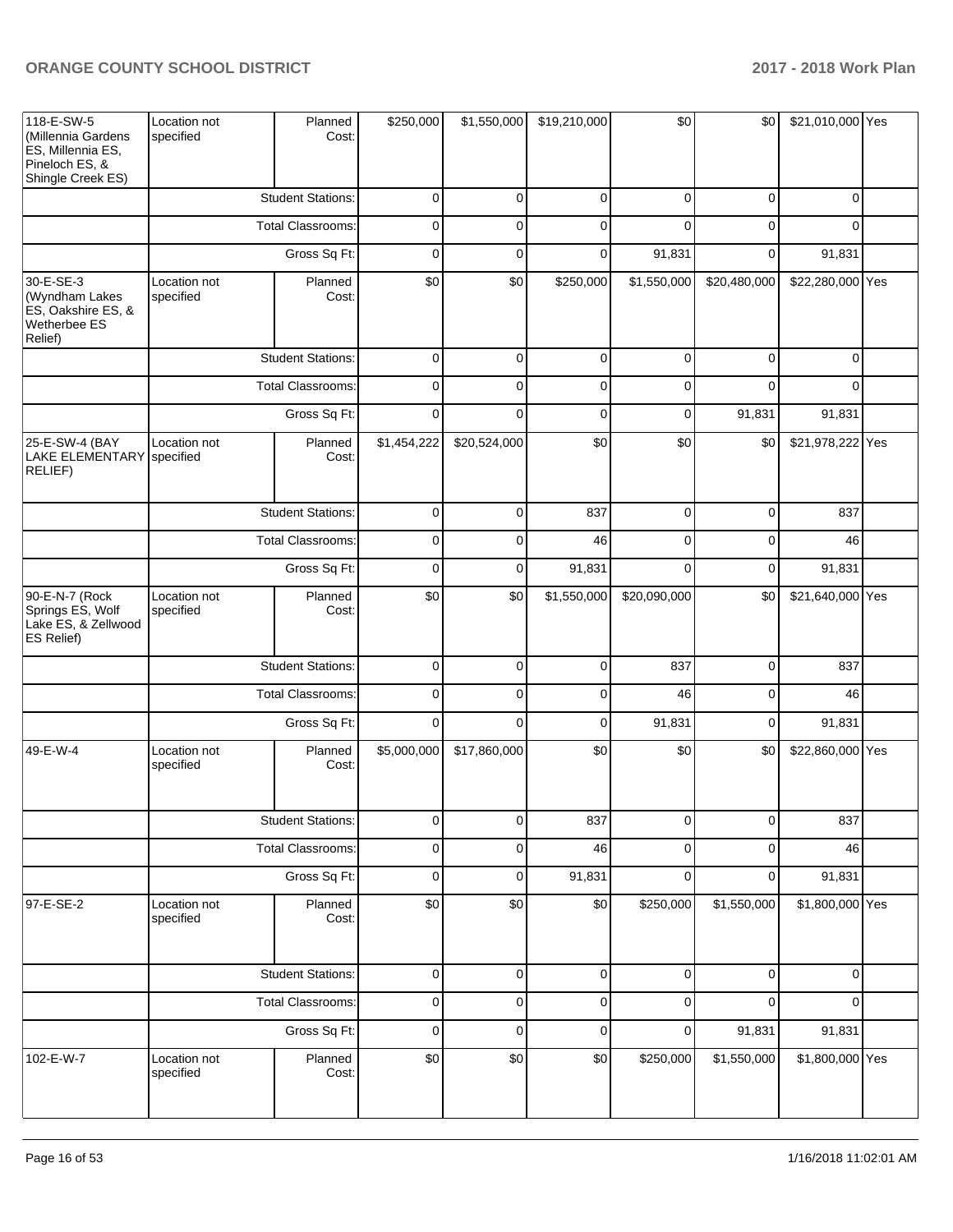|                                                                                                |                           | <b>Total Classrooms:</b>    | 331          | 63           | 148         | 92                         | 0            | 634             |     |
|------------------------------------------------------------------------------------------------|---------------------------|-----------------------------|--------------|--------------|-------------|----------------------------|--------------|-----------------|-----|
|                                                                                                |                           | <b>Student Stations:</b>    | 7,807        | 1,335        | 3,024       | 1,674                      | 0            | 13,840          |     |
|                                                                                                |                           | Planned Cost: \$112,639,236 |              | \$48,284,000 |             | \$40,870,000 \$124,000,000 | \$84,060,000 | \$409,853,236   |     |
|                                                                                                |                           | Gross Sq Ft:                | 375,777      | 0            | 0           | 0                          | 0            | 375,777         |     |
|                                                                                                |                           | <b>Total Classrooms:</b>    | 117          | 0            | 0           | $\mathbf 0$                | $\mathbf 0$  | 117             |     |
|                                                                                                |                           | <b>Student Stations:</b>    | 2,922        | 0            | $\mathbf 0$ | 0                          | $\mathbf 0$  | 2,922           |     |
| 27-H-W-4 Beck<br>Property/535 North<br>Ficquette (West<br>Orange HS Relief)<br>(Windermere HS) | Location not<br>specified | Planned<br>Cost:            | \$17,562,451 | \$0          | \$0         | \$0                        | \$0          | \$17,562,451    | Yes |
|                                                                                                |                           | Gross Sq Ft:                | 176,732      | 0            | 0           | 0                          | $\mathbf 0$  | 176,732         |     |
|                                                                                                |                           | Total Classrooms:           | 56           | $\Omega$     | $\Omega$    | $\Omega$                   | $\Omega$     | 56              |     |
|                                                                                                |                           | <b>Student Stations:</b>    | 1,348        | 0            | 0           | $\mathbf 0$                | $\mathbf 0$  | 1,348           |     |
| 21-M-E-2 AVALON<br>PARK AREA<br>(AVALON PARK<br>AREA MIDDLE)<br>Timber Springs MS              | Location not<br>specified | Planned<br>Cost:            | \$4,817,914  | \$0          | \$0         | \$0                        | \$0          | \$4,817,914 Yes |     |
|                                                                                                |                           | Gross Sq Ft:                | 176,732      | 0            | 0           | 0                          | 0            | 176,732         |     |
|                                                                                                |                           | <b>Total Classrooms:</b>    | 56           | 0            | 0           | 0                          | 0            | 56              |     |
|                                                                                                |                           | <b>Student Stations:</b>    | 1,350        | 0            | 0           | 0                          | 0            | 1,350           |     |
| 84-E-W-4 Metrowest<br><b>ES On-site Relief</b>                                                 | Location not<br>specified | Planned<br>Cost:            | \$4,731,042  | \$0          | \$0         | \$0                        | \$0          | \$4,731,042 Yes |     |
|                                                                                                |                           | Gross Sq Ft:                | 176,732      | $\mathbf 0$  | $\mathbf 0$ | 0                          | 0            | 176,732         |     |
|                                                                                                |                           | <b>Total Classrooms:</b>    | 56           | 0            | 0           | 0                          | 0            | 56              |     |
|                                                                                                |                           | <b>Student Stations:</b>    | 1,350        | 0            | 0           | $\mathbf 0$                | $\mathbf 0$  | 1,350           |     |
| 52-M-SE-2 Lake<br>Nona Middle Area<br>(Innovation MS)                                          | Location not<br>specified | Planned<br>Cost:            | \$4,679,532  | \$0          | \$0         | \$0                        | \$0          | \$4,679,532 Yes |     |
|                                                                                                |                           | Gross Sq Ft:                | 91,831       | 0            | 0           | 0                          | 0            | 91,831          |     |
|                                                                                                |                           | <b>Total Classrooms:</b>    | 46           | 0            | 0           | 0                          | 0            | 46              |     |
| RELIEF)<br><b>LAUREATE PARK</b><br><b>ELEMENTARY</b>                                           |                           | <b>Student Stations:</b>    | 837          | 0            | 0           | 0                          | 0            | 837             |     |
| 44-E-SE-2 LAKE<br><b>NONA AREA</b><br>(EAGLE CREEK<br><b>ELEMENTARY</b>                        | Location not<br>specified | Planned<br>Cost:            | \$3,660,509  | \$0          | \$0         | \$0                        | \$0          | \$3,660,509 Yes |     |
|                                                                                                |                           | Gross Sq Ft:                | $\Omega$     | 0            | 0           | 0                          | 91,831       | 91,831          |     |
|                                                                                                |                           | <b>Total Classrooms:</b>    | 0            | 0            | 0           | 0                          | $\Omega$     | $\Omega$        |     |
|                                                                                                |                           | <b>Student Stations:</b>    | 0            | 0            | 0           | 0                          | 0            | $\mathbf 0$     |     |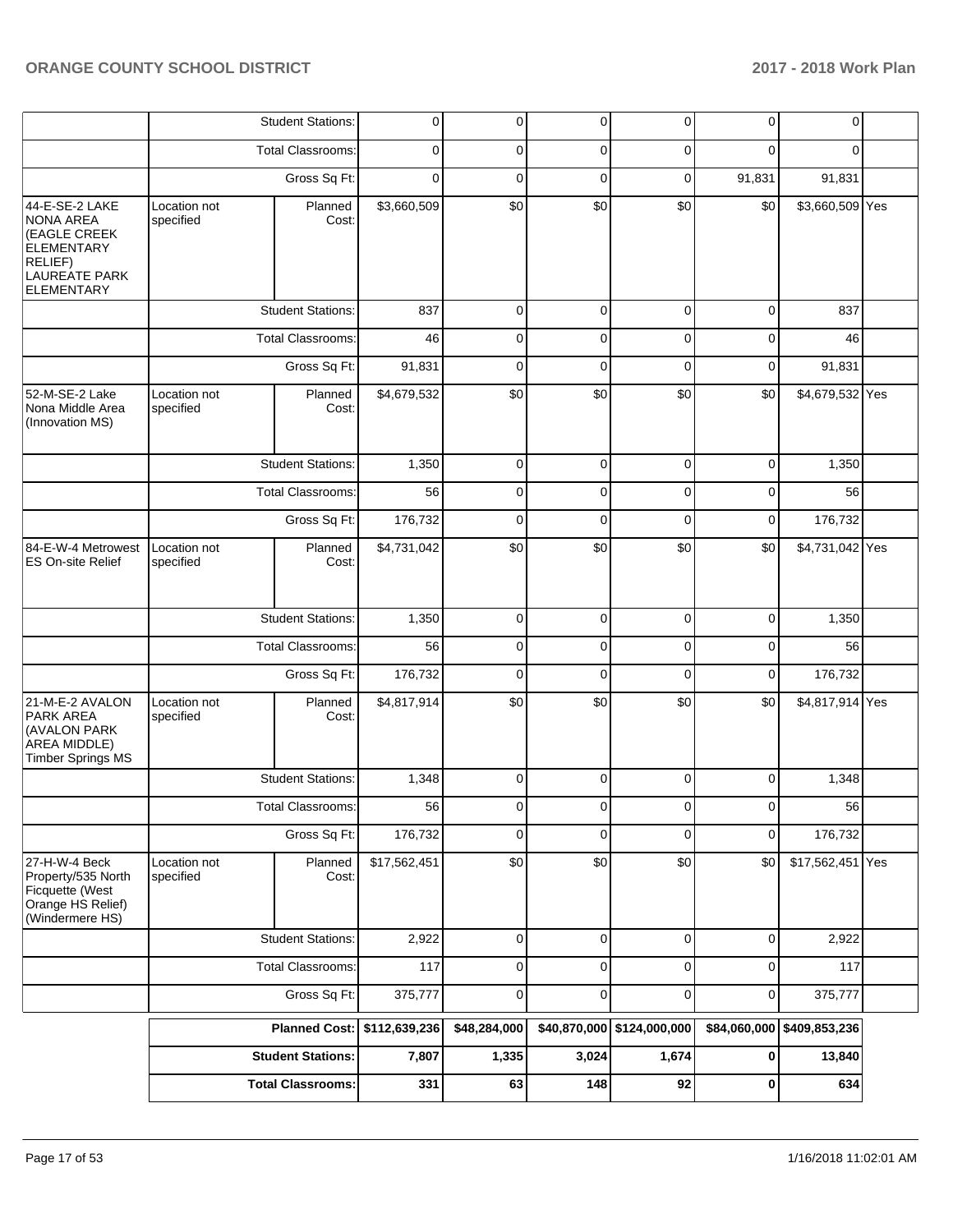| Gross Sq Ft: | 997,804 | .752<br>161 | 4,018<br>454 | 828,002 | 367.324 | 2.808.900 |
|--------------|---------|-------------|--------------|---------|---------|-----------|
|--------------|---------|-------------|--------------|---------|---------|-----------|

# **Other Project Schedules**

Major renovations, remodeling, and additions of capital outlay projects that do not add capacity to schools.

| <b>Project Description</b>                                  | Location                                    | 2017 - 2018<br><b>Actual Budget</b> | 2018 - 2019<br>Projected | 2019 - 2020<br>Projected                                              | 2020 - 2021<br>Projected | 2021 - 2022<br>Projected | <b>Total</b>                   | Funded |
|-------------------------------------------------------------|---------------------------------------------|-------------------------------------|--------------------------|-----------------------------------------------------------------------|--------------------------|--------------------------|--------------------------------|--------|
| <b>Comprehensive Needs</b>                                  | <b>DR PHILLIPS</b><br><b>ELEMENTARY</b>     | \$335,611                           | \$0                      | \$0                                                                   | \$0                      | \$0                      | \$335,611 Yes                  |        |
| <b>Comprehensive Needs</b>                                  | <b>LAKE WESTON</b><br>ELEMENTARY            | \$1,227,375                         | \$0                      | \$0                                                                   | \$0                      | \$0                      | \$1,227,375 Yes                |        |
| <b>Comprehensive Needs</b>                                  | <b>LAKE WHITNEY</b><br><b>ELEMENTARY</b>    | \$2,446,105                         | \$0                      | \$0                                                                   | \$0                      | \$0                      | \$2,446,105 Yes                |        |
| <b>Comprehensive Needs</b>                                  | <b>CLAY SPRINGS</b><br><b>ELEMENTARY</b>    | \$1,382,354                         | \$0                      | \$0                                                                   | \$0                      | \$0                      | \$1,382,354 Yes                |        |
| <b>Comprehensive Needs</b>                                  | LOVELL ELEMENTARY                           | \$2,236,053                         | \$0                      | \$0                                                                   | \$0                      | \$0                      | \$2,236,053 Yes                |        |
| <b>Comprehensive Needs</b>                                  | APOPKA ELEMENTARY                           | \$1,282,967                         | \$0                      | \$0                                                                   | \$0                      | \$0                      | \$1,282,967 Yes                |        |
| <b>Comprehensive Needs</b>                                  | LOCKHART<br>ELEMENTARY                      | \$707,824                           | \$0                      | \$0                                                                   | \$0                      | \$0                      | \$707,824 Yes                  |        |
| <b>Comprehensive Needs</b>                                  | <b>RIVERSIDE</b><br><b>ELEMENTARY</b>       | \$903,572                           | \$0                      | \$0                                                                   | \$0                      | \$0                      | \$903,572 Yes                  |        |
| <b>Comprehensive Needs</b>                                  | <b>DREAM LAKE</b><br><b>ELEMENTARY</b>      | \$800,854                           | \$0                      | \$0                                                                   | \$0                      | \$0                      | \$800,854 Yes                  |        |
| <b>Future Project Reserves</b>                              | Location not specified                      |                                     |                          | \$549,987,692 \$508,704,796 \$479,489,505 \$330,809,277 \$302,269,320 |                          |                          | \$2,171,260,5 Yes<br>90        |        |
| Comprehensive Renovation                                    | <b>CARVER MIDDLE</b>                        | \$5,955,167                         | \$0                      | \$0                                                                   | \$0                      | \$0                      | \$5,955,167 Yes                |        |
| <b>Comprehensive Needs</b>                                  | <b>TANGELO PARK</b><br><b>ELEMENTARY</b>    | \$1,120,341                         | \$0                      | \$0                                                                   | \$0                      | \$0                      | \$1,120,341                    | Yes    |
| <b>Comprehensive Needs</b>                                  | <b>DOVER SHORES</b><br><b>ELEMENTARY</b>    | \$21,160,943                        | \$0                      | \$0                                                                   | \$0                      | \$0                      | \$21,160,943 Yes               |        |
| <b>District Wide Capital-</b><br><b>Comprehensive Needs</b> | Location not specified                      | \$26,556,150                        | \$31,000,000             | \$50,000,000                                                          | \$74,000,000             |                          | \$60,000,000 \$241,556,150 Yes |        |
| Comprehensive Renovation                                    | <b>WESTRIDGE MIDDLE</b>                     | \$1,355,240                         | \$0                      | \$0                                                                   | \$0                      | \$0                      | \$1,355,240 Yes                |        |
| Comprehensive Renovation                                    | <b>CYPRESS SPRINGS</b><br><b>ELEMENTARY</b> | \$13,734                            | \$0                      | \$0                                                                   | \$0                      | \$0                      | \$13,734 Yes                   |        |
| Replacement School                                          | LANCASTER<br><b>ELEMENTARY</b>              | \$39,371                            | \$0                      | \$0                                                                   | \$0                      | \$0                      | \$39,371 Yes                   |        |
| Charter Schools (Pass-through) Location not specified       |                                             | \$6,369,348                         | \$6,400,000              | \$6,432,000                                                           | \$6,464,160              | \$6.496.481              | \$32,161,989 Yes               |        |
| <b>Comprehensive Renovation</b>                             | <b>LAKE SYBELIA</b><br><b>ELEMENTARY</b>    | \$615                               | \$0                      | \$0                                                                   | \$0                      | \$0                      | \$615 Yes                      |        |
| <b>Comprehensive Renovation</b>                             | <b>CYPRESS PARK</b><br><b>ELEMENTARY</b>    | \$20,329,747                        | \$0                      | \$0                                                                   | \$0                      | \$0                      | \$20,329,747 Yes               |        |
| Comprehensive Renovation                                    | <b>UNIVERSITY HIGH</b>                      | \$419,478                           | \$0                      | \$0                                                                   | \$0                      | \$0                      | \$419,478 Yes                  |        |
| <b>Comprehensive Renovation</b>                             | OAK HILL ELEMENTARY                         | \$3,130,919                         | \$0                      | \$0                                                                   | \$0                      | \$0                      | \$3,130,919 Yes                |        |
| Lake Como/Kaley K8<br>Comprehensive Renovation              | LAKE COMO<br><b>ELEMENTARY</b>              | \$29,180,546                        | \$0                      | \$0                                                                   | \$0                      | \$0                      | \$29,180,546 Yes               |        |
| Comprehensive Renovation                                    | <b>HILLCREST</b><br><b>ELEMENTARY</b>       | \$19,695,419                        | \$0                      | \$0                                                                   | \$0                      | \$0                      | \$19,695,419 Yes               |        |
| Comprehensive Renovation                                    | CORNER LAKE MIDDLE                          | \$21,704,137                        | \$0                      | \$0                                                                   | \$0                      | \$0                      | \$21,704,137 Yes               |        |
| Comprehensive Renovation                                    | <b>ROCK LAKE</b><br><b>ELEMENTARY</b>       | \$3,885,026                         | \$0                      | \$0                                                                   | \$0                      | \$0                      | \$3,885,026 Yes                |        |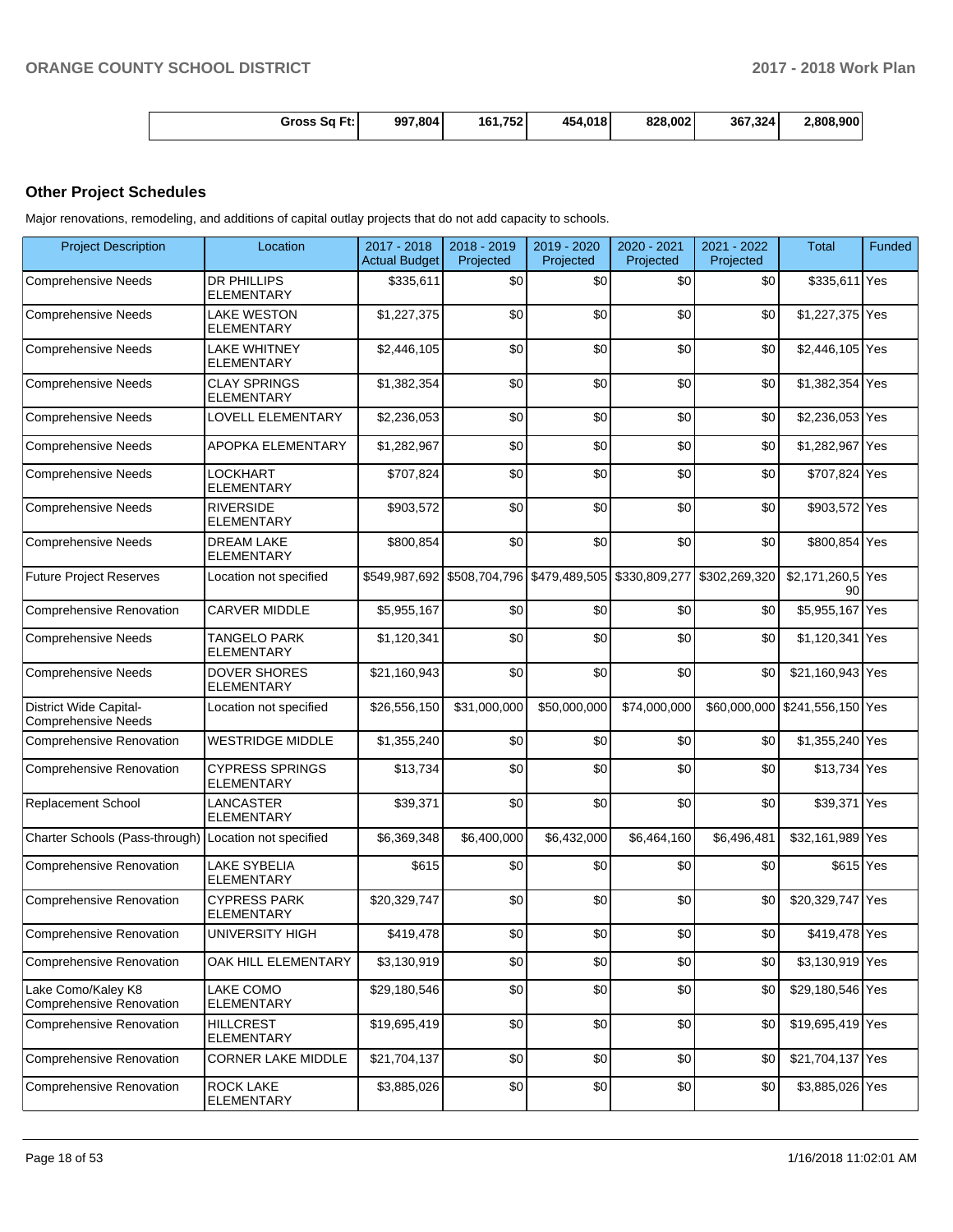| <b>Comprehensive Renovation</b>           | <b>UNION PARK</b><br>ELEMENTARY                                                    | \$19,148,197 | \$0          | \$0         | \$0          | \$0          | \$19,148,197 Yes |  |
|-------------------------------------------|------------------------------------------------------------------------------------|--------------|--------------|-------------|--------------|--------------|------------------|--|
| <b>Comprehensive Renovation</b>           | <b>PINE HILLS</b><br><b>ELEMENTARY</b>                                             | \$21,160,934 | \$0          | \$0         | \$0          | \$0          | \$21,160,934 Yes |  |
| Comprehensive Renovation                  | SOUTHWEST MIDDLE                                                                   | \$3,000,000  | \$25,300,000 | \$0         | \$0          | \$0          | \$28,300,000 Yes |  |
| <b>Comprehensive Renovation</b>           | <b>LAKE GEORGE</b><br>ELEMENTARY                                                   | \$1,786,838  | \$11,581,000 | \$0         | \$0          | \$0          | \$13,367,838 Yes |  |
| Comprehensive Renovation                  | <b>MAGNOLIA</b><br><b>EXCEPTIONAL</b><br><b>STUDENT EDUCATION</b><br><b>CENTER</b> | \$2,040,002  | \$13,550,000 | \$0         | \$0          | \$0          | \$15,590,002 Yes |  |
| <b>Comprehensive Renovation</b>           | <b>MOLLIE RAY</b><br><b>ELEMENTARY</b>                                             | \$2,822,134  | \$0          | \$0         | \$0          | \$0          | \$2,822,134 Yes  |  |
| Comprehensive Renovation                  | <b>IVEY LANE</b><br><b>ELEMENTARY</b>                                              | \$3,492,860  | \$0          | \$0         | \$0          | \$0          | \$3,492,860 Yes  |  |
| <b>OCPS Project Management</b>            | Location not specified                                                             | \$7,968,035  | \$8,165,149  | \$8,368,092 | \$8,577,077  | \$8,792,322  | \$41,870,675 Yes |  |
| <b>Comprehensive Renovation</b>           | <b>EDGEWATER HIGH</b>                                                              | \$37,317     | \$0          | \$0         | \$0          | \$0          | \$37,317 Yes     |  |
| New School Completion                     | <b>BAY LAKE ELEMENTARY</b>                                                         | \$895,940    | \$0          | \$0         | \$0          | \$0          | \$895,940 Yes    |  |
| NEW SCHOOL COMPLETION                     | <b>MILLENNIA GARDENS</b><br><b>ELEMENTARY</b>                                      | \$488,019    | \$0          | \$0         | \$0          | \$0          | \$488,019 Yes    |  |
| NEW SCHOOL COMPLETION                     | <b>WEDGEFIELD SCHOOL</b>                                                           | \$1,113,238  | \$0          | \$0         | \$0          | \$0          | \$1,113,238 Yes  |  |
| <b>Comprehensive Renovation</b>           | CHEROKEE SCHOOL                                                                    | \$1,203      | \$0          | \$0         | \$0          | \$0          | \$1,203 Yes      |  |
| <b>Comprehensive Renovation</b>           | ORANGE TECHNICAL<br><b>COLLEGE - WINTER</b><br><b>PARK CAMPUS</b>                  | \$0          | \$0          | \$250,000   | \$1,000,000  | \$10,450,000 | \$11,700,000 Yes |  |
| Comprehensive Renovation                  | ORANGE TECHNICAL<br>COLLEGE - ORLANDO<br><b>CAMPUS</b>                             | \$0          | \$0          | \$250,000   | \$19,450,000 | \$1,700,000  | \$21,400,000 Yes |  |
| <b>COMPREHENSIVE</b><br><b>RENOVATION</b> | <b>ACCELERATION WEST</b>                                                           | \$250,000    | \$2,000,000  | \$9,750,000 | \$0          | \$0          | \$12,000,000 Yes |  |
| <b>Comprehensive Needs</b>                | PRAIRIE LAKE<br>ELEMENTARY SCHOOL                                                  | \$59,697     | \$0          | \$0         | \$0          | \$0          | \$59,697 Yes     |  |
| <b>Comprehensive Project</b>              | <b>SUN BLAZE</b><br><b>ELEMENTARY</b>                                              | \$29,429     | \$0          | \$0         | \$0          | \$0          | \$29,429 Yes     |  |
| <b>Comprehensive Renovation</b>           | <b>WASHINGTON SHORES</b><br><b>PLC</b>                                             | \$4,000,000  | \$0          | \$0         | \$0          | \$0          | \$4,000,000 Yes  |  |
| Comprehensive renovation                  | <b>WASHINGTON SHORES</b><br>ELEMENTARY                                             | \$830,754    | \$0          | \$0         | \$0          | \$0          | \$830,754 Yes    |  |
| Comprehensive renovation                  | <b>ENGELWOOD</b><br>ELEMENTARY                                                     | \$2,271,213  | \$0          | \$0         | \$0          | \$0          | \$2,271,213 Yes  |  |
| Comprehensive Renovation                  | <b>ZELLWOOD</b><br><b>ELEMENTARY</b>                                               | \$455        | \$0          | \$0         | \$0          | \$0          | \$455 Yes        |  |
| Comprehensive Renovation                  | <b>PRINCETON</b><br><b>ELEMENTARY</b>                                              | \$51,240     | \$0          | \$0         | \$0          | \$0          | \$51,240 Yes     |  |
| Comprehensive Renovation                  | DR PHILLIPS HIGH                                                                   | \$1,200,807  | \$0          | \$0         | \$0          | \$0          | \$1,200,807 Yes  |  |
| Comprehensive Renovation                  | <b>ALOMA ELEMENTARY</b>                                                            | \$32,611     | \$0          | \$0         | \$0          | \$0          | \$32,611 Yes     |  |
| Comprehensive Renovation                  | SPRING LAKE<br>ELEMENTARY                                                          | \$43,783     | \$0          | \$0         | \$0          | \$0          | \$43,783 Yes     |  |
| Comprehensive Renovation                  | ARBOR RIDGE SCHOOL                                                                 | \$17,425     | \$0          | \$0         | \$0          | \$0          | \$17,425 Yes     |  |
| Comprehensive Renovation                  | <b>LITTLE RIVER</b><br><b>ELEMENTARY</b>                                           | \$744,825    | \$0          | \$0         | \$0          | \$0          | \$744,825 Yes    |  |
| Comprehensive Renovation                  | <b>ECCLESTON</b><br>ELEMENTARY                                                     | \$29,687     | \$0          | \$0         | \$0          | \$0          | \$29,687 Yes     |  |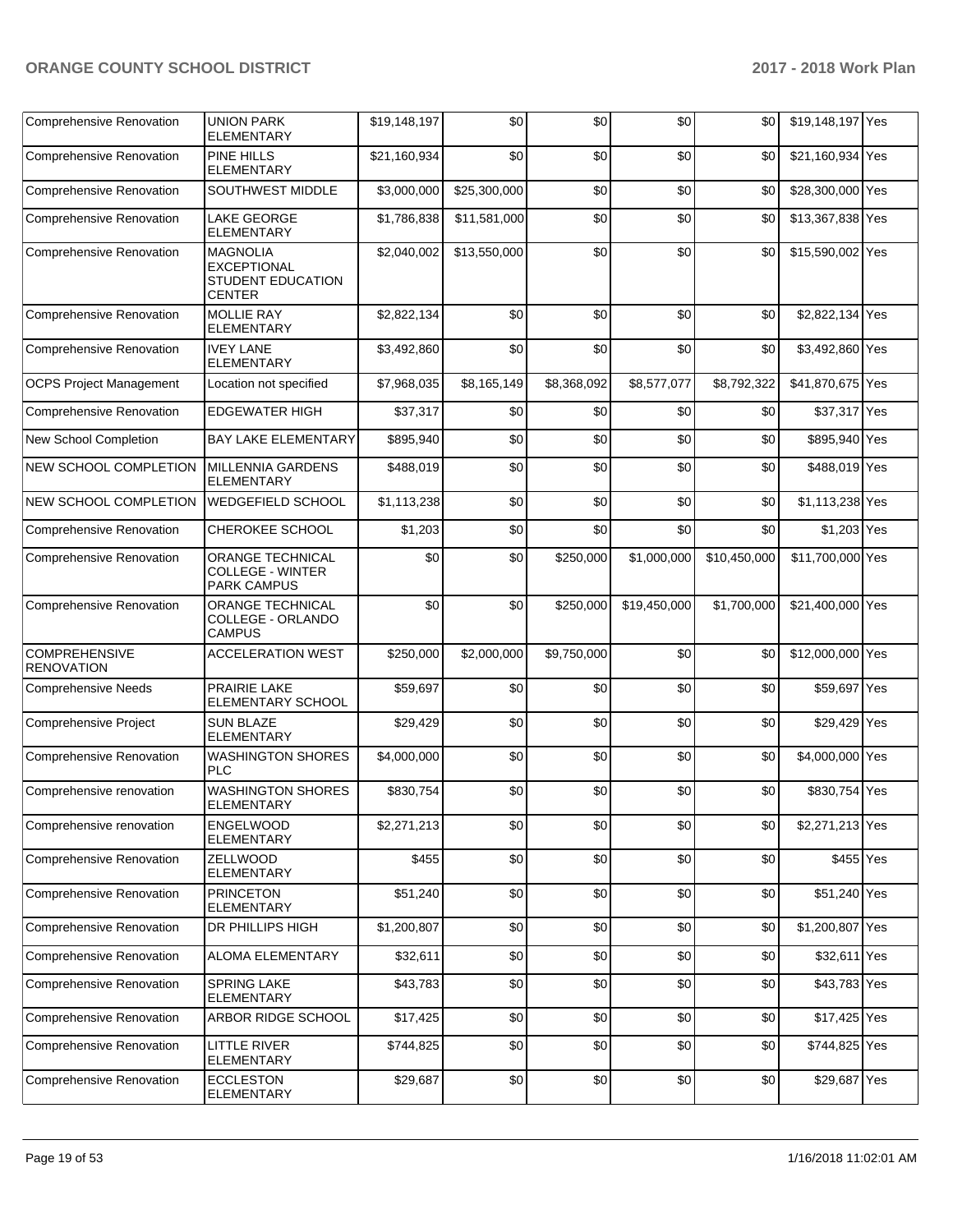| <b>Comprehensive Renovation</b> | SHINGLE CREEK<br><b>ELEMENTARY</b>                             | \$227,281    | \$0              | \$0          | \$0              | \$0         | \$227,281 Yes    |  |
|---------------------------------|----------------------------------------------------------------|--------------|------------------|--------------|------------------|-------------|------------------|--|
| Comprehensive Renovation        | OAK RIDGE HIGH                                                 | \$717,764    | \$0              | \$0          | \$0              | \$0         | \$717,764 Yes    |  |
| <b>Comprehensive Renovation</b> | <b>BROOKSHIRE</b><br><b>ELEMENTARY</b>                         | \$27,047     | \$0              | \$0          | \$0              | \$0         | \$27,047 Yes     |  |
| <b>Comprehensive Renovation</b> | <b>LAKE SILVER</b><br><b>ELEMENTARY</b>                        | \$402,009    | \$0              | \$0          | \$0              | \$0         | \$402,009 Yes    |  |
| Comprehensive Renovation        | <b>OCOEE ELEMENTARY</b>                                        | \$37,907     | \$0              | \$0          | \$0              | \$0         | \$37,907 Yes     |  |
| <b>Comprehensive Renovation</b> | <b>WATERFORD</b><br><b>ELEMENTARY</b>                          | \$692,719    | \$0              | \$0          | \$0              | \$0         | \$692,719 Yes    |  |
| Comprehensive Renovation        | <b>CYPRESS CREEK HIGH</b>                                      | \$1,392,292  | \$0              | \$0          | \$0              | \$0         | \$1,392,292 Yes  |  |
| <b>Comprehensive Renovation</b> | <b>PINELOCH</b><br><b>ELEMENTARY</b>                           | \$200,413    | \$0              | \$0          | \$0              | \$0         | \$200,413 Yes    |  |
| <b>Comprehensive Renovation</b> | <b>JOHN YOUNG</b><br><b>ELEMENTARY</b>                         | \$812,347    | \$0              | \$0          | \$0              | \$0         | \$812,347 Yes    |  |
| <b>Comprehensive Renovation</b> | <b>WHEATLEY</b><br><b>ELEMENTARY</b>                           | \$40,663     | \$0              | \$0          | \$0              | \$0         | \$40,663 Yes     |  |
| <b>Comprehensive Renovation</b> | <b>LAKE GEM</b><br><b>ELEMENTARY</b>                           | \$1,767,276  | \$15,517,000     | \$0          | \$0              | \$0         | \$17,284,276 Yes |  |
| <b>Comprehensive Renovation</b> | <b>DEERWOOD</b><br>ELEMENTARY                                  | \$1,749,195  | \$18,745,000     | \$0          | \$0              | \$0         | \$20,494,195 Yes |  |
| Pershing/Pine Castle K8         | <b>PERSHING</b><br>ELEMENTARY                                  | \$39,670,164 | \$2,400,000      | \$0          | \$0              | \$0         | \$42,070,164 Yes |  |
| Comprehensive Renovation        | <b>ROLLING HILLS</b><br><b>ELEMENTARY</b>                      | \$250,000    | \$1,550,000      | \$18,300,000 | \$0              | \$0         | \$20,100,000 Yes |  |
| <b>Comprehensive Renovation</b> | <b>MEADOW WOODS</b><br><b>ELEMENTARY</b>                       | \$4,317,424  | \$0              | \$0          | \$0              | \$0         | \$4,317,424 Yes  |  |
| <b>Comprehensive Renovation</b> | <b>VENTURA ELEMENTARY</b>                                      | \$3,328,698  | \$0              | \$0          | \$0              | \$0         | \$3,328,698 Yes  |  |
| Comprehensive Renovation        | <b>WILLIAM FRANGUS</b><br><b>ELEMENTARY</b>                    | \$22,865,827 | \$0              | \$0          | \$0              | \$0         | \$22,865,827 Yes |  |
| Comprehensive Renovation        | <b>WINEGARD</b><br><b>ELEMENTARY</b>                           | \$250,000    | \$1,550,000      | \$19,600,000 | \$0              | \$0         | \$21,400,000 Yes |  |
| <b>Comprehensive Renovation</b> | <b>MAXEY ELEMENTARY</b>                                        | \$18,050,893 | \$0              | \$0          | \$0              | \$0         | \$18,050,893 Yes |  |
| <b>Comprehensive Renovation</b> | PINAR ELEMENTARY                                               | \$250,000    | \$1,500,000      | \$17,250,000 | \$0              | \$0         | \$19,000,000 Yes |  |
| <b>Comprehensive Renovation</b> | <b>HUNGERFORD</b><br><b>ELEMENTARY</b>                         | \$17,282,956 | \$0              | \$0          | \$0              | \$0         | \$17,282,956 Yes |  |
| Comprehensive Renovation        | <b>HIDDEN OAKS</b><br><b>ELEMENTARY</b>                        | \$20,577,495 | \$0 <sub>1</sub> | \$0          | \$0 <sub>1</sub> | \$0         | \$20,577,495 Yes |  |
| Comprehensive Renovation        | <b>GATEWAY SCHOOL</b>                                          | \$0          | \$250,000        | \$1,550,000  | \$6,500,000      | \$0         | \$8,300,000 Yes  |  |
| <b>Comprehensive Renovation</b> | <b>MEADOW WOODS</b><br><b>MIDDLE</b>                           | \$250,000    | \$2,250,000      | \$15,900,000 | \$0              | \$0         | \$18,400,000 Yes |  |
| <b>Comprehensive Renovation</b> | ORANGE TECHNICAL<br>COLLEGE - MID-<br><b>FLORIDA CAMPUS</b>    | \$250,000    | \$4,000,000      | \$0          | \$54,850,000     | \$2,500,000 | \$61,600,000 Yes |  |
| Comprehensive Renovation        | <b>ORANGE TECHNICAL</b><br>COLLEGE - WESTSIDE<br><b>CAMPUS</b> | \$0          | \$250,000        | \$2,000,000  | \$14,550,000     | \$1,700,000 | \$18,500,000 Yes |  |
| <b>Comprehensive Renovation</b> | SUNRISE ELEMENTARY                                             | \$1,765,039  | \$11,386,000     | \$0          | \$0              | \$0         | \$13,151,039 Yes |  |
| New School Completion           | <b>EAGLE CREEK</b><br><b>ELEMENTARY</b>                        | \$651,531    | \$0              | \$0          | \$0              | \$0         | \$651,531 Yes    |  |
| New School Completion           | <b>INDEPENDENCE</b><br><b>ELEMENTARY</b>                       | \$668,748    | \$0              | \$0          | \$0              | \$0         | \$668,748 Yes    |  |
| <b>Comprehensive Renovation</b> | <b>WALKER MIDDLE</b>                                           | \$88,543     | \$0              | \$0          | \$0              | \$0         | \$88,543 Yes     |  |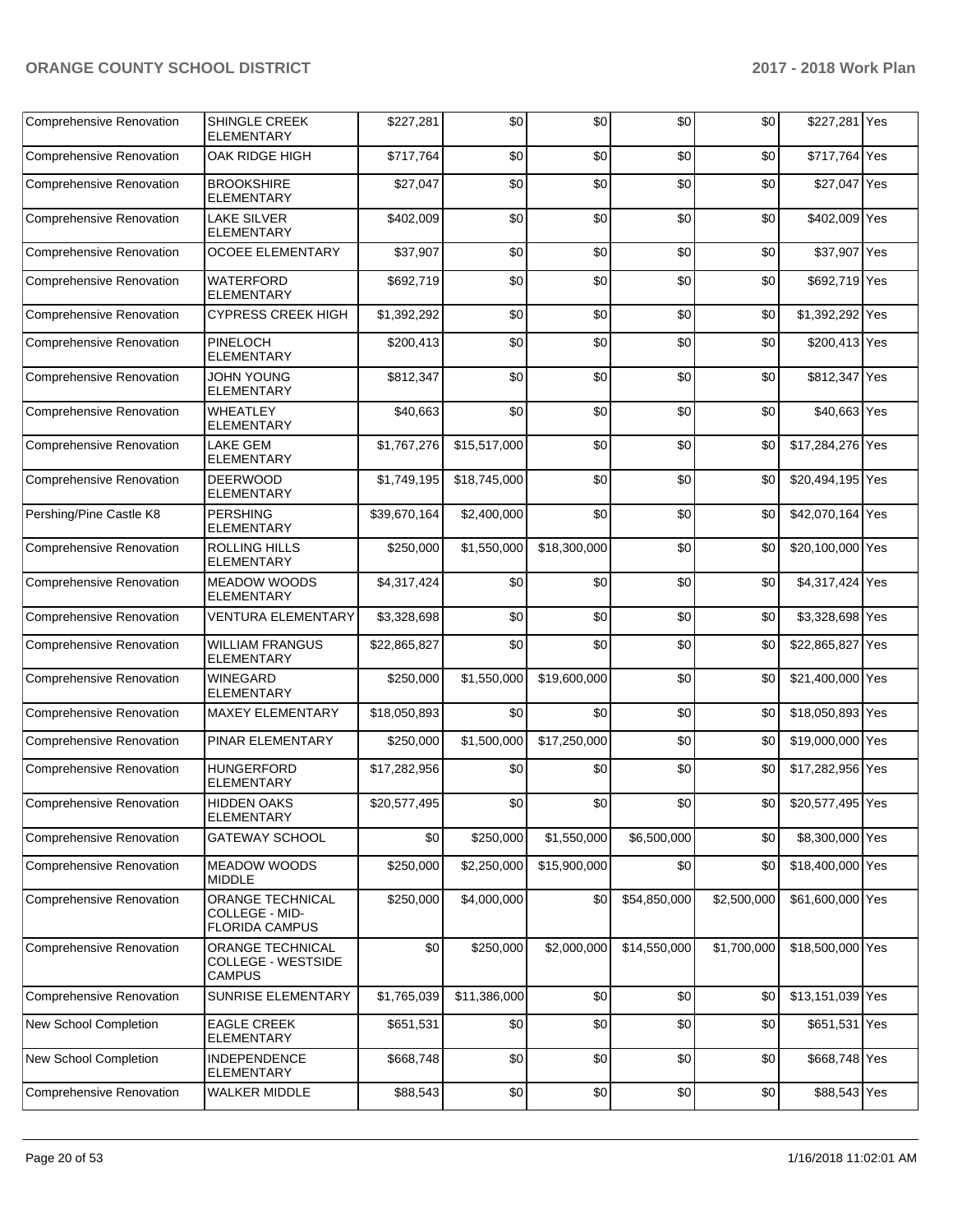| Completion of new school | <b>OCPS ACADEMIC</b><br><b>CENTER FOR</b><br><b>EXCELLENCE</b> | \$9,226,152                                                                                 | \$0 | \$0 | \$0 | \$0 | \$9.226.152 Yes |  |
|--------------------------|----------------------------------------------------------------|---------------------------------------------------------------------------------------------|-----|-----|-----|-----|-----------------|--|
|                          |                                                                | l \$943.553.614  \$666.098.945  \$629.139.597  \$516.200.514  \$393.908.123   \$3.148.900.7 |     |     |     |     | 93              |  |

### **Additional Project Schedules**

Any projects that are not identified in the last approved educational plant survey.

Nothing reported for this section.

#### **Non Funded Growth Management Project Schedules**

Schedule indicating which projects, due to planned development, that CANNOT be funded from current revenues projected over the next five years.

Nothing reported for this section.

# **Tracking**

#### **Capacity Tracking**

| Location                               | $2017 -$<br>2018 Satis.<br>Stu. Sta. | Actual<br>$2017 -$<br><b>2018 FISH</b><br>Capacity | Actual<br>$2016 -$<br>2017<br><b>COFTE</b> | # Class<br><b>Rooms</b> | Actual<br>Average<br>$2017 -$<br>2018 Class<br><b>Size</b> | Actual<br>$2017 -$<br>2018<br><b>Utilization</b> | <b>New</b><br>Stu.<br>Capacity | <b>New</b><br>Rooms to<br>be<br>Added/Re<br>moved | Projected<br>$2021 -$<br>2022<br><b>COFTE</b> | Projected<br>$2021 -$<br>2022<br><b>Utilization</b> | Projected<br>$2021 -$<br>2022 Class<br><b>Size</b> |
|----------------------------------------|--------------------------------------|----------------------------------------------------|--------------------------------------------|-------------------------|------------------------------------------------------------|--------------------------------------------------|--------------------------------|---------------------------------------------------|-----------------------------------------------|-----------------------------------------------------|----------------------------------------------------|
| <b>KALEY ELEMENTARY</b>                | 686                                  | 686                                                | 431                                        | 37                      | 12                                                         | 63.00 %                                          | $-686$                         | $-37$                                             | $\Omega$                                      | 0.00%                                               | $\Omega$                                           |
| LAKE COMO<br><b>IELEMENTARY</b>        | 484                                  | $\Omega$                                           | 0                                          | 26                      | $\overline{0}$                                             | 0.00%                                            | 1,201                          | 42                                                | 916                                           | 76.00 %                                             | 13                                                 |
| PINELOCH<br><b>IELEMENTARY</b>         | 1,010                                | 1,010                                              | 858                                        | 54                      | 16 <sup>1</sup>                                            | 85.00 %                                          | $-180$                         | $-10$                                             | 1,025                                         | 123.00 %                                            | 23                                                 |
| <b>PRINCETON</b><br>ELEMENTARY         | 545                                  | 545                                                | 470                                        | 30                      | 16                                                         | 86.00 %                                          | 0                              | $\Omega$                                          | 350                                           | 64.00 %                                             | 12                                                 |
| <b>ORLO VISTA</b><br>ELEMENTARY        | 789                                  | 789                                                | 576                                        | 42                      | 14 <sub>1</sub>                                            | 73.00 %                                          | $-18$                          | $-1$                                              | 712                                           | 92.00 %                                             | 17                                                 |
| APOPKA MIDDLE                          | 1,306                                | 1,175                                              | 1,053                                      | 54                      | 20                                                         | 90.00 %                                          | $\Omega$                       | $\Omega$                                          | 1,105                                         | 94.00 %                                             | 20                                                 |
| APOPKA ELEMENTARY                      | 830                                  | 830                                                | 791                                        | 44                      | 18 <sup>1</sup>                                            | 95.00 %                                          | 0                              | $\Omega$                                          | 800                                           | 96.00 %                                             | 18                                                 |
| <b>DOMMERICH</b><br><b>IELEMENTARY</b> | 711                                  | 711                                                | 626                                        | 39                      | 16                                                         | 88.00 %                                          | $-13$                          | 0                                                 | 619                                           | 89.00 %                                             | 16                                                 |
| LAKE SYBELIA<br><b>ELEMENTARY</b>      | 717                                  | 717                                                | 570                                        | 41                      | 14                                                         | 80.00 %                                          | -98                            | -4                                                | 524                                           | 85.00 %                                             | 14                                                 |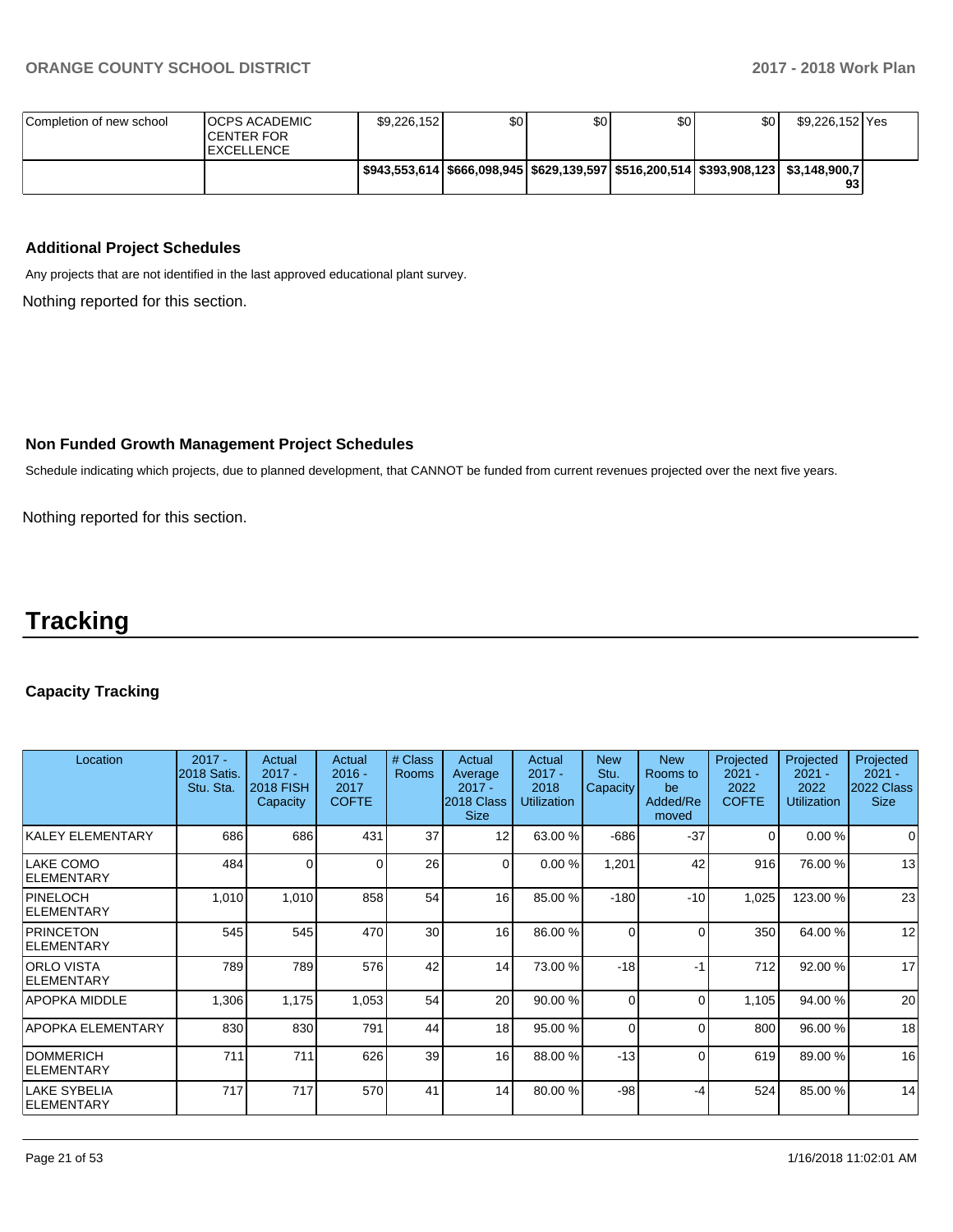| WINDERMERE<br><b>ELEMENTARY</b>                                    | 1,004 | 1,004 | 752   | 53  | 14             | 75.00 %  | $-162$         | -9          | 665         | 79.00 %  | 15             |
|--------------------------------------------------------------------|-------|-------|-------|-----|----------------|----------|----------------|-------------|-------------|----------|----------------|
| <b>IMEADOWBROOK</b><br>MIDDLE SCHOOL                               | 1,581 | 1,422 | 1,024 | 64  | 16             | 72.00%   | $-178$         | -9          | 924         | 74.00 %  | 17             |
| RIVERSIDE<br><b>ELEMENTARY</b>                                     | 927   | 927   | 623   | 51  | 12             | 67.00%   | $-90$          | -5          | 652         | 78.00 %  | 14             |
| <b>SADLER ELEMENTARY</b>                                           | 924   | 924   | 766   | 48  | 16             | 83.00 %  | $\Omega$       | 0           | 847         | 92.00 %  | 18             |
| JACKSON MIDDLE                                                     | 1,559 | 1,403 | 983   | 65  | 15             | 70.00 %  | $\Omega$       | $\Omega$    | 1,172       | 84.00%   | 18             |
| <b>ORANGE TECHNICAL</b><br>COLLEGE - MID-<br><b>FLORIDA CAMPUS</b> | 2,029 | 2,434 | 237   | 105 | $\overline{2}$ | 10.00 %  | $\Omega$       | $\Omega$    | 150         | 6.00 %   | 1              |
| <b>WESTRIDGE MIDDLE</b>                                            | 1,714 | 1,542 | 1,230 | 70  | 18             | 80.00 %  | $\Omega$       | $\Omega$    | 1,291       | 84.00 %  | 18             |
| <b>LITTLE RIVER</b><br><b>ELEMENTARY</b>                           | 572   | 572   | 401   | 30  | 13             | 70.00%   | $\Omega$       | $\Omega$    | 464         | 81.00 %  | 15             |
| WALKER MIDDLE                                                      | 1,251 | 1,125 | 1,029 | 53  | 19             | 91.00%   | $\Omega$       | $\mathbf 0$ | 1,042       | 93.00 %  | 20             |
| <b>WINEGARD</b><br>ELEMENTARY                                      | 922   | 922   | 717   | 49  | 15             | 78.00 %  | -90            | $-5$        | 781         | 94.00 %  | 18             |
| <b>MEADOW WOODS</b><br><b>ELEMENTARY</b>                           | 1,575 | 1,575 | 503   | 87  | 6              | 32.00 %  | $-751$         | $-45$       | 751         | 91.00%   | 18             |
| <b>WATERBRIDGE</b><br><b>ELEMENTARY</b>                            | 1,293 | 1,293 | 1,225 | 70  | 18             | 95.00 %  | $-432$         | -24         | 1,286       | 149.00 % | 28             |
| WINDY RIDGE SCHOOL                                                 | 1,504 | 1,353 | 1,198 | 78  | 15             | 89.00 %  | $\overline{0}$ | 0           | 1,267       | 94.00 %  | 16             |
| <b>BAY MEADOWS</b><br>ELEMENTARY                                   | 848   | 848   | 590   | 45  | 13             | 70.00 %  | $\Omega$       | 0           | 500         | 59.00 %  | 11             |
| <b>JOHN YOUNG</b><br><b>ELEMENTARY</b>                             | 850   | 850   | 710   | 46  | 15             | 84.00 %  | -83            | -1          | 639         | 83.00 %  | 14             |
| <b>WATERFORD</b><br><b>ELEMENTARY</b>                              | 854   | 854   | 749   | 45  | 17             | 88.00 %  | $\Omega$       | $\Omega$    | 727         | 85.00 %  | 16             |
| <b>ARBOR RIDGE SCHOOL</b>                                          | 983   | 884   | 753   | 51  | 15             | 85.00 %  | $\Omega$       | 0           | 735         | 83.00 %  | 14             |
| <b>CLAY SPRINGS</b><br>ELEMENTARY                                  | 832   | 832   | 699   | 45  | 16             | 84.00 %  | $-26$          | 0           | 666         | 83.00 %  | 15             |
| UNIVERSITY HIGH                                                    | 3,465 | 3,291 | 2,773 | 139 | 20             | 84.00 %  | $\Omega$       | 0           | 3,171       | 96.00 %  | 23             |
| <b>ROCK SPRINGS</b><br><b>ELEMENTARY</b>                           | 904   | 904   | 834   | 50  | 17             | 92.00 %  | $\Omega$       | $\Omega$    | 775         | 86.00 %  | 16             |
| <b>METROWEST</b><br><b>ELEMENTARY</b>                              | 1,179 | 1,179 | 1,597 | 65  | 25             | 135.00 % | $-318$         | $-16$       | 590         | 69.00 %  | 12             |
| SOUTHWEST MIDDLE                                                   | 1,500 | 1,350 | 1,385 | 66  | 21             | 103.00%  | 297            | 15          | 1,500       | 91.00%   | 19             |
| ROBINSWOOD MIDDLE                                                  | 1,687 | 1,518 | 1,261 | 70  | 18             | 83.00 %  | $-198$         | $-10$       | 1,081       | 82.00 %  | 18             |
| <b>DR PHILLIPS HIGH</b>                                            | 4,282 | 4,067 | 3,525 | 174 | 20             | 87.00 %  | 285            | 12          | 3,964       | 91.00 %  | 21             |
| <b>CLARCONA</b><br> ELEMENTARY                                     | 1,146 | 1,146 | 412   | 61  | $\overline{7}$ | 36.00 %  | $-1,146$       | -61         | $\mathbf 0$ | 0.00%    | $\overline{0}$ |
| COLONIAL 9TH GRADE<br><b>CENTER</b>                                | 1,193 | 1,073 | 862   | 49  | 18             | 80.00 %  | $\Omega$       | 0           | 946         | 88.00 %  | 19             |
| <b>PALM LAKE</b><br><b>ELEMENTARY</b>                              | 875   | 875   | 583   | 47  | 12             | 67.00 %  | $-108$         | -6          | 701         | 91.00 %  | 17             |
| <b>VENTURA ELEMENTARY</b>                                          | 837   | 837   | 628   | 46  | 14             | 75.00 %  | $-26$          | $\mathbf 0$ | 669         | 82.00 %  | 15             |
| <b>ROLLING HILLS</b><br><b>ELEMENTARY</b>                          | 870   | 870   | 521   | 44  | 12             | 60.00 %  | $-197$         | $-5$        | 575         | 85.00 %  | 15             |
| <b>BONNEVILLE</b><br>ELEMENTARY                                    | 938   | 938   | 585   | 50  | 12             | 62.00 %  | $-39$          | 0           | 600         | 67.00 %  | 12             |
| <b>HIAWASSEE</b><br>ELEMENTARY                                     | 794   | 794   | 684   | 41  | 17             | 86.00 %  | $-75$          | $-2$        | 643         | 89.00 %  | 16             |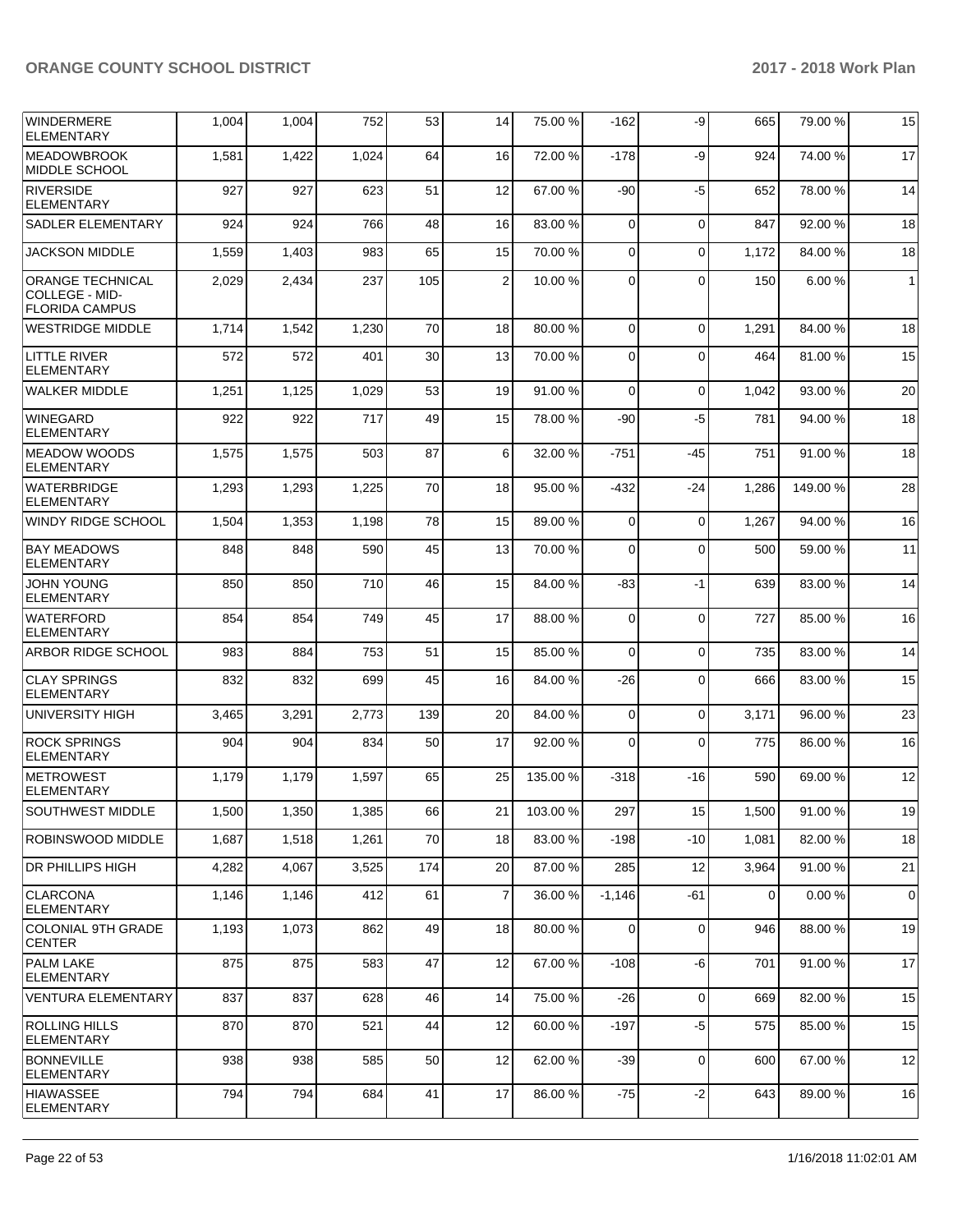| <b>MCCOY ELEMENTARY</b>                              | 860   | 860   | 689   | 44  | 16 | 80.00 % | -36            | $-2$           | 606   | 74.00 % | 14 |
|------------------------------------------------------|-------|-------|-------|-----|----|---------|----------------|----------------|-------|---------|----|
| <b>PERSHING</b><br><b>ELEMENTARY</b>                 | 547   | 547   | 314   | 29  | 11 | 57.00 % | 788            | 39             | 1,157 | 87.00 % | 17 |
| <b>UNION PARK MIDDLE</b>                             | 1,643 | 1,478 | 792   | 68  | 12 | 54.00 % | $\mathbf 0$    | $\mathbf 0$    | 745   | 50.00 % | 11 |
| <b>CASTLE CREEK</b><br><b>ELEMENTARY</b>             | 990   | 990   | 902   | 52  | 17 | 91.00 % | 0              | $\Omega$       | 898   | 91.00 % | 17 |
| <b>TANGELO PARK</b><br>ELEMENTARY                    | 682   | 682   | 560   | 37  | 15 | 82.00 % | 0              | $\Omega$       | 861   | 126.00% | 23 |
| LOVELL ELEMENTARY                                    | 832   | 832   | 709   | 45  | 16 | 85.00 % | $\Omega$       | $\mathbf 0$    | 668   | 80.00%  | 15 |
| <b>CHICKASAW</b><br><b>ELEMENTARY</b>                | 942   | 942   | 630   | 50  | 13 | 67.00 % | -98            | $-4$           | 570   | 68.00 % | 12 |
| <b>SPRING LAKE</b><br><b>ELEMENTARY</b>              | 717   | 717   | 578   | 38  | 15 | 81.00%  | $\mathbf 0$    | $\mathbf 0$    | 575   | 80.00 % | 15 |
| <b>LANCASTER</b><br><b>ELEMENTARY</b>                | 963   | 963   | 839   | 53  | 16 | 87.00 % | 0              | $\Omega$       | 852   | 88.00 % | 16 |
| <b>LEGACY MIDDLE</b>                                 | 1,264 | 1,137 | 891   | 51  | 17 | 78.00 % | $\Omega$       | $\Omega$       | 936   | 82.00%  | 18 |
| <b>SAND LAKE</b><br><b>ELEMENTARY</b>                | 828   | 828   | 662   | 43  | 15 | 80.00 % | -26            | $\Omega$       | 657   | 82.00 % | 15 |
| <b>EAST LAKE</b><br><b>ELEMENTARY SCHOOL</b>         | 846   | 846   | 680   | 43  | 16 | 80.00 % | -90            | $-5$           | 661   | 87.00 % | 17 |
| <b>WHISPERING OAK</b><br>ELEMENTARY SCHOOL           | 1,109 | 1,109 | 914   | 58  | 16 | 82.00 % | 141            | 10             | 1,198 | 96.00 % | 18 |
| <b>WOLF LAKE</b><br><b>ELEMENTARY</b>                | 1,350 | 1,350 | 1,198 | 72  | 17 | 89.00 % | $-198$         | $-10$          | 1,046 | 91.00 % | 17 |
| <b>STONE LAKES</b><br><b>ELEMENTARY</b>              | 990   | 990   | 866   | 52  | 17 | 87.00 % | $-162$         | -9             | 699   | 84.00 % | 16 |
| <b>EAGLE'S NEST</b><br><b>ELEMENTARY</b>             | 920   | 920   | 745   | 48  | 16 | 81.00%  | $-65$          | $\mathbf 0$    | 759   | 89.00 % | 16 |
| <b>WEST OAKS</b><br><b>ELEMENTARY</b>                | 898   | 898   | 580   | 47  | 12 | 65.00 % | $-144$         | -8             | 664   | 88.00 % | 17 |
| <b>WEST CREEK</b><br><b>ELEMENTARY</b>               | 956   | 956   | 860   | 50  | 17 | 90.00 % | -26            | $\mathbf 0$    | 832   | 89.00 % | 17 |
| <b>ANDOVER</b><br><b>ELEMENTARY</b>                  | 1,008 | 1,008 | 800   | 52  | 15 | 79.00 % | $-52$          | $\Omega$       | 875   | 92.00 % | 17 |
| OCOEE HIGH SCHOOL                                    | 2,974 | 2,825 | 2,286 | 123 | 19 | 81.00 % | 238            | 10             | 2,775 | 91.00 % | 21 |
| <b>FREEDOM MIDDLE</b><br><b>SCHOOL</b>               | 1,414 | 1,272 | 1,063 | 59  | 18 | 84.00 % | $\Omega$       | $\Omega$       | 1,297 | 102.00% | 22 |
| CAMELOT ELEMENTARY                                   | 754   | 754   | 567   | 39  | 15 | 75.00 % | 0              | $\overline{0}$ | 555   | 74.00 % | 14 |
| <b>THORNEBROOKE</b><br><b>ELEMENTARY</b>             | 870   | 870   | 725   | 45  | 16 | 83.00 % | $-72$          | $-4$           | 705   | 88.00 % | 17 |
| <b>BLANKNER K-8 SCHOOL</b>                           | 1,339 | 1,205 | 1,049 | 65  | 16 | 87.00 % | $-174$         | 10             | 887   | 86.00 % | 12 |
| <b>POSITIVE PATHWAYS</b><br><b>TRANSITION CENTER</b> | 774   | 696   | 222   | 33  | 7  | 32.00 % | 0              | $\mathbf 0$    | 189   | 27.00 % | 6  |
| <b>ACCELERATION EAST</b>                             | 618   | 618   | 205   | 27  | 8  | 33.00 % | $\overline{0}$ | $\Omega$       | 175   | 28.00 % | 6  |
| FREEDOM HIGH                                         | 3,662 | 3,478 | 3,479 | 149 | 23 | 100.00% | 736            | 31             | 3,975 | 94.00 % | 22 |
| <b>CITRUS ELEMENTARY</b>                             | 794   | 794   | 594   | 41  | 14 | 75.00 % | $-36$          | $\mathbf 0$    | 495   | 65.00 % | 12 |
| <b>TIMBER CREEK SENIOR</b><br><b>HIGH</b>            | 3,671 | 3,487 | 3,123 | 149 | 21 | 90.00 % | 0              | 0              | 3,237 | 93.00 % | 22 |
| <b>OLYMPIA HIGH</b>                                  | 3,546 | 3,368 | 3,059 | 145 | 21 | 91.00%  | 0              | $\mathbf 0$    | 3,318 | 99.00 % | 23 |
| <b>ODYSSEY MIDDLE</b>                                | 1,371 | 1,233 | 927   | 56  | 17 | 75.00 % | 0              | $\mathbf 0$    | 972   | 79.00 % | 17 |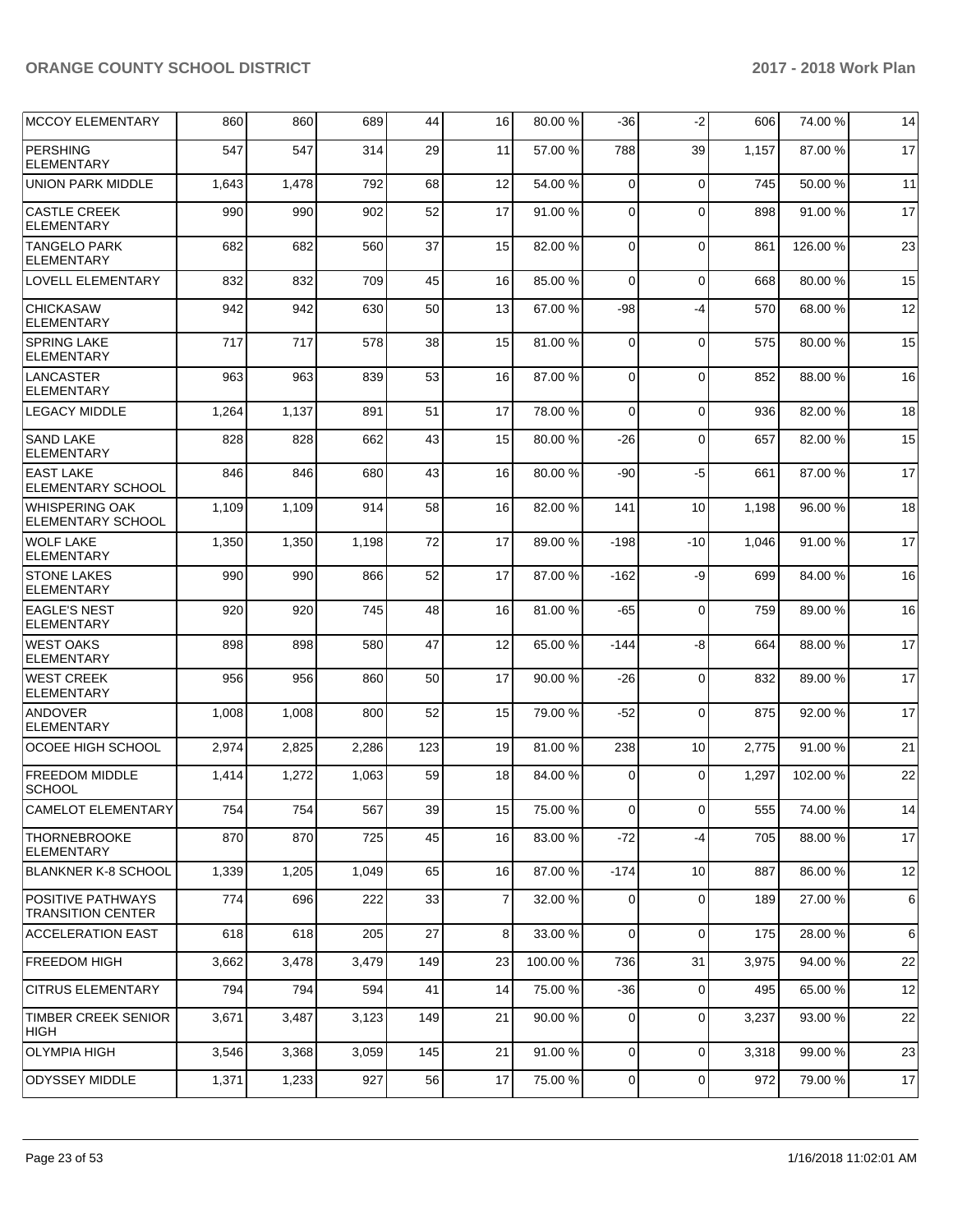| THREE POINTS<br><b>ELEMENTARY</b>                               | 830   | 830            | 507         | 43  | 12             | 61.00 % | -72      | $-4$           | 512   | 68.00 % | 13          |
|-----------------------------------------------------------------|-------|----------------|-------------|-----|----------------|---------|----------|----------------|-------|---------|-------------|
| <b>AVALON ELEMENTARY</b>                                        | 1,078 | 1,078          | 937         | 57  | 16             | 87.00 % | $-234$   | $-13$          | 761   | 90.00%  | 17          |
| LAKEVILLE<br><b>ELEMENTARY</b>                                  | 913   | 913            | 772         | 50  | 15             | 85.00 % | 0        | $\mathbf 0$    | 746   | 82.00 % | 15          |
| <b>CHAIN OF LAKES</b><br><b>MIDDLE</b>                          | 1,724 | 1,551          | 1,327       | 70  | 19             | 86.00 % | 0        | $\mathbf 0$    | 1,388 | 89.00 % | 20          |
| <b>LAWTON CHILES</b><br><b>ELEMENTARY</b>                       | 884   | 884            | 656         | 46  | 14             | 74.00 % | $-152$   | $-7$           | 599   | 82.00 % | 15          |
| <b>OAKSHIRE</b><br><b>ELEMENTARY</b>                            | 968   | 968            | 692         | 50  | 14             | 71.00 % | -90      | $-5$           | 769   | 88.00 % | 17          |
| <b>NORTHLAKE PARK</b><br><b>ELEMENTARY</b>                      | 878   | 878            | 898         | 46  | 20             | 102.00% | 0        | $\mathbf 0$    | 885   | 101.00% | 19          |
| <b>ENDEAVOR</b><br><b>ELEMENTARY</b>                            | 902   | 902            | 745         | 47  | 16             | 83.00 % | $-170$   | -8             | 601   | 82.00%  | 15          |
| <b>CORNER LAKE MIDDLE</b>                                       | 1,395 | 1,255          | 994         | 59  | 17             | 79.00 % | 0        | $\mathbf 0$    | 1,080 | 86.00 % | 18          |
| MEADOW WOODS<br>MIDDLE                                          | 1,388 | 1,249          | 960         | 59  | 16             | 77.00 % | $-79$    | $-4$           | 1,032 | 88.00 % | 19          |
| RIVERDALE<br><b>ELEMENTARY</b>                                  | 751   | 751            | 592         | 41  | 14             | 79.00 % | $-144$   | $-4$           | 543   | 89.00 % | 15          |
| LAKE GEM<br><b>ELEMENTARY</b>                                   | 964   | 964            | 789         | 53  | 15             | 82.00 % | $-126$   | $-7$           | 753   | 90.00 % | 16          |
| <b>PINEWOOD</b><br><b>ELEMENTARY</b>                            | 853   | 853            | 564         | 46  | 12             | 66.00 % | 0        | $\mathbf 0$    | 549   | 64.00%  | 12          |
| <b>LAKE GEORGE</b><br><b>ELEMENTARY</b>                         | 751   | 751            | 610         | 41  | 15             | 81.00%  | $\Omega$ | $\mathbf 0$    | 627   | 83.00 % | 15          |
| <b>HILLCREST</b><br><b>ELEMENTARY</b>                           | 478   | 478            | 412         | 25  | 16             | 86.00 % | 12       | $\mathbf 0$    | 495   | 101.00% | 20          |
| <b>DISCOVERY MIDDLE</b>                                         | 1,410 | 1,269          | 937         | 60  | 16             | 74.00 % | $\Omega$ | $\mathbf 0$    | 920   | 72.00 % | 15          |
| LAKE WHITNEY<br><b>ELEMENTARY</b>                               | 718   | 718            | 547         | 39  | 14             | 76.00 % | $-145$   | $-4$           | 505   | 88.00 % | 14          |
| <b>SUNRISE ELEMENTARY</b>                                       | 663   | 663            | 533         | 37  | 14             | 80.00%  | $-1$     | 5              | 527   | 80.00 % | 13          |
| <b>SOUTHWOOD</b><br><b>ELEMENTARY</b>                           | 715   | 715            | 540         | 39  | 14             | 76.00%  | 0        | $\mathbf 0$    | 618   | 86.00 % | 16          |
| <b>ROSEMONT</b><br><b>ELEMENTARY</b>                            | 932   | 932            | 795         | 51  | 16             | 85.00 % | $-111$   | $-4$           | 692   | 84.00 % | 15          |
| <b>EDGEWATER HIGH</b>                                           | 2,440 | 2,318          | 1,905       | 104 | 18             | 82.00%  | 0        | $\Omega$       | 2,200 | 95.00 % | 21          |
| <b>HOWARD MIDDLE</b>                                            | 1,348 | 1,213          | 1,067       | 55  | 19             | 88.00%  | 0        | $\overline{0}$ | 1,089 | 90.00%  | 20          |
| CHEROKEE SCHOOL                                                 | 359   | 359            | 34          | 35  | $\mathbf{1}$   | 9.00 %  | $-359$   | -35            | 0     | 0.00%   | 0           |
| <b>IMEMORIAL MIDDLE</b>                                         | 1,324 | 1,191          | 822         | 54  | 15             | 69.00 % | 0        | $\mathbf 0$    | 899   | 75.00 % | 17          |
| FERN CREEK<br><b>ELEMENTARY</b>                                 | 594   | 594            | 249         | 31  | 8              | 42.00 % | $-594$   | $-31$          | 0     | 0.00%   | 0           |
| <b>GRAND AVENUE</b><br><b>PRIMARY LEARNING</b><br><b>CENTER</b> | 506   | 506            | 152         | 27  | 6              | 30.00 % | $-506$   | $-27$          | 0     | 0.00%   | $\mathbf 0$ |
| <b>WESTPOINTE</b><br><b>ELEMENTARY</b>                          | 845   | $\overline{0}$ | $\Omega$    | 48  | $\overline{0}$ | 0.00%   | 842      | $\Omega$       | 798   | 95.00 % | 17          |
| WINDERMERE HIGH                                                 | 2,898 | 0              | $\mathbf 0$ | 116 | 0              | 0.00%   | 2,753    | $\mathbf 0$    | 2,703 | 98.00 % | 23          |
| <b>INNOVATION MIDDLE</b>                                        | 1,274 | 0              | 0           | 56  | 0              | 0.00%   | 1,286    | $\overline{7}$ | 1,156 | 90.00 % | 18          |
| LAUREATE PARK<br><b>ELEMENTARY</b>                              | 845   | 0              | 0           | 48  | 0              | 0.00%   | 837      | $\mathbf 0$    | 793   | 95.00 % | 17          |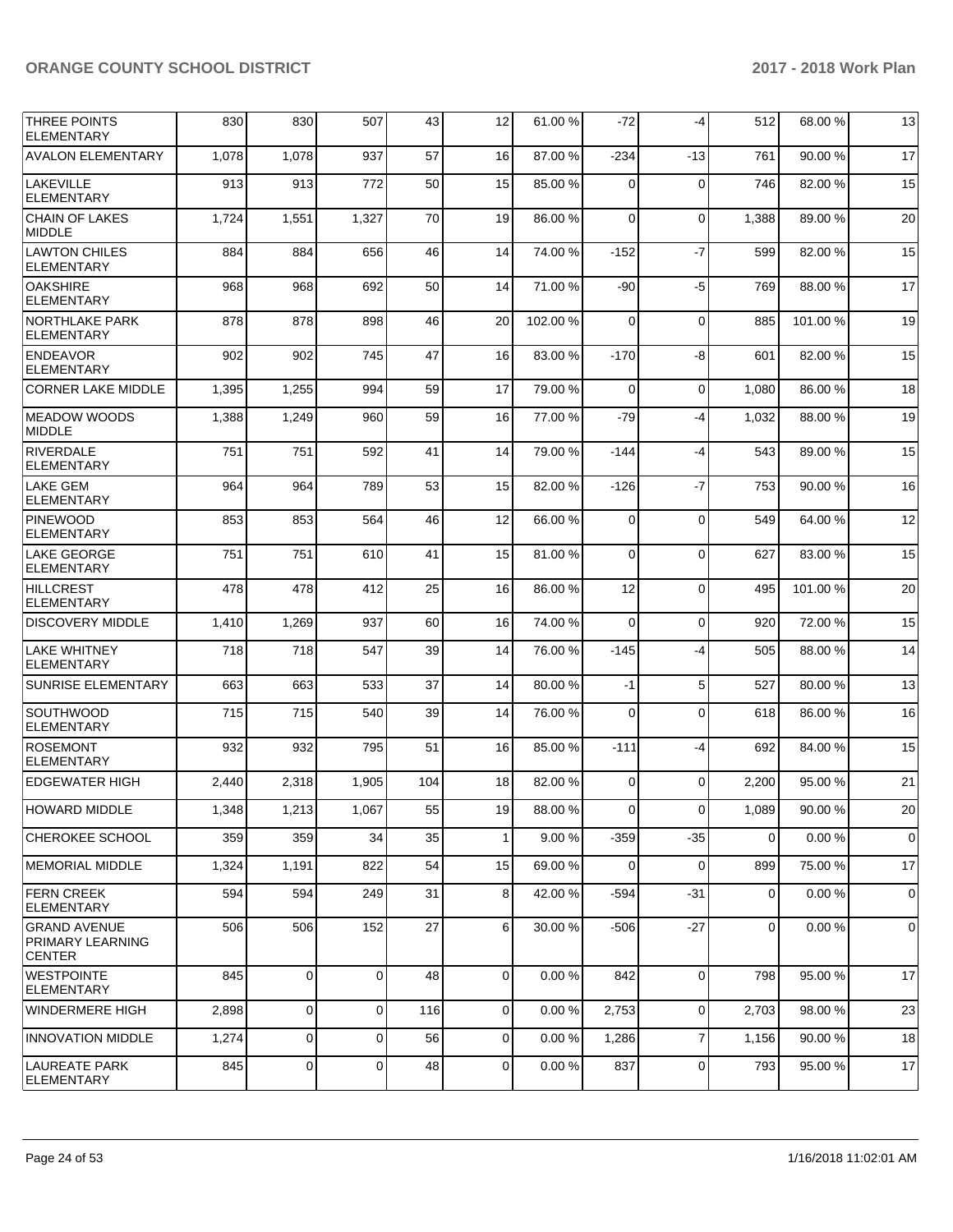| <b>OCPS ACADEMIC</b><br><b>CENTER FOR</b><br><b>EXCELLENCE</b>    | 1,486 | $\overline{0}$ | 0        | 73  | 0      | 0.00%    | 1,431       | 0              | 1,112 | 78.00 %  | 15             |
|-------------------------------------------------------------------|-------|----------------|----------|-----|--------|----------|-------------|----------------|-------|----------|----------------|
| <b>BOONE SENIOR HIGH</b>                                          | 3,469 | 3,295          | 2,620    | 144 | 18     | 80.00 %  | $\Omega$    | $\Omega$       | 3,000 | 91.00%   | 21             |
| <b>EAGLE CREEK</b><br><b>ELEMENTARY</b>                           | 1,048 | 1,048          | 1,148    | 57  | 20     | 109.00 % | 159         | 11             | 1,207 | 100.00 % | 18             |
| <b>INDEPENDENCE</b><br><b>ELEMENTARY</b>                          | 958   | 958            | 801      | 52  | 15     | 84.00 %  | $-126$      | $-7$           | 1,300 | 156.00 % | 29             |
| <b>WEDGEFIELD SCHOOL</b>                                          | 1,171 | 1,053          | 810      | 56  | 14     | 77.00 %  | $-12$       | $\Omega$       | 816   | 78.00 %  | 15             |
| <b>TIMBER SPRINGS</b><br><b>MIDDLE</b>                            | 1,371 | 0              | $\Omega$ | 59  | 0      | 0.00%    | 1,227       | $\Omega$       | 1,182 | 96.00 %  | 20             |
| <b>MILLENNIA GARDENS</b><br><b>ELEMENTARY</b>                     | 981   | 981            | 849      | 54  | 16     | 87.00 %  | $-144$      | -8             | 1.090 | 130.00 % | 24             |
| <b>BAY LAKE ELEMENTARY</b>                                        | 981   | 981            | 847      | 54  | 16     | 86.00 %  | $-144$      | -8             | 1,082 | 129.00%  | 24             |
| <b>WETHERBEE</b><br><b>ELEMENTARY</b>                             | 1,015 | 1,015          | 941      | 55  | 17     | 93.00 %  | 87          | $\overline{7}$ | 1,038 | 94.00 %  | 17             |
| <b>LAKE NONA MIDDLE</b>                                           | 2,099 | 1,889          | 2,075    | 87  | 24     | 110.00 % | $-317$      | $-16$          | 1,711 | 109.00%  | 24             |
| <b>SUNRIDGE</b><br><b>ELEMENTARY</b>                              | 859   | 859            | 731      | 47  | 16     | 85.00 %  | 0           | $\Omega$       | 707   | 82.00 %  | 15             |
| <b>SUNRIDGE MIDDLE</b>                                            | 1,859 | 1,673          | 1,303    | 76  | 17     | 78.00 %  | $\Omega$    | $\mathbf 0$    | 1,403 | 84.00 %  | 18             |
| <b>SUN BLAZE</b><br><b>ELEMENTARY</b>                             | 1,102 | 1,102          | 1,057    | 60  | 18     | 96.00 %  | $-26$       | $\Omega$       | 1,073 | 100.00%  | 18             |
| <b>PRAIRIE LAKE</b><br>ELEMENTARY SCHOOL                          | 1,119 | 1,119          | 894      | 60  | 15     | 80.00 %  | $\Omega$    | $\Omega$       | 1,002 | 90.00 %  | 17             |
| <b>WESTBROOKE</b><br>ELEMENTARY SCHOOL                            | 842   | 842            | 720      | 43  | 17     | 85.00 %  | 132         | 5              | 882   | 91.00 %  | 18             |
| <b>TIMBER LAKES</b><br><b>ELEMENTARY</b>                          | 1,000 | 1,000          | 924      | 52  | 18     | 92.00 %  | $\Omega$    | $\Omega$       | 990   | 99.00 %  | 19             |
| LAKE NONA HIGH                                                    | 2,955 | 2,807          | 2,504    | 120 | 21     | 89.00 %  | 950         | 40             | 3,697 | 98.00 %  | 23             |
| <b>EAST RIVER HIGH</b><br><b>SCHOOL</b>                           | 3,161 | 3,002          | 1,852    | 128 | 14     | 62.00 %  | $\Omega$    | $\Omega$       | 2,250 | 75.00 %  | 18             |
| <b>KEENE'S CROSSING</b><br>ELEMENTARY SCHOOL                      | 1,255 | 1,255          | 984      | 69  | 14     | 78.00 %  | -396        | $-22$          | 1,577 | 184.00 % | 34             |
| <b>FORSYTH WOODS</b><br><b>ELEMENTARY</b>                         | 862   | 862            | 688      | 47  | 15     | 80.00 %  | $\Omega$    | 0              | 700   | 81.00 %  | 15             |
| <b>BRIDGEWATER MIDDLE</b>                                         | 2,385 | 2,146          | 1,855    | 100 | 19     | 86.00 %  | $-594$      | $-30$          | 2,787 | 180.00%  | 40             |
| <b>AUDUBON PARK</b><br><b>ELEMENTARY RELIEF</b>                   | 1,310 | 1,310          | 1,192    | 69  | $17\,$ | 91.00%   | $-265$      | $-14$          | 838   | 80.00 %  | 15             |
| <b>WEKIVA HIGH</b>                                                | 2,945 | 2.797          | 2,132    | 120 | 18     | 76.00 %  | $\mathbf 0$ | $\mathbf 0$    | 2,412 | 86.00 %  | 20             |
| <b>COLUMBIA</b><br><b>ELEMENTARY SCHOOL</b>                       | 842   | 842            | 572      | 43  | 13     | 68.00 %  | $\mathbf 0$ | $\mathbf 0$    | 632   | 75.00 %  | 15             |
| CATALINA ELEMENTARY<br>SCHOOL (NEW)                               | 832   | 832            | 711      | 42  | 17     | 85.00 %  | $\Omega$    | $\mathbf 0$    | 692   | 83.00 %  | 16             |
| <b>AVALON CENTER FOR</b><br><b>TECHNICAL</b><br><b>EXCELLENCE</b> | 496   | 496            | 58       | 22  | 3      | 12.00 %  | $\mathbf 0$ | $\mathbf 0$    | 146   | 29.00 %  | $\overline{7}$ |
| WYNDHAM LAKES<br><b>ELEMENTARY</b>                                | 1,116 | 1,116          | 981      | 59  | 17     | 88.00 %  | $\Omega$    | 0              | 1,000 | 90.00 %  | 17             |
| <b>WOLF LAKE MIDDLE</b>                                           | 1,608 | 1,447          | 1,302    | 66  | 20     | 90.00 %  | $\Omega$    | $\Omega$       | 1,185 | 82.00 %  | 18             |
| MILLENNIA<br>ELEMENTARY                                           | 1,210 | 1,210          | 900      | 64  | 14     | 74.00 %  | $-495$      | $-21$          | 1,087 | 152.00 % | 25             |
| <b>AVALON MIDDLE</b><br><b>SCHOOL</b>                             | 1,916 | 1,724          | 1,834    | 80  | 23     | 106.00%  | $-574$      | $-29$          | 951   | 83.00 %  | 19             |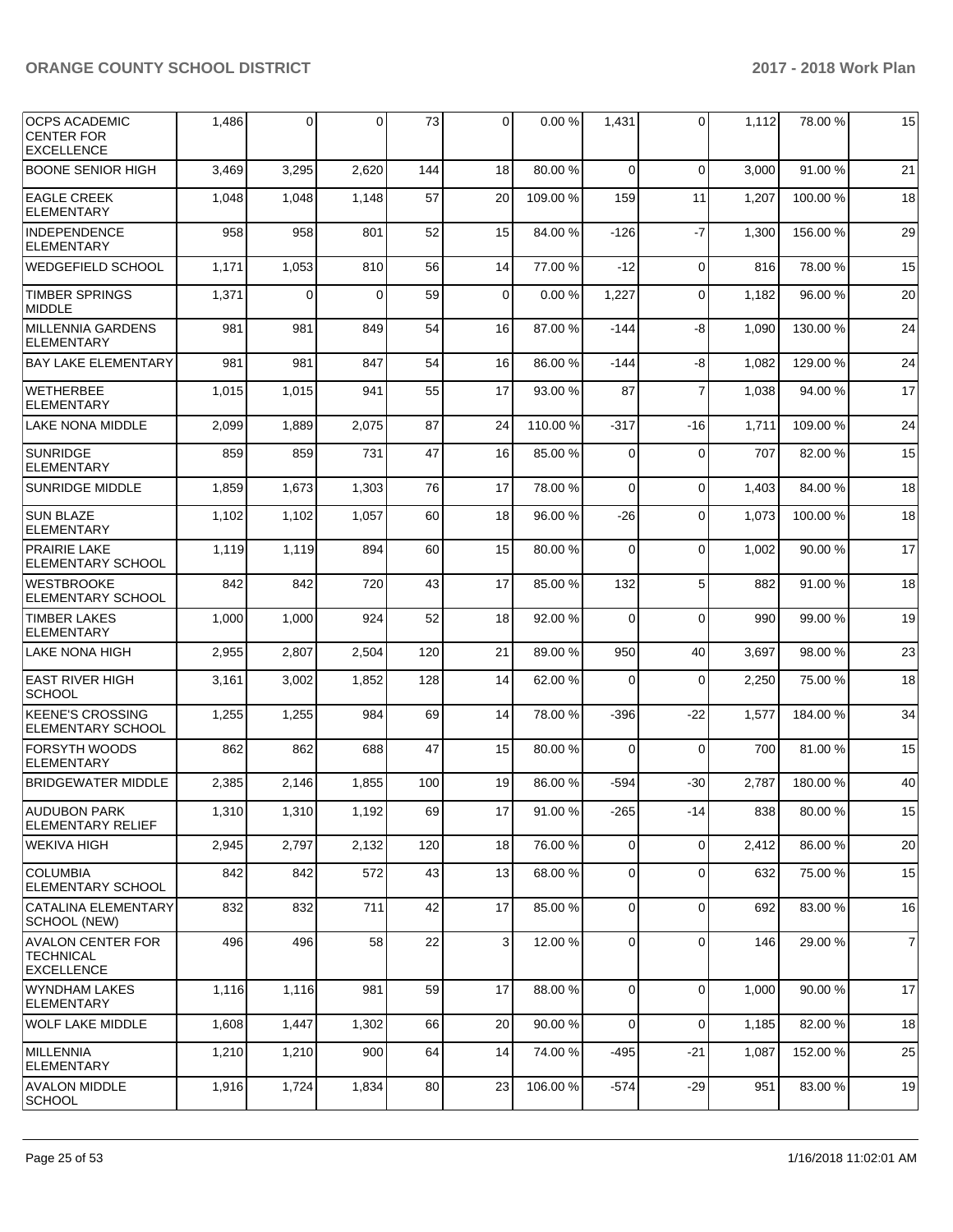| <b>SUNSET PARK</b><br><b>ELEMENTARY</b>                                          | 1,072 | 1,072    | 841      | 56  | 15       | 78.00 %  | $\Omega$ | $\Omega$    | 963      | 90.00 %  | 17              |
|----------------------------------------------------------------------------------|-------|----------|----------|-----|----------|----------|----------|-------------|----------|----------|-----------------|
| <b>IMOSS PARK</b><br><b>ELEMENTARY SCHOOL</b>                                    | 1,130 | 1,130    | 846      | 59  | 14       | 75.00 %  | $\Omega$ | $\Omega$    | 1,032    | 91.00%   | 17              |
| <b>GOTHA MIDDLE</b>                                                              | 1,655 | 1,489    | 1,319    | 70  | 19       | 89.00 %  | $\Omega$ | $\Omega$    | 1,303    | 88.00 %  | 19              |
| <b>ACCELERATION WEST</b>                                                         | 1,447 | 1,447    | 315      | 57  | 6        | 22.00 %  | $-1,150$ | $-46$       | 115      | 39.00 %  | 10 <sup>1</sup> |
| <b>WEST ORANGE 9TH</b><br><b>GRADE CENTER</b>                                    | 1,589 | 1,509    | 1,102    | 62  | 18       | 73.00 %  | $-713$   | $-30$       | 356      | 45.00 %  | 11              |
| APOPKA 9TH GRADE<br><b>CENTER</b>                                                | 1,216 | 0        | $\Omega$ | 53  | $\Omega$ | 0.00%    | 346      | -39         | 267      | 77.00 %  | 19              |
| <b>SOUTH CREEK MIDDLE</b>                                                        | 1,250 | 1,125    | 1,005    | 52  | 19       | 89.00 %  | $\Omega$ | $\Omega$    | 1,094    | 97.00 %  | 21              |
| <b>VISTA LAKES</b><br><b>ELEMENTARY</b>                                          | 954   | 954      | 758      | 50  | 15       | 79.00 %  | $-39$    | $\Omega$    | 823      | 90.00 %  | 16              |
| <b>WASHINGTON SHORES</b><br><b>ELEMENTARY</b>                                    | 694   | 694      | 488      | 37  | 13       | 70.00 %  | $-10$    | $\Omega$    | 658      | 96.00 %  | 18              |
| <b>CARVER MIDDLE</b>                                                             | 2,471 | 2,223    | 661      | 106 | 6        | 30.00 %  | -883     | -52         | 613      | 46.00 %  | 11              |
| <b>WASHINGTON SHORES</b><br><b>PLC</b>                                           | 321   | 321      | 15       | 18  | 1        | 5.00 %   | $\Omega$ | $\Omega$    | 0        | 0.00%    | $\overline{0}$  |
| <b>HUNTERS CREEK</b><br><b>MIDDLE</b>                                            | 1,320 | 1,188    | 1,302    | 57  | 23       | 110.00 % | $\Omega$ | $\Omega$    | 1,409    | 119.00 % | 25              |
| <b>HUNTERS CREEK</b><br><b>ELEMENTARY</b>                                        | 898   | 898      | 880      | 49  | 18       | 98.00 %  | $-13$    | $\Omega$    | 848      | 96.00 %  | 17              |
| <b>CYPRESS SPRINGS</b><br><b>ELEMENTARY</b>                                      | 832   | 832      | 768      | 46  | 17       | 92.00 %  | $-39$    | $\Omega$    | 757      | 95.00 %  | 16              |
| <b>PIEDMONT LAKES</b><br><b>MIDDLE</b>                                           | 1,809 | 1,628    | 1,122    | 76  | 15       | 69.00 %  | $\Omega$ | $\Omega$    | 1,055    | 65.00 %  | 14              |
| <b>JONES HIGH</b>                                                                | 1,693 | 1,608    | 1,282    | 69  | 19       | 80.00%   | $\Omega$ | $\Omega$    | 1,387    | 86.00 %  | 20              |
| <b>ORANGE TECHNICAL</b><br>COLLEGE - WESTSIDE<br><b>CAMPUS</b>                   | 1,518 | 1,821    | 84       | 66  | 1        | 5.00 %   | $\Omega$ | $\Omega$    | $\Omega$ | 0.00%    | $\overline{0}$  |
| <b>ROBERT F</b><br><b>HUNGERFORD</b><br><b>PREPARATORY HIGH</b><br><b>SCHOOL</b> | 622   | $\Omega$ | 0        | 30  | $\Omega$ | 0.00%    | $\Omega$ | $\Omega$    | $\Omega$ | 0.00%    | $\Omega$        |
| <b>ECCLESTON</b><br><b>ELEMENTARY</b>                                            | 738   | 738      | 585      | 39  | 15       | 79.00 %  | $-26$    | $\Omega$    | 471      | 66.00 %  | 12              |
| <b>ORANGE TECHNICAL</b><br> COLLEGE - WINTER<br><b>PARK CAMPUS</b>               | 986   | 1,479    | 47       | 43  | 1        | 3.00 %   | $\Omega$ | $\Omega$    | 200      | 14.00 %  | 5 <sup>1</sup>  |
| <b>ORANGE TECHNICAL</b><br>COLLEGE - ORLANDO<br><b>CAMPUS</b>                    | 446   | 535      | 87       | 27  | 3        | 16.00 %  | 0        | $\Omega$    | 201      | 38.00 %  | $\overline{7}$  |
| <b>DR PHILLIPS</b><br><b>ELEMENTARY</b>                                          | 804   | 804      | 680      | 44  | 15       | 85.00 %  | $-39$    | $\Omega$    | 750      | 98.00 %  | 17              |
| <b>DEERWOOD</b><br><b>ELEMENTARY</b>                                             | 758   | 758      | 451      | 41  | 11       | 59.00 %  | $-107$   | $-5$        | 481      | 74.00 %  | 13              |
| WILLIAM FRANGUS<br><b>ELEMENTARY</b>                                             | 954   | 954      | 583      | 53  | 11       | 61.00 %  | -200     | $-17$       | 550      | 73.00 %  | 15              |
| <b>SHINGLE CREEK</b><br>ELEMENTARY                                               | 1,192 | 1,192    | 813      | 65  | 13       | 68.00 %  | $-324$   | -18         | 789      | 91.00 %  | 17              |
| ICYPRESS CREEK HIGH                                                              | 3,608 | 3,427    | 3,161    | 147 | 22       | 92.00 %  | $\Omega$ | $\mathbf 0$ | 3,331    | 97.00 %  | 23              |
| IWEST ORANGE HIGH                                                                | 3,277 | 3,113    | 2,877    | 133 | 22       | 92.00 %  | $\Omega$ | 0           | 2,178    | 70.00 %  | 16              |
| APOPKA SENIOR HIGH                                                               | 3,402 | 3,231    | 3,093    | 139 | 22       | 96.00 %  | $\Omega$ | 0           | 2,897    | 90.00 %  | 21              |
| <b>OCOEE ELEMENTARY</b>                                                          | 938   | 938      | 710      | 50  | 14       | 76.00 %  | $-108$   | -6          | 708      | 85.00 %  | 16              |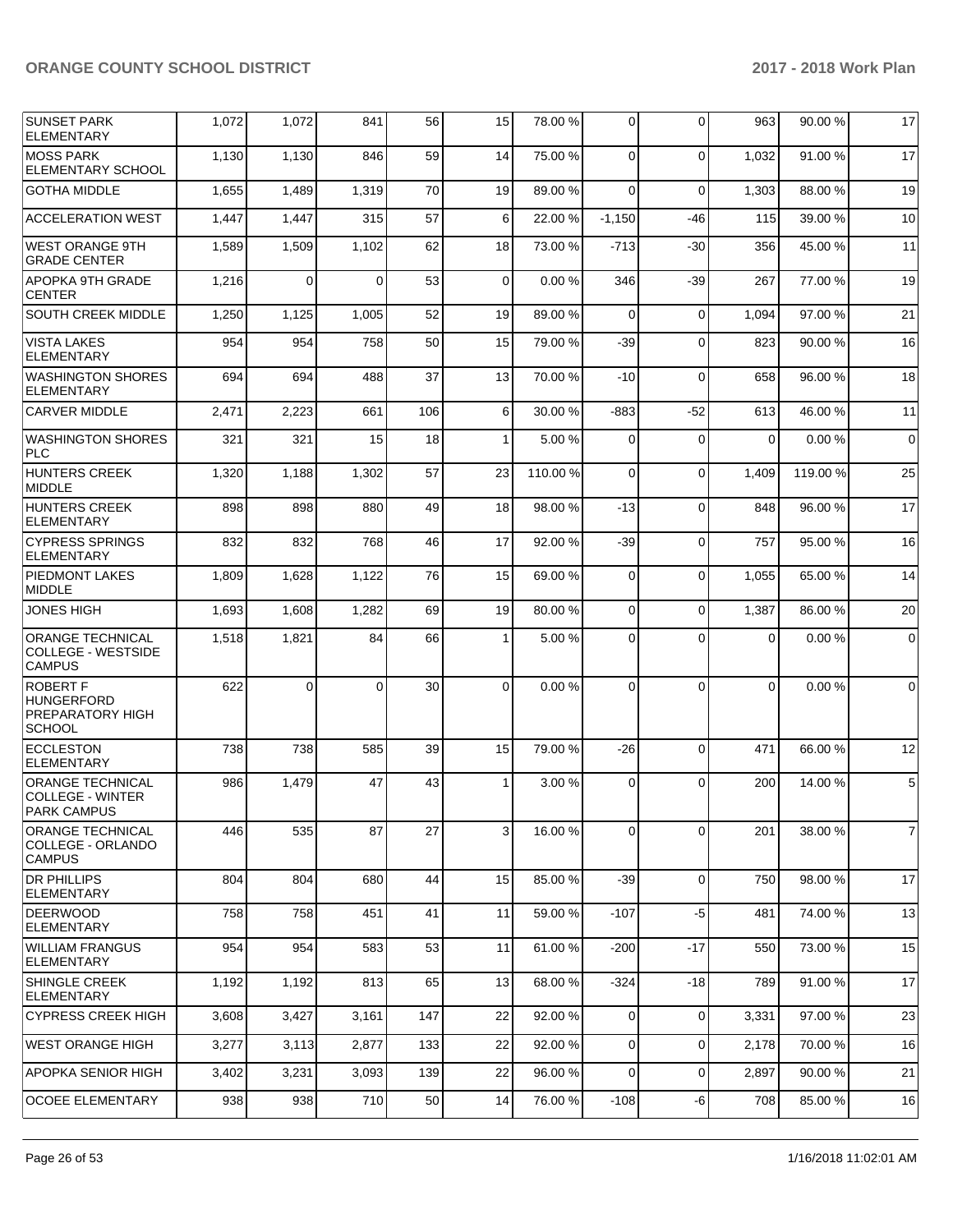| PINAR ELEMENTARY                                                             | 673   | 673      | 392      | 36  | 11             | 58.00 % | $-183$         | -9          | 379         | 77.00 % | 14             |
|------------------------------------------------------------------------------|-------|----------|----------|-----|----------------|---------|----------------|-------------|-------------|---------|----------------|
| <b>LIBERTY MIDDLE</b>                                                        | 1,753 | 1,577    | 1,145    | 75  | 15             | 73.00 % | $-79$          | -4          | 1,077       | 72.00 % | 15             |
| <b>IMAGNOLIA</b><br>EXCEPTIONAL<br><b>STUDENT EDUCATION</b><br><b>CENTER</b> | 519   | 519      | 134      | 50  | 3              | 26.00 % | $-220$         | $-22$       | 186         | 62.00%  | $\overline{7}$ |
| <b>IVEY LANE</b><br><b>ELEMENTARY</b>                                        | 1,253 | 1,253    | 282      | 68  | $\overline{4}$ | 22.00 % | $-604$         | -34         | 355         | 55.00 % | 10             |
| <b>RIDGEWOOD PARK</b><br><b>ELEMENTARY</b>                                   | 896   | 896      | 709      | 48  | 15             | 79.00 % | $-32$          | $\mathbf 0$ | 656         | 76.00 % | 14             |
| <b>SHENANDOAH</b><br><b>ELEMENTARY</b>                                       | 810   | 810      | 589      | 43  | 14             | 73.00 % | $-39$          | $\mathbf 0$ | 658         | 85.00 % | 15             |
| <b>HIDDEN OAKS</b><br><b>ELEMENTARY</b>                                      | 1,044 | 1,044    | 431      | 58  | $\overline{7}$ | 41.00%  | $-393$         | $-22$       | 443         | 68.00 % | 12             |
| PALMETTO<br><b>ELEMENTARY</b>                                                | 1,307 | 1,307    | 942      | 71  | 13             | 72.00 % | $-170$         | -8          | 816         | 72.00 % | 13             |
| <b>OAK HILL ELEMENTARY</b>                                                   | 1,175 | 1,175    | 490      | 65  | 8              | 42.00%  | $-525$         | $-26$       | 510         | 78.00 % | 13             |
| <b>ORANGE CENTER</b><br><b>ELEMENTARY</b>                                    | 537   | 537      | 348      | 29  | 12             | 65.00 % | -54            | $-3$        | 330         | 68.00 % | 13             |
| HUNGERFORD<br><b>ELEMENTARY</b>                                              | 594   | 594      | 254      | 33  | 8              | 43.00 % | $-104$         | -8          | 248         | 51.00 % | 10             |
| <b>WHEATLEY</b><br><b>ELEMENTARY</b>                                         | 570   | 570      | 425      | 28  | 15             | 75.00 % | $\Omega$       | $\mathbf 0$ | 464         | 81.00%  | 17             |
| <b>CONWAY MIDDLE</b>                                                         | 1,465 | 1,318    | 991      | 62  | 16             | 75.00 % | $-178$         | -9          | 973         | 85.00 % | 18             |
| <b>ALOMA ELEMENTARY</b>                                                      | 734   | 734      | 545      | 37  | 15             | 74.00 % | $-39$          | $\mathbf 0$ | 571         | 82.00 % | 15             |
| WINTER PARK HIGH                                                             | 3,027 | 2,875    | 2,377    | 125 | 19             | 83.00 % | -40            | -4          | 2,425       | 86.00 % | 20             |
| <b>CYPRESS PARK</b><br>ELEMENTARY                                            | 572   | 572      | 285      | 30  | 9              | 50.00 % | 238            | 16          | 722         | 89.00 % | 16             |
| <b>BROOKSHIRE</b><br><b>ELEMENTARY</b>                                       | 770   | 770      | 609      | 42  | 15             | 79.00 % | $-52$          | 0           | 671         | 93.00 % | 16             |
| <b>DOVER SHORES</b><br><b>ELEMENTARY</b>                                     | 824   | 824      | 493      | 44  | 11             | 60.00 % | $-173$         | -9          | 423         | 65.00 % | 12             |
| <b>MOLLIE RAY</b><br><b>ELEMENTARY</b>                                       | 682   | $\Omega$ | $\Omega$ | 39  | $\Omega$       | 0.00%   | 650            | 0           | 436         | 67.00 % | 11             |
| DURRANCE<br><b>ELEMENTARY</b>                                                | 810   | 810      | 377      | 43  | 9              | 46.00%  | $-810$         | -43         | $\mathbf 0$ | 0.00%   | $\overline{0}$ |
| MAXEY ELEMENTARY                                                             | 560   | 560      | 266      | 30  | 9              | 47.00 % | $-560$         | $-30$       | 328         | 0.00%   | $\overline{0}$ |
| <b>EVANS HIGH</b>                                                            | 2,890 | 2,745    | 2,187    | 120 | 18             | 80.00 % | $\overline{0}$ | 0           | 2,369       | 86.00 % | 20             |
| ENGELWOOD<br><b>ELEMENTARY</b>                                               | 1,875 | 1,875    | 519      | 101 | 5 <sub>5</sub> | 28.00 % | $-1,038$       | $-55$       | 519         | 62.00 % | 11             |
| OAK RIDGE HIGH                                                               | 3,190 | 3,030    | 2,804    | 130 | 22             | 93.00 % | $\Omega$       | $\mathbf 0$ | 2,814       | 93.00 % | 22             |
| <b>CHENEY ELEMENTARY</b>                                                     | 754   | 754      | 508      | 41  | 12             | 67.00 % | $\Omega$       | 0           | 519         | 69.00 % | 13             |
| <b>LOCKHART MIDDLE</b>                                                       | 1,114 | 1,002    | 792      | 48  | 16             | 79.00 % | $\Omega$       | 0           | 844         | 84.00 % | 18             |
| MAITLAND MIDDLE                                                              | 1,267 | 1,140    | 916      | 53  | 17             | 80.00 % | $-119$         | -6          | 756         | 74.00 % | 16             |
| GATEWAY SCHOOL                                                               | 431   | 431      | 60       | 42  | $\mathbf{1}$   | 14.00 % | -431           | $-42$       | 0           | 0.00%   | $\overline{0}$ |
| <b>AZALEA PARK</b><br><b>ELEMENTARY</b>                                      | 696   | 696      | 574      | 38  | 15             | 82.00 % | $\Omega$       | $\mathbf 0$ | 600         | 86.00 % | 16             |
| PINE HILLS<br><b>ELEMENTARY</b>                                              | 984   | 984      | 677      | 53  | 13             | 69.00 % | $-147$         | $-7$        | 691         | 83.00 % | 15             |
| <b>ROCK LAKE</b><br><b>ELEMENTARY</b>                                        | 1,149 | 1,149    | 225      | 62  | $\overline{a}$ | 20.00%  | $-499$         | $-23$       | 453         | 70.00%  | 12             |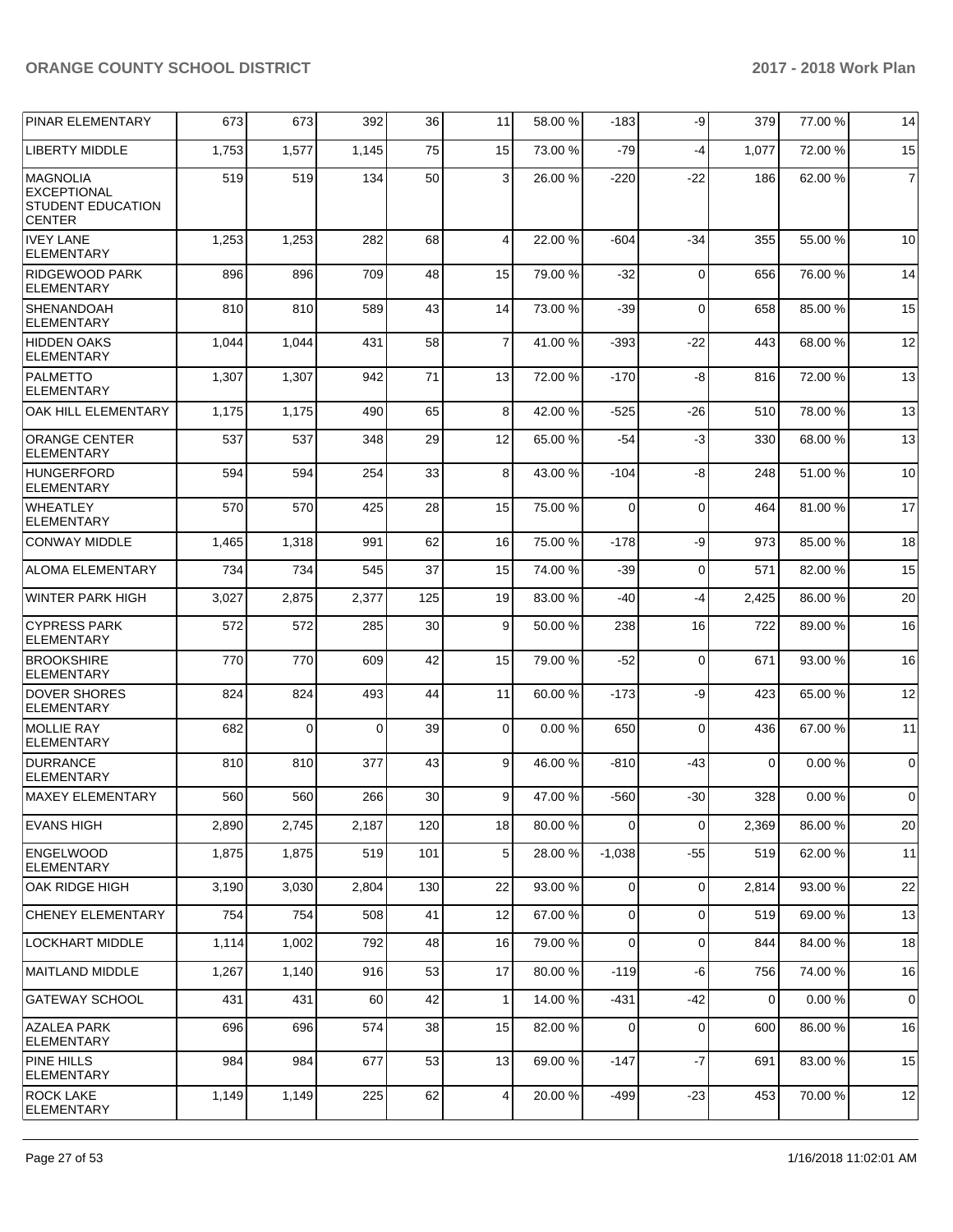| LAKE WESTON<br>ELEMENTARY                     | 762     | 762         | 535      | 43     | 12          | 70.00 % | $\Omega$ | $\Omega$       | 608      | 80.00 %  | 14          |
|-----------------------------------------------|---------|-------------|----------|--------|-------------|---------|----------|----------------|----------|----------|-------------|
| COLONIAL HIGH                                 | 3,217   | 3,056       | 2,432    | 141    | 17          | 80.00%  | $-190$   | $-4$           | 2,597    | 91.00 %  | 19          |
| <b>AUDUBON PARK</b><br>ELEMENTARY (OLD)       | 482     | 0           | $\Omega$ | 25     | $\mathbf 0$ | 0.00%   | 1,209    | 36             | 787      | 65.00 %  | 13          |
| <b>DREAM LAKE</b><br><b>ELEMENTARY</b>        | 832     | 832         | 808      | 46     | 18          | 97.00 % | $\Omega$ | $\Omega$       | 787      | 95.00 %  | 17          |
| <b>CONWAY ELEMENTARY</b>                      | 735     | 735         | 573      | 40     | 14          | 78.00 % | $-26$    | $\mathbf 0$    | 625      | 88.00 %  | 16          |
| <b>LAKEMONT</b><br><b>ELEMENTARY</b>          | 766     | 766         | 632      | 41     | 15          | 83.00 % | $\Omega$ | $\Omega$       | 623      | 81.00%   | 15          |
| <b>GLENRIDGE MIDDLE</b>                       | 1,676   | 1,508       | 1,514    | 70     | 22          | 100.00% | $-139$   | $-7$           | 1,198    | 88.00 %  | 19          |
| <b>COLLEGE PARK MIDDLE</b>                    | 1,311   | 1,179       | 993      | 55     | 18          | 84.00 % | 79       | $\overline{4}$ | 1,116    | 89.00 %  | 19          |
| <b>PINE CASTLE</b><br>ELEMENTARY              | 727     | 727         | 300      | 39     | 8           | 41.00%  | $-727$   | $-39$          | $\Omega$ | 0.00%    | $\mathbf 0$ |
| LOCKHART<br>ELEMENTARY                        | 659     | 659         | 484      | 35     | 14          | 73.00 % | $\Omega$ | $\Omega$       | 479      | 73.00 %  | 14          |
| <b>UNION PARK</b><br><b>ELEMENTARY</b>        | 820     | 820         | 465      | 44     | 11          | 57.00 % | $-169$   | -8             | 487      | 75.00 %  | 14          |
| <b>ZELLWOOD</b><br><b>ELEMENTARY</b>          | 659     | 659         | 642      | 35     | 18          | 97.00 % | $-36$    | $-2$           | 700      | 112.00 % | 21          |
| <b>DILLARD STREET</b><br>ELEMENTARY           | 1,038   | 1,038       | 659      | 55     | 12          | 63.00 % | $-314$   | $-17$          | 526      | 73.00 %  | 14          |
| <b>LAKE SILVER</b><br><b>ELEMENTARY</b>       | 723     | 723         | 702      | 42     | 17          | 97.00 % | 115      | 10             | 788      | 94.00 %  | 15          |
| <b>WINTER PARK 9TH</b><br><b>GRADE CENTER</b> | 1,093   | 983         | 795      | 46     | 17          | 81.00%  | $\Omega$ | $\Omega$       | 858      | 87.00 %  | 19          |
| KILLARNEY<br><b>ELEMENTARY</b>                | 736     | 736         | 441      | 39     | 11          | 60.00 % | $-144$   | $-8$           | 510      | 86.00 %  | 16          |
| <b>OCOEE MIDDLE</b>                           | 1.847   | 1.662       | 1.439    | 79     | 18          | 87.00 % | $-178$   | -9             | 1.407    | 95.00 %  | 20          |
| LAKEVIEW MIDDLE                               | 1,452   | 1,306       | 987      | 65     | 15          | 76.00 % | $-59$    | $-3$           | 1,108    | 89.00 %  | 18          |
| TILDENVILLE<br>ELEMENTARY                     | 792     | 792         | 553      | 42     | 13          | 70.00%  | $\Omega$ | $\Omega$       | 788      | 99.00 %  | 19          |
| <b>SILVER STAR CENTER</b>                     | 167     | $\mathbf 0$ | $\Omega$ | 16     | 0           | 0.00%   | $\Omega$ | $\Omega$       | $\Omega$ | 0.00%    | $\mathbf 0$ |
|                                               | 258,996 | 238,441     | 181,216  | 12.314 | 15          | 76.00%  | $-8.052$ | $-964$         | 196.917  | 85.47%   | 17          |

The COFTE Projected Total (196,917) for 2021 - 2022 must match the Official Forecasted COFTE Total (196,594 ) for 2021 - 2022 before this section can be completed. In the event that the COFTE Projected Total does not match the Official forecasted COFTE, then the Balanced Projected COFTE Table should be used to balance COFTE.

| Projected COFTE for 2021 - 2022 |         |  |  |  |  |  |
|---------------------------------|---------|--|--|--|--|--|
| Elementary (PK-3)               | 60,047  |  |  |  |  |  |
| Middle (4-8)                    | 75,088  |  |  |  |  |  |
| High (9-12)                     | 61,459  |  |  |  |  |  |
|                                 | 196,594 |  |  |  |  |  |

| <b>Grade Level Type</b> | <b>Balanced Projected</b><br>COFTE for 2021 - 2022 |
|-------------------------|----------------------------------------------------|
| Elementary (PK-3)       | 1,222                                              |
| Middle (4-8)            | -299                                               |
| High (9-12)             | $-1,246$                                           |
|                         | 196,594                                            |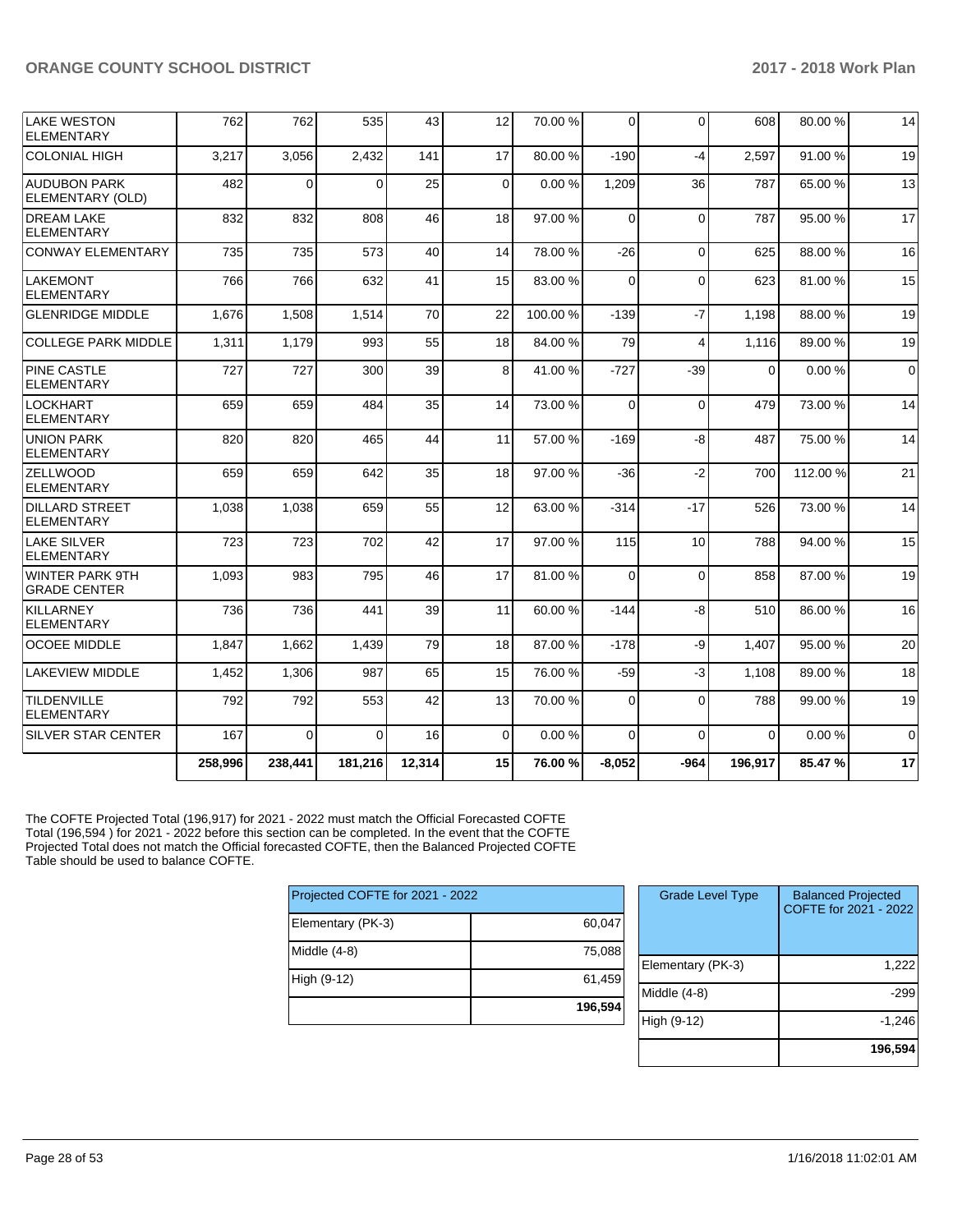### **Relocatable Replacement**

Number of relocatable classrooms clearly identified and scheduled for replacement in the school board adopted financially feasible 5-year district work program.

| Location                                    | 2017 - 2018      | 2018 - 2019    | 2019 - 2020    | 2020 - 2021    | 2021 - 2022             | Year 5 Total   |
|---------------------------------------------|------------------|----------------|----------------|----------------|-------------------------|----------------|
| <b>FERN CREEK ELEMENTARY</b>                | $\mathbf 0$      | 5              | 0              | 0              | 0                       | 5              |
| <b>GRAND AVENUE PRIMARY LEARNING CENTER</b> | 12               | $\Omega$       | $\Omega$       | $\mathbf 0$    | $\mathbf 0$             | 12             |
| HILLCREST ELEMENTARY                        | 3                | $\Omega$       | $\Omega$       | $\mathbf 0$    | $\Omega$                | $\sqrt{3}$     |
| KALEY ELEMENTARY                            | $\mathbf 0$      | 17             | $\Omega$       | $\mathbf 0$    | $\Omega$                | 17             |
| <b>PINELOCH ELEMENTARY</b>                  | $\mathbf 0$      | $\mathbf 0$    | $\overline{0}$ | 10             | $\mathbf 0$             | 10             |
| <b>ORLO VISTA ELEMENTARY</b>                | $\mathbf 0$      | $\Omega$       | $\mathbf 0$    | $\mathbf 0$    |                         | $\mathbf{1}$   |
| LAKEVIEW MIDDLE                             | $\mathbf 0$      | $\Omega$       | $\Omega$       | $\mathbf 0$    | 3                       | $\sqrt{3}$     |
| <b>PINE CASTLE ELEMENTARY</b>               | $\mathbf 0$      | $\mathbf 0$    | 15             | $\mathbf 0$    | $\mathbf 0$             | 15             |
| <b>ZELLWOOD ELEMENTARY</b>                  | $\mathbf 0$      | $\mathbf 0$    | $\Omega$       | $\mathbf 0$    | $\overline{2}$          | $\overline{2}$ |
| <b>DILLARD STREET ELEMENTARY</b>            | $\mathbf 0$      | $\mathbf 0$    | $\Omega$       | $\mathbf 0$    | 16                      | 16             |
| CONWAY ELEMENTARY                           | $\mathbf 0$      | $\mathbf 0$    | $\Omega$       | $\mathbf 0$    | 6                       | 6              |
| <b>GLENRIDGE MIDDLE</b>                     | $\mathbf 0$      | $\overline{7}$ | $\Omega$       | $\mathbf 0$    | $\Omega$                | $\overline{7}$ |
| PINE HILLS ELEMENTARY                       | $\overline{7}$   | $\Omega$       | $\Omega$       | $\mathbf 0$    | $\Omega$                | $\overline{7}$ |
| <b>ROCK LAKE ELEMENTARY</b>                 | $\boldsymbol{2}$ | $\mathbf 0$    | $\Omega$       | $\mathbf 0$    | $\Omega$                | $\sqrt{2}$     |
| <b>COLONIAL HIGH</b>                        | $\mathbf 0$      | $\mathbf 0$    | $\Omega$       | $\mathbf 0$    | $\overline{2}$          | $\sqrt{2}$     |
| <b>EVANS HIGH</b>                           | $\mathbf 0$      | $\Omega$       | $\Omega$       | $\mathbf 0$    | 12                      | 12             |
| <b>ENGELWOOD ELEMENTARY</b>                 | $\mathbf 0$      | 29             | $\Omega$       | $\mathbf 0$    | $\mathbf 0$             | 29             |
| <b>CYPRESS PARK ELEMENTARY</b>              | $\mathbf 0$      | $\overline{2}$ | $\Omega$       | $\mathbf 0$    | $\Omega$                | $\overline{c}$ |
| <b>DOVER SHORES ELEMENTARY</b>              | 12               | $\Omega$       | $\Omega$       | $\mathbf 0$    | $\Omega$                | 12             |
| <b>DURRANCE ELEMENTARY</b>                  | $\mathbf 0$      | 15             | $\mathbf 0$    | $\mathbf 0$    | $\mathbf 0$             | 15             |
| <b>TANGELO PARK ELEMENTARY</b>              | $\mathbf 0$      | $\Omega$       | 1              | $\mathbf 0$    | $\Omega$                | 1              |
| <b>CHICKASAW ELEMENTARY</b>                 | $\mathbf 0$      | $\overline{4}$ | $\Omega$       | $\mathbf 0$    | $\Omega$                | 4              |
| LANCASTER ELEMENTARY                        | $\mathbf 0$      | $\Omega$       | $\Omega$       | $\mathbf 0$    | 8                       | 8              |
| <b>ROLLING HILLS ELEMENTARY</b>             | $\mathbf 0$      | 0              | $\overline{0}$ | 3              | 0                       | 3              |
| HIAWASSEE ELEMENTARY                        | $\mathbf 0$      | $\mathbf 0$    | $\Omega$       | $\mathbf 0$    | $\overline{\mathbf{c}}$ | $\overline{2}$ |
| <b>PERSHING ELEMENTARY</b>                  | $\mathbf{1}$     | $\mathbf 0$    | $\Omega$       | $\overline{0}$ | $\Omega$                | 1              |
| <b>ROBINSWOOD MIDDLE</b>                    | $\mathbf 0$      | $\Omega$       | $\Omega$       | 0              | 10                      | 10             |
| <b>CLARCONA ELEMENTARY</b>                  | $\mathbf 0$      | 32             | $\overline{0}$ | $\overline{0}$ | $\mathbf 0$             | 32             |
| PALM LAKE ELEMENTARY                        | $\mathbf 0$      | $\Omega$       | $\mathbf 0$    | 0              | 6                       | $6 \mid$       |
| <b>ROCK SPRINGS ELEMENTARY</b>              | $\mathbf 0$      | $\mathbf 0$    | $\Omega$       | $\overline{0}$ | 4                       | $\overline{4}$ |
| METROWEST ELEMENTARY                        | 16               | $\mathbf 0$    | $\mathbf 0$    | 0              | $\mathbf 0$             | 16             |
| MEADOW WOODS ELEMENTARY                     | 16               | $\mathbf 0$    | $\overline{0}$ | $\overline{0}$ | $\mathbf 0$             | 16             |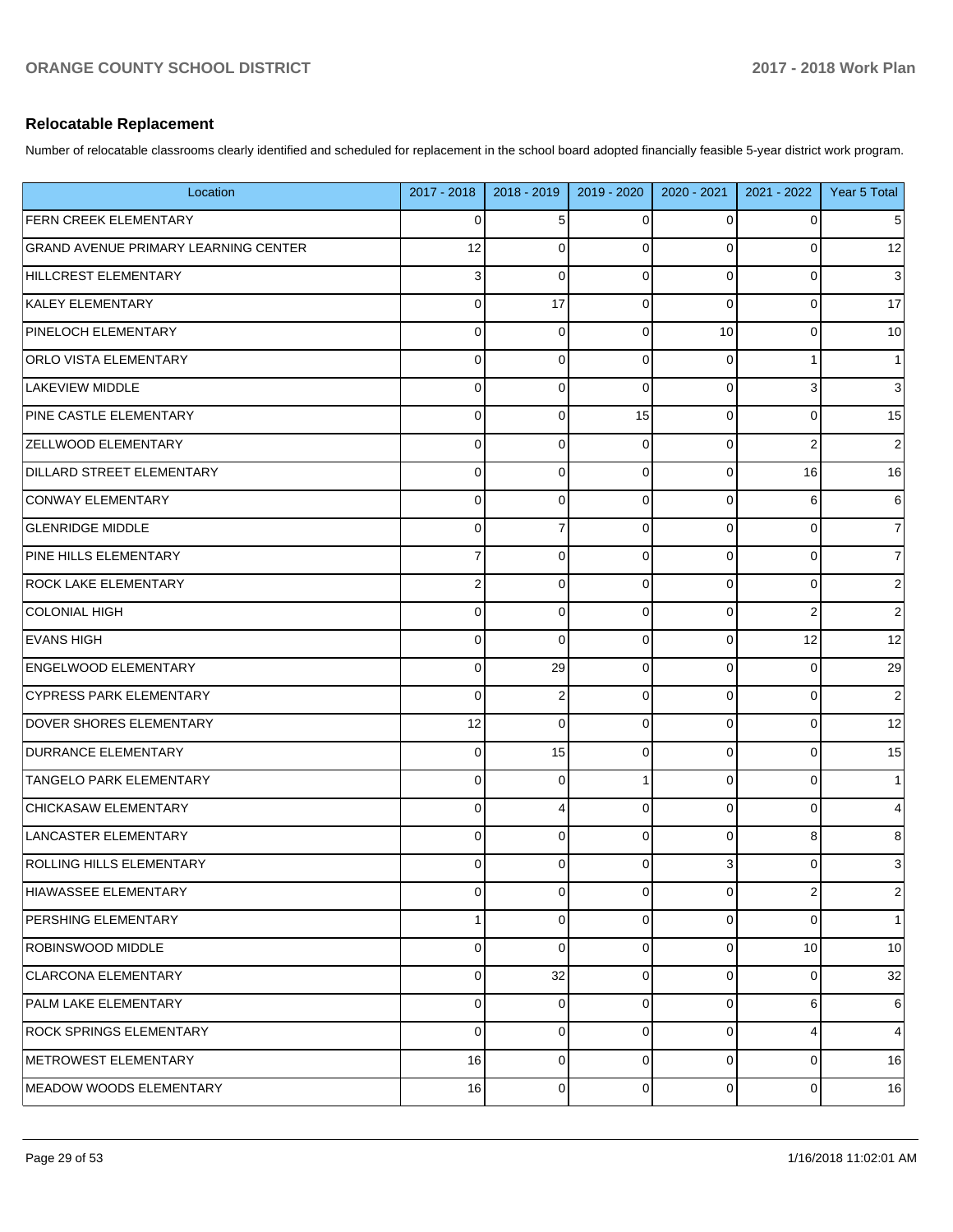| <b>WATERBRIDGE ELEMENTARY</b>       | $\overline{0}$ | 0              | $\overline{0}$ | 24 | $\overline{0}$ | 24                        |
|-------------------------------------|----------------|----------------|----------------|----|----------------|---------------------------|
| JOHN YOUNG ELEMENTARY               | 0              | 0              | $\overline{0}$ | 0  |                | 1                         |
| WESTRIDGE MIDDLE                    | $\mathbf 0$    | $\Omega$       | $\Omega$       | 0  | 23             | 23                        |
| WINEGARD ELEMENTARY                 | $\mathbf 0$    | $\Omega$       | $\overline{0}$ | 8  | 0              | 8                         |
| LAKE SYBELIA ELEMENTARY             | $\mathbf 0$    | $\Omega$       | $\overline{0}$ | 0  | 4              | $\overline{4}$            |
| WINDERMERE ELEMENTARY               | $\mathbf 0$    | $\Omega$       | $\overline{0}$ | 0  | 9              | 9                         |
| MEADOWBROOK MIDDLE SCHOOL           | $\mathbf 0$    | $\Omega$       | $\Omega$       | 0  | 9              | 9                         |
| RIVERSIDE ELEMENTARY                | $\mathbf 0$    | $\Omega$       | $\Omega$       | 0  | 5              | 5                         |
| <b>MAXEY ELEMENTARY</b>             | $\mathbf 0$    | $\Omega$       | 14             | 0  | $\Omega$       | 14                        |
| <b>ORANGE CENTER ELEMENTARY</b>     | $\mathbf 0$    | $\Omega$       | 0              | 0  | 3              | $\ensuremath{\mathsf{3}}$ |
| HUNGERFORD ELEMENTARY               | 5              | $\Omega$       | $\overline{0}$ | 0  | 0              | 5                         |
| CONWAY MIDDLE                       | $\mathbf 0$    | $\Omega$       | $\overline{0}$ | 0  | 9              | 9                         |
| WINTER PARK HIGH                    | $\mathbf 0$    | $\Omega$       | $\overline{0}$ | 0  | 4              | $\overline{4}$            |
| <b>IVEY LANE ELEMENTARY</b>         | 6              | $\Omega$       | $\overline{0}$ | 0  | $\Omega$       | 6                         |
| HIDDEN OAKS ELEMENTARY              | 48             | 10             | $\Omega$       | 0  | $\Omega$       | 58                        |
| PALMETTO ELEMENTARY                 | $\mathbf 0$    | $\Omega$       | 8              | 0  | $\Omega$       | 8                         |
| OAK HILL ELEMENTARY                 | 8              | $\Omega$       | $\Omega$       | 0  | 0              | 8                         |
| <b>WEST ORANGE HIGH</b>             | $\mathbf 0$    | $\Omega$       | $\overline{0}$ | 0  | 5              | 5                         |
| <b>OCOEE ELEMENTARY</b>             | $\mathbf 0$    | $\Omega$       | $\overline{0}$ | 0  | 6              | 6                         |
| <b>LIBERTY MIDDLE</b>               | $\mathbf 0$    | 4              | $\Omega$       | 0  | $\Omega$       | 4                         |
| DEERWOOD ELEMENTARY                 | $\mathbf 0$    | $\Omega$       | 16             | 0  | 0              | 16                        |
| WILLIAM FRANGUS ELEMENTARY          | $\mathbf 0$    | 65             | $\overline{0}$ | 0  | $\Omega$       | 65                        |
| SHINGLE CREEK ELEMENTARY            | $\mathbf 0$    | $\Omega$       | $\Omega$       | 0  | 18             | 18                        |
| <b>CARVER MIDDLE</b>                | 6              | $\Omega$       | $\overline{0}$ | 0  | 0              | 6                         |
| HUNTERS CREEK MIDDLE                | 0              | $\Omega$       | $\Omega$       | 0  | 9              | 9                         |
| <b>ACCELERATION WEST</b>            | 0              | $\overline{0}$ | $\overline{0}$ | 20 | $\mathbf 0$    | 20                        |
| <b>WEST ORANGE 9TH GRADE CENTER</b> | $\Omega$       | $\Omega$       | $\Omega$       | 0  | 38             | 38                        |
| APOPKA 9TH GRADE CENTER             | $\Omega$       | $\Omega$       | $\Omega$       | 0  | 39             | 39                        |
| LAKE WHITNEY ELEMENTARY             | $\mathbf 0$    | $\Omega$       | $\Omega$       | 0  | 4              | $\overline{4}$            |
| <b>ROSEMONT ELEMENTARY</b>          | $\Omega$       | $\Omega$       | $\Omega$       | 0  | 4              | $\overline{4}$            |
| MEADOW WOODS MIDDLE                 | $\mathbf 0$    | $\Omega$       | $\Omega$       | 0  | 4              | $\overline{4}$            |
| RIVERDALE ELEMENTARY                | $\Omega$       | $\Omega$       | $\Omega$       | 0  | 4              | $\overline{4}$            |
| LAKE GEM ELEMENTARY                 | $\Omega$       | $\Omega$       | $\Omega$       | 19 | $\Omega$       | 19                        |
| LAWTON CHILES ELEMENTARY            | $\Omega$       | $\Omega$       | $\Omega$       | 0  | 11             | 11                        |
| <b>OAKSHIRE ELEMENTARY</b>          | $\mathbf 0$    | $\Omega$       | $\Omega$       | 0  | 5              | $5\phantom{.0}$           |
| THREE POINTS ELEMENTARY             | $\mathbf 0$    | $\mathbf 0$    | $\overline{0}$ | 0  | 4              | 4                         |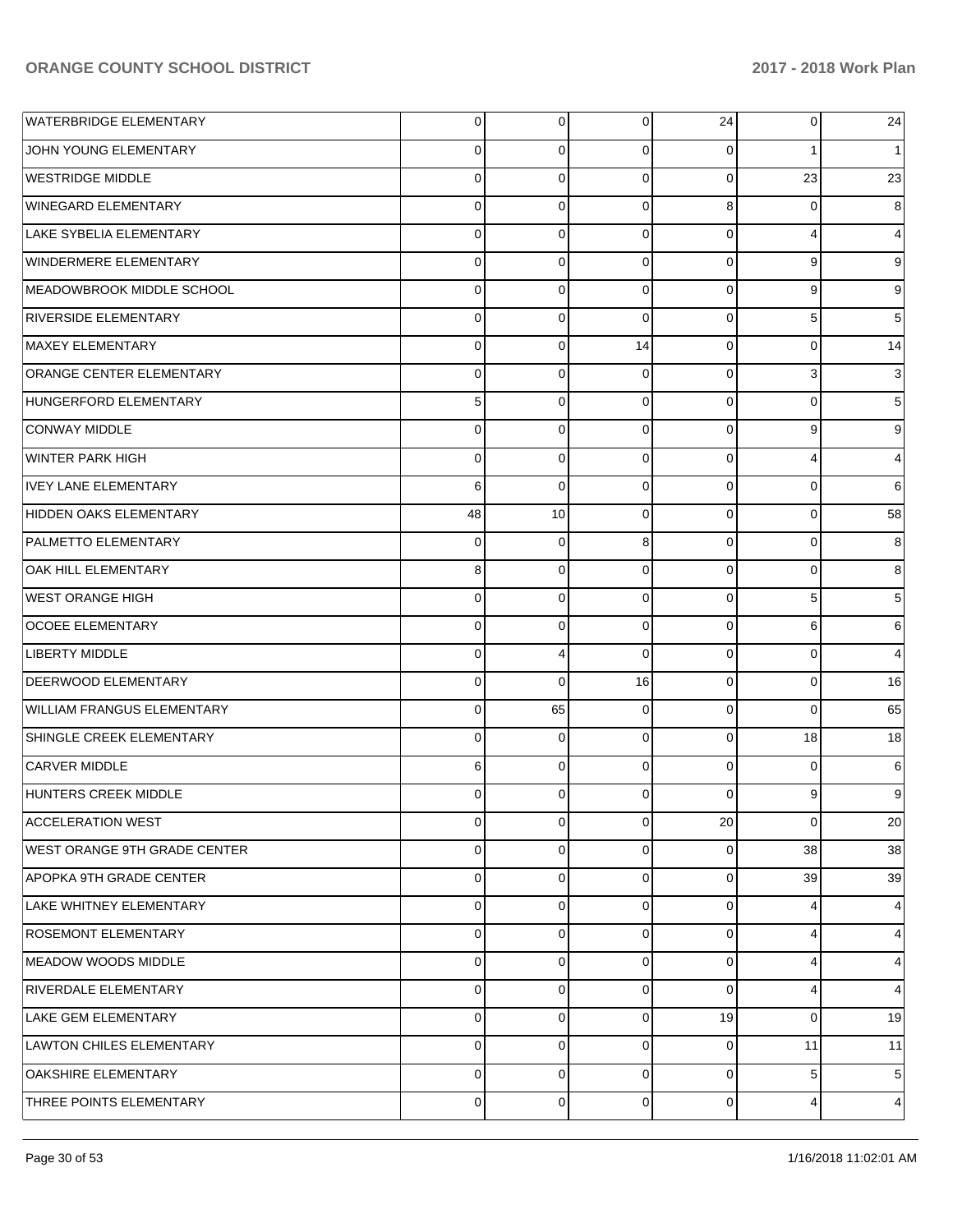| <b>AVALON ELEMENTARY</b>               | 0        | 0        | $\Omega$ | $\Omega$ | 13       | 13  |
|----------------------------------------|----------|----------|----------|----------|----------|-----|
| <b>THORNEBROOKE ELEMENTARY</b>         | 0        | $\Omega$ | $\Omega$ | $\Omega$ |          |     |
| <b>BLANKNER K-8 SCHOOL</b>             | $\Omega$ | 0        | $\Omega$ | $\Omega$ | 10       | 10  |
| <b>WEST OAKS ELEMENTARY</b>            | $\Omega$ | $\Omega$ | $\Omega$ | $\Omega$ | 8        | 8   |
| <b>EAST LAKE ELEMENTARY SCHOOL</b>     | 0        | $\Omega$ | $\Omega$ | $\Omega$ | 5        | 5   |
| WOLF LAKE ELEMENTARY                   | 0        | 0        | $\Omega$ | 0        | 29       | 29  |
| <b>STONE LAKES ELEMENTARY</b>          | 0        | $\Omega$ | $\Omega$ | $\Omega$ | 9        | 9   |
| MILLENNIA ELEMENTARY                   | 0        | 0        | $\Omega$ | 21       | 0        | 21  |
| <b>AVALON MIDDLE SCHOOL</b>            | 29       | 0        | $\Omega$ | 0        | 0        | 29  |
| <b>BRIDGEWATER MIDDLE</b>              | $\Omega$ | $\Omega$ | 30       | $\Omega$ | $\Omega$ | 30  |
| AUDUBON PARK ELEMENTARY RELIEF         | $\Omega$ | 14       | $\Omega$ | $\Omega$ | $\Omega$ | 14  |
| KEENE'S CROSSING ELEMENTARY SCHOOL     | 0        | 0        | 22       | $\Omega$ | 0        | 22  |
| <b>LAKE NONA MIDDLE</b>                | 16       | $\Omega$ | $\Omega$ | $\Omega$ | 0        | 16  |
| INDEPENDENCE ELEMENTARY                | $\Omega$ | $\Omega$ |          | $\Omega$ | $\Omega$ |     |
| MILLENNIA GARDENS ELEMENTARY           | $\Omega$ | $\Omega$ | $\Omega$ | 8        | $\Omega$ | 8   |
| <b>BAY LAKE ELEMENTARY</b>             | $\Omega$ | $\Omega$ | 8        | $\Omega$ | $\Omega$ | 8   |
| <b>Total Relocatable Replacements:</b> | 187      | 204      | 121      | 113      | 368      | 993 |

## **Charter Schools Tracking**

Information regarding the use of charter schools.

| Location-Type                                                                  | # Relocatable<br>units or<br>permanent<br>classrooms | Owner      | <b>Year Started or</b><br><b>Scheduled</b> | <b>Student</b><br><b>Stations</b> | <b>Students</b><br>Enrolled | Years in<br>Contract | <b>Total Charter</b><br><b>Students</b><br>projected for<br>2021 - 2022 |
|--------------------------------------------------------------------------------|------------------------------------------------------|------------|--------------------------------------------|-----------------------------------|-----------------------------|----------------------|-------------------------------------------------------------------------|
| Central Florida Leadership<br>Academy, 427 N. Primrose,<br>Orlando, FL 32803   |                                                      | 12 PRIVATE | 2010                                       | 360                               | 237                         |                      | 300                                                                     |
| Cornerstone Academy, 5903<br>Randolph Ave, Belle Isle, FL,<br>32809-4241       |                                                      | 70 PRIVATE | 2010                                       | 1,360                             | 1,379                       | 13                   | 1,300                                                                   |
| Pinecrest Preparatory K8, 8503<br>Daetwyler Dr., Orlando, FL, 32827            |                                                      | 12 PRIVATE | 2010                                       | 900                               | 229                         |                      | 200                                                                     |
| Pinecrest Creek, 3032 Monte<br>Carlo Trail, Orlando, FL 32805                  |                                                      | 8 PRIVATE  | 2012                                       | 800                               | 141                         |                      | 160                                                                     |
| Aspire Charter Academy, 928<br>Malone Drive, Orlando, FL, 32810                |                                                      | 6 PRIVATE  | 2011                                       | 200                               | 111                         |                      | 100 <sup>1</sup>                                                        |
| Access Charter School, 6000 E.<br>Colonial Drive, 32807, Orlando,<br>FL, 32810 |                                                      | 7 PRIVATE  | 2011                                       | 150                               | 124                         | 15                   | 150                                                                     |
| Sheeler Charter - 871 E Semoran<br>Blvd, Apopka, FL 32703                      |                                                      | 16 PRIVATE | 2008                                       | 500                               | 305                         | 15                   | 500                                                                     |
| Innovations Middle School- 2768<br>North Hiawasee Rd., Orlando, FL,<br>32801   |                                                      | 9 PRIVATE  | 2010                                       | 300                               | 181                         |                      | 300 <sub>1</sub>                                                        |
| Workforce Advantage Academy-<br>2113 E. South St. Orlando 32803                |                                                      | 12 PRIVATE | 2004                                       | 200                               | 231                         | 10                   | 250                                                                     |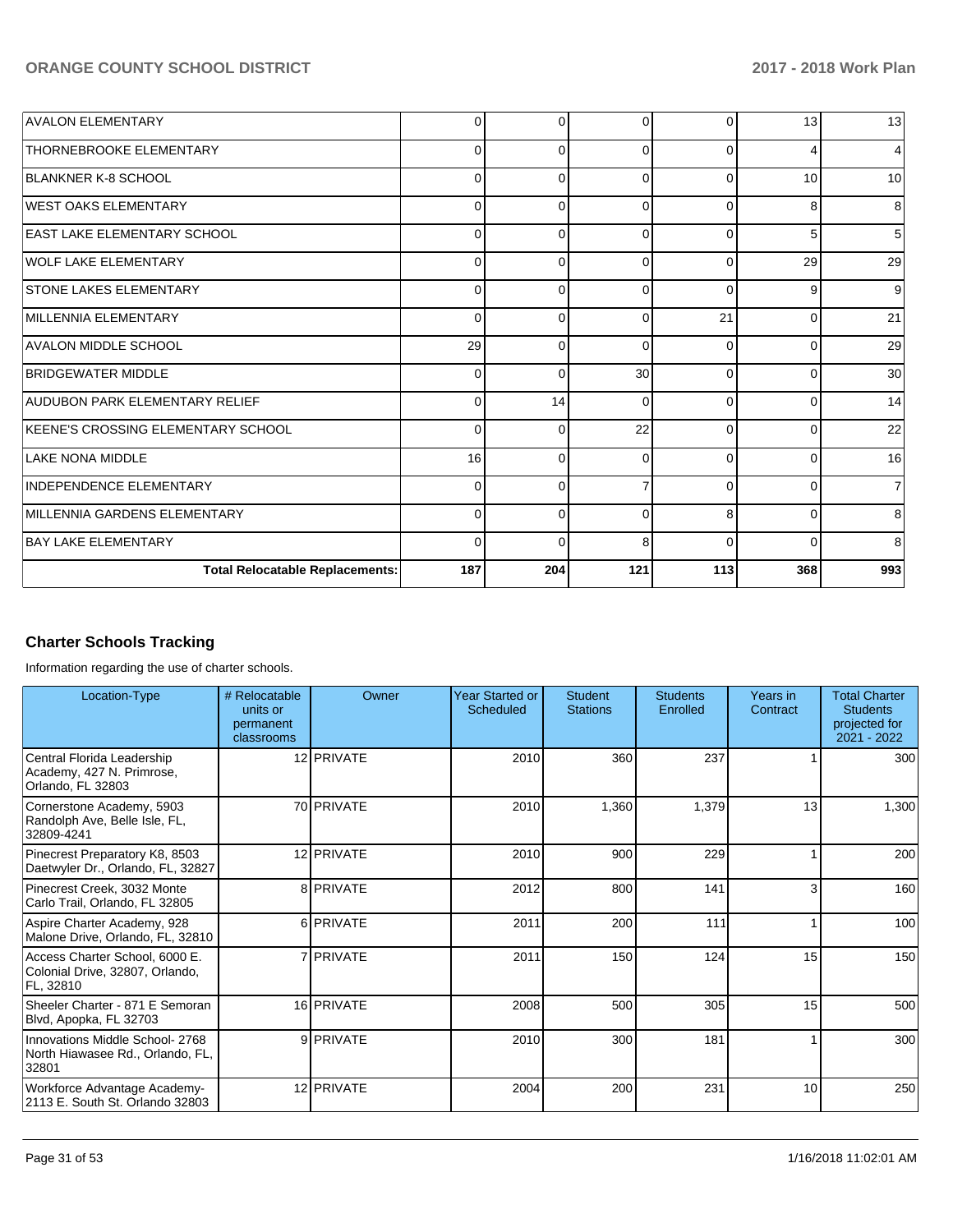| Orlando Science Charter School,<br>2611 Technology Drive, Orlando,<br>FL 32804                                                     | 53 PRIVATE | 2008 | 900   | 1,046 | 4                       | 900   |
|------------------------------------------------------------------------------------------------------------------------------------|------------|------|-------|-------|-------------------------|-------|
| <b>UCP Pine Hills Charter School</b><br>5800 Golf Club Parkway, Orlando,<br>FL 32818                                               | 7 PRIVATE  | 2003 | 300   | 134   | 4                       | 80    |
| UCP East Orange Charter School<br>1270 Science Drive, Orlando, FL<br>32826                                                         | 15 PRIVATE | 2008 | 300   | 272   | 5                       | 270   |
| Aloma Charter School - 495 N<br>Semoran Blvd, Winter Park, FL<br>32807                                                             | 21 PRIVATE | 2008 | 400   | 411   | 14                      | 500   |
| Chancery Charter High - 7001 S.<br>Orange Blossom Trail Orlando, FL<br>32809                                                       | 19 PRIVATE | 2008 | 500   | 372   | 14                      | 500   |
| Nap Ford Community School, Inc,<br>1001 South Goldwyn Ave,<br>Orlando, FL 32801                                                    | 8 PRIVATE  | 2000 | 140   | 148   | 15                      | 150   |
| Oakland Avenue Charter-K-5-<br>P.O. Box 949/ 456 E. Oakland<br>Ave., Oakland, FL 34760-0949                                        | 28 PRIVATE | 2002 | 560   | 524   | $\overline{7}$          | 600   |
| Passport Charter School - K-8-<br>5221 Curry Ford Rd., Orlando, FL<br>32812                                                        | 9 PRIVATE  | 1997 | 180   | 171   | 1                       | 180   |
| Princeton House Charter School -<br>autistic ages 3-18 1166 Lee Road,<br>Orlando, FL 32810                                         | 7 PRIVATE  | 1998 | 280   | 133   | 3                       | 170   |
| UCP Charter School, UCP<br>Downtown Campus- Birth-5-<br>developmentally delayed- 4690<br>Lake Underhill Road, Orlando, FL<br>32807 | 7 PRIVATE  | 2001 | 180   | 124   | 14                      | 180   |
| <b>UCP Transitional Learning</b><br>Academy -3305 S. Orange<br>Avenue Orlando 32806                                                | 3 PRIVATE  | 2007 | 60    | 54    | $\overline{7}$          | 60    |
| <b>Orlando Science Elementary</b><br>Charter School, 2427 Lynx Lane,<br>Orlando, FL 32804                                          | 25 PRIVATE | 2016 | 100   | 493   | $\overline{\mathbf{4}}$ | 100   |
| Econ River Charter High, 14180<br>E Colonial Dr Ste A, Orlando, FL<br>32826                                                        | 6 PRIVATE  | 2016 | 150   | 125   | 5                       | 150   |
| Hope Charter, Inc.-K-8- 1550 E.<br>Crown Point Rd. Ocoee, FL<br>34761                                                              | 24 PRIVATE | 2001 | 420   | 451   | 15                      | 420   |
| Lake Eola Charter School, Inc.- K-<br>8- 135 N. Magnolia Ave., Orlando,<br>FL 32801                                                | 11 PRIVATE | 1998 | 240   | 217   | 11                      | 220   |
| Legacy High School-9-11- 1550<br>E. Crown Point Rd. Ocoee, FL<br>34761                                                             | 10 PRIVATE | 2005 | 180   | 187   | 15                      | 160   |
| Prosperitus Learning Academy<br>Age 16-21- 4526 S. Orange<br>Blossom Trail- Orlando 32839                                          | 7 PRIVATE  | 2012 | 200   | 132   | 15                      | 200   |
| Renaissance at Goldenrod - K-8 -<br>6112 South Goldenrod Road,<br>Orlando, FL 32825                                                | 48 PRIVATE | 2015 | 1,500 | 951   | 4                       | 1,500 |
| Legends Academy - K-8 - 2023<br>Monte Carlo Trail, Orlando, FL<br>32805                                                            | 12 PRIVATE | 2015 | 350   | 237   | 4                       | 300   |
| <b>UCP West Orange</b>                                                                                                             | 10 PRIVATE | 2015 | 180   | 177   | $\mathbf{3}$            | 180   |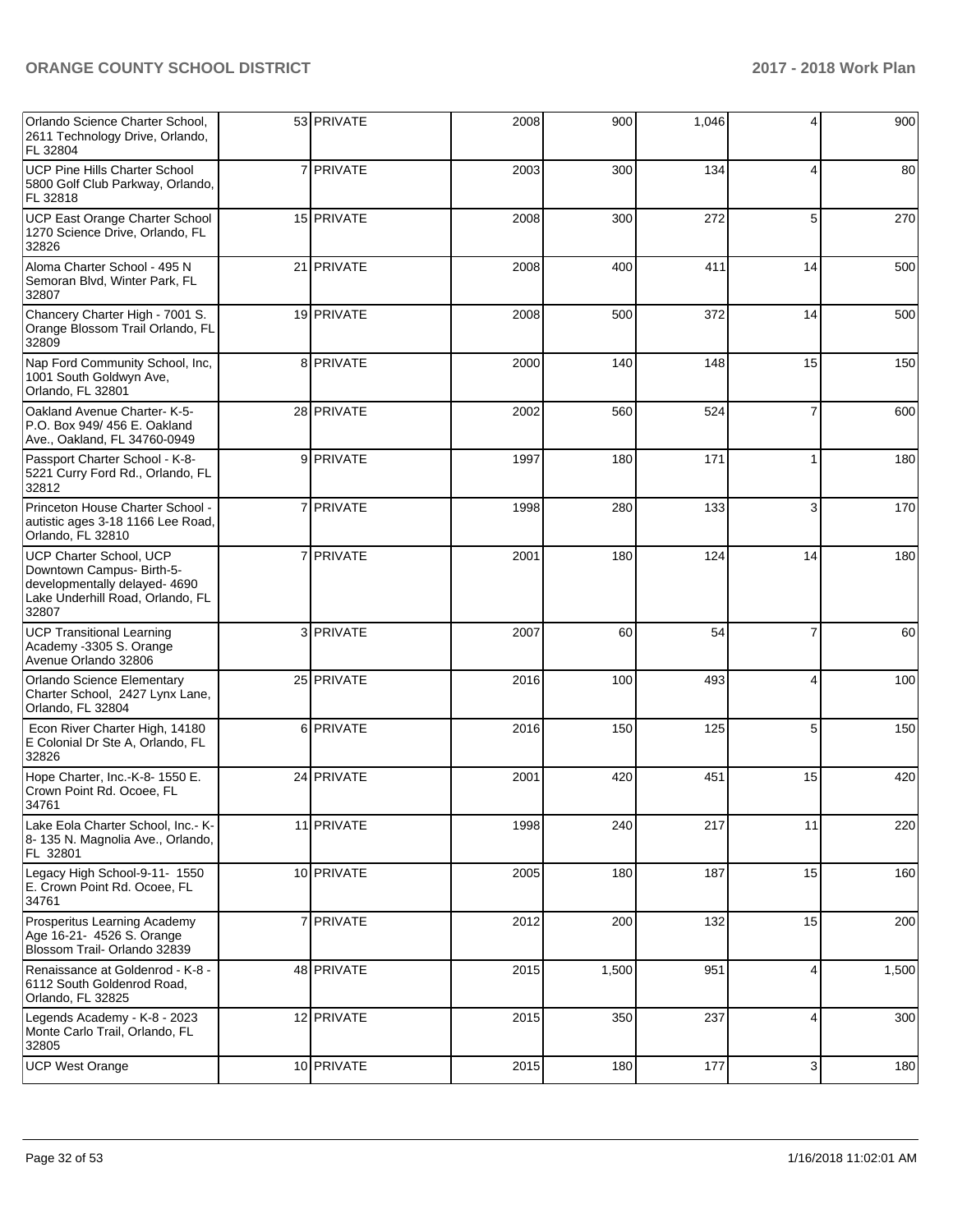| Lucious and Emma Nixon<br>Academy K8, 1780 Mercy Drive,<br>Orlando, FL 32808                                                             |     | 5 PRIVATE  | 2016 | 555    | 70     | 5. | 100    |
|------------------------------------------------------------------------------------------------------------------------------------------|-----|------------|------|--------|--------|----|--------|
| Renaissance at Crown Point K8.<br>83 West Road, Ocoee, FL 34761                                                                          |     | 32 PRIVATE | 2016 | 1,800  | 610    | 5  | 1,400  |
| BridgePrep Academy of Orange<br>County, 5710 LaCosta Drive,<br>Orlando, FL 32807                                                         |     | 10 PRIVATE | 2016 | 300    | 190    | 51 | 1,000  |
| Montessori of Winter Garden<br>8545 E. Plant Street, Winter<br>Garden, FL 34787, For K-8 1610<br>North Lakewood Avenue Ocoee<br>FL 34761 |     | 13 PRIVATE | 2011 | 550    | 247    | 3  | 550    |
| Kid's Community College (K-5),<br>1475 E. Silver Star Road, Ocoee,<br>34761                                                              |     | 12 PRIVATE | 2012 | 350    | 240    | 3  | 350    |
| Renaissance at Chickasaw, 8203<br>Valencia College Lane, Orlando,<br>FL 32837                                                            |     | 54 PRIVATE | 2012 | 1,500  | 1,068  | 3  | 1,400  |
| Sunshine High School, 6600 Old<br>Winter Garden Road, Orlando, FL<br>32835                                                               |     | 20 PRIVATE | 2012 | 600    | 396    | 3  | 600    |
| Renaissance at Hunter's Creek.<br>4140 Town Center Blvd, Orlando,<br>FL 32837                                                            |     | 46 PRIVATE | 2013 | 1,500  | 903    | Δ  | 1,500  |
| Orange County Prep Academy,<br>10250 University Blvd, Orlando,<br>FL 32817                                                               |     | 25 PRIVATE | 2014 | 1,150  | 449    | 4  | 900    |
|                                                                                                                                          | 699 |            |      | 20,195 | 13,470 |    | 17,880 |

## **Special Purpose Classrooms Tracking**

The number of classrooms that will be used for certain special purposes in the current year, by facility and type of classroom, that the district will, 1), not use for educational purposes, and 2), the co-teaching classrooms that are not open plan classrooms and will be used for educational purposes.

| School                                                | <b>School Type</b>                   | # of Elementary<br>K-3 Classrooms | # of Middle 4-8<br><b>Classrooms</b> | # of High $9-12$<br><b>Classrooms</b> | # of $ESE$<br>Classrooms | # of Combo<br><b>Classrooms</b> | Total<br><b>Classrooms</b> |
|-------------------------------------------------------|--------------------------------------|-----------------------------------|--------------------------------------|---------------------------------------|--------------------------|---------------------------------|----------------------------|
| <b>GRAND AVENUE PRIMARY</b><br>ILEARNING CENTER       | Educational                          | 22                                |                                      |                                       |                          |                                 | 27                         |
| HILLCREST ELEMENTARY                                  | Educational                          | 15                                |                                      | $\Omega$                              | <sup>0</sup>             |                                 | 22                         |
| LAKE COMO ELEMENTARY                                  | Educational                          | 16                                | 8                                    | 0                                     |                          |                                 | 25                         |
| <b>ISILVER STAR CENTER</b>                            | Educational                          | 0                                 |                                      | 0                                     | 16                       |                                 | 16                         |
| AUDUBON PARK ELEMENTARY<br>$ $ (OLD)                  | Educational                          | 17                                | 8                                    | 0                                     | $\Omega$                 |                                 | 25                         |
| <b>PINE HILLS ELEMENTARY</b>                          | Educational                          | 33                                | 13                                   | $\Omega$                              |                          |                                 | 50                         |
| MOLLIE RAY ELEMENTARY                                 | Educational                          | 30                                | 8                                    | $\Omega$                              |                          |                                 | 39                         |
| <b>CONWAY MIDDLE</b>                                  | Educational                          | $\Omega$                          |                                      | $\Omega$                              | $\Omega$                 |                                 | 6                          |
| ROBERT F HUNGERFORD<br><b>PREPARATORY HIGH SCHOOL</b> | Educational                          |                                   |                                      | 27                                    |                          |                                 | 28                         |
|                                                       | <b>Total Educational Classrooms:</b> | 133                               | 55                                   | 27                                    | 23                       | $\bf{0}$                        | 238                        |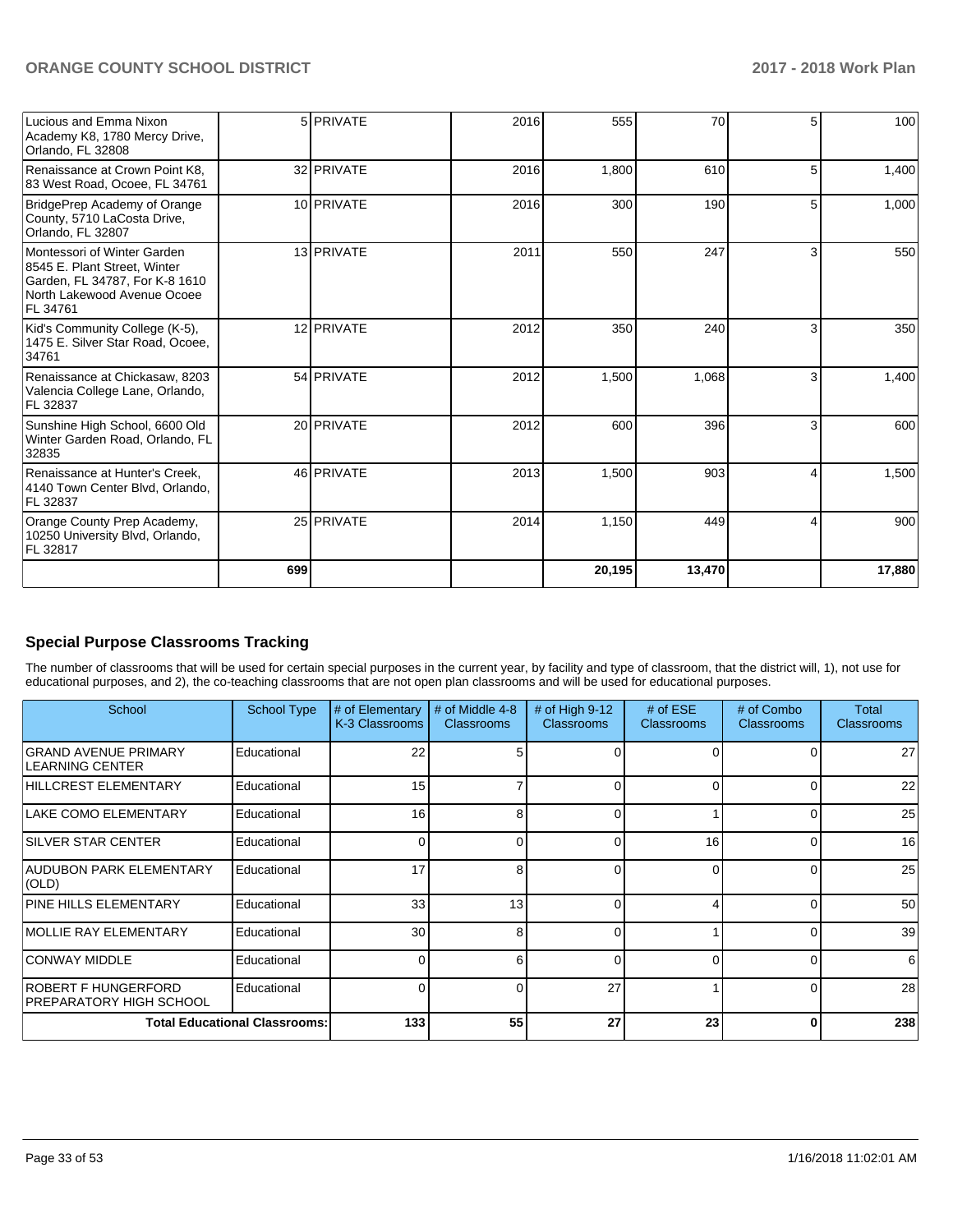| School                         | <b>School Type</b> | # of Elementary<br>K-3 Classrooms | # of Middle 4-8<br><b>Classrooms</b> | # of High 9-12<br><b>Classrooms</b> | # of ESE<br><b>Classrooms</b> | # of Combo<br><b>Classrooms</b> | <b>Total</b><br><b>Classrooms</b> |
|--------------------------------|--------------------|-----------------------------------|--------------------------------------|-------------------------------------|-------------------------------|---------------------------------|-----------------------------------|
| <b>BOONE SENIOR HIGH</b>       | Co-Teaching        | $\Omega$                          | $\Omega$                             | 20                                  | 0                             | 0                               | 20                                |
| <b>EDGEWATER HIGH</b>          | Co-Teaching        | $\Omega$                          | $\Omega$                             |                                     | $\Omega$                      | 0                               | $\overline{7}$                    |
| <b>KALEY ELEMENTARY</b>        | Co-Teaching        | 2                                 | $\Omega$                             | $\Omega$                            | $\Omega$                      | 0                               | 2                                 |
| ORLO VISTA ELEMENTARY          | Co-Teaching        |                                   | $\Omega$                             | $\Omega$                            | $\Omega$                      | $\Omega$                        | $\mathbf 1$                       |
| UNION PARK ELEMENTARY          | Co-Teaching        | 8                                 | $\Omega$                             | $\Omega$                            | $\Omega$                      | 0                               | 8                                 |
| ZELLWOOD ELEMENTARY            | Co-Teaching        | 8                                 | $\Omega$                             | $\Omega$                            |                               | 0                               | 9                                 |
| <b>DREAM LAKE ELEMENTARY</b>   | Co-Teaching        | 2                                 |                                      | $\Omega$                            | $\Omega$                      | $\Omega$                        | 3                                 |
| <b>GLENRIDGE MIDDLE</b>        | Co-Teaching        | $\Omega$                          | 5                                    | $\Omega$                            | $\Omega$                      | 0                               | 5                                 |
| <b>COLLEGE PARK MIDDLE</b>     | Co-Teaching        | $\Omega$                          | 20                                   | $\Omega$                            | 2                             | 0                               | 22                                |
| PINE HILLS ELEMENTARY          | Co-Teaching        |                                   | $\Omega$                             | $\Omega$                            | $\Omega$                      | 0                               | $\mathbf 1$                       |
| ROCK LAKE ELEMENTARY           | Co-Teaching        | $\Omega$                          | $\overline{2}$                       | $\Omega$                            | $\Omega$                      | 0                               | 2                                 |
| <b>COLONIAL HIGH</b>           | Co-Teaching        | $\Omega$                          | $\Omega$                             | 3                                   |                               | 0                               | 4                                 |
| OAK RIDGE HIGH                 | Co-Teaching        | $\Omega$                          | $\Omega$                             |                                     | $\Omega$                      | $\Omega$                        |                                   |
| LOCKHART MIDDLE                | Co-Teaching        |                                   | $\Omega$                             | $\Omega$                            | $\Omega$                      | 0                               | $\mathbf 1$                       |
| MAITLAND MIDDLE                | Co-Teaching        | $\Omega$                          | 13                                   | $\Omega$                            | $\Omega$                      | 0                               | 13                                |
| <b>CYPRESS PARK ELEMENTARY</b> | Co-Teaching        | 2                                 | $\Omega$                             | $\Omega$                            | $\Omega$                      | 0                               | 2                                 |
| <b>BROOKSHIRE ELEMENTARY</b>   | Co-Teaching        |                                   | $\Omega$                             | $\Omega$                            | $\Omega$                      | 0                               |                                   |
| LOVELL ELEMENTARY              | Co-Teaching        | 2                                 | $\Omega$                             | $\Omega$                            | $\Omega$                      | 0                               | 2                                 |
| PERSHING ELEMENTARY            | Co-Teaching        |                                   | $\Omega$                             | $\Omega$                            | $\Omega$                      | $\Omega$                        |                                   |
| <b>UNION PARK MIDDLE</b>       | Co-Teaching        | $\Omega$                          | 3                                    | $\Omega$                            | $\Omega$                      | 0                               | 3                                 |
| DR PHILLIPS HIGH               | Co-Teaching        | $\Omega$                          | $\Omega$                             | 2                                   | $\Omega$                      | 0                               | 2                                 |
| ARBOR RIDGE SCHOOL             | Co-Teaching        |                                   | 4                                    | $\Omega$                            |                               | 0                               | 9                                 |
| UNIVERSITY HIGH                | Co-Teaching        | $\Omega$                          | $\Omega$                             | 5                                   | $\Omega$                      | 0                               | 5                                 |
| METROWEST ELEMENTARY           | Co-Teaching        | 10                                | ο                                    | $\cup$                              | 2                             | $\sigma$                        | 12                                |
| SOUTHWEST MIDDLE               | Co-Teaching        | $\Omega$                          | $\overline{2}$                       | $\Omega$                            |                               | 0                               | $\mathbf{3}$                      |
| WATERBRIDGE ELEMENTARY         | Co-Teaching        |                                   | 0                                    | $\Omega$                            | 0                             | 0                               | $\mathbf{1}$                      |
| JOHN YOUNG ELEMENTARY          | Co-Teaching        | 3                                 | 8                                    | $\Omega$                            | 1                             | 0                               | 12                                |
| WATERFORD ELEMENTARY           | Co-Teaching        | 17                                | 11                                   | $\Omega$                            | $\mathbf 0$                   | 0                               | 28                                |
| <b>WESTRIDGE MIDDLE</b>        | Co-Teaching        | $\Omega$                          | 3                                    | $\Omega$                            | 0                             | 0                               | $\mathbf{3}$                      |
| LITTLE RIVER ELEMENTARY        | Co-Teaching        |                                   | $\overline{0}$                       | $\Omega$                            | 0                             | 0                               | $\mathbf{1}$                      |
| WALKER MIDDLE                  | Co-Teaching        | $\Omega$                          | 4                                    | $\Omega$                            | 2                             | 0                               | 6                                 |
| WINEGARD ELEMENTARY            | Co-Teaching        |                                   | 0                                    | $\Omega$                            | $\mathbf 0$                   | 0                               | $\mathbf{1}$                      |
| DOMMERICH ELEMENTARY           | Co-Teaching        | 2                                 | 0                                    | 0                                   | 0                             | 0                               | $\overline{c}$                    |
| LAKE SYBELIA ELEMENTARY        | Co-Teaching        | 0                                 | 1                                    | $\overline{0}$                      | 1                             | 0                               | $\overline{c}$                    |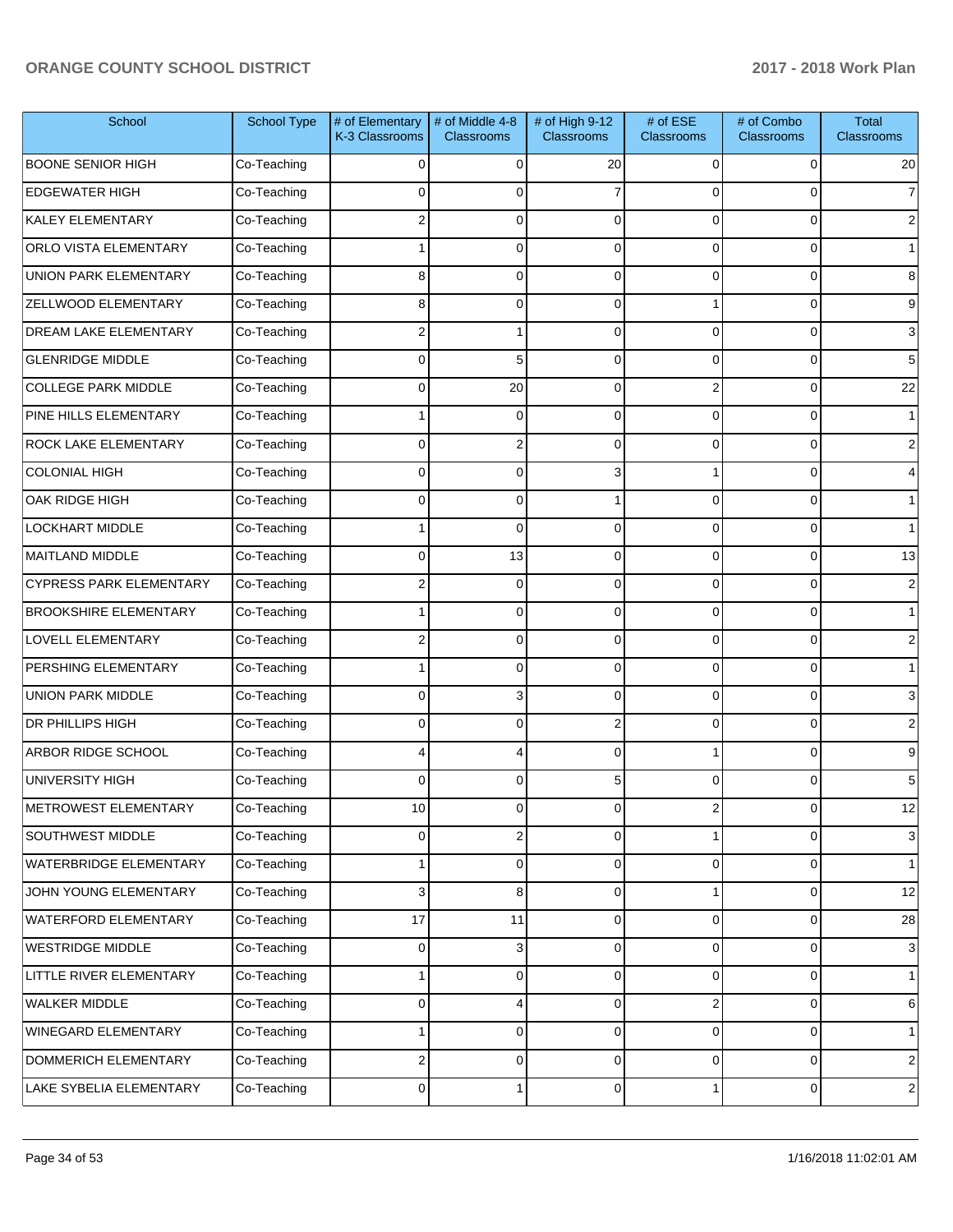| <b>APOPKA ELEMENTARY</b>                      | Co-Teaching | 0              | 3              | $\Omega$       | 0           | $\overline{0}$ | $\mathbf{3}$    |
|-----------------------------------------------|-------------|----------------|----------------|----------------|-------------|----------------|-----------------|
| <b>WHEATLEY ELEMENTARY</b>                    | Co-Teaching | 0              | 4              | $\Omega$       | 0           | 0              | $\overline{4}$  |
| <b>CONWAY MIDDLE</b>                          | Co-Teaching | 0              | 16             | $\Omega$       | 0           | 0              | 16              |
| <b>WINTER PARK HIGH</b>                       | Co-Teaching | 0              | 0              | 8              | 0           | 0              | 8               |
| RIDGEWOOD PARK ELEMENTARY                     | Co-Teaching |                | 0              | $\Omega$       | 0           | 0              | 1               |
| <b>WEST ORANGE HIGH</b>                       | Co-Teaching | 0              | 0              | 3              | 0           | 0              | $\mathbf{3}$    |
| <b>APOPKA SENIOR HIGH</b>                     | Co-Teaching | 0              | 0              | 5              | 0           | 0              | $5\phantom{.0}$ |
| <b>DEERWOOD ELEMENTARY</b>                    | Co-Teaching | $\overline{2}$ | 0              | $\Omega$       | 0           | 0              | $\overline{2}$  |
| <b>CYPRESS CREEK HIGH</b>                     | Co-Teaching | 0              | 0              | $\overline{2}$ | 0           | 0              | $\overline{c}$  |
| PIEDMONT LAKES MIDDLE                         | Co-Teaching | 0              | 1              | $\Omega$       | 0           | 0              | 1               |
| <b>WASHINGTON SHORES</b><br><b>ELEMENTARY</b> | Co-Teaching | 0              | $\overline{2}$ | $\Omega$       | 0           | 0              | $\overline{2}$  |
| HUNTERS CREEK MIDDLE                          | Co-Teaching | 0              | 15             | $\Omega$       |             | 0              | 16              |
| <b>CYPRESS SPRINGS</b><br><b>ELEMENTARY</b>   | Co-Teaching | 0              | 2              | $\Omega$       | 0           | 0              | $\overline{c}$  |
| <b>GOTHA MIDDLE</b>                           | Co-Teaching | 0              | 7              | $\Omega$       | $\Omega$    | $\overline{0}$ | $\overline{7}$  |
| <b>CORNER LAKE MIDDLE</b>                     | Co-Teaching | 0              | 12             | $\Omega$       | $\Omega$    | $\overline{0}$ | 12              |
| <b>MEADOW WOODS MIDDLE</b>                    | Co-Teaching | 0              | 3              | $\Omega$       | $\Omega$    | $\overline{0}$ | $\mathbf{3}$    |
| LAKE GEM ELEMENTARY                           | Co-Teaching |                | 0              | $\Omega$       | $\Omega$    | $\overline{0}$ | 1               |
| CHAIN OF LAKES MIDDLE                         | Co-Teaching | 0              | 5              | $\Omega$       | $\Omega$    | 0              | $5\overline{)}$ |
| OAKSHIRE ELEMENTARY                           | Co-Teaching |                | 0              | $\Omega$       | $\Omega$    | $\overline{0}$ | 1               |
| NORTHLAKE PARK ELEMENTARY                     | Co-Teaching | 6              |                | 0              | $\Omega$    | $\overline{0}$ | $\overline{7}$  |
| <b>ENDEAVOR ELEMENTARY</b>                    | Co-Teaching | 5              | $\Omega$       | $\Omega$       | $\Omega$    | $\mathbf 0$    | $5\overline{)}$ |
| TIMBER CREEK SENIOR HIGH                      | Co-Teaching | 0              | 0              | 19             |             | $\overline{0}$ | 20              |
| <b>OLYMPIA HIGH</b>                           | Co-Teaching | 0              | 0              | 13             |             | $\overline{0}$ | 14              |
| <b>ODYSSEY MIDDLE</b>                         | Co-Teaching | 0              | 9              | $\Omega$       | 0           | $\overline{0}$ | 9               |
| THREE POINTS ELEMENTARY                       | Co-Teaching |                | 0              | $\Omega$       | 0           | $\overline{0}$ | 1 <sup>1</sup>  |
| <b>AVALON ELEMENTARY</b>                      | Co-Teaching |                | 0              | 0              | 0           | $\overline{0}$ | 1               |
| <b>CAMELOT ELEMENTARY</b>                     | Co-Teaching |                | 0              | $\mathbf 0$    | $\mathbf 0$ | $\overline{0}$ | 1               |
| BLANKNER K-8 SCHOOL                           | Co-Teaching | 2              | 2              | $\mathbf 0$    | $\mathbf 0$ | $\mathbf{0}$   | $\overline{4}$  |
| <b>FREEDOM HIGH</b>                           | Co-Teaching | 0              | 0              | 9              | 0           | $\mathbf 0$    | $9\,$           |
| OCOEE HIGH SCHOOL                             | Co-Teaching | 0              | 0              | 1              | $\mathbf 0$ | $\overline{0}$ | 1               |
| FREEDOM MIDDLE SCHOOL                         | Co-Teaching | 0              | 2              | $\mathbf 0$    | $\mathbf 0$ | $\overline{0}$ | $\overline{c}$  |
| <b>LEGACY MIDDLE</b>                          | Co-Teaching | 0              | 6              | 0              | 0           | $\overline{0}$ | $6 \mid$        |
| <b>EAST LAKE ELEMENTARY</b><br><b>SCHOOL</b>  | Co-Teaching |                | 0              | 0              | $\Omega$    | $\overline{0}$ | $\mathbf{1}$    |
| WHISPERING OAK ELEMENTARY<br><b>SCHOOL</b>    | Co-Teaching | 2              | 0              | $\mathbf 0$    | 0           | $\overline{0}$ | $\overline{2}$  |
| CASTLE CREEK ELEMENTARY                       | Co-Teaching | 1              | 0              | $\mathbf 0$    | 0           | $\mathbf 0$    | $\mathbf{1}$    |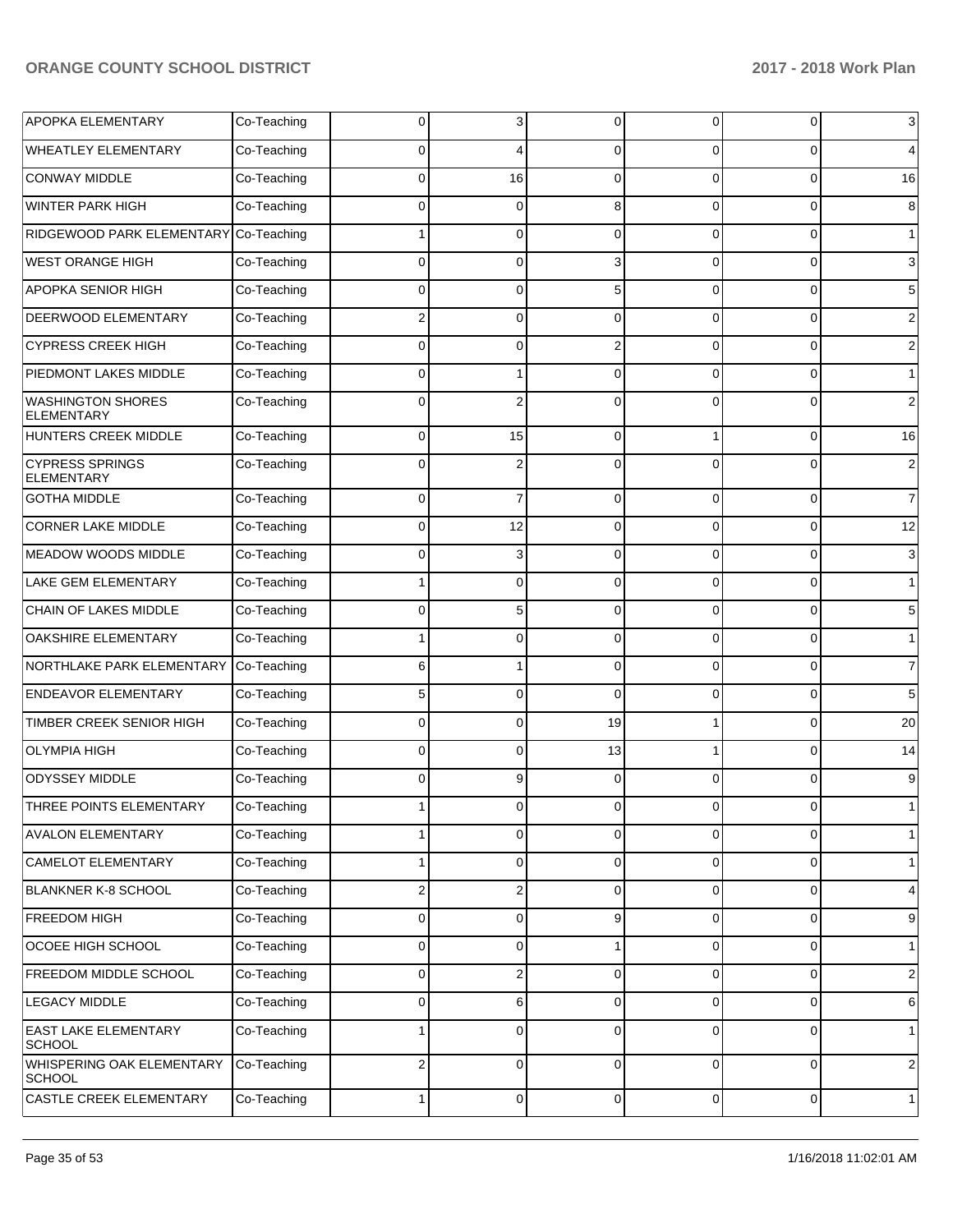| <b>VISTA LAKES ELEMENTARY</b>                   | Co-Teaching                          | $\Omega$       |          |          | $\Omega$ | n        | 1   |
|-------------------------------------------------|--------------------------------------|----------------|----------|----------|----------|----------|-----|
| <b>WOLF LAKE MIDDLE</b>                         | Co-Teaching                          | 0              |          | $\Omega$ | $\Omega$ | $\Omega$ |     |
| <b>AVALON MIDDLE SCHOOL</b>                     | Co-Teaching                          | 0              | 5        | $\Omega$ |          | 0        | 6   |
| <b>BRIDGEWATER MIDDLE</b>                       | Co-Teaching                          | 0              | 5        | C        | 0        | 0        | 5   |
| <b>AUDUBON PARK ELEMENTARY</b><br>RELIEF        | Co-Teaching                          |                | 0        | ∩        | $\Omega$ | $\Omega$ |     |
| WEKIVA HIGH                                     | Co-Teaching                          | 0              | 0        | Я        | 0        | 0        | 3   |
| CATALINA ELEMENTARY SCHOOL Co-Teaching<br>(NEW) |                                      | 0              |          | $\Omega$ | $\Omega$ | 0        |     |
| <b>WESTBROOKE ELEMENTARY</b><br><b>SCHOOL</b>   | Co-Teaching                          | $\overline{2}$ | 0        | r        | $\Omega$ | $\Omega$ |     |
| <b>LAKE NONA HIGH</b>                           | Co-Teaching                          | 0              | $\Omega$ |          | $\Omega$ | $\Omega$ | 2   |
| <b>EAST RIVER HIGH SCHOOL</b>                   | Co-Teaching                          | $\Omega$       | 0        |          | $\Omega$ | $\Omega$ | 7   |
| WETHERBEE ELEMENTARY                            | Co-Teaching                          |                | 0        | C        | $\Omega$ | $\Omega$ |     |
| <b>LAKE NONA MIDDLE</b>                         | Co-Teaching                          | 0              |          |          | $\Omega$ | $\Omega$ |     |
| <b>SUNRIDGE MIDDLE</b>                          | Co-Teaching                          | 0              | 10       |          | $\Omega$ | $\Omega$ | 10  |
| <b>SUN BLAZE ELEMENTARY</b>                     | Co-Teaching                          | 5              |          | $\Omega$ | $\Omega$ | $\Omega$ | 6   |
| <b>TIMBER SPRINGS MIDDLE</b>                    | Co-Teaching                          | 0              | 12       | $\Omega$ | $\Omega$ | $\Omega$ | 12  |
| <b>WINDERMERE HIGH</b>                          | Co-Teaching                          | $\Omega$       | 0        | 6        |          | 0        | 7   |
|                                                 | <b>Total Co-Teaching Classrooms:</b> | 102            | 204      | 116      | 17       | ŋ        | 439 |

#### **Infrastructure Tracking**

**Necessary offsite infrastructure requirements resulting from expansions or new schools. This section should include infrastructure information related to capacity project schedules and other project schedules (Section 4).** 

37-M-W-4-anticipate the need to construct a water line extension from Winter Garden Vineland Road, establish a lift station with force main to Winter Garden Vineland Road and to pay for the extension of three phase power from Winter Garden Vineland Road to the school site.

- vehicular and pedestrian access to the site is undetermined at this time.

25-E-SW-4storm drainage connection to off-site retention pond

20-E-SW-4-- water is anticipated to be adjacent to the north side of the HS site and should also extend south to our ES site.

80-H-SW-4-- 12" sewer, 16" water, and 30" reclaim located along Jason Dwelley Parkway. Anticipate the need to extend services to the selected site. Engelwood ES/ Jackson MS -Stonewall Jackson roadway realignment

Pershing/ Pine Castle K-8- offsite roadway

Hungerford ES-construction of off-site storm water retention pond

Union Park ES-construction of off-site storm water retention pond

William Frangus ES- offsite water line

**Proposed location of planned facilities, whether those locations are consistent with the comprehensive plans of all affected local governments, and recommendations for infrastructure and other improvements to land adjacent to existing facilities. Provisions of 1013.33(12), (13) and (14) and 1013.36** must be addressed for new facilities planned within the 1st three years of the plan (Section 5).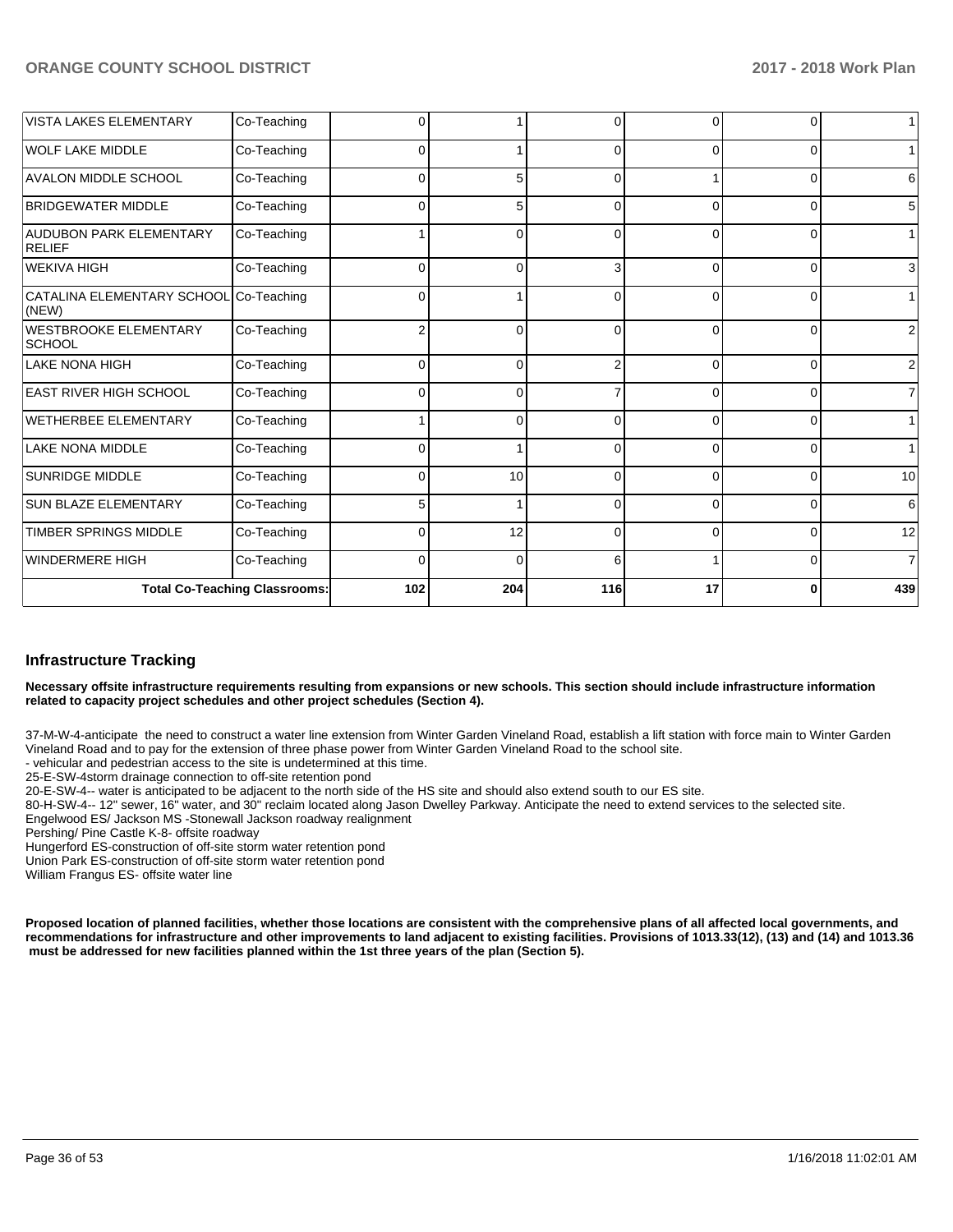nd and the CAU down Park Area K8 (Audubon Park Area K8 (Audubon Park Area K8 (Audubon Park Elementary & Glenridge MS)

80-H-SW-4 Dr. Phillips Area High Relief

20-E-SW-4 Tangelo Park/ Waterbridge Area Elementary Relief 25-E-SW-4 Horizon's West/Lakeside Village elementary Relief

37-M-W-4 BRIDGEWATER AREA (BRIDGEWATER MS RELIEF) Middle Relief

208-K8-SE-3 Pershing/Pine Castle K8

Union Park Elementary Replacement and Renovation

Frangus Elementary Replacement 000000000000000000000000000000000

**Consistent with Comp Plan?** Yes

#### **Net New Classrooms**

The number of classrooms, by grade level and type of construction, that were added during the last fiscal year.

| List the net new classrooms added in the 2016 - 2017 fiscal year.                                                                                       |                              |                                   |                                                                        | List the net new classrooms to be added in the 2017 - 2018 fiscal<br>year. |                              |                            |                              |                        |
|---------------------------------------------------------------------------------------------------------------------------------------------------------|------------------------------|-----------------------------------|------------------------------------------------------------------------|----------------------------------------------------------------------------|------------------------------|----------------------------|------------------------------|------------------------|
| 'Classrooms" is defined as capacity carrying classrooms that are added to increase<br>capacity to enable the district to meet the Class Size Amendment. |                              |                                   | Totals for fiscal year 2017 - 2018 should match totals in Section 15A. |                                                                            |                              |                            |                              |                        |
| Location                                                                                                                                                | $2016 - 2017$ #<br>Permanent | $2016 - 2017$ #<br><b>Modular</b> | $2016 - 2017$ #<br>Relocatable                                         | $2016 - 2017$<br>Total                                                     | $2017 - 2018$ #<br>Permanent | $2017 - 2018$ #<br>Modular | 2017 - 2018 #<br>Relocatable | $2017 - 2018$<br>Total |
| Elementary (PK-3)                                                                                                                                       |                              |                                   |                                                                        |                                                                            | 102                          |                            |                              | 102                    |
| Middle (4-8)                                                                                                                                            |                              |                                   |                                                                        |                                                                            | 112                          |                            |                              | 112                    |
| High (9-12)                                                                                                                                             |                              |                                   |                                                                        |                                                                            | 117                          |                            |                              | 117                    |
|                                                                                                                                                         |                              |                                   |                                                                        |                                                                            | 331                          |                            |                              | 331                    |

#### **Relocatable Student Stations**

Number of students that will be educated in relocatable units, by school, in the current year, and the projected number of students for each of the years in the workplan.

| <b>Site</b>                    | 2017 - 2018 | $2018 - 2019$ | $2019 - 2020$ | $2020 - 2021$ | 2021 - 2022 | 5 Year Average |
|--------------------------------|-------------|---------------|---------------|---------------|-------------|----------------|
| <b>EAGLE'S NEST ELEMENTARY</b> | 162         | 126           | 126           | 126           | 126         | 133            |
| BOONE SENIOR HIGH              | 325         | 325           | 325           | 325           | 325         | 325            |
| EDGEWATER HIGH                 |             |               |               |               |             | 0              |
| HOWARD MIDDLE                  |             |               |               |               |             | 0              |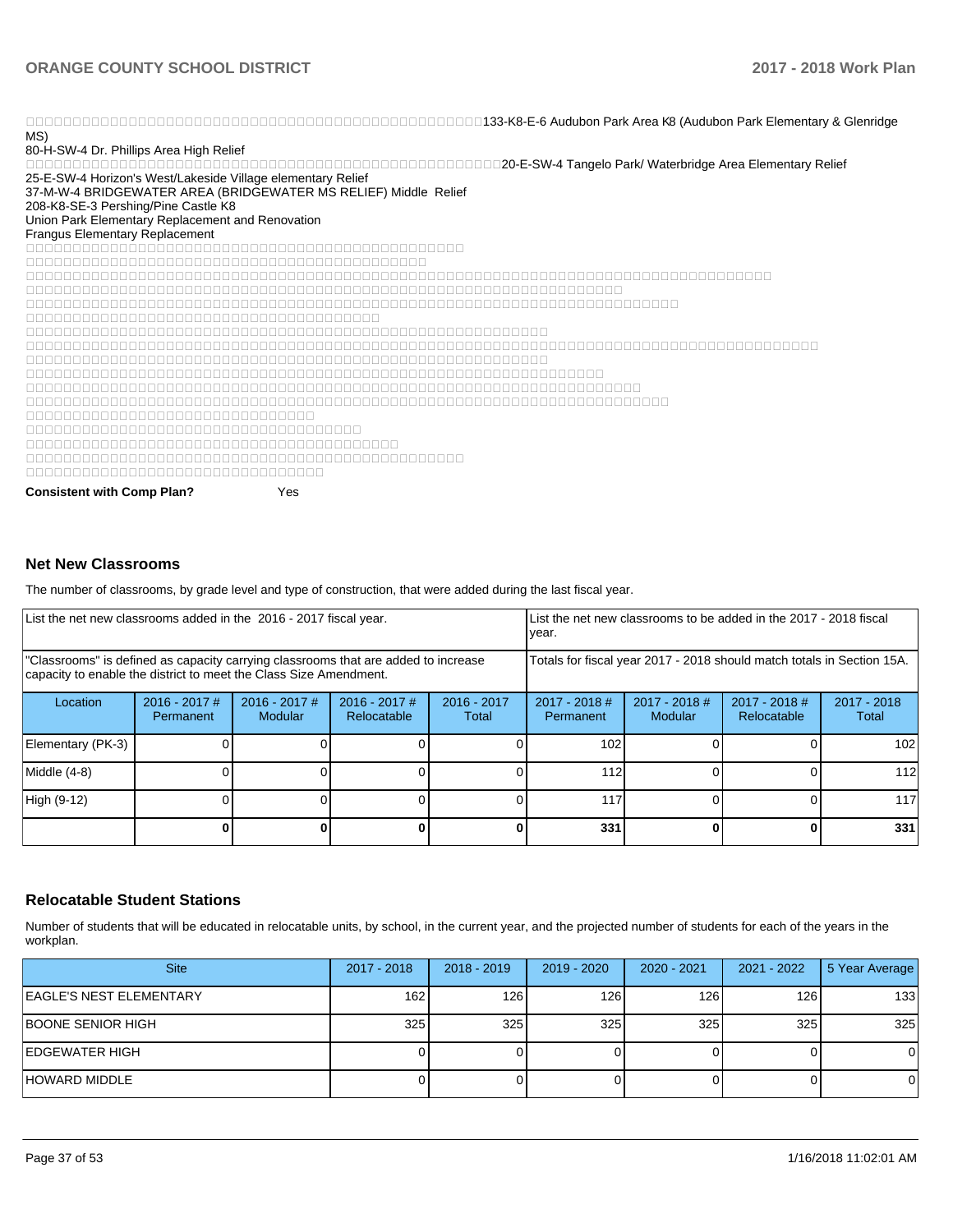| CHEROKEE SCHOOL                                         | 0            | 0        | 0           | 0           | $\overline{0}$ | $\mathbf 0$    |
|---------------------------------------------------------|--------------|----------|-------------|-------------|----------------|----------------|
| <b>MEMORIAL MIDDLE</b>                                  | 0            | 0        | $\Omega$    | 0           | 0              | $\overline{0}$ |
| FERN CREEK ELEMENTARY                                   | 90           | 0        | 0           | 0           | $\overline{0}$ | 18             |
| GRAND AVENUE PRIMARY LEARNING CENTER                    | 216          | 0        | 0           | 0           | $\overline{0}$ | 43             |
| <b>HILLCREST ELEMENTARY</b>                             | 54           | 0        | 0           | 0           | $\overline{0}$ | 11             |
| <b>KALEY ELEMENTARY</b>                                 | 306          | 0        | $\mathbf 0$ | 0           | $\overline{0}$ | 61             |
| <b>LAKE COMO ELEMENTARY</b>                             | 0            | 0        | $\Omega$    | 0           | $\overline{0}$ | $\overline{0}$ |
| PINELOCH ELEMENTARY                                     | 180          | 180      | 180         | 0           | $\overline{0}$ | 108            |
| PRINCETON ELEMENTARY                                    | 0            | 0        | $\Omega$    | 0           | $\overline{0}$ | $\mathbf 0$    |
| ORLO VISTA ELEMENTARY                                   | 54           | 54       | 54          | 54          | 36             | 50             |
| <b>APOPKA MIDDLE</b>                                    | 110          | 110      | 110         | 110         | 110            | 110            |
| WINTER PARK 9TH GRADE CENTER                            | 0            | 0        | $\Omega$    | 0           | 0              | $\overline{0}$ |
| KILLARNEY ELEMENTARY                                    | 216          | 216      | 216         | 216         | 216            | 216            |
| <b>OCOEE ELEMENTARY</b>                                 | 108          | 108      | 108         | 108         | 0              | 86             |
| PINAR ELEMENTARY                                        | 0            | 0        | $\Omega$    | 0           | $\overline{0}$ | $\overline{0}$ |
| <b>LIBERTY MIDDLE</b>                                   | 88           | 88       | 0           | 0           | $\overline{0}$ | 35             |
| MAGNOLIA EXCEPTIONAL STUDENT EDUCATION<br><b>CENTER</b> | 60           | 60       | 60          | 60          | 60             | 60             |
| ORANGE TECHNICAL COLLEGE - ORLANDO<br><b>CAMPUS</b>     | 0            | $\Omega$ | $\Omega$    | $\Omega$    | $\Omega$       | $\overline{0}$ |
| <b>DR PHILLIPS ELEMENTARY</b>                           | 144          | 144      | 144         | 144         | 144            | 144            |
| <b>DEERWOOD ELEMENTARY</b>                              | 288          | 288      | $\Omega$    | $\Omega$    | $\overline{0}$ | 115            |
| WILLIAM FRANGUS ELEMENTARY                              | 954          | $\Omega$ | $\Omega$    | $\Omega$    | $\Omega$       | 191            |
| <b>APOPKA 9TH GRADE CENTER</b>                          | 980          | 267      | 267         | 267         | 110            | 378            |
| <b>DISCOVERY MIDDLE</b>                                 | 264          | 264      | 264         | 264         | 264            | 264            |
| LAKE WHITNEY ELEMENTARY                                 | 72           | 72       | 72          | 72          | $\Omega$       | 58             |
| SUNRISE ELEMENTARY                                      | <sup>n</sup> | 0        | $\Omega$    | $\Omega$    | $\Omega$       | $\pmb{0}$      |
| SOUTHWOOD ELEMENTARY                                    | 72           | 72       | 72          | 72          | 72             | 72             |
| <b>ROSEMONT ELEMENTARY</b>                              | $72\,$       | 72       | 72          | 72          | $\overline{0}$ | 58             |
| <b>CORNER LAKE MIDDLE</b>                               | 110          | 110      | 110         | 110         | 110            | 110            |
| MEADOW WOODS MIDDLE                                     | 88           | 88       | 88          | 88          | $\overline{0}$ | 70             |
| <b>RIVERDALE ELEMENTARY</b>                             | 144          | 144      | 144         | 144         | $\overline{0}$ | 115            |
| <b>LAKE GEM ELEMENTARY</b>                              | 342          | 342      | 342         | $\mathbf 0$ | $\overline{0}$ | 205            |
| PINEWOOD ELEMENTARY                                     | 198          | 198      | 198         | 198         | 198            | 198            |
| LAKE GEORGE ELEMENTARY                                  | 72           | 72       | 72          | 72          | 72             | 72             |
| LAKEVILLE ELEMENTARY                                    | 306          | 306      | 306         | 306         | 306            | 306            |
| CHAIN OF LAKES MIDDLE                                   | 462          | 462      | 462         | 462         | 462            | 462            |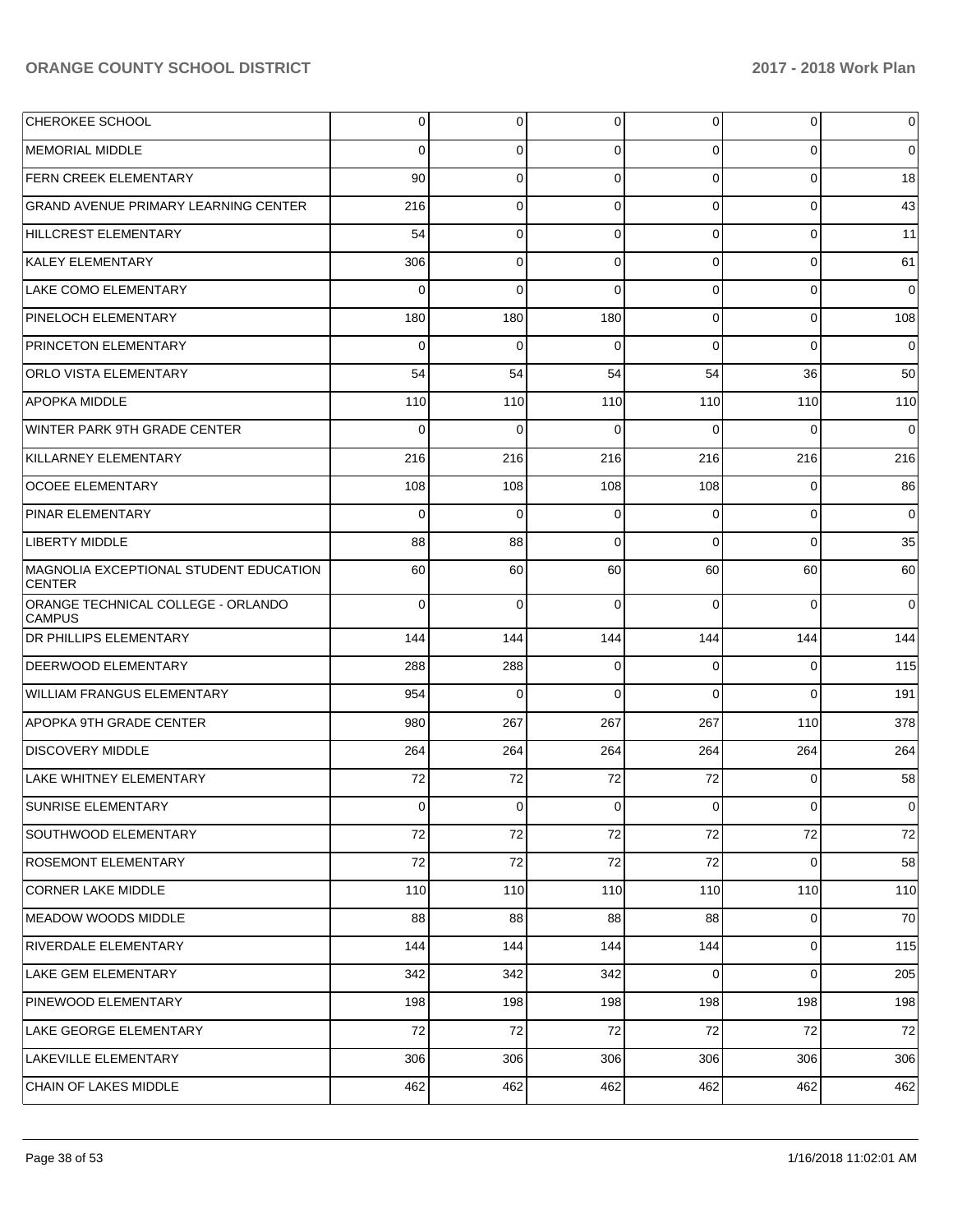| <b>LAWTON CHILES ELEMENTARY</b>                         | 126      | 126      | 126         | 126            | $\mathbf{0}$   | 101         |
|---------------------------------------------------------|----------|----------|-------------|----------------|----------------|-------------|
| <b>OAKSHIRE ELEMENTARY</b>                              | 216      | 216      | 216         | 216            | $\mathbf 0$    | 173         |
| NORTHLAKE PARK ELEMENTARY                               | $\Omega$ | 0        | 0           | $\Omega$       | $\mathbf 0$    | 0           |
| <b>ENDEAVOR ELEMENTARY</b>                              | 144      | $\Omega$ | $\Omega$    | $\Omega$       | $\Omega$       | 29          |
| <b>CITRUS ELEMENTARY</b>                                | 36       | 36       | 36          | 36             | 36             | 36          |
| TIMBER CREEK SENIOR HIGH                                | 800      | 800      | 800         | 800            | 800            | 800         |
| <b>OLYMPIA HIGH</b>                                     | $\Omega$ | $\Omega$ | $\Omega$    | $\Omega$       | $\Omega$       | 0           |
| <b>ODYSSEY MIDDLE</b>                                   | 110      | 110      | 110         | 110            | 110            | 110         |
| THREE POINTS ELEMENTARY                                 | 72       | 72       | 72          | 72             | $\Omega$       | 58          |
| THORNEBROOKE ELEMENTARY                                 | 126      | 126      | 126         | 126            | 54             | 112         |
| <b>BLANKNER K-8 SCHOOL</b>                              | 252      | 252      | 252         | 252            | 72             | 216         |
| POSITIVE PATHWAYS TRANSITION CENTER                     | 166      | 166      | 166         | 166            | 166            | 166         |
| <b>ACCELERATION EAST</b>                                | $\Omega$ | $\Omega$ | $\Omega$    | $\Omega$       | $\Omega$       | $\Omega$    |
| <b>FREEDOM HIGH</b>                                     | 850      | 1,225    | 1,350       | 1,475          | 1,625          | 1,305       |
| WEST OAKS ELEMENTARY                                    | 144      | 144      | 144         | 144            | $\Omega$       | 115         |
| WEST CREEK ELEMENTARY                                   | 198      | 198      | 198         | 198            | 198            | 198         |
| <b>ANDOVER ELEMENTARY</b>                               | 234      | 180      | 180         | 180            | 180            | 191         |
| <b>OCOEE HIGH SCHOOL</b>                                | 50       | 300      | 300         | 300            | 300            | 250         |
| OAK RIDGE HIGH                                          | 750      | 750      | 750         | 750            | 750            | 750         |
| <b>CHENEY ELEMENTARY</b>                                | $\Omega$ | 0        | $\mathbf 0$ | $\Omega$       | $\Omega$       | $\mathbf 0$ |
| <b>LOCKHART MIDDLE</b>                                  | 220      | 220      | 220         | 220            | 220            | 220         |
| MAITLAND MIDDLE                                         | 132      | 132      | 132         | 132            | 132            | 132         |
| <b>CLAY SPRINGS ELEMENTARY</b>                          | $\Omega$ | $\Omega$ | $\Omega$    | $\Omega$       | $\Omega$       | $\Omega$    |
| <b>UNIVERSITY HIGH</b>                                  | 650      | 650      | 650         | 650            | 650            | 650         |
| <b>ROCK SPRINGS ELEMENTARY</b>                          | 72       | 72       | 72          | 72             | 72             | 72          |
| <b>METROWEST ELEMENTARY</b>                             | 342      | 0        | $\mathbf 0$ | $\overline{0}$ | $\overline{0}$ | 68          |
| <b>SOUTHWEST MIDDLE</b>                                 | 154      | 264      | 264         | 374            | 374            | 286         |
| MEADOW WOODS ELEMENTARY                                 | 738      | 0        | 0           | $\Omega$       | 0              | 148         |
| WATERBRIDGE ELEMENTARY                                  | 432      | 432      | 432         | $\Omega$       | $\mathbf 0$    | 259         |
| WINDY RIDGE SCHOOL                                      | 0        | 0        | 0           | $\Omega$       | $\mathbf 0$    | 0           |
| <b>BAY MEADOWS ELEMENTARY</b>                           | $\Omega$ | 0        | $\mathbf 0$ | $\Omega$       | $\mathbf 0$    | 0           |
| JOHN YOUNG ELEMENTARY                                   | 18       | 18       | 18          | 18             | 0              | 14          |
| <b>WATERFORD ELEMENTARY</b>                             | 54       | 54       | 54          | 54             | 54             | 54          |
| <b>JACKSON MIDDLE</b>                                   | $\Omega$ | 0        | $\Omega$    | $\Omega$       | 0              | 0           |
| ORANGE TECHNICAL COLLEGE - MID-FLORIDA<br><b>CAMPUS</b> | 236      | 236      | 236         | 236            | 236            | 236         |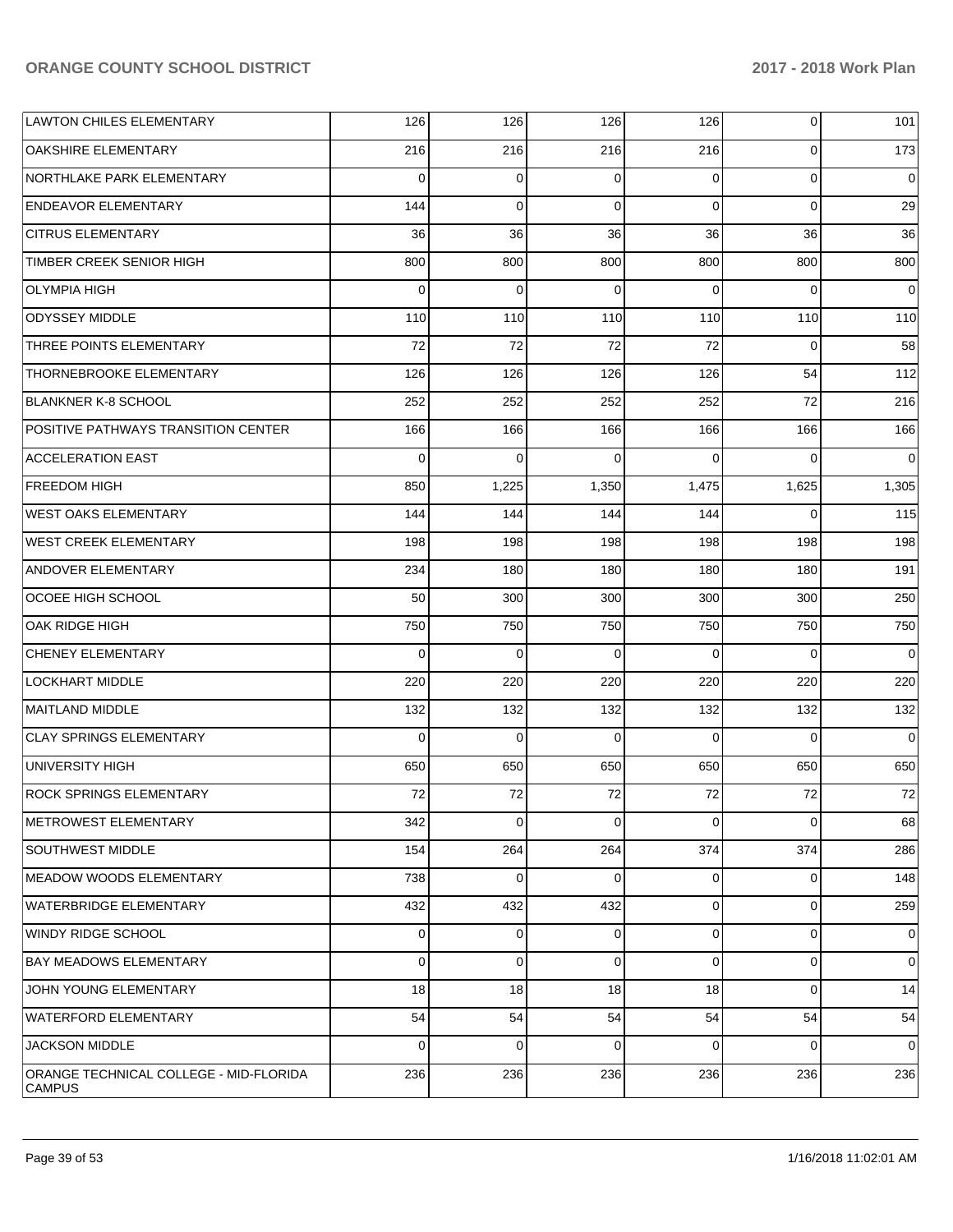| <b>WESTRIDGE MIDDLE</b>                                 | 506      | 506            | 506      | 506      | $\mathbf 0$ | 405         |
|---------------------------------------------------------|----------|----------------|----------|----------|-------------|-------------|
| LITTLE RIVER ELEMENTARY                                 | 72       | 72             | 72       | 72       | 72          | 72          |
| <b>WALKER MIDDLE</b>                                    | $\Omega$ | $\Omega$       | $\Omega$ | 0        | 0           | $\mathbf 0$ |
| WINEGARD ELEMENTARY                                     | 144      | 144            | 144      | $\Omega$ | 0           | 86          |
| DOMMERICH ELEMENTARY                                    | 126      | 126            | 126      | 126      | 126         | 126         |
| LAKE SYBELIA ELEMENTARY                                 | 72       | 72             | 72       | 72       | 0           | 58          |
| WINDERMERE ELEMENTARY                                   | 162      | 162            | 162      | 162      | 0           | 130         |
| MEADOWBROOK MIDDLE SCHOOL                               | 198      | 198            | 198      | 198      | 0           | 158         |
| <b>RIVERSIDE ELEMENTARY</b>                             | 90       | 90             | 90       | 90       | 0           | 72          |
| SADLER ELEMENTARY                                       | 54       | 54             | 54       | 54       | 54          | 54          |
| APOPKA ELEMENTARY                                       | $\Omega$ | $\Omega$       | $\Omega$ | 0        | 0           | $\mathbf 0$ |
| MAXEY ELEMENTARY                                        | 252      | 252            | $\Omega$ | $\Omega$ | $\mathbf 0$ | 101         |
| SHINGLE CREEK ELEMENTARY                                | 360      | 360            | 360      | 360      | 0           | 288         |
| <b>CYPRESS CREEK HIGH</b>                               | 700      | 700            | 700      | 700      | 700         | 700         |
| <b>PIEDMONT LAKES MIDDLE</b>                            | 572      | 572            | 572      | 572      | 572         | 572         |
| <b>JONES HIGH</b>                                       | $\Omega$ | $\Omega$       | $\Omega$ | 0        | $\Omega$    | $\mathbf 0$ |
| ORANGE TECHNICAL COLLEGE - WESTSIDE<br><b>CAMPUS</b>    | 1,107    | 1,107          | 1,107    | 1,107    | 1,107       | 1,107       |
| ROBERT F HUNGERFORD PREPARATORY HIGH<br><b>SCHOOL</b>   | $\Omega$ | $\Omega$       | $\Omega$ | $\Omega$ | 0           | 0           |
| <b>ECCLESTON ELEMENTARY</b>                             | 54       | 54             | 54       | 54       | $\Omega$    | 43          |
| ORANGE TECHNICAL COLLEGE - WINTER PARK<br><b>CAMPUS</b> | 761      | 761            | 761      | 761      | 761         | 761         |
| <b>WASHINGTON SHORES ELEMENTARY</b>                     | $\Omega$ | 0              | $\Omega$ | $\Omega$ | 0           | $\Omega$    |
| <b>CARVER MIDDLE</b>                                    | 132      | 0              | $\Omega$ | 0        | $\mathbf 0$ | 26          |
| <b>WASHINGTON SHORES PLC</b>                            | $\Omega$ | $\Omega$       | $\Omega$ | $\Omega$ | 0           | $\mathbf 0$ |
| HUNTERS CREEK MIDDLE                                    | 198      | 198            | 198      | 198      | 198         | 198         |
| HUNTERS CREEK ELEMENTARY                                | 162      | 1621           | 162      | 162      | 162         | 162         |
| <b>CYPRESS SPRINGS ELEMENTARY</b>                       | $\Omega$ | 0              | $\Omega$ | 0        | 0           | $\mathbf 0$ |
| <b>GOTHA MIDDLE</b>                                     | 308      | 308            | 308      | 308      | 308         | 308         |
| <b>ACCELERATION WEST</b>                                | 1,300    | 115            | 115      | 115      | 115         | 352         |
| WEST ORANGE 9TH GRADE CENTER                            | 1,275    | 594            | 594      | 594      | 0           | 611         |
| <b>AVALON ELEMENTARY</b>                                | 324      | 324            | 324      | 324      | 80          | 275         |
| <b>CAMELOT ELEMENTARY</b>                               | 0        | $\overline{0}$ | 0        | 0        | 0           | 0           |
| AVALON CENTER FOR TECHNICAL EXCELLENCE                  | 0        | 0              | 0        | 0        | 0           | 0           |
| WESTBROOKE ELEMENTARY SCHOOL                            | $\Omega$ | 36             | 72       | 132      | 132         | 74          |
| TIMBER LAKES ELEMENTARY                                 | 162      | 162            | 162      | 162      | 162         | 162         |
| LAKE NONA HIGH                                          | 0        | 250            | 250      | 250      | 250         | 200         |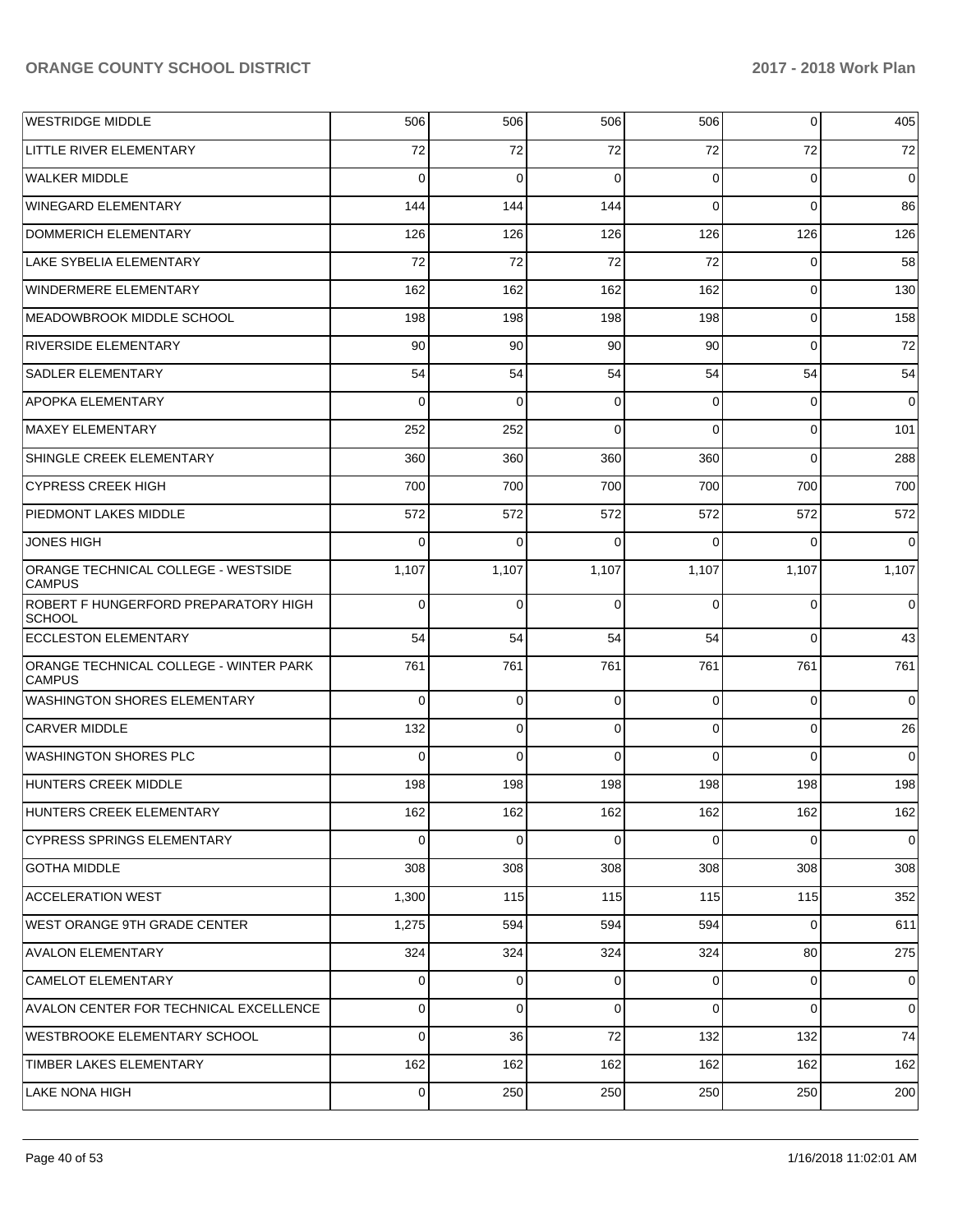| <b>EAST RIVER HIGH SCHOOL</b>         | 0              | 0           | 0           | $\overline{0}$  | 0           | $\overline{0}$ |
|---------------------------------------|----------------|-------------|-------------|-----------------|-------------|----------------|
| KEENE'S CROSSING ELEMENTARY SCHOOL    | 396            | 396         | 0           | $\overline{0}$  | $\Omega$    | 158            |
| <b>FORSYTH WOODS ELEMENTARY</b>       | $\Omega$       | $\Omega$    | $\Omega$    | $\Omega$        | $\Omega$    | $\mathbf 0$    |
| WETHERBEE ELEMENTARY                  | 198            | 234         | 270         | 306             | 324         | 266            |
| <b>LAKE NONA MIDDLE</b>               | 726            | 374         | 374         | 374             | 374         | 444            |
| <b>SUNRIDGE ELEMENTARY</b>            | $\Omega$       | $\Omega$    | $\Omega$    | $\Omega$        | $\Omega$    | $\mathbf 0$    |
| <b>SUNRIDGE MIDDLE</b>                | 484            | 484         | 484         | 484             | 484         | 484            |
| <b>SUN BLAZE ELEMENTARY</b>           | 270            | 270         | 270         | 270             | 270         | 270            |
| <b>PRAIRIE LAKE ELEMENTARY SCHOOL</b> | 234            | 234         | 234         | 234             | 234         | 234            |
| <b>EAGLE CREEK ELEMENTARY</b>         | 216            | 216         | 216         | 252             | 414         | 263            |
| INDEPENDENCE ELEMENTARY               | 126            | 126         | 0           | $\Omega$        | $\Omega$    | 50             |
| WEDGEFIELD SCHOOL                     | $\mathbf 0$    | $\mathbf 0$ | 0           | $\overline{0}$  | 0           | 0              |
| <b>TIMBER SPRINGS MIDDLE</b>          | $\Omega$       | $\Omega$    | $\Omega$    | $\Omega$        | $\Omega$    | $\mathbf 0$    |
| MILLENNIA GARDENS ELEMENTARY          | 144            | 144         | 144         | $\overline{0}$  | 0           | 86             |
| <b>BAY LAKE ELEMENTARY</b>            | 144            | 144         | 0           | $\Omega$        | 0           | 58             |
| WESTPOINTE ELEMENTARY                 | $\mathbf 0$    | $\mathbf 0$ | $\mathbf 0$ | $\overline{0}$  | 0           | 0              |
| WINDERMERE HIGH                       | $\Omega$       | $\Omega$    | $\Omega$    | $\Omega$        | $\Omega$    | $\mathbf 0$    |
| <b>INNOVATION MIDDLE</b>              | $\mathbf 0$    | 88          | 110         | 132             | 154         | 97             |
| LAUREATE PARK ELEMENTARY              | $\mathbf 0$    | $\mathbf 0$ | 0           | $\Omega$        | $\Omega$    | $\mathbf 0$    |
| OCPS ACADEMIC CENTER FOR EXCELLENCE   | $\Omega$       | $\Omega$    | $\Omega$    | $\Omega$        | $\Omega$    | $\Omega$       |
| <b>OCOEE MIDDLE</b>                   | 264            | 264         | 264         | 264             | 264         | 264            |
| LAKEVIEW MIDDLE                       | 154            | 154         | 154         | 154             | 88          | 141            |
| <b>TILDENVILLE ELEMENTARY</b>         | $\mathbf 0$    | $\mathbf 0$ | 0           | $\Omega$        | $\Omega$    | $\mathbf 0$    |
| <b>SILVER STAR CENTER</b>             | $\Omega$       | $\mathbf 0$ | $\Omega$    | $\Omega$        | $\Omega$    | $\mathbf 0$    |
| CYPRESS PARK ELEMENTARY               | 198            | 162         | 162         | 162             | 162         | 169            |
| <b>BROOKSHIRE ELEMENTARY</b>          | 90             | 90          | 90          | 90 <sup>°</sup> | 90          | 90             |
| DOVER SHORES ELEMENTARY               | 216            | $\mathbf 0$ | 0           | $\overline{0}$  | 0           | 43             |
| MOLLIE RAY ELEMENTARY                 | $\Omega$       | $\mathbf 0$ | 0           | $\overline{0}$  | $\mathbf 0$ | $\overline{0}$ |
| <b>DURRANCE ELEMENTARY</b>            | 270            | $\mathbf 0$ | 0           | $\overline{0}$  | 0           | 54             |
| <b>TANGELO PARK ELEMENTARY</b>        | 18             | $\mathbf 0$ | 0           | $\overline{0}$  | 0           | $\overline{4}$ |
| LOVELL ELEMENTARY                     | $\Omega$       | $\mathbf 0$ | 0           | $\overline{0}$  | 0           | $\overline{0}$ |
| CHICKASAW ELEMENTARY                  | 72             | $\mathbf 0$ | 0           | $\overline{0}$  | $\Omega$    | 14             |
| SPRING LAKE ELEMENTARY                | 90             | 90          | 90          | 90              | 90          | 90             |
| LANCASTER ELEMENTARY                  | 144            | 144         | 144         | 144             | 144         | 144            |
| ROLLING HILLS ELEMENTARY              | 54             | 54          | 54          | $\overline{0}$  | 0           | 32             |
| BONNEVILLE ELEMENTARY                 | $\overline{0}$ | 0           | 0           | $\overline{0}$  | 0           | 0              |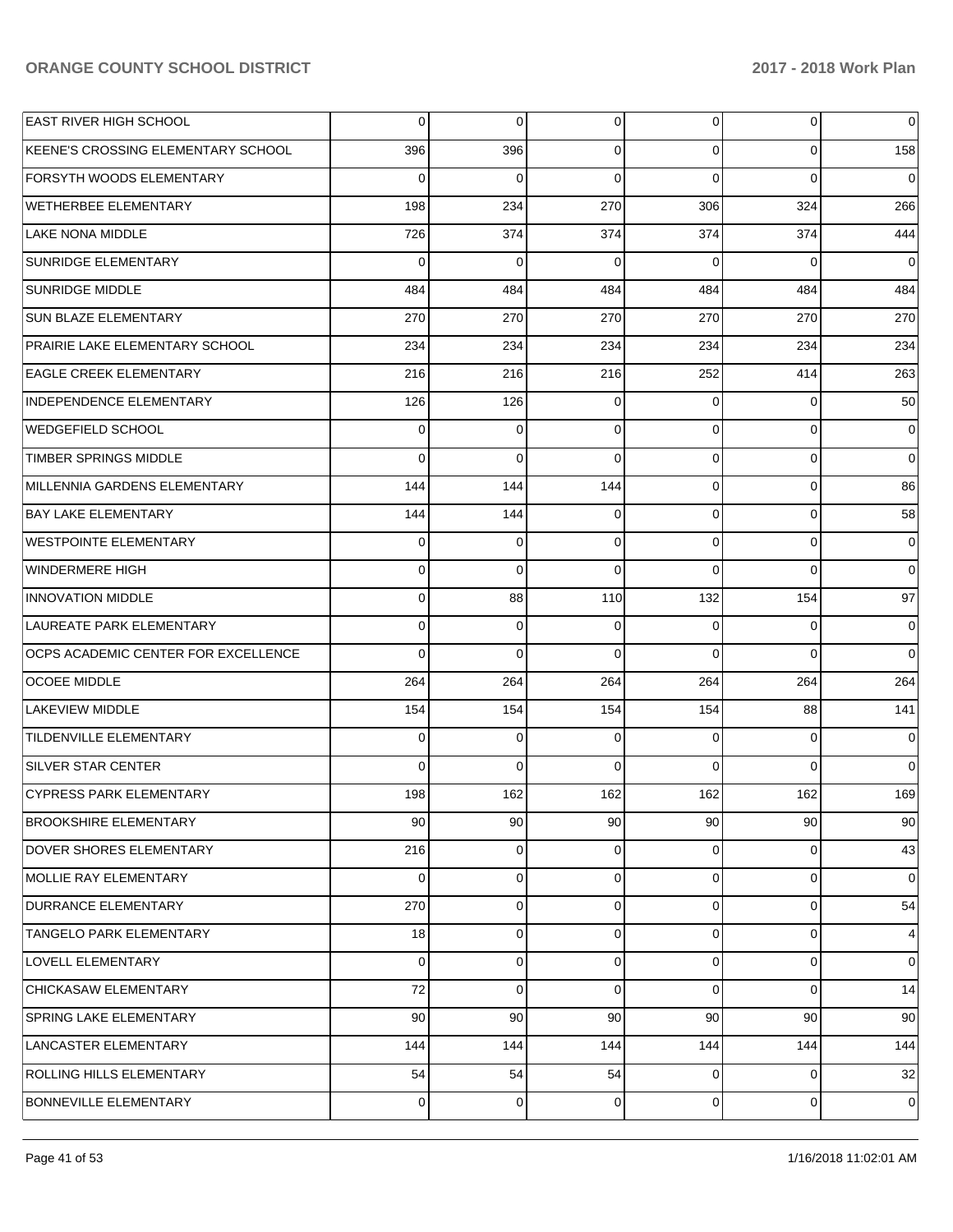| <b>HIAWASSEE ELEMENTARY</b>        | 36       | 36       | 36          | 36       | $\mathbf 0$ | 29          |
|------------------------------------|----------|----------|-------------|----------|-------------|-------------|
| MCCOY ELEMENTARY                   | 36       | 36       | 36          | 36       | 36          | 36          |
| PERSHING ELEMENTARY                | 18       | 0        | 0           | $\Omega$ | 0           | 4           |
| <b>UNION PARK MIDDLE</b>           | $\Omega$ | 0        | $\mathbf 0$ | $\Omega$ | $\Omega$    | 0           |
| ROBINSWOOD MIDDLE                  | 572      | 572      | 572         | 572      | 352         | 528         |
| <b>DR PHILLIPS HIGH</b>            | 1,375    | 1,425    | 1,475       | 1,575    | 1,675       | 1,505       |
| <b>CLARCONA ELEMENTARY</b>         | 588      | 0        | $\Omega$    | 0        | $\Omega$    | 118         |
| <b>COLONIAL 9TH GRADE CENTER</b>   | 0        | 0        | $\Omega$    | $\Omega$ | $\mathbf 0$ | 0           |
| PALM LAKE ELEMENTARY               | 108      | 108      | 108         | 108      | $\mathbf 0$ | 86          |
| <b>VENTURA ELEMENTARY</b>          | 0        | 0        | 0           | $\Omega$ | 0           | 0           |
| ARBOR RIDGE SCHOOL                 | 80       | 80       | 80          | 80       | 80          | 80          |
| ORANGE CENTER ELEMENTARY           | 72       | 72       | 72          | 72       | $\mathbf 0$ | 58          |
| HUNGERFORD ELEMENTARY              | 90       | 0        | 0           | $\Omega$ | $\mathbf 0$ | 18          |
| <b>WHEATLEY ELEMENTARY</b>         | $\Omega$ | 0        | $\Omega$    | $\Omega$ | $\Omega$    | $\mathbf 0$ |
| <b>CONWAY MIDDLE</b>               | 396      | 396      | 396         | 396      | 198         | 356         |
| <b>ALOMA ELEMENTARY</b>            | 90       | 90       | 90          | 90       | 90          | 90          |
| WINTER PARK HIGH                   | 142      | 142      | 142         | 142      | 102         | 134         |
| <b>IVEY LANE ELEMENTARY</b>        | 108      | 0        | 0           | $\Omega$ | $\mathbf 0$ | 22          |
| RIDGEWOOD PARK ELEMENTARY          | $\Omega$ | 0        | $\Omega$    | $\Omega$ | $\Omega$    | $\Omega$    |
| SHENANDOAH ELEMENTARY              | 90       | 90       | 90          | 90       | 90          | 90          |
| HIDDEN OAKS ELEMENTARY             | 1,044    | $\Omega$ | $\Omega$    | $\Omega$ | $\mathbf 0$ | 209         |
| PALMETTO ELEMENTARY                | 144      | 144      | 144         | 144      | $\mathbf 0$ | 115         |
| OAK HILL ELEMENTARY                | 144      | 0        | $\Omega$    | $\Omega$ | $\mathbf 0$ | 29          |
| <b>WEST ORANGE HIGH</b>            | 125      | 125      | 125         | 125      | $\mathbf 0$ | 100         |
| APOPKA SENIOR HIGH                 | 0        | 0        | 0           | 0        | 0           | 0           |
| <b>FREEDOM MIDDLE SCHOOL</b>       | 176      | 176      | 176         | 176      | 176         | 176         |
| <b>LEGACY MIDDLE</b>               | 0        | 0        | 0           | 0        | 0           | 0           |
| SAND LAKE ELEMENTARY               | 0        | 0        | $\mathbf 0$ | 0        | 0           | 0           |
| <b>EAST LAKE ELEMENTARY SCHOOL</b> | 90       | 90       | 90          | 90       | $\mathbf 0$ | 72          |
| WHISPERING OAK ELEMENTARY SCHOOL   | 342      | 378      | 414         | 468      | 522         | 425         |
| VISTA LAKES ELEMENTARY             | 126      | 126      | 126         | 126      | 126         | 126         |
| WYNDHAM LAKES ELEMENTARY           | 288      | 288      | 288         | 288      | 288         | 288         |
| <b>WOLF LAKE MIDDLE</b>            | 330      | 330      | 330         | 330      | 330         | 330         |
| MILLENNIA ELEMENTARY               | 378      | 378      | 378         | 0        | 0           | 227         |
| <b>AVALON MIDDLE SCHOOL</b>        | 638      | 0        | 0           | 0        | $\mathbf 0$ | 128         |
| SUNSET PARK ELEMENTARY             | 234      | 234      | 234         | 234      | 234         | 234         |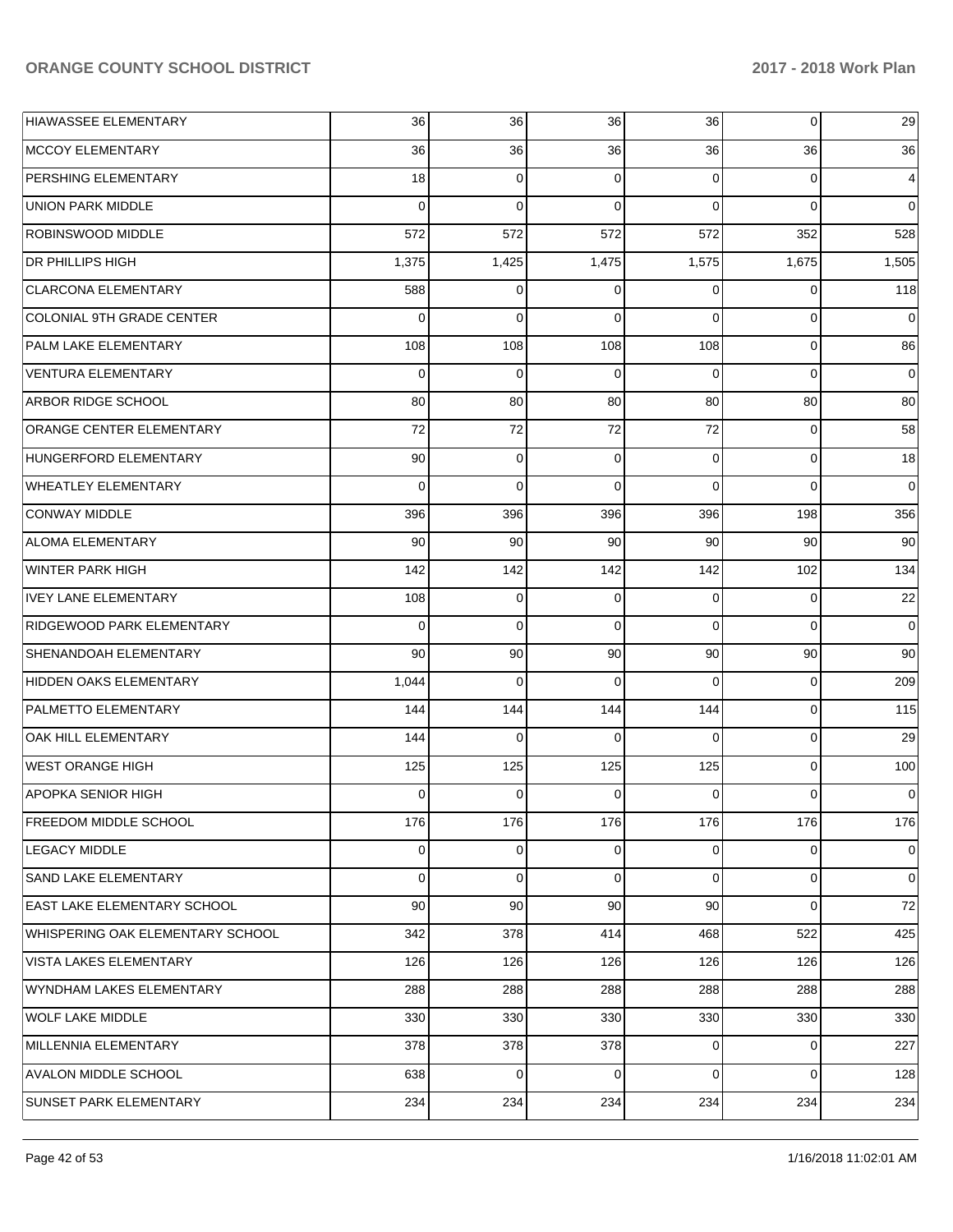| MOSS PARK ELEMENTARY SCHOOL                       | 288            | 288         | 288      | 288            | 288          | 288         |
|---------------------------------------------------|----------------|-------------|----------|----------------|--------------|-------------|
| <b>BRIDGEWATER MIDDLE</b>                         | 1,078          | 1,078       | 1,078    | 400            | 400          | 807         |
| AUDUBON PARK ELEMENTARY RELIEF                    | 468            | 264         | 264      | 264            | 264          | 305         |
| <b>WEKIVA HIGH</b>                                | $\Omega$       | 0           | 0        | $\Omega$       | 0            | 0           |
| COLUMBIA ELEMENTARY SCHOOL                        | $\Omega$       | 0           | 0        | $\Omega$       | 0            | $\Omega$    |
| CATALINA ELEMENTARY SCHOOL (NEW)                  | $\Omega$       | $\mathbf 0$ | 0        | $\Omega$       | 0            | 0           |
| <b>WOLF LAKE ELEMENTARY</b>                       | 522            | 522         | 522      | 522            | 0            | 418         |
| STONE LAKES ELEMENTARY                            | 162            | 162         | 162      | 162            | $\Omega$     | 130         |
| CASTLE CREEK ELEMENTARY                           | 162            | 162         | 162      | 162            | 162          | 162         |
| SOUTH CREEK MIDDLE                                | $\Omega$       | $\mathbf 0$ | 0        | $\Omega$       | $\Omega$     | 0           |
| <b>PINE CASTLE ELEMENTARY</b>                     | 270            | 270         | 270      | 270            | 270          | 270         |
| LOCKHART ELEMENTARY                               | 0              | 0           | 0        | $\Omega$       | 0            | 0           |
| <b>UNION PARK ELEMENTARY</b>                      | $\Omega$       | $\mathbf 0$ | 0        | $\Omega$       | 0            | $\Omega$    |
| <b>ZELLWOOD ELEMENTARY</b>                        | 36             | 36          | 36       | 36             | 0            | 29          |
| DILLARD STREET ELEMENTARY                         | 288            | 288         | 288      | 288            | $\Omega$     | 230         |
| LAKE SILVER ELEMENTARY                            | 0              | 36          | 72       | 144            | 180          | 86          |
| AUDUBON PARK ELEMENTARY (OLD)                     | $\Omega$       | 0           | 0        | $\Omega$       | 0            | $\Omega$    |
| <b>DREAM LAKE ELEMENTARY</b>                      | $\Omega$       | $\mathbf 0$ | $\Omega$ | $\Omega$       | $\Omega$     | $\mathbf 0$ |
| <b>CONWAY ELEMENTARY</b>                          | 108            | 108         | 108      | 108            | 108          | 108         |
| LAKEMONT ELEMENTARY                               | $\Omega$       | $\mathbf 0$ | 0        | $\Omega$       | $\Omega$     | $\mathbf 0$ |
| <b>GLENRIDGE MIDDLE</b>                           | 286            | 110         | 110      | 110            | 110          | 145         |
| <b>COLLEGE PARK MIDDLE</b>                        | 440            | 528         | 528      | 528            | 528          | 510         |
| <b>GATEWAY SCHOOL</b>                             | 240            | 84          | 84       | 84             | 0            | 98          |
| AZALEA PARK ELEMENTARY                            | $\Omega$       | 0           | 0        | $\Omega$       | 0            | 0           |
| PINE HILLS ELEMENTARY                             | 54             | 0           | 0        | 0              | 0            | 11          |
| ROCK LAKE ELEMENTARY                              | 116            | 80          | 80       | 80             | 80           | 87          |
| LAKE WESTON ELEMENTARY                            | $\overline{0}$ | 0           | 0        | $\mathbf 0$    | 0            | 0           |
| <b>COLONIAL HIGH</b>                              | 416            | $\mathbf 0$ | 0        | $\Omega$       | 0            | 83          |
| <b>EVANS HIGH</b>                                 | 291            | 291         | 291      | 291            | 291          | 291         |
| ENGELWOOD ELEMENTARY                              | 534            | 0           | 0        | $\overline{0}$ | $\mathbf{O}$ | 107         |
| Totals for ORANGE COUNTY SCHOOL DISTRICT          |                |             |          |                |              |             |
| Total students in relocatables by year.           | 41,077         | 31,617      | 30,664   | 28,927         | 23,511       | 31,159      |
| Total number of COFTE students projected by year. | 184,368        | 187,943     | 190,838  | 194,058        | 196,594      | 190,760     |
| Percent in relocatables by year.                  | 22 %           | 17%         | 16 %     | 15 %           | 12 %         | 16 %        |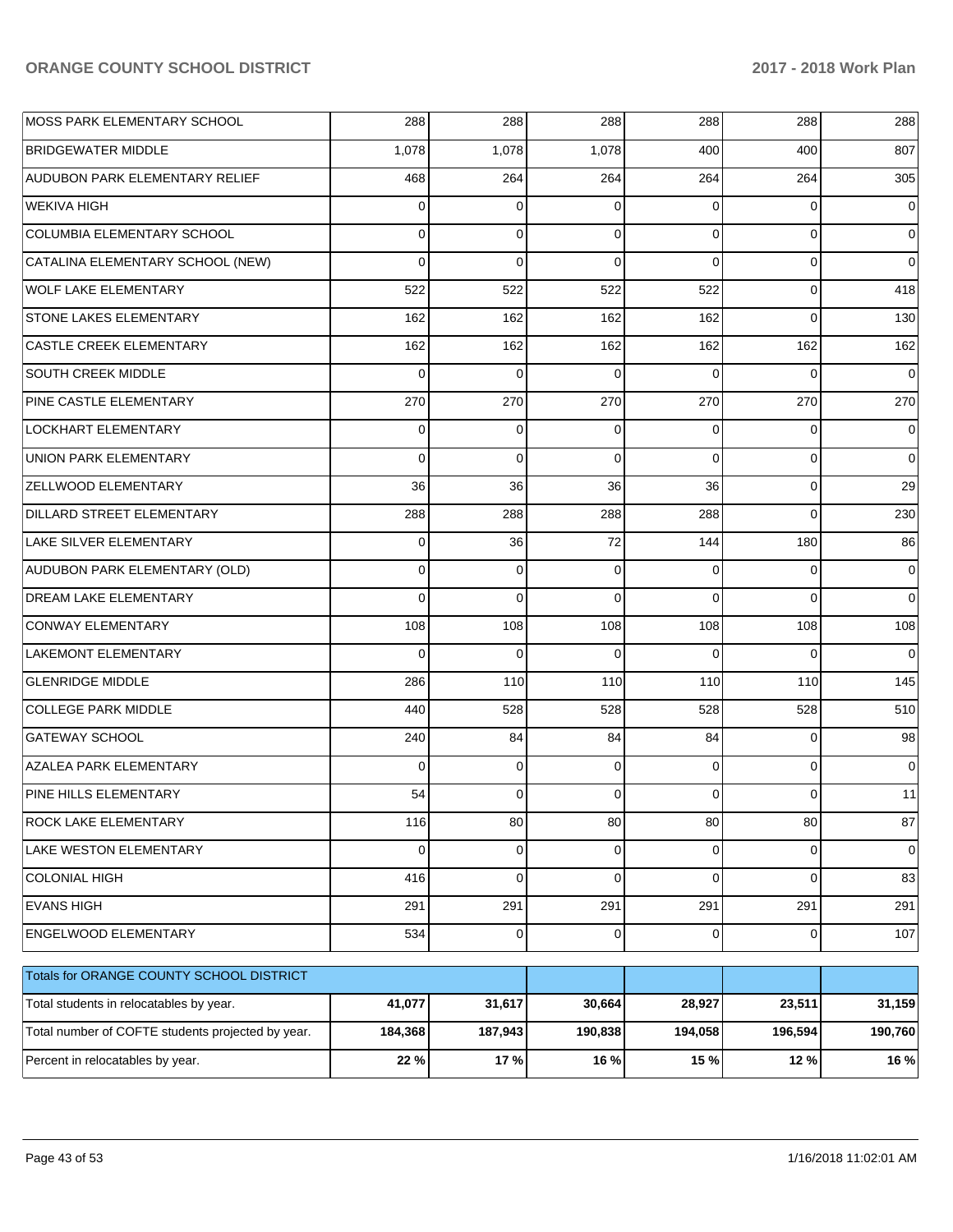## **Leased Facilities Tracking**

Exising leased facilities and plans for the acquisition of leased facilities, including the number of classrooms and student stations, as reported in the educational plant survey, that are planned in that location at the end of the five year workplan.

| Location                                    | # of Leased<br>Classrooms 2017 -<br>2018 | <b>FISH Student</b><br><b>Stations</b> | Owner             | # of Leased<br>Classrooms 2021 -<br>2022 | <b>FISH Student</b><br><b>Stations</b> |
|---------------------------------------------|------------------------------------------|----------------------------------------|-------------------|------------------------------------------|----------------------------------------|
| <b>BOONE SENIOR HIGH</b>                    | 13                                       |                                        | 325 Private Owner | 13                                       | 325                                    |
| <b>GRAND AVENUE PRIMARY LEARNING CENTER</b> | $\overline{2}$                           |                                        | 36 Private Owner  | 0                                        | 0                                      |
| <b>KALEY ELEMENTARY</b>                     | 17                                       |                                        | 306 Private Owner | 0                                        | 0                                      |
| <b>LAKE COMO ELEMENTARY</b>                 | $\mathbf 0$                              |                                        | 0 Private Owner   | 0                                        | 0                                      |
| PINELOCH ELEMENTARY                         | 10                                       |                                        | 180 Private Owner | 0                                        | 0                                      |
| <b>ORLO VISTA ELEMENTARY</b>                | $\overline{2}$                           |                                        | 36 Private Owner  | 1                                        | 18                                     |
| KILLARNEY ELEMENTARY                        | 12                                       |                                        | 216 Private Owner | 0                                        | 0                                      |
| <b>OCOEE MIDDLE</b>                         | 12                                       |                                        | 264 Private Owner | 12                                       | 264                                    |
| MOLLIE RAY ELEMENTARY                       | 0                                        |                                        | 0 Private Owner   | 0                                        | 0                                      |
| <b>DURRANCE ELEMENTARY</b>                  | 4                                        |                                        | 72 Private Owner  | 0                                        | 0                                      |
| HIAWASSEE ELEMENTARY                        | $\overline{2}$                           |                                        | 36 Private Owner  | 0                                        | 0                                      |
| PERSHING ELEMENTARY                         |                                          |                                        | 18 Private Owner  | 0                                        | 0                                      |
| ROBINSWOOD MIDDLE                           | 26                                       |                                        | 572 Private Owner | 16                                       | 352                                    |
| <b>CLARCONA ELEMENTARY</b>                  | 28                                       |                                        | 516 Private Owner | 0                                        | 0                                      |
| <b>VENTURA ELEMENTARY</b>                   | $\mathbf 0$                              |                                        | 0 Private Owner   | 0                                        | $\Omega$                               |
| <b>CONWAY MIDDLE</b>                        | 18                                       |                                        | 396 Private Owner | 9                                        | 198                                    |
| <b>ALOMA ELEMENTARY</b>                     | 5                                        |                                        | 90 Private Owner  | 5                                        | 90                                     |
| <b>WINTER PARK HIGH</b>                     | 4                                        |                                        | 100 Private owner | 4                                        | 100                                    |
| <b>HIDDEN OAKS ELEMENTARY</b>               | 24                                       |                                        | 432 Private Owner | 0                                        | 0                                      |
| OAK HILL ELEMENTARY                         | 8                                        |                                        | 144 Private Owner | 0                                        | 0                                      |
| <b>DR PHILLIPS ELEMENTARY</b>               | 4                                        |                                        | 72 Private Owner  | 4                                        | 72                                     |
| <b>WILLIAM FRANGUS ELEMENTARY</b>           | 8                                        |                                        | 144 Private owner | 0                                        | 0                                      |
| <b>APOPKA 9TH GRADE CENTER</b>              | 11                                       |                                        | 254 Private Owner | 0                                        | 0                                      |
| SOUTHWOOD ELEMENTARY                        | 4                                        |                                        | 72 Private Owner  | 4                                        | $72\,$                                 |
| <b>ROSEMONT ELEMENTARY</b>                  | 4                                        |                                        | 72 Private Owner  | 0                                        | 0                                      |
| MEADOW WOODS MIDDLE                         | 4                                        |                                        | 88 Private Owner  | 0                                        | 0                                      |
| <b>LAKE GEM ELEMENTARY</b>                  | $\overline{7}$                           |                                        | 126 Private Owner | 0                                        | 0                                      |
| PINEWOOD ELEMENTARY                         | $\overline{7}$                           |                                        | 126 Private Owner | 7                                        | 126                                    |
| <b>LAKEVILLE ELEMENTARY</b>                 | 17                                       |                                        | 306 Private Owner | 17                                       | 306                                    |
| CHAIN OF LAKES MIDDLE                       | 17                                       |                                        | 374 Private Owner | 17                                       | 374                                    |
| LAWTON CHILES ELEMENTARY                    | $\overline{7}$                           |                                        | 126 Private Owner | 0                                        | $\overline{0}$                         |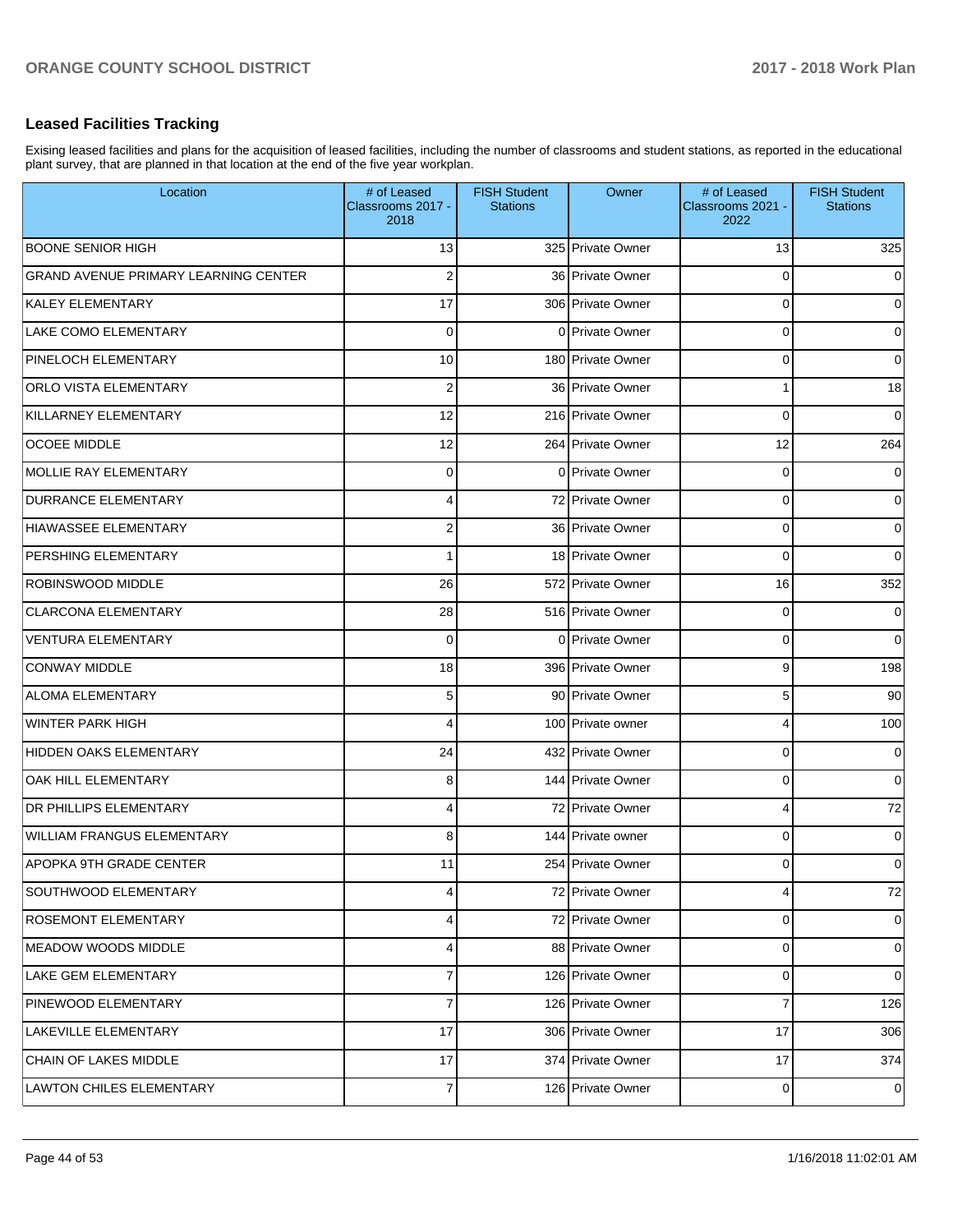| <b>CITRUS ELEMENTARY</b>           | $\overline{2}$ |          | 36 Private Owner  | 2  | 36                  |
|------------------------------------|----------------|----------|-------------------|----|---------------------|
| <b>SUNSET PARK ELEMENTARY</b>      | 13             |          | 234 Private Owner | 13 | 286                 |
| WINDERMERE ELEMENTARY              | 9              |          | 162 Private Owner | 0  | 0                   |
| COLUMBIA ELEMENTARY SCHOOL         | 0              |          | 0 Private owner   | 0  | $\mathbf 0$         |
| HILLCREST ELEMENTARY               | 3              |          | 54 Private Owner  | 0  | $\mathbf 0$         |
| AUDUBON PARK ELEMENTARY RELIEF     | 14             |          | 252 Private Owner | 0  | $\overline{0}$      |
| <b>ANDOVER ELEMENTARY</b>          | 13             |          | 234 Private Owner | 13 | 234                 |
| STONE LAKES ELEMENTARY             | 9              |          | 162 Private Owner | 9  | 162                 |
| <b>APOPKA MIDDLE</b>               | 5              |          | 110 Private owner | 0  | $\overline{0}$      |
| <b>LAKEVIEW MIDDLE</b>             | $\overline{7}$ |          | 154 Private Owner | 4  | 88                  |
| <b>EVANS HIGH</b>                  | 12             |          | 291 Private Owner | 0  | 0                   |
| <b>CYPRESS PARK ELEMENTARY</b>     | 11             |          | 198 Private Owner | 9  | 162                 |
| TANGELO PARK ELEMENTARY            | 0              |          | 0 Private Owner   | 0  | 0                   |
| LANCASTER ELEMENTARY               | 8              |          | 144 Private Owner | 8  | 144                 |
| <b>DR PHILLIPS HIGH</b>            | $\overline{7}$ |          | 175 Private Owner | 13 | 475                 |
| <b>WESTRIDGE MIDDLE</b>            | 23             |          | 506 Private owner | 0  | $\mathsf{O}\xspace$ |
| MEADOWBROOK MIDDLE SCHOOL          | 9              |          | 198 Private Owner | 9  | 198                 |
| <b>LAKE NONA MIDDLE</b>            | 33             |          | 726 Private Owner | 17 | 374                 |
| CASTLE CREEK ELEMENTARY            | 9              |          | 162 Private Owner | 9  | 162                 |
| TIMBER LAKES ELEMENTARY            | 9              |          | 162 Private Owner | 9  | 162                 |
| KEENE'S CROSSING ELEMENTARY SCHOOL | 22             |          | 396 Private Owner | 22 | 396                 |
| WETHERBEE ELEMENTARY               | 11             |          | 198 Private Owner | 21 | 118                 |
| PRAIRIE LAKE ELEMENTARY SCHOOL     | 13             |          | 234 Private Owner | 0  | 0                   |
| <b>EAGLE CREEK ELEMENTARY</b>      | 12             |          | 216 Private Owner | 23 | 414                 |
| <b>EDGEWATER HIGH</b>              | 0              | 0        |                   | 0  | $\overline{0}$      |
| <b>HOWARD MIDDLE</b>               | 0              | $\Omega$ |                   | 0  | $\overline{0}$      |
| CHEROKEE SCHOOL                    | 0              | 0        |                   | 0  | $\overline{0}$      |
| <b>FERN CREEK ELEMENTARY</b>       | 0              | 0        |                   | 0  | $\overline{0}$      |
| PRINCETON ELEMENTARY               | 0              | 0        |                   | 0  | $\overline{0}$      |
| WINTER PARK 9TH GRADE CENTER       | 0              | 0        |                   | 0  | $\overline{0}$      |
| TILDENVILLE ELEMENTARY             | $\mathbf 0$    | $\Omega$ |                   | 0  | $\overline{0}$      |
| PINE CASTLE ELEMENTARY             | 11             |          | 198 Private Owner | 11 | 198                 |
| LOCKHART ELEMENTARY                | 0              | 0        |                   | 0  | $\overline{0}$      |
| UNION PARK ELEMENTARY              | 0              | $\Omega$ |                   | 0  | $\overline{0}$      |
| ZELLWOOD ELEMENTARY                | 2              |          | 36 Private Owner  | 0  | $\overline{0}$      |
| LAKE SILVER ELEMENTARY             | 0              |          | 0 Private Owner   | 10 | 180                 |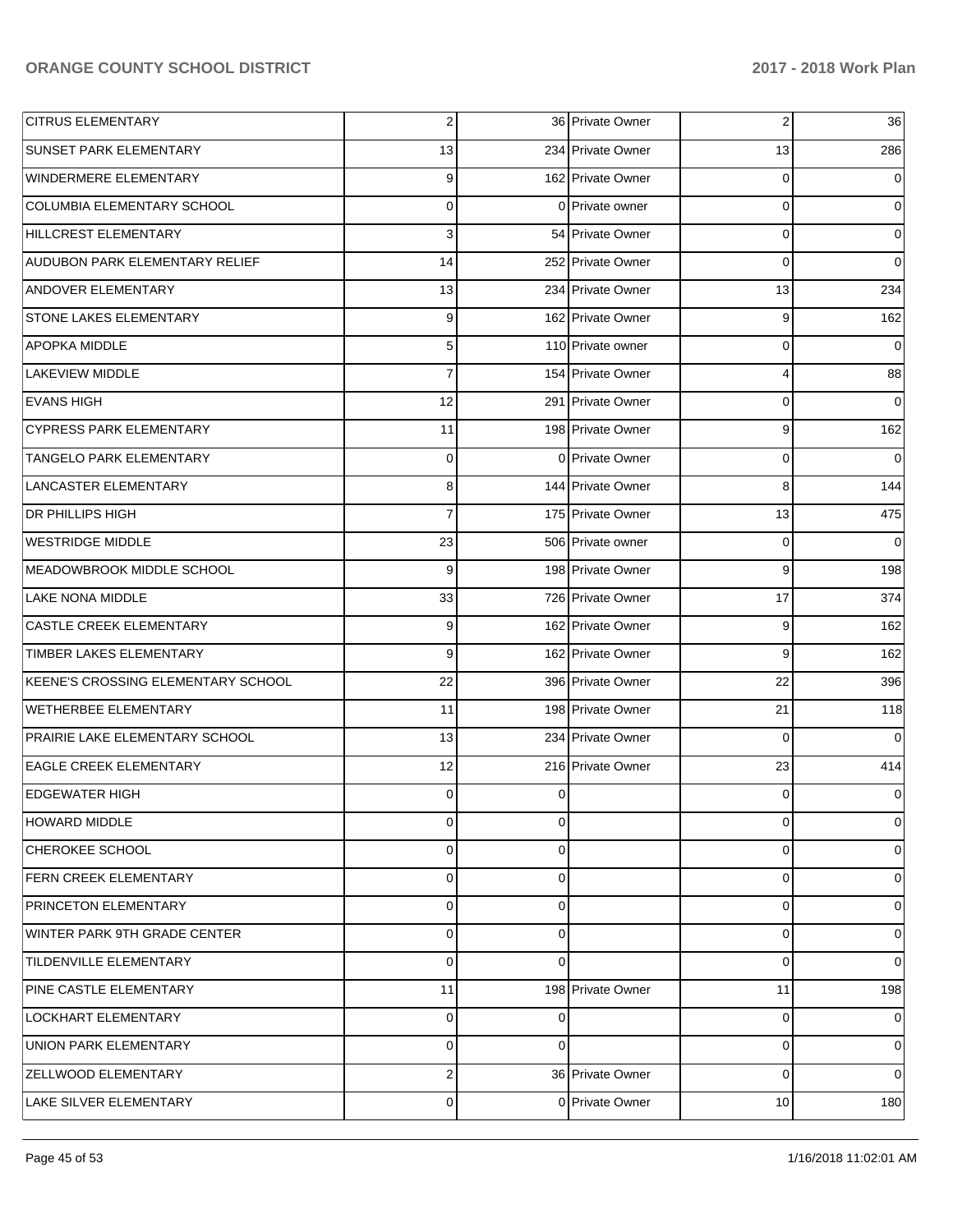| SHENANDOAH ELEMENTARY                                   | 0           | 0        |                   | 0        | 0            |
|---------------------------------------------------------|-------------|----------|-------------------|----------|--------------|
| <b>PALMETTO ELEMENTARY</b>                              | ∩           | C        |                   | $\Omega$ | 0            |
| WEST ORANGE HIGH                                        | 5           |          | 125 Private Owner | 5        | 125          |
| <b>OCOEE ELEMENTARY</b>                                 | 6           |          | 108 Private Owner | 6        | 108          |
| <b>PINAR ELEMENTARY</b>                                 | $\Omega$    | $\Omega$ |                   | $\Omega$ |              |
| <b>LIBERTY MIDDLE</b>                                   | C           | 0        |                   | $\Omega$ | 0            |
| MAGNOLIA EXCEPTIONAL STUDENT EDUCATION<br><b>CENTER</b> | $\Omega$    | 0        |                   | $\Omega$ |              |
| ORANGE TECHNICAL COLLEGE - ORLANDO<br><b>CAMPUS</b>     | $\Omega$    | $\Omega$ |                   | 0        | 0            |
| SHINGLE CREEK ELEMENTARY                                | 20          |          | 360 Private Owner | 0        | o            |
| <b>JONES HIGH</b>                                       | $\Omega$    | 0        |                   | 0        |              |
| ORANGE TECHNICAL COLLEGE - WESTSIDE<br><b>CAMPUS</b>    | $\Omega$    | 0        |                   | 0        | o            |
| ROBERT F HUNGERFORD PREPARATORY HIGH<br><b>SCHOOL</b>   | $\Omega$    | 0        |                   | $\Omega$ |              |
| ORANGE TECHNICAL COLLEGE - WINTER PARK<br><b>CAMPUS</b> | $\Omega$    | 0        |                   | 0        | <sup>0</sup> |
| <b>WASHINGTON SHORES ELEMENTARY</b>                     | $\Omega$    | 0        |                   | 0        | 0            |
| <b>WASHINGTON SHORES PLC</b>                            | $\Omega$    | 0        |                   | 0        | 0            |
| HUNTERS CREEK MIDDLE                                    | 9           |          | 198 Private Owner | 9        | 198          |
| <b>CYPRESS SPRINGS ELEMENTARY</b>                       | $\Omega$    | 0        |                   | 0        |              |
| <b>GOTHA MIDDLE</b>                                     | $\Omega$    | 0        |                   | 0        |              |
| <b>WEST ORANGE 9TH GRADE CENTER</b>                     | $\Omega$    | 0        |                   | 0        | 0            |
| <b>DISCOVERY MIDDLE</b>                                 | $\Omega$    | 0        |                   | 0        |              |
| LAKE WHITNEY ELEMENTARY                                 | $\Omega$    | 0        |                   | 0        | 0            |
| <b>SUNRISE ELEMENTARY</b>                               | $\Omega$    | 0        |                   | 0        | 0            |
| LAKE GEORGE ELEMENTARY                                  | 4           |          | 72 Private Owner  | 4        | 72           |
| <b>OAKSHIRE ELEMENTARY</b>                              |             |          |                   | 0        |              |
| NORTHLAKE PARK ELEMENTARY                               | 0           | 0        |                   | 0        | 0            |
| <b>ODYSSEY MIDDLE</b>                                   | 0           | 0        |                   | 0        | 0            |
| THREE POINTS ELEMENTARY                                 | 0           |          | 0 Private Owner   | 0        | 0            |
| <b>CAMELOT ELEMENTARY</b>                               | $\Omega$    | 0        |                   | 0        | 0            |
| POSITIVE PATHWAYS TRANSITION CENTER                     | $\Omega$    | 0        |                   | 0        | $\Omega$     |
| <b>ACCELERATION EAST</b>                                | $\Omega$    | 0        |                   | 0        | 0            |
| <b>EAGLE'S NEST ELEMENTARY</b>                          | $\Omega$    | 0        |                   | 0        | $\Omega$     |
| OCOEE HIGH SCHOOL                                       | 0           |          | 0 Private Owner   | 10       | 250          |
| <b>LEGACY MIDDLE</b>                                    | $\Omega$    | 0        |                   | 0        | 0            |
| <b>SAND LAKE ELEMENTARY</b>                             | $\mathbf 0$ | 0        |                   | 0        | 0            |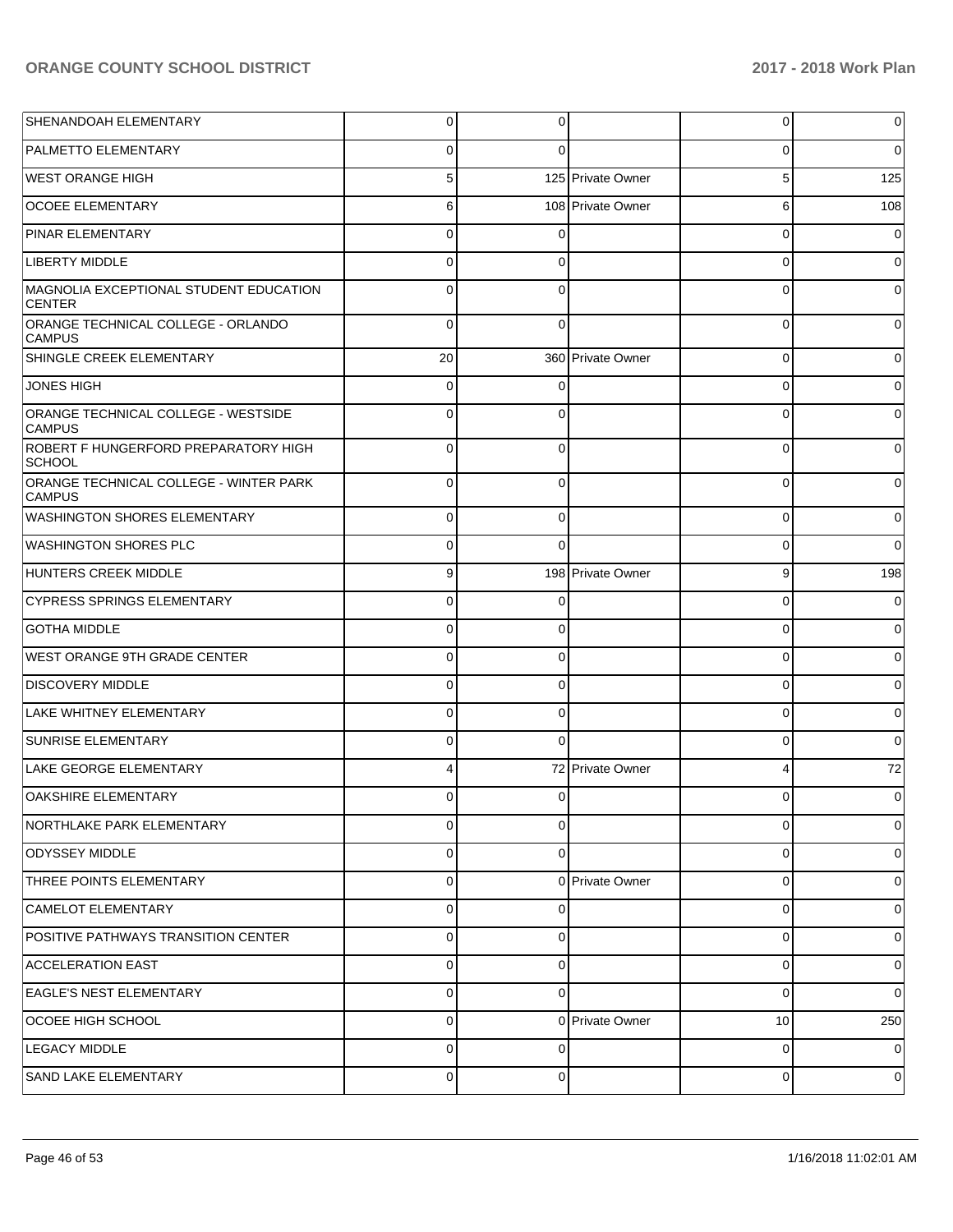| MOSS PARK ELEMENTARY SCHOOL            | $\overline{0}$ | 0        |                   | 0              | 0           |
|----------------------------------------|----------------|----------|-------------------|----------------|-------------|
| <b>WEKIVA HIGH</b>                     | $\mathbf 0$    | 0        |                   | 0              | 0           |
| CATALINA ELEMENTARY SCHOOL (NEW)       | $\mathbf 0$    | $\Omega$ |                   | 0              | $\Omega$    |
| <b>INNOVATION MIDDLE</b>               | $\mathbf 0$    |          | 0 Private Owner   | $\overline{7}$ | 154         |
| AVALON CENTER FOR TECHNICAL EXCELLENCE | $\mathbf 0$    | $\Omega$ |                   | $\mathbf 0$    | $\Omega$    |
| <b>WESTBROOKE ELEMENTARY SCHOOL</b>    | $\mathbf 0$    | 0        |                   | $\mathbf 0$    | $\mathbf 0$ |
| LAKE NONA HIGH                         | $\mathbf 0$    |          | 0 Private Owner   | 40             | 999         |
| <b>EAST RIVER HIGH SCHOOL</b>          | $\mathbf 0$    | 0        |                   | 0              | 0           |
| <b>FORSYTH WOODS ELEMENTARY</b>        | $\mathbf 0$    | 0        |                   | 0              | 0           |
| <b>SUNRIDGE ELEMENTARY</b>             | $\mathbf 0$    | 0        |                   | 0              | 0           |
| <b>SUNRIDGE MIDDLE</b>                 | $\Omega$       | $\Omega$ |                   | $\mathbf 0$    | $\mathbf 0$ |
| <b>SUN BLAZE ELEMENTARY</b>            | 15             |          | 270 Private Owner | 15             | 270         |
| <b>INDEPENDENCE ELEMENTARY</b>         | $\overline{7}$ |          | 126 Private Owner | $\overline{7}$ | 126         |
| WEDGEFIELD SCHOOL                      | $\mathbf 0$    | 0        |                   | 0              | 0           |
| <b>TIMBER SPRINGS MIDDLE</b>           | $\mathbf 0$    | 0        |                   | 0              | $\Omega$    |
| <b>SILVER STAR CENTER</b>              | $\mathbf 0$    | 0        |                   | 0              | 0           |
| <b>DREAM LAKE ELEMENTARY</b>           | $\mathbf 0$    | 0        |                   | 0              | $\Omega$    |
| <b>CLAY SPRINGS ELEMENTARY</b>         | $\mathbf 0$    | 0        |                   | 0              | 0           |
| <b>ACCELERATION WEST</b>               | $\mathbf 0$    | 0        |                   | 0              | $\Omega$    |
| <b>CORNER LAKE MIDDLE</b>              | $\mathbf 0$    | 0        |                   | 0              | 0           |
| <b>RIVERDALE ELEMENTARY</b>            | $\mathbf 0$    | $\Omega$ |                   | 0              | $\Omega$    |
| MILLENNIA GARDENS ELEMENTARY           | 8              |          | 144 Private Owner | 0              | 0           |
| <b>BAY LAKE ELEMENTARY</b>             | 8              |          | 144 Private Owner | $\mathbf 0$    | $\Omega$    |
| <b>WESTPOINTE ELEMENTARY</b>           | $\mathbf 0$    | 0        |                   | 0              | 0           |
| WINDERMERE HIGH                        | 0              | ∩        |                   | 0              |             |
| <b>INNOVATION MIDDLE</b>               | $\mathbf 0$    | 0        |                   | 0              | 0           |
| LAUREATE PARK ELEMENTARY               | $\mathbf 0$    | 0        |                   | 0              | 0           |
| OCPS ACADEMIC CENTER FOR EXCELLENCE    | $\mathbf 0$    | $\Omega$ |                   | 0              | 0           |
| TIMBER CREEK SENIOR HIGH               | 14             |          | 350 Private Owner | 5              | 125         |
| THORNEBROOKE ELEMENTARY                | $\overline{7}$ |          | 126 Private Owner | 3              | 54          |
| <b>BLANKNER K-8 SCHOOL</b>             | 11             |          | 198 Private Owner | 1              | 18          |
| <b>FREEDOM HIGH</b>                    | 14             |          | 350 Private Owner | 45             | 1,125       |
| <b>WEST OAKS ELEMENTARY</b>            | 8              |          | 144 Private Owner | $\mathbf 0$    | $\mathbf 0$ |
| WEST CREEK ELEMENTARY                  | $\overline{7}$ |          | 126 Private Owner | $\overline{7}$ | 126         |
| <b>FREEDOM MIDDLE SCHOOL</b>           | 8              |          | 176 Private Owner | 8              | 176         |
| <b>EAST LAKE ELEMENTARY SCHOOL</b>     | $\sqrt{5}$     |          | 90 Private Owner  | 0              | $\mathbf 0$ |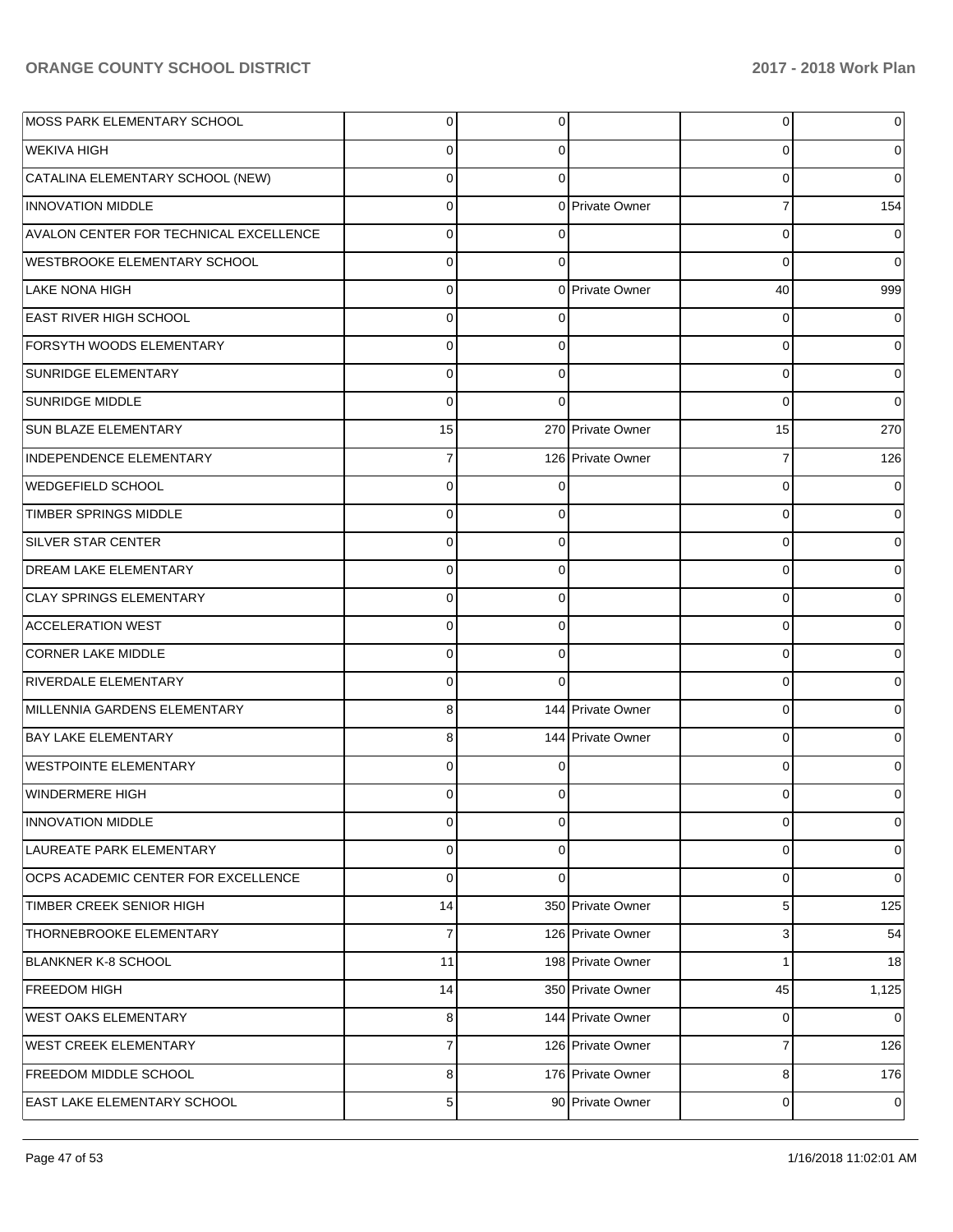| WHISPERING OAK ELEMENTARY SCHOOL | 19             |    | 342 Private Owner   | 29 | 522            |
|----------------------------------|----------------|----|---------------------|----|----------------|
| VISTA LAKES ELEMENTARY           | 7              |    | 126 Private Owner   | 7  | 126            |
| WYNDHAM LAKES ELEMENTARY         | 16             |    | 288 Private Owner   | 16 | 288            |
| WOLF LAKE MIDDLE                 | 15             |    | 330 Private Owner   | 15 | 330            |
| MILLENNIA ELEMENTARY             | 21             |    | 378 Private Owner   | 0  | 0              |
| <b>WOLF LAKE ELEMENTARY</b>      | 29             |    | 522 Private Owner   | 29 | 522            |
| DILLARD STREET ELEMENTARY        | 16             |    | 288 Private Owner   | 0  | 0              |
| CONWAY ELEMENTARY                | 6              |    | 108 Private Owner   | 0  | 0              |
| <b>GLENRIDGE MIDDLE</b>          | 13             |    | 286 Private Owner   | 6  | 132            |
| COLLEGE PARK MIDDLE              | 20             |    | 440 Private Owner   | 28 | 528            |
| PINE HILLS ELEMENTARY            | 3              |    | 54 Private Owner    | 0  | 0              |
| <b>ENGELWOOD ELEMENTARY</b>      | 27             |    | 498 Private Owner   | 0  | 0              |
| OAK RIDGE HIGH                   | 30             |    | 750 Private Owner   | 27 | 675            |
| <b>LOCKHART MIDDLE</b>           | 10             |    | 220 Private Owner   | 10 | 220            |
| MAITLAND MIDDLE                  | 6              |    | 132 Private Owner   | 6  | 132            |
| UNIVERSITY HIGH                  | 26             |    | 650 Private Owner   | 26 | 650            |
| SOUTHWEST MIDDLE                 | 7              |    | 154 Private Owner   | 22 | 374            |
| WATERBRIDGE ELEMENTARY           | 12             |    | 216 Private Owner   | 0  | 0              |
| LAKE SYBELIA ELEMENTARY          | 4              |    | 72 Private Owner    | 0  | 0              |
| CYPRESS CREEK HIGH               | 12             |    | 300 Private Owner   | 12 | 300            |
| <b>PIEDMONT LAKES MIDDLE</b>     | 26             |    | 572 Private Owner   | 26 | 572            |
| <b>ECCLESTON ELEMENTARY</b>      | 3              |    | 54 Private Owner    | 3  | 54             |
| <b>CARVER MIDDLE</b>             | 0              |    | 0 Private Owner     | 0  | 0              |
| HUNTERS CREEK ELEMENTARY         | 9              |    | 162 Private Owner   | 9  | 162            |
| <b>AVALON ELEMENTARY</b>         | 5              |    | 90 Private Owner    | 0  | 0              |
| <b>AVALON MIDDLE SCHOOL</b>      | 29             |    | 638 Private Owner   | 0  | 0              |
| <b>BRIDGEWATER MIDDLE</b>        | 49             |    | 1,078 Private Owner | 0  | 0              |
| AUDUBON PARK ELEMENTARY (OLD)    | 0              | U  |                     | 0  | 0              |
| <b>GATEWAY SCHOOL</b>            | 0              | 0  |                     | 0  | 0              |
| AZALEA PARK ELEMENTARY           | 0              | 0  |                     | 0  | $\Omega$       |
| <b>ROCK LAKE ELEMENTARY</b>      | 0              | 0  |                     | 0  | 0              |
| LAKE WESTON ELEMENTARY           | 0              | 0  |                     | 0  | 0              |
| COLONIAL HIGH                    | 0              | 0  |                     | 0  | 0              |
| <b>CHENEY ELEMENTARY</b>         | 0              | 0  |                     | 0  | 0              |
| <b>BROOKSHIRE ELEMENTARY</b>     | 0              | 0  |                     | 0  | 0              |
| DOVER SHORES ELEMENTARY          | $\overline{0}$ | 01 |                     | 0  | $\overline{0}$ |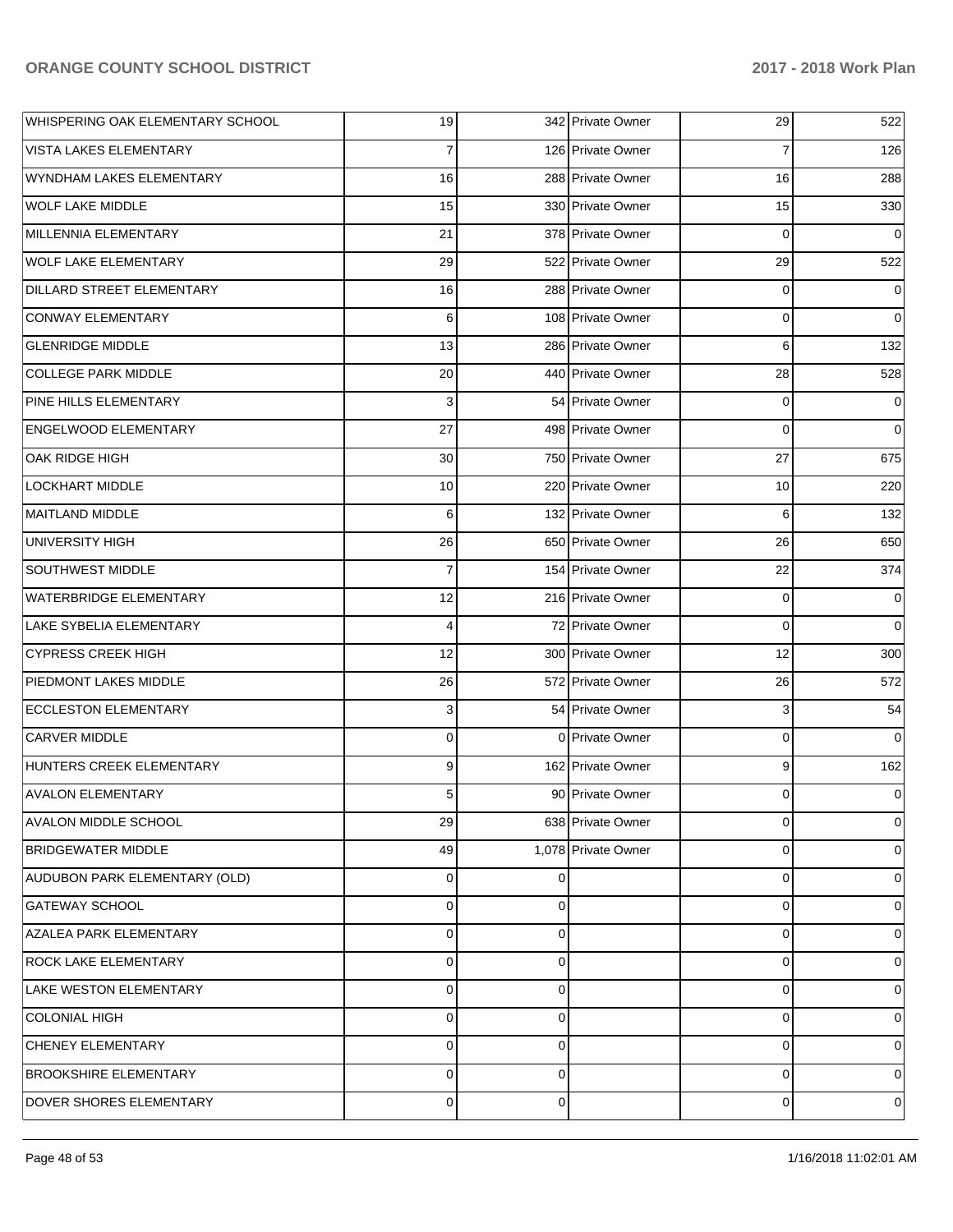|                                                         | 1,166          | 23,410      |                   | 770                     | 15,895      |
|---------------------------------------------------------|----------------|-------------|-------------------|-------------------------|-------------|
| RIDGEWOOD PARK ELEMENTARY                               | $\mathbf 0$    | 0           |                   | 0                       | 0           |
| <b>IVEY LANE ELEMENTARY</b>                             | $\mathsf 0$    | 0           |                   | 0                       | 0           |
| <b>WHEATLEY ELEMENTARY</b>                              | $\mathsf 0$    | 0           |                   | 0                       | 0           |
| HUNGERFORD ELEMENTARY                                   | $\pmb{0}$      | 0           |                   | 0                       | 0           |
| ORANGE CENTER ELEMENTARY                                | 4              | 72          |                   | 0                       | 0           |
| MAXEY ELEMENTARY                                        | $\pmb{0}$      | $\mathbf 0$ |                   | 0                       | $\pmb{0}$   |
| <b>SADLER ELEMENTARY</b>                                | 3              |             | 54 Private Owner  | 3                       | 54          |
| <b>RIVERSIDE ELEMENTARY</b>                             | $\mathbf 0$    | $\Omega$    |                   | 0                       | 0           |
| DOMMERICH ELEMENTARY                                    | $\mathbf 0$    | $\Omega$    |                   | 0                       | 0           |
| WINEGARD ELEMENTARY                                     | $\overline{2}$ |             | 36 Private Owner  | 0                       | 0           |
| <b>WALKER MIDDLE</b>                                    | $\mathbf 0$    | $\Omega$    |                   | 0                       | 0           |
| LITTLE RIVER ELEMENTARY                                 | $\mathbf 0$    | 0           |                   | 0                       | 0           |
| ORANGE TECHNICAL COLLEGE - MID-FLORIDA<br><b>CAMPUS</b> | $\Omega$       | $\Omega$    |                   | $\Omega$                | $\Omega$    |
| <b>JACKSON MIDDLE</b>                                   | $\Omega$       | 0           |                   | 0                       | 0           |
| <b>WATERFORD ELEMENTARY</b>                             | $\overline{3}$ |             | 54 Private Owner  | 3                       | 54          |
| JOHN YOUNG ELEMENTARY                                   | $\mathbf{1}$   |             | 18 Private Owner  | 1                       | 18          |
| <b>BAY MEADOWS ELEMENTARY</b>                           | $\mathbf 0$    | $\Omega$    |                   | $\mathbf 0$             | $\mathbf 0$ |
| WINDY RIDGE SCHOOL                                      | $\mathbf 0$    | 0           |                   | 0                       | 0           |
| MEADOW WOODS ELEMENTARY                                 | 16             |             | 288 Private Owner | $\mathbf 0$             | 0           |
| METROWEST ELEMENTARY                                    | $\Omega$       | $\Omega$    |                   | 0                       | 0           |
| <b>ROCK SPRINGS ELEMENTARY</b>                          | $\mathbf 0$    | $\Omega$    |                   | $\mathbf 0$             | 0           |
| <b>ARBOR RIDGE SCHOOL</b>                               | $\overline{2}$ |             | 44 Private Owner  | $\overline{\mathbf{c}}$ | 44          |
| PALM LAKE ELEMENTARY                                    | 6              | 108         |                   | $\mathbf 0$             | $\mathbf 0$ |
| COLONIAL 9TH GRADE CENTER                               | $\Omega$       | $\Omega$    |                   | 0                       | 0           |
| UNION PARK MIDDLE                                       | $\mathbf 0$    | $\Omega$    |                   | $\mathbf 0$             | 0           |
| MCCOY ELEMENTARY                                        | $\overline{2}$ |             | 36 Private Owner  | $\overline{\mathbf{c}}$ | 36          |
| <b>BONNEVILLE ELEMENTARY</b>                            | $\Omega$       | $\Omega$    |                   | $\mathbf 0$             | $\mathbf 0$ |
| <b>ROLLING HILLS ELEMENTARY</b>                         | 1              |             | 18 Private Owner  | $\mathbf 0$             | 0           |
| <b>SPRING LAKE ELEMENTARY</b>                           | 5              |             | 90 Private Owner  | 5                       | 90          |
| <b>CHICKASAW ELEMENTARY</b>                             | $\Omega$       | $\Omega$    |                   | 0                       | 0           |
| <b>LOVELL ELEMENTARY</b>                                | $\overline{0}$ | 0           |                   | 0                       | 0           |

## **Failed Standard Relocatable Tracking**

Relocatable units currently reported by school, from FISH, and the number of relocatable units identified as 'Failed Standards'.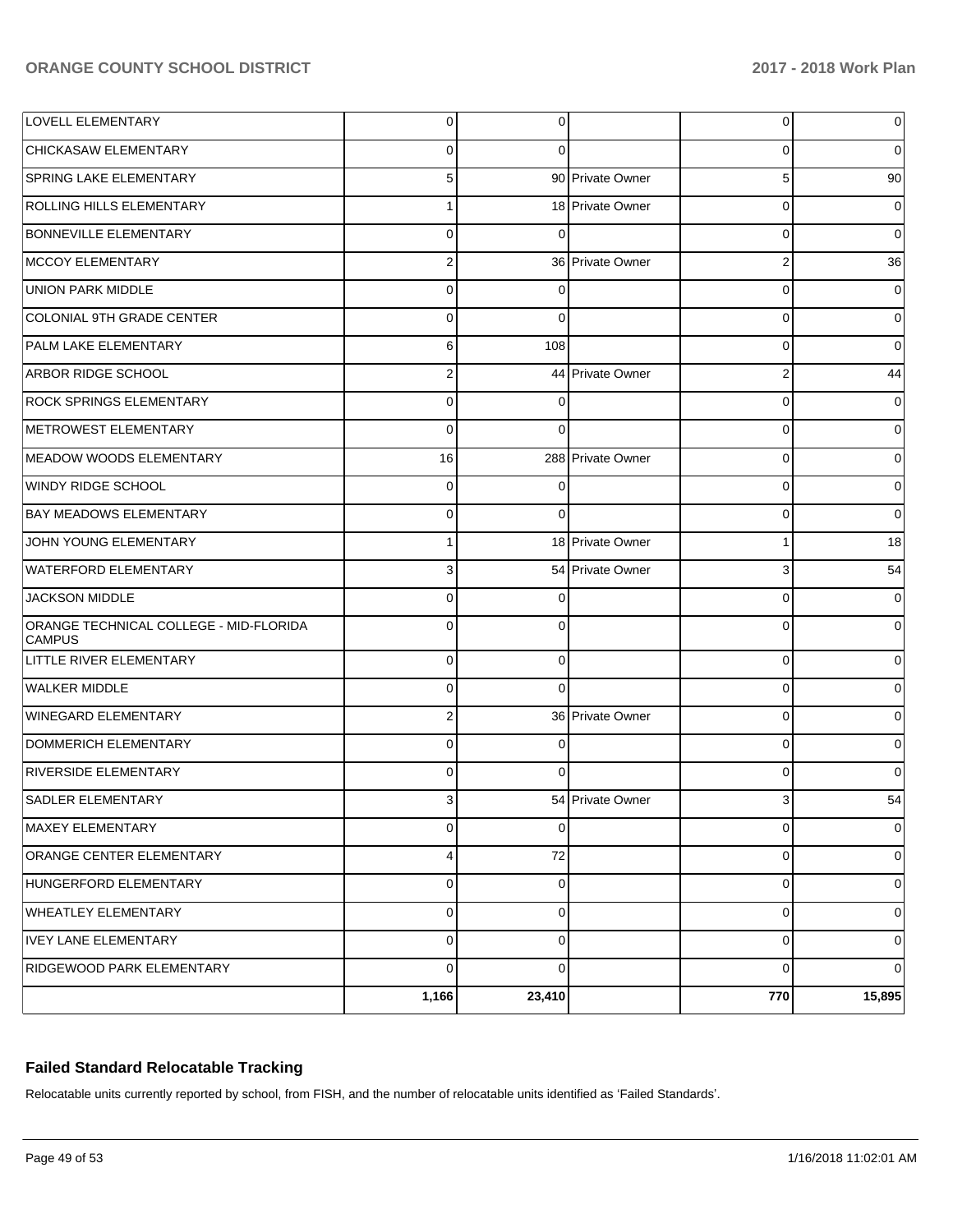Nothing reported for this section.

# **Planning**

#### **Class Size Reduction Planning**

**Plans approved by the school board that reduce the need for permanent student stations such as acceptable school capacity levels, redistricting, busing, year-round schools, charter schools, magnet schools, public-private partnerships, multitrack scheduling, grade level organization, block scheduling, or other alternatives.**

The Orange County School Board utilizes grade level organization at all new middle and high schools, at existing middle, combination and high schools where facilities support the concept and where existing middle, combination and high schools are being comprehensively updated. Multi-track scheduling is not being used in Orange County Public Schools. Block scheduling has been used but is being phased out.

#### **School Closure Planning**

**Plans for the closure of any school, including plans for disposition of the facility or usage of facility space, and anticipated revenues.** 

As new and replacement schools are built, existing schools will be master planned to determine the highest and best use of the buildings.

# **Long Range Planning**

#### **Ten-Year Maintenance**

District projects and locations regarding the projected need for major renovation, repair, and maintenance projects within the district in years 6-10 beyond the projects plans detailed in the five years covered by the work plan.

| Project                         | 2021 - 2022 / 2026 - 2027<br><b>Projected Cost</b> |
|---------------------------------|----------------------------------------------------|
| Safety to Life                  | \$21,061,230                                       |
| Painting                        | \$25,000,000                                       |
| Portable Moves & Installations  | \$40,000,000                                       |
| <b>Systems Security Project</b> | \$9,056,785                                        |
| Capital Renewal Program         | \$277,300,000                                      |
| Capital Renewal Reserve         | \$275,168,220                                      |
| Districtwide Construction       | \$43,083,205                                       |
| <b>School Bus Purchases</b>     | \$95,081,024                                       |
| <b>Environmental Problems</b>   | \$288,939                                          |
| Technology Portfolio            | \$28,150,587                                       |
| Digital Curriculum              | \$174,060,096                                      |
| Site Improvements               | \$609,572                                          |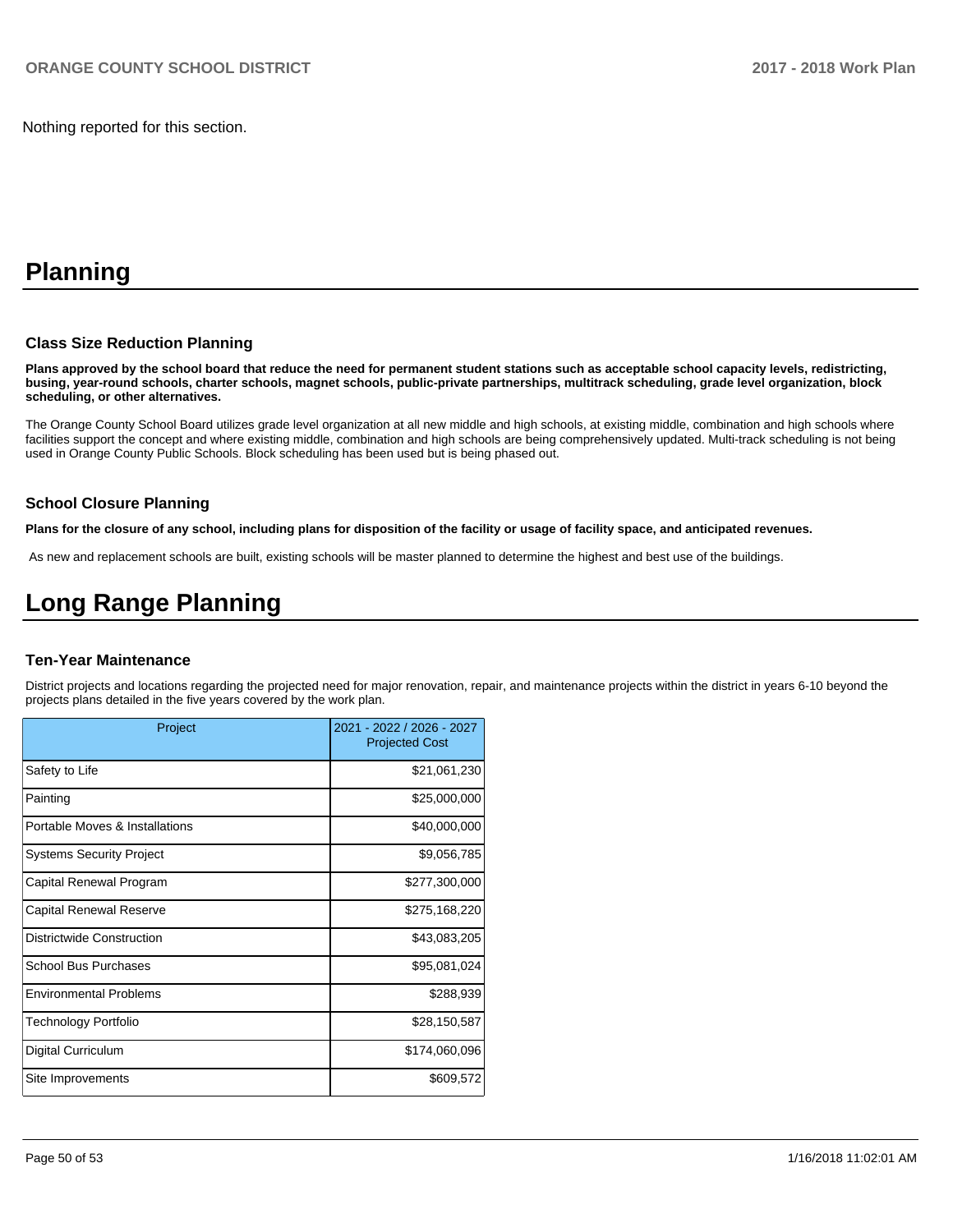|                          | \$1,233,190,643 |
|--------------------------|-----------------|
| Contingency Reserve      | \$117,330,985   |
| <b>Functional Equity</b> | \$77,000,000    |
| Site Acquisition         | \$50,000,000    |

# **Ten-Year Capacity**

Schedule of capital outlay projects projected to ensure the availability of satisfactory student stations for the projected student enrollment in K-12 programs for the future 5 years beyond the 5-year district facilities work program.

| Project    | Location, Community, Quadrant or other<br>general location | 2021 - 2022 / 2026 - 2027<br><b>Projected Cost</b> |
|------------|------------------------------------------------------------|----------------------------------------------------|
| 43-E-SE-2  | lake Nona North Area                                       | \$24,100,250                                       |
| 85-E-W-4   | Horizon West/Bridgewater Village                           | \$24,100,000                                       |
| 65-M-W-4   | HORIZON'S WEST/VILLAGE "H"                                 | \$38,500,000                                       |
| 72-E-W-7   | Crowbn Point/Westin Bay                                    | \$24,100,000                                       |
| 50-H-SE-2  | Starwood Area                                              | \$129,029,291                                      |
| 134-K8-N-7 | SR 429/SR 451 Corridor                                     | \$53,740,350                                       |
| 97-E-SE-2  | Weewahootee Area                                           | \$21,500,000                                       |
| 102-E-W-7  | <b>JOHN'S LAKE AREA</b>                                    | \$21,150,000                                       |
|            |                                                            | \$336,219,891                                      |

## **Ten-Year Planned Utilization**

Schedule of planned capital outlay projects identifying the standard grade groupings, capacities, and planned utilization rates of future educational facilities of the district for both permanent and relocatable facilities.

| <b>Grade Level Projections</b>         | <b>FISH</b><br><b>Student</b><br><b>Stations</b> | Actual 2016 -<br><b>2017 FISH</b><br>Capacity | Actual<br>$2016 -$<br>2017<br><b>COFTE</b> | Actual 2016 - 2017<br><b>Utilization</b> | Actual 2017 - 2018 / 2026 - 2027 new<br>Student Capacity to be added/removed | Projected 2026<br><b>2027 COFTE</b> | Projected 2026 -<br>2027 Utilization |
|----------------------------------------|--------------------------------------------------|-----------------------------------------------|--------------------------------------------|------------------------------------------|------------------------------------------------------------------------------|-------------------------------------|--------------------------------------|
| Elementary - District<br><b>Totals</b> | 112.119                                          | 112.119                                       | 83,389.76                                  | 74.38 %                                  | 4,185                                                                        | 110.415                             | 94.94 %                              |
| Middle - District Totals               | 63.193                                           | 56.854                                        | 45,990.80                                  | 80.89%                                   | 2,430                                                                        | 49.196                              | 82.98%                               |
| High - District Totals                 | 62.463                                           | 59,329                                        | 50.572.68                                  | 85.24 %                                  | 2.776                                                                        | 66.124                              | 106.47%                              |
| Other - ESE, etc                       | 21.710                                           | 10,139                                        | 1.262.49                                   | 12.45 %                                  |                                                                              | 20,368                              | 200.89%                              |
|                                        | 259,485                                          |                                               | 238,441   181,215.73                       | 76.00 %                                  | 9,391                                                                        | 246,103                             | 99.30 %                              |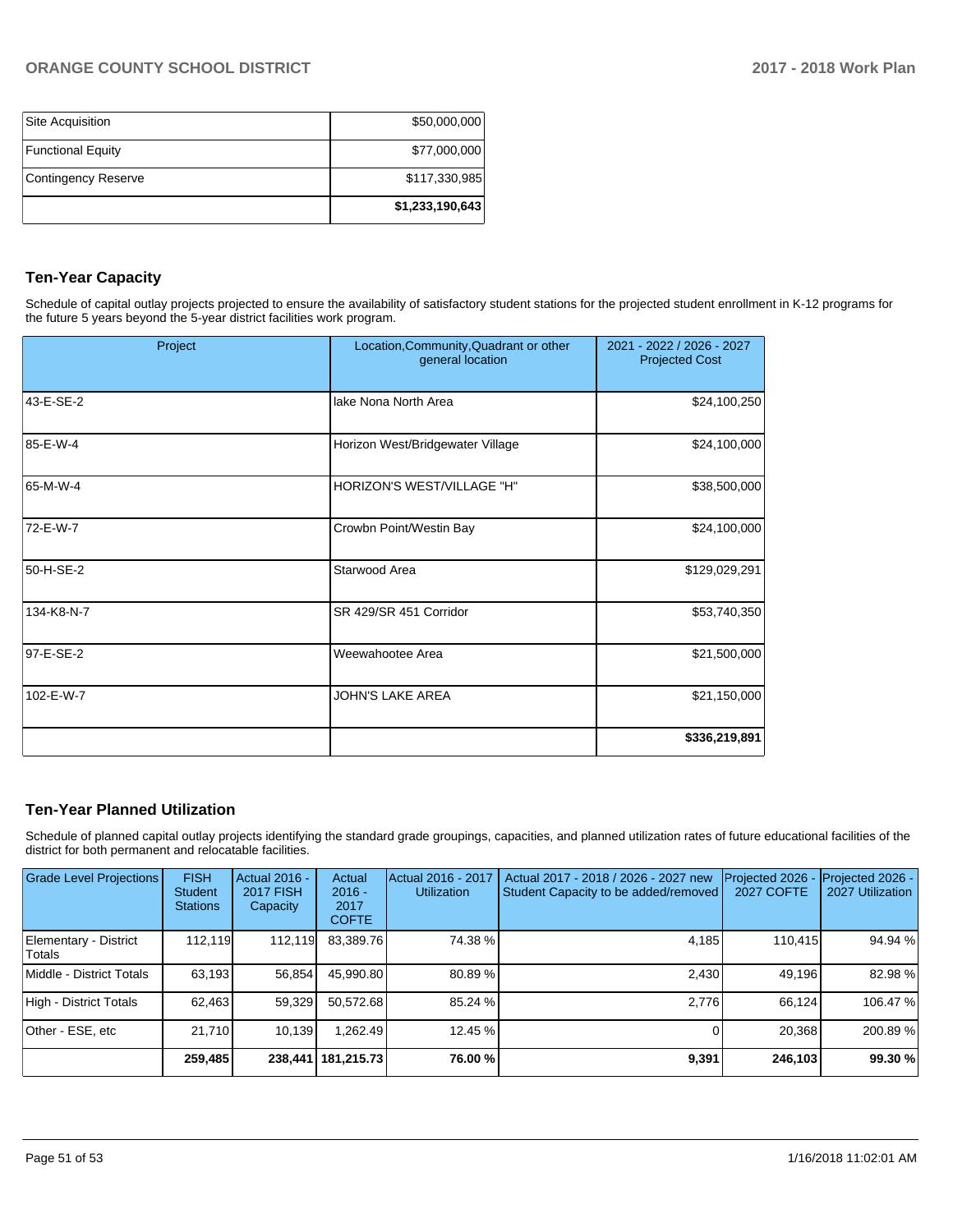**Combination schools are included with the middle schools for student stations, capacity, COFTE and utilization purposes because these facilities all have a 90% utilization factor. Use this space to explain or define the grade groupings for combination schools.** 

Combination Schools are K-8

#### **Ten-Year Infrastructure Planning**

**Proposed Location of Planned New, Remodeled, or New Additions to Facilities in 06 thru 10 out years (Section 28).**

83-E-SE-2 (Vista Lakes ES, Sun Blaze ES Relief) 65-M-W-4 (Bridgewater MS & 37-M-W-4 relief)

30-E-SE-3 (Wyndham Lakes ES, Oakshire ES, & Wetherbee ES Relief) 80-H-SW-4 (Dr. Phillips Area) 102-E-W-7 (Johns Lake Area) 97-E-SE3 (Weewahootee Area) 85-E-W-4 (Horizon West/Bridgewater Village) 72-E-W-7 (Crown pointe/Westin Bay) 43-E-SE-2 (Lake Nona North Area) 134-K8-N-7 (SR 429/SR 451 Corridor)

Plans for closure of any school, including plans for disposition of the facility or usage of facility space, and anticipated revenues in the 06 thru 10 out **years (Section 29).**

Nothing reported for this section.

#### **Twenty-Year Maintenance**

District projects and locations regarding the projected need for major renovation, repair, and maintenance projects within the district in years 11-20 beyond the projects plans detailed in the five years covered by the work plan.

Nothing reported for this section.

### **Twenty-Year Capacity**

Schedule of capital outlay projects projected to ensure the availability of satisfactory student stations for the projected student enrollment in K-12 programs for the future 11-20 years beyond the 5-year district facilities work program.

| Project      | Location, Community, Quadrant or other<br>general location | 2026 - 2027 / 2036 - 2037<br><b>Projected Cost</b> |  |
|--------------|------------------------------------------------------------|----------------------------------------------------|--|
| 134-K8-N-7   | SR 429/SR451 Corridor                                      | \$57,000,000                                       |  |
| 50-H-SE-2    | Starwood Area HS                                           | \$137,000,000                                      |  |
| $ 34-M-N-7 $ | Clarcona/Ingram Rd Area MS                                 | \$57,000,000                                       |  |